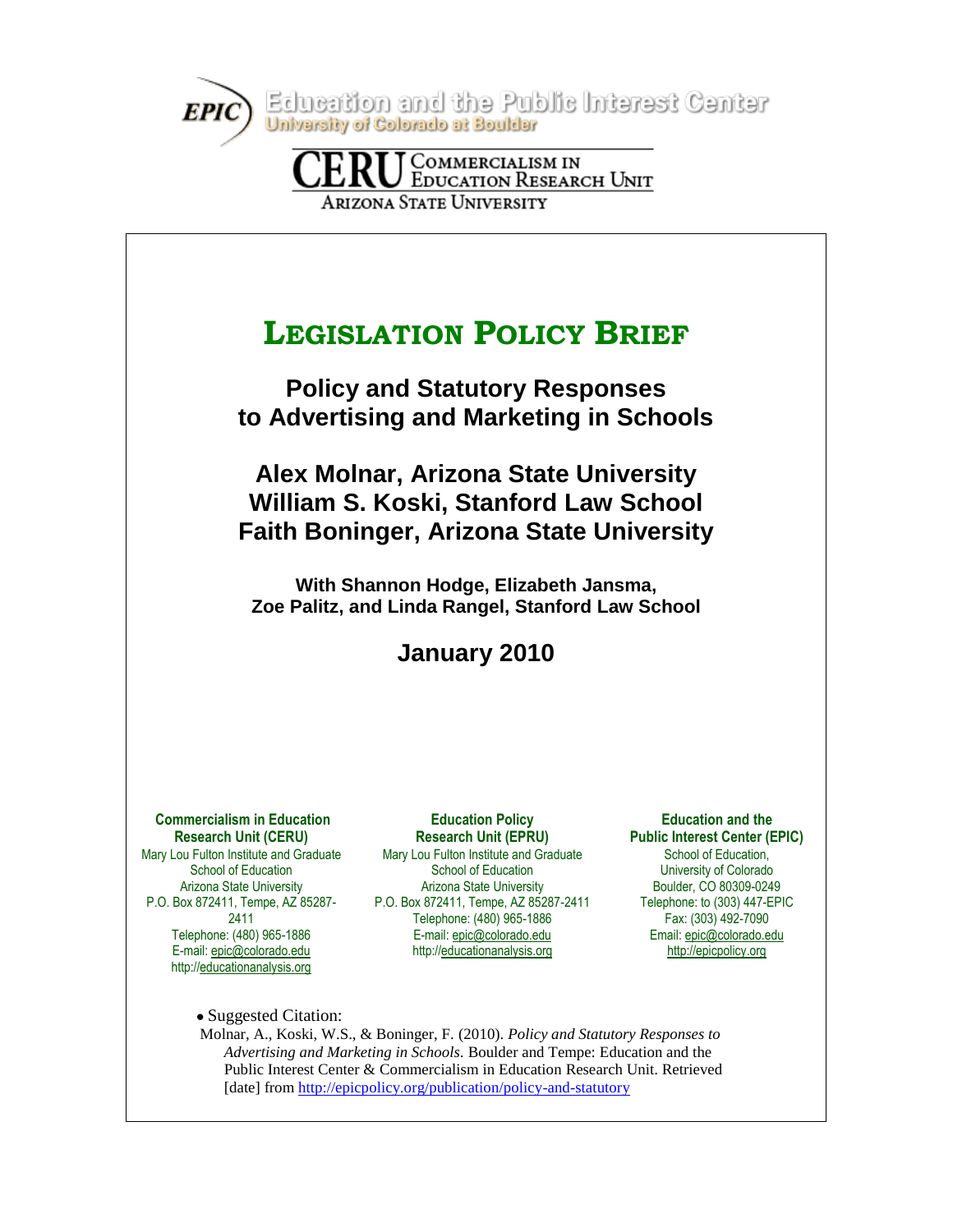This Legislation Brief was made possible in part by funding from Consumers Union.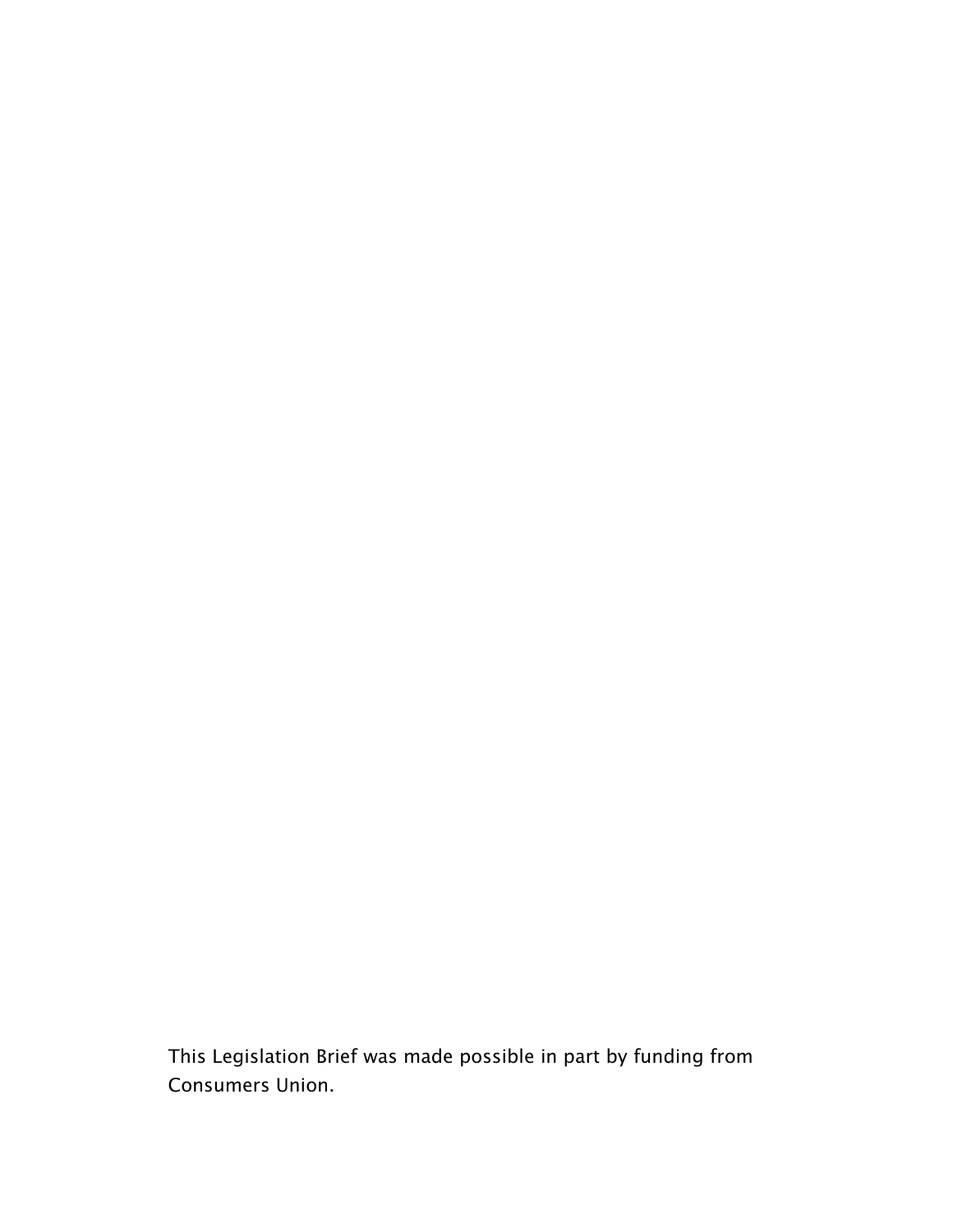# **Policy and Statutory Responses to Advertising and Marketing in Schools**

Alex Molnar Arizona State University William S. Koski Stanford Law School & Faith Boninger Arizona State University

#### **Executive Summary**

*It's easy to imagine students at Charter Oak High School feeling lucky as they approached the massive halfpipe set up outside the school for today's special program, the Xbox 360 Anti-Gravity Tour.* 

*Sponsors must have felt lucky also: in January 2009, The National Sports Forum honored the Xbox 360 Anti-Gravity Tour as one of the top three marketing ideas of 2008.* 

*According to a press release from producer ASA Entertainment, the Tour "…visited high schools across the country with an action sports exhibition that prominently delivered the Xbox message and created opportunities for immediate hands-on interaction with their Xbox 360 gaming consoles. Capturing the youth's attention where they live - in school - was an innovative way to zero in on their core audience. This fresh marketing strategy helped additional Tour sponsors further their brand initiatives as well."* 1

Although Americans have generally come to accept a world filled with advertising, school-based advertising remains a matter of public concern. Since the 1980s public policy has generally favored relaxing regulatory restrictions on business activities, including advertising. This largely unregulated environment, coupled with insufficient public funding for education, has helped erode barriers to marketing in schools.

It is easy to understand why marketers would target children. They influence their parents' spending, they spend a lot of money themselves, and when they develop preferences for brands in childhood, their loyalty often lasts a lifetime. Because children spend so much time in schools, corporations pursue access to them there through a variety of strategies, including returning a share of profit on product sales, offering free sponsored "educational" materials" to teachers, and awarding prizes to students or schools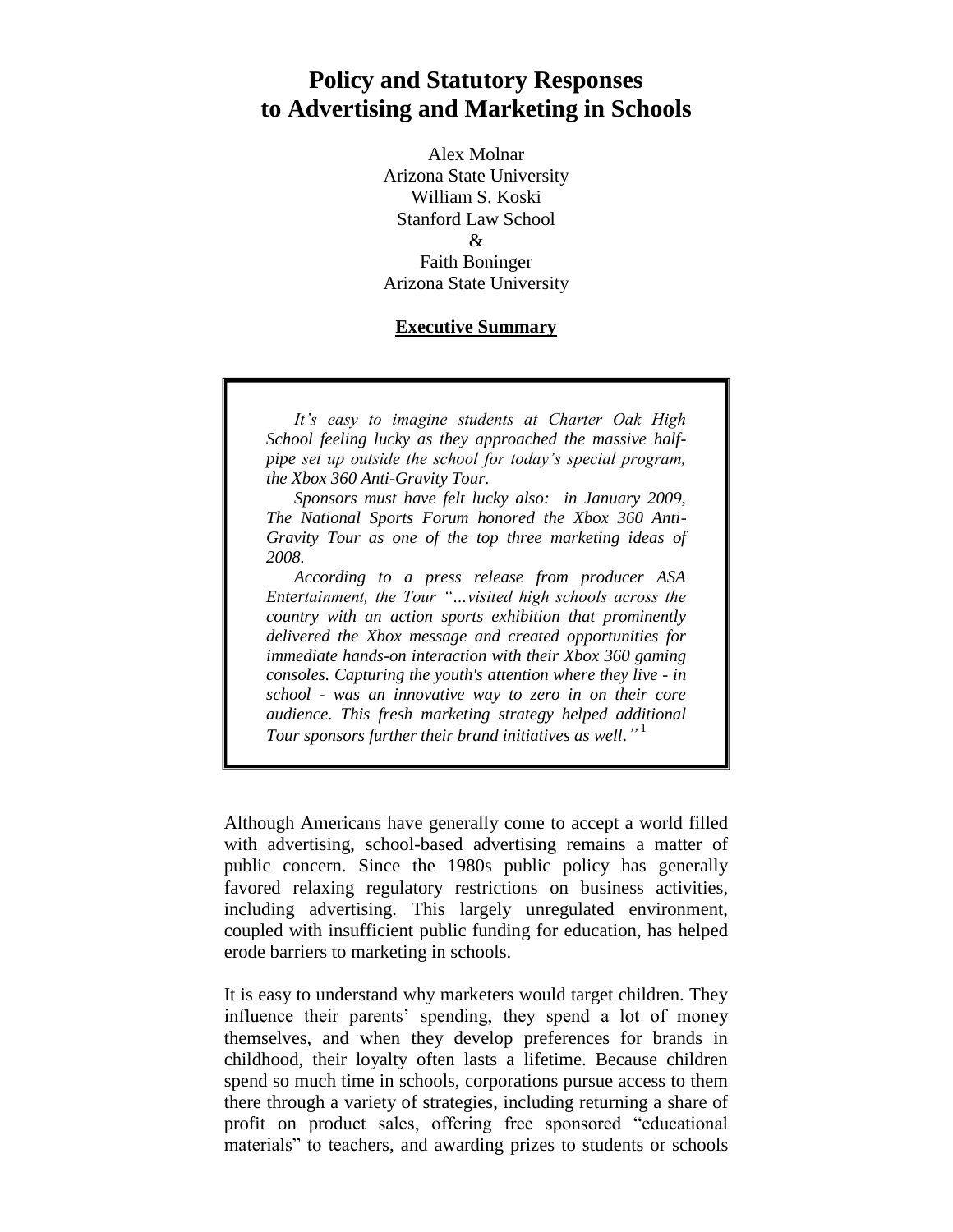for participating in corporate-sponsored contests. For their part, school districts, especially those facing higher costs and shrinking budgets, often see advertising as a potential source of additional funds. Some are also attracted to advertising and marketing activities because they believe that participating in such activities demonstrates goodwill toward the business community.

While corporate-school arrangements do often provide fundraising opportunities or entertaining activities, their benefits tend to be modest compared with their damage. Students are harmed, for example, when time is diverted from academic pursuits. They are also harmed when "learning" activities teach children to be uncritical and loyal consumers of particular branded products, or teach them, without reflection, to adopt points of view favorable to corporate sponsors. Overall, marketing activities in schools actively threaten high-quality education by causing psychological, health-related, and academic harm to students. Commercial activities offer children experiences primarily intended to serve the sponsors and not the children themselves; they are therefore inherently "mis-educative," because they promote unreflective consumption rather than critical thinking and rational decision making.

The state, which mandates school attendance, should assess these dangers and work to eliminate them. The [attached brief](http://epicpolicy.org/publication/policy-and-statutory) identifies seven categories of commercial activities typically found in schools (exclusive agreements, appropriation of space, corporatesponsored educational materials, sponsorship of programs and activities, electronic marketing, incentive programs, and fundraising), and provides model legislative language to regulate such activities. These statutory options illustrate three different policy tools: (a) mandates, (b) balancing tests and regulatory requirements, and (c) process-based reform. Multiple options are offered so that state legislatures and local school districts can tailor policy to local contexts, school-specific needs, and community demands.

The chart below offers an illustration of how each of the three policy tools can be used to draft legislation in relation to a specific kind of school-based commercial activity, in this instance Exclusive Agreements. The attached brief includes detailed model statutory language to address each of the seven common types of marketing activities in schools.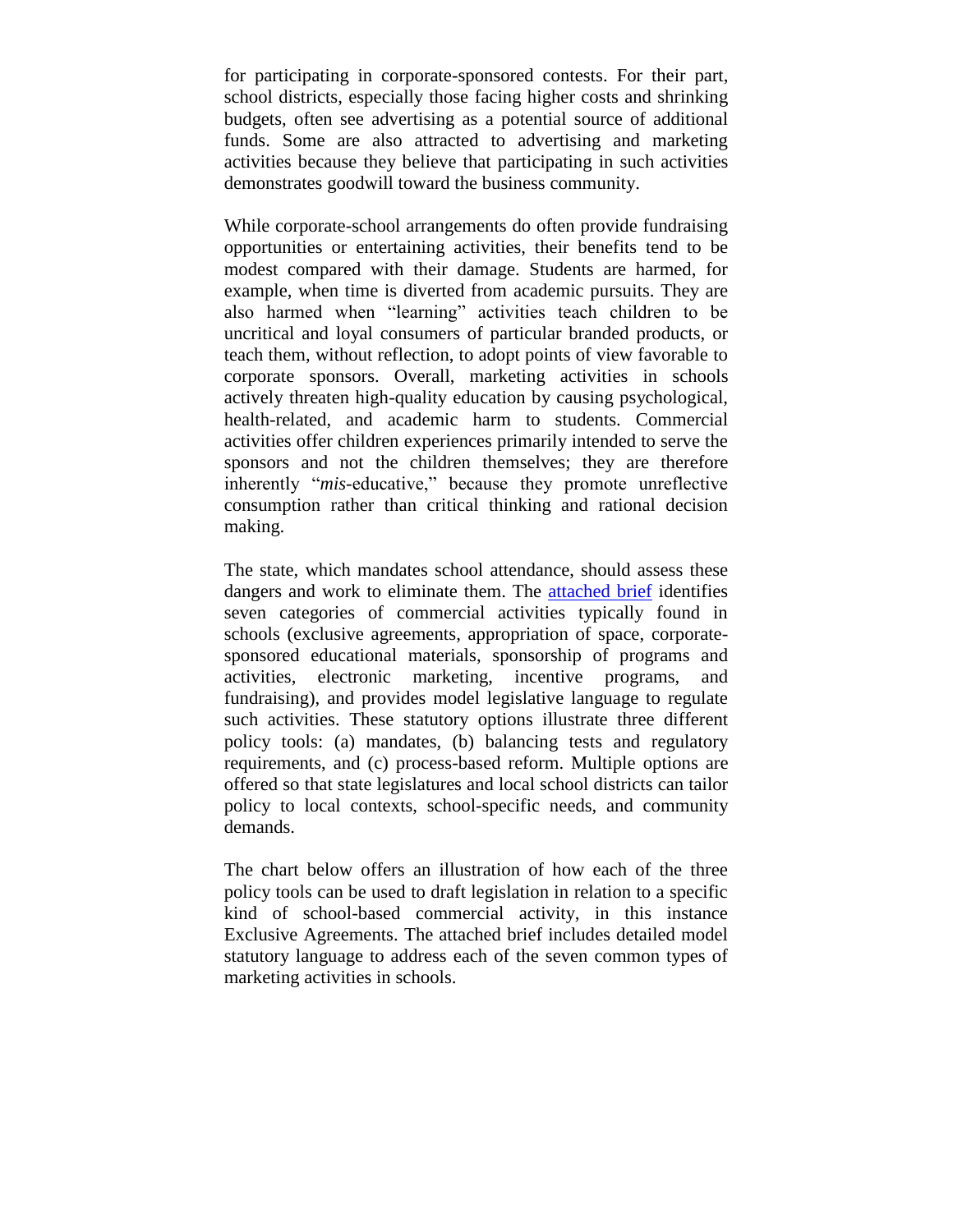| <b>Policy Tools</b>                                  | Applications to Exclusive Agreements<br>in<br>Schools                                                                                                                                                                                                                                                                                                                                                                                                                |
|------------------------------------------------------|----------------------------------------------------------------------------------------------------------------------------------------------------------------------------------------------------------------------------------------------------------------------------------------------------------------------------------------------------------------------------------------------------------------------------------------------------------------------|
| Mandates                                             | Districts and schools shall not enter into any<br>exclusive<br>agreements<br>that<br>promote<br>commercial activities or products during the<br>school day or on school grounds.                                                                                                                                                                                                                                                                                     |
|                                                      | Districts and schools shall not enter into any<br>exclusive agreements for the sale of food and<br>drink products that provide no or minimal<br>nutritional value.                                                                                                                                                                                                                                                                                                   |
|                                                      | Districts and schools shall not enter into any<br>exclusive agreements for the sale during<br>school hours of food and drink products that<br>provide no or minimal nutritional value.                                                                                                                                                                                                                                                                               |
| Balancing<br>Tests and<br>Regulatory<br>Requirements | School districts<br>entering into<br>exclusive<br>agreements with corporations shall develop<br>and distribute a commercialism policy that<br>specifies how the district will ensure that<br>agreements meet an identified educational<br>need that cannot be met in any other way, do<br>not unduly promote commercial activities or<br>products, do not make unreasonable demands<br>on students and teachers, and do not interrupt<br>the regular school program. |
|                                                      | School districts entering into exclusive<br>agreements for the sale of food and drink<br>products shall develop and distribute a healthy<br>choices policy that specifies how the district<br>will limit the sales of products with no or<br>minimal nutritional value.                                                                                                                                                                                              |
| Processes                                            | District superintendents, school boards,<br>district-level representatives, or committees<br>including district personnel and parents shall<br>review and approve any proposed exclusive<br>agreements for the promotion of commercial<br>activities or products during the school day.                                                                                                                                                                              |
|                                                      | superintendents, school boards,<br>District<br>district-level representatives, or committees<br>including district personnel and parents shall<br>review and approve any proposed exclusive<br>agreements for the sale of food and drink<br>products that provide no or minimal<br>nutritional value.                                                                                                                                                                |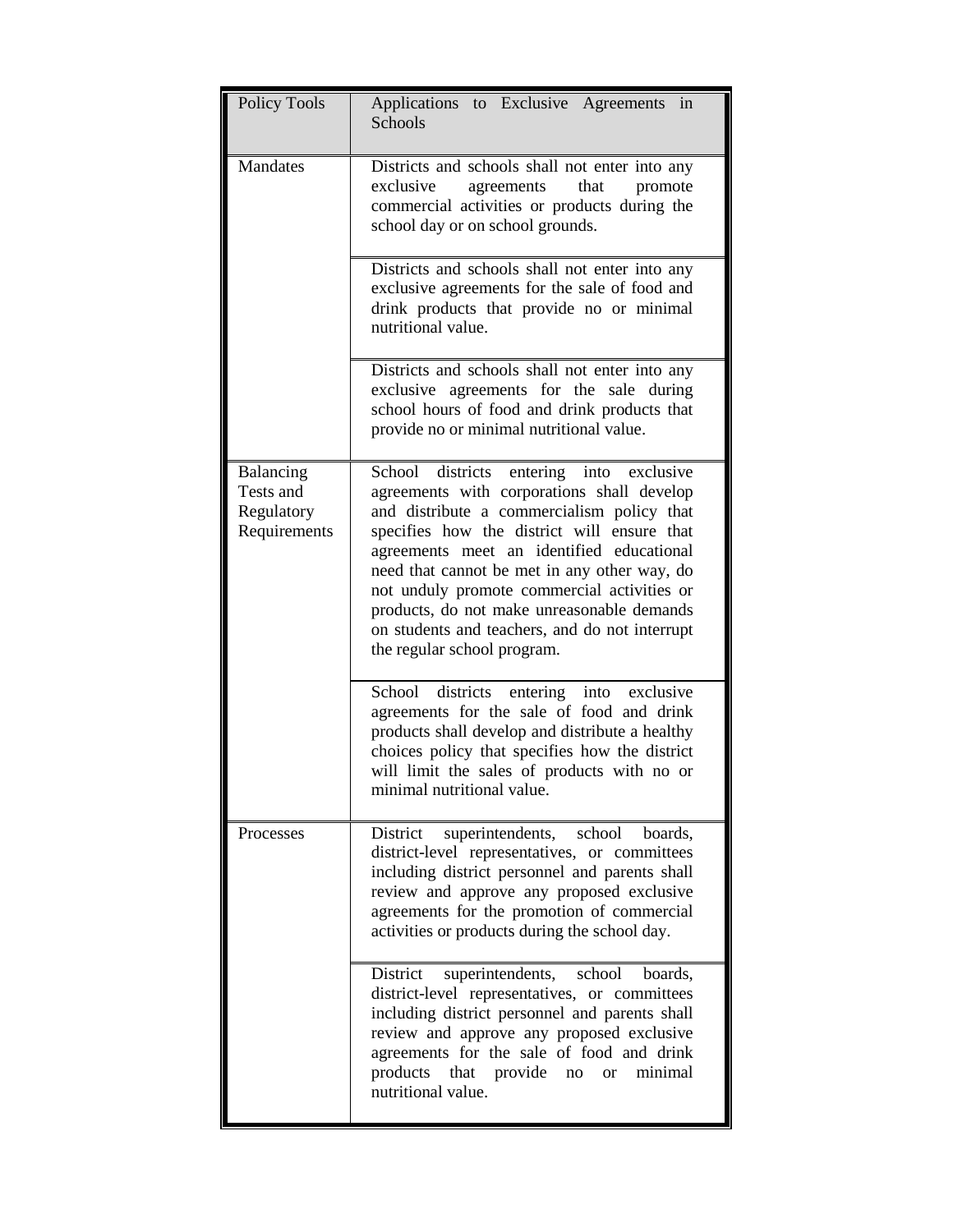## **Policy and Statutory Responses to Advertising and Marketing in Schools**

Alex Molnar Arizona State University William S. Koski Stanford Law School  $\mathcal{R}$ Faith Boninger Arizona State University

with Shannon Hodge, Elizabeth Jansma, Zoe Palitz, & Linda Rangel, Stanford Law School

This policy brief describes the growth of schoolhouse advertising and marketing activities in the last few decades, assesses the harms associated with commercial activities in schools, and provides advocates, policymakers, and educators with a policy framework and model legislative language designed to protect children and the integrity of education programs from advertising and marketing in schools.

Advertising and marketing activities have become a familiar feature of American public education. Corporate sponsored "educational materials," ads placed on school buses, cafeteria and classroom walls, and ad-laden educational websites are now common. <sup>1</sup> Although Americans have generally accepted a world filled with advertising, commercial activities in public schools present a special case. Commercial activities in schools threaten high quality education by, for example, blurring the line between educational strategies and corporate marketing efforts. Nevertheless, school districts, especially those facing higher costs and shrinking budgets, are vulnerable to the lure of marketing "partnerships" with corporations. Often the prospect of additional funds or the need to be seen as responsive to the business community have overshadowed concerns about subverting the schools' learning program and promoting values that place consumer purchases at the center of the "good life."<sup>2</sup>

Since the state requires that children attend school, if there are tangible and intangible harms that flow from commercial activities in public schools, the state has an obligation to ensure that such harm is mitigated or eliminated. Moreover, advertising any product or service in school means that the state implicitly endorses the product or service; this raises concerns about whether it is appropriate for the state to promote one product or service over another. Similar concerns arise when schools and classrooms are venues for corporate "stories" and points of view promoting the interests of a particular corporation or industry.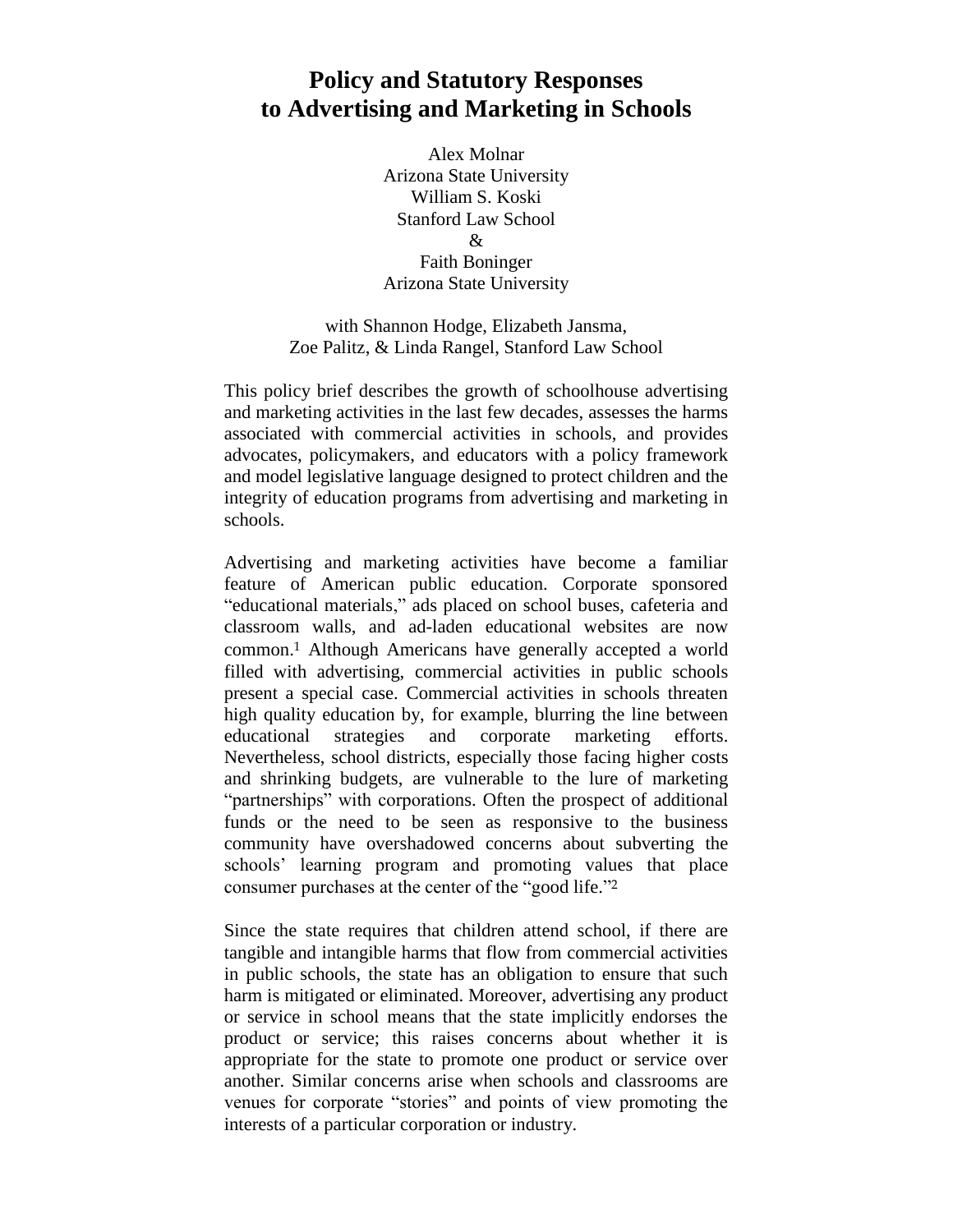In recent years public awareness that schools may harm children by entering into relationships with advertisers has increased. The potential harms to children caused by school marketing activities may be psychological, health-related, or educational. In addition, such activities may harm schools by taking time away from the schools' more important educational program.

Legislatures from New York to California have passed bills intended to curtail a variety of different commercial activities in schools (Appendix A provides a summary of selected legislation targeting school commercialism). But policy reform has, to this point, been halting and piecemeal.

### **The Lure of In-School Marketing**

Marketers target children because they influence their parents' spending, because they spend a lot of money themselves, and because brand loyalty is often established in childhood, making children valuable future customers. Exactly how much children spend and how much marketers spend to reach them is impossible to determine precisely. What is clear, however, is that a lot of money is involved. Estimates of how much children spend and how much spending they influence range from \$18 billion to \$125 billion annually.<sup>3</sup> Estimates of how much marketers spend to reach children annually through advertising are in the \$15 billion to \$17 billion range. <sup>4</sup> Given that between the ages of five and eighteen children spend twenty percent of their time in school, marketers obviously have a strong incentive to exploit schools' ability to provide a captive audience of students.<sup>5</sup>

During the last two decades of the twentieth century, two policy trends—fewer regulatory restrictions on business activities, including advertising, and a chronic lack of adequate public funding for public education—helped to erode barriers to commercialism in schools.<sup>6</sup> With regulatory restrictions weakened, corporations intensified their efforts to market in schools. To access students, corporations may offer schools a share of sales commissions, or mail teachers free sponsored "educational materials," or award prizes for participating in corporate-sponsored contests. One indication of the success marketers have had is the increase in the number of media stories about marketing activities in schools. Between 1990 and 2006 the number of stories increased 656%, from 991 stories in 1990, to 6,505 stories in 2006. Figure 1 displays the 16-year trend.7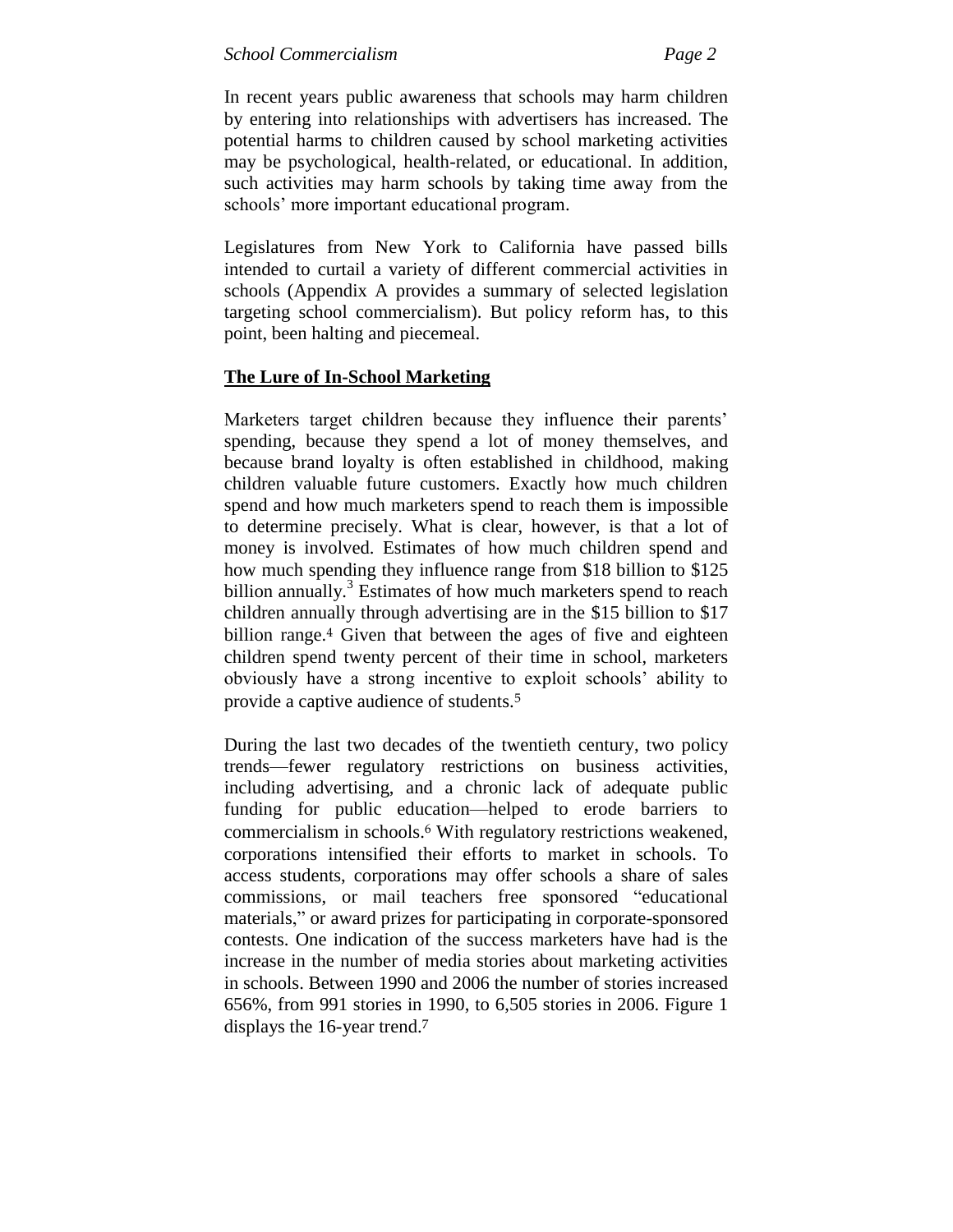



#### **Harms Associated with Commercializing Activities in Schools**

#### *Psychological Harms*

Because advertisements are ubiquitous in American culture, it is easy to view them as an innocuous part of the landscape, of no particular concern in relation to children. However, ads carry values, stories, and morality that promote consumption as the key to personal fulfillment and a happy life. Advertising, in other words, influences how children think about their families, relationships, environment, society, friendships, and selves.<sup>8</sup> A given advertisement simultaneously promotes a particular product and the underlying message that the good life is defined by purchases.<sup>9</sup> Advertising promotes values that validate and support consumption, including materialism, the normalcy of debt, and hypersexuality.<sup>10</sup>

Corporate advertising aimed at children attempts to shape their tastes and thus influence the purchasing habits of an emerging customer base.<sup>11</sup> For example, sponsored "educational materials" promoting the self-interested objectives of a corporate sponsor blur the line between teaching and propagandizing.<sup>12</sup> Fundraising schemes and other more direct forms of advertising in schools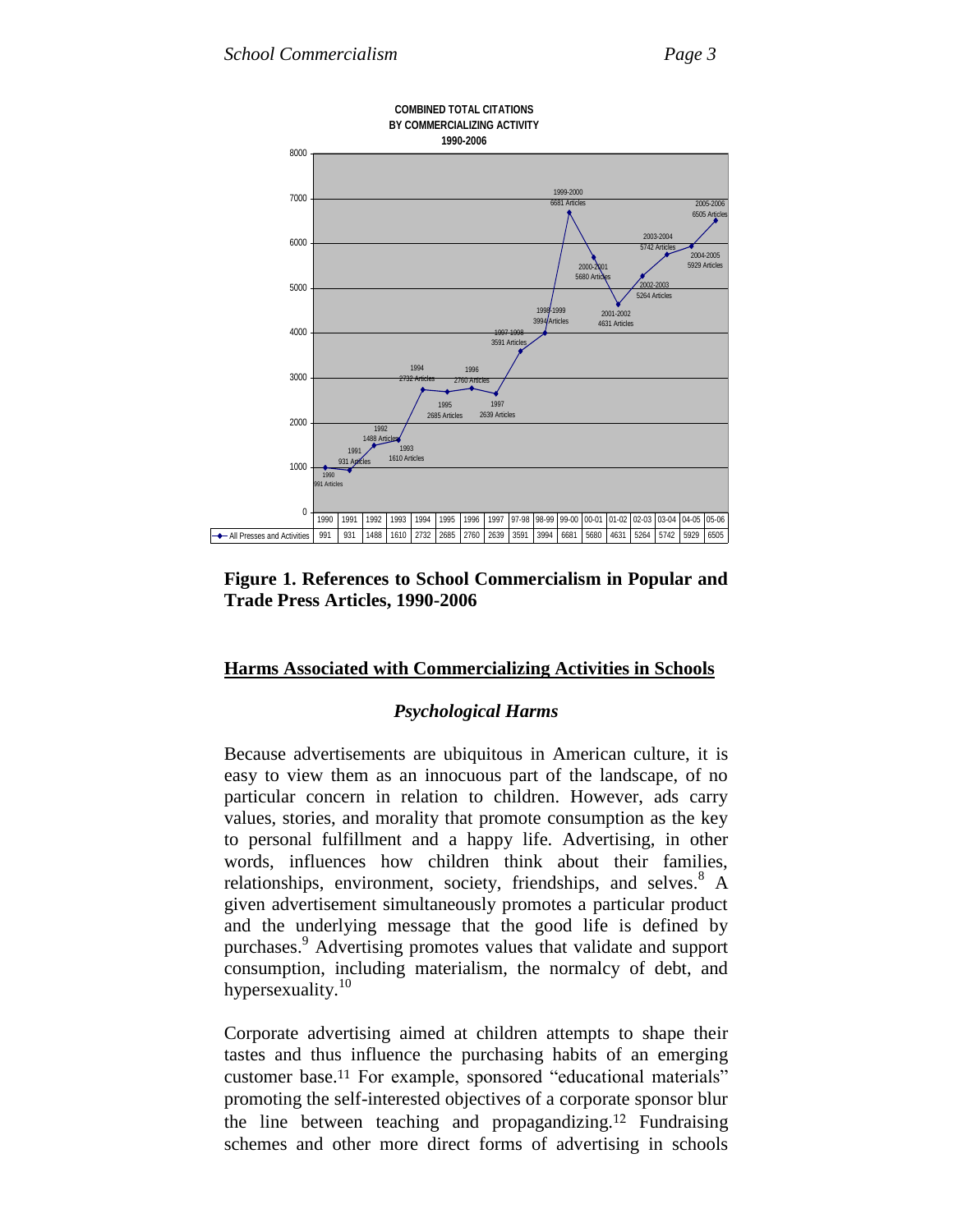encourage children to buy the promoted products without critically considering their actual value.

Proponents of commercial activities and advertising in schools might suggest that the commercial messaging is obvious and that children are both accustomed to such advertising and sophisticated enough to understand that these messages are intended to persuade them. They might argue that because the advertising mechanisms—such as posters, decals, and other visual logos—are similar to what children experience when they are outside of school, they are better prepared to filter the information and process it as advertisement. Because savvy students are already familiar with direct advertising, the argument goes, they are better equipped to blunt its effects.

Contrary to such claims, advertising has been shown to shape children's attitudes.<sup>13</sup> There is little evidence that children are actually the savvy consumers that advertisers might suggest. In fact, research establishes clearly that most children under the age of eight do not understand the persuasive nature of advertising.<sup>14</sup> Older, more cognitively developed children may understand that an advertisement is intended to persuade them and still not respond to it critically.<sup>15</sup> In part this is because as advertisements become more embedded in context (for instance, as when they are entwined in an after-school activity or a classroom lesson), children are less likely to recognize them as advertising. This is true even for older students, and research suggests that adolescents may be especially susceptible to such factors used in advertisements as attempts to evoke peer pressure.<sup>16</sup>

Even when a person can identify an advertisement's persuasive intent, situational factors affect how a person processes an ad and, consequently, how much he or she is influenced by it.<sup>17</sup> When schools allow advertising, they not only allow their students to be subjected to repeated, daily exposure, but they also implicitly approve the marketing message and lend it credibility. In other words, schools provide the kind of situational context that would help persuade even the savviest consumers.<sup>18</sup> Thus, instead of teaching students how to identify misleading messages in the world around them, schools that permit corporate marketing offer an education laced with corporate bias; rather than learning to thoughtfully consider where their own or society's interests lie, children are encouraged instead to adopt attitudes that serve the interests of corporations.

### *Health-Related Harms*

The health consequences of childhood obesity are staggering.<sup>19</sup> Obese children can expect to live shorter lives than their non-obese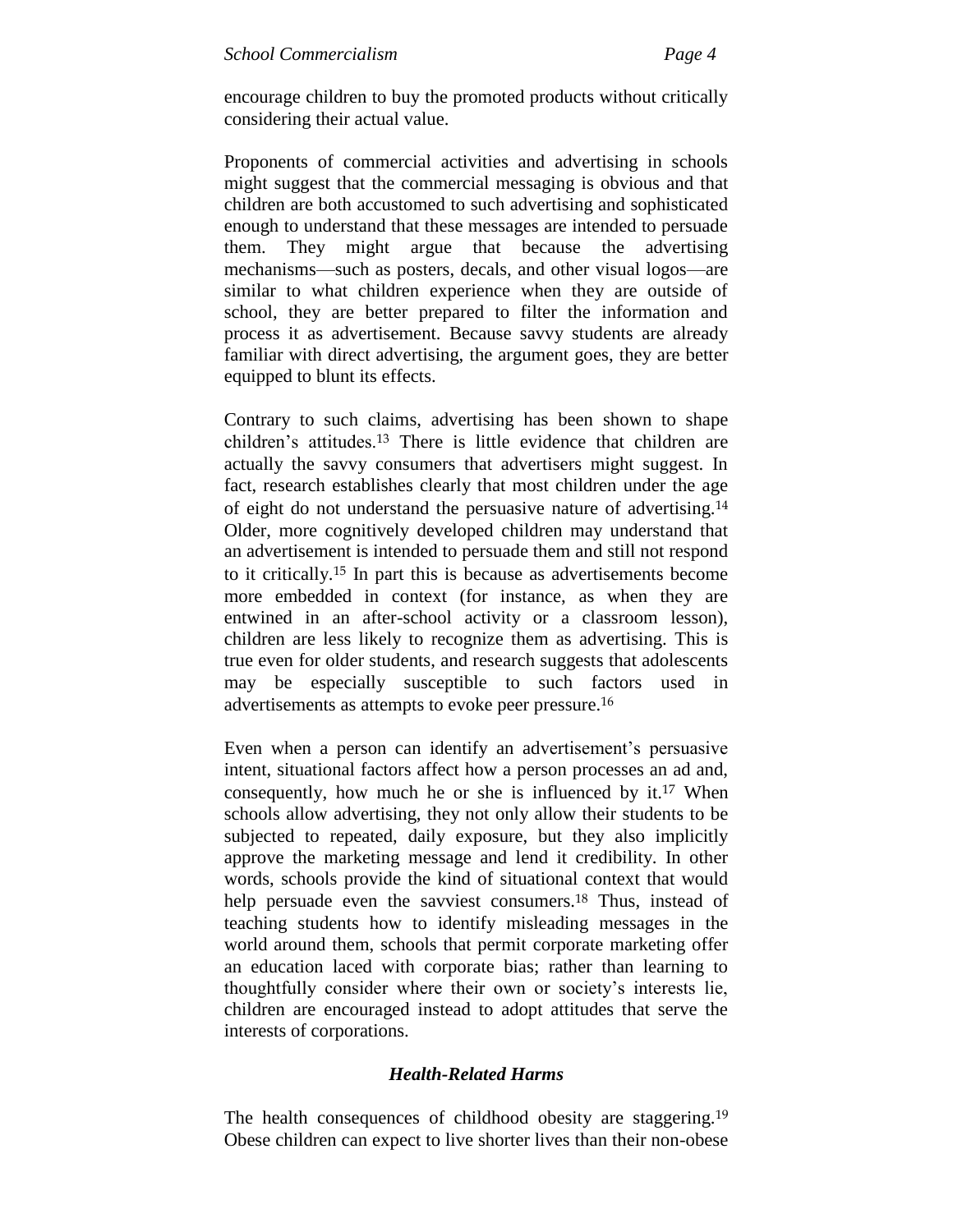counterparts and can expect their lives to be filled with more illness, including high cholesterol, high blood pressure, type 2 diabetes mellitus, coronary plaque formation, and psychosocial problems.<sup>20</sup> Over the past three decades the rate of childhood obesity has more than doubled for preschool children aged 2 to 5 years and for adolescents aged 12 to 19 years, and it has more than tripled for children aged 6 to 10 years.<sup>21</sup> Only one percent of American children eat a diet consistent with USDA guidelines.<sup>22</sup>

Foods of little or no nutritional value, particularly soft drinks, dominate product sales and advertising in schools.<sup>23</sup> Such advertising is intended to persuade children to want and eat more of the foods that are unhealthy for them when eaten to excess, and research suggests that it does influence children's eating behavior, and therefore their susceptibility to obesity and its attendant health threats.<sup>24</sup> If a school's health and nutrition curriculum teach children to limit their intake of these foods, and at the same time school-based advertising promotes their overconsumption, lessons on good nutritional habits are subverted. A public school system free of commercial influence could play a pivotal role in helping combat childhood obesity by teaching students to eat healthful food in appropriate portions as well as to lead active, healthy lives.

### *Educational Harms*

Public education is a collective endeavor designed to provide children with a personally enriching and socially useful "educative" experience."<sup>25</sup> Educators, therefore, seek to select educational content that encourages students to think critically and act intelligently in future situations. Considered in this light, schoolhouse commercialism is clearly antithetical to the underlying purposes of schooling. Whereas schools seek to facilitate a continuous learning process allowing students to develop as thoughtful individuals and community members, advertisers aim to segment children into consuming groups and appeal to their immediate impulses.<sup>26</sup> Advertisements are inherently "*mis*-educative," in that they present biased information and discourage rational thought, and thus promote unreflective consumption.<sup>27</sup>

When educators implicitly endorse advertisers' messages by allowing them to reach students in schools, <sup>28</sup> they abdicate their responsibility to provide educative experiences and undermine their ability to help students develop the critical thinking skills necessary to confront the barrage of advertising waiting just outside the schoolhouse gate. By inviting corporate advertising into the educational environment, school personnel thus act at cross-purposes with their responsibility as educators to produce an educated citizenry.29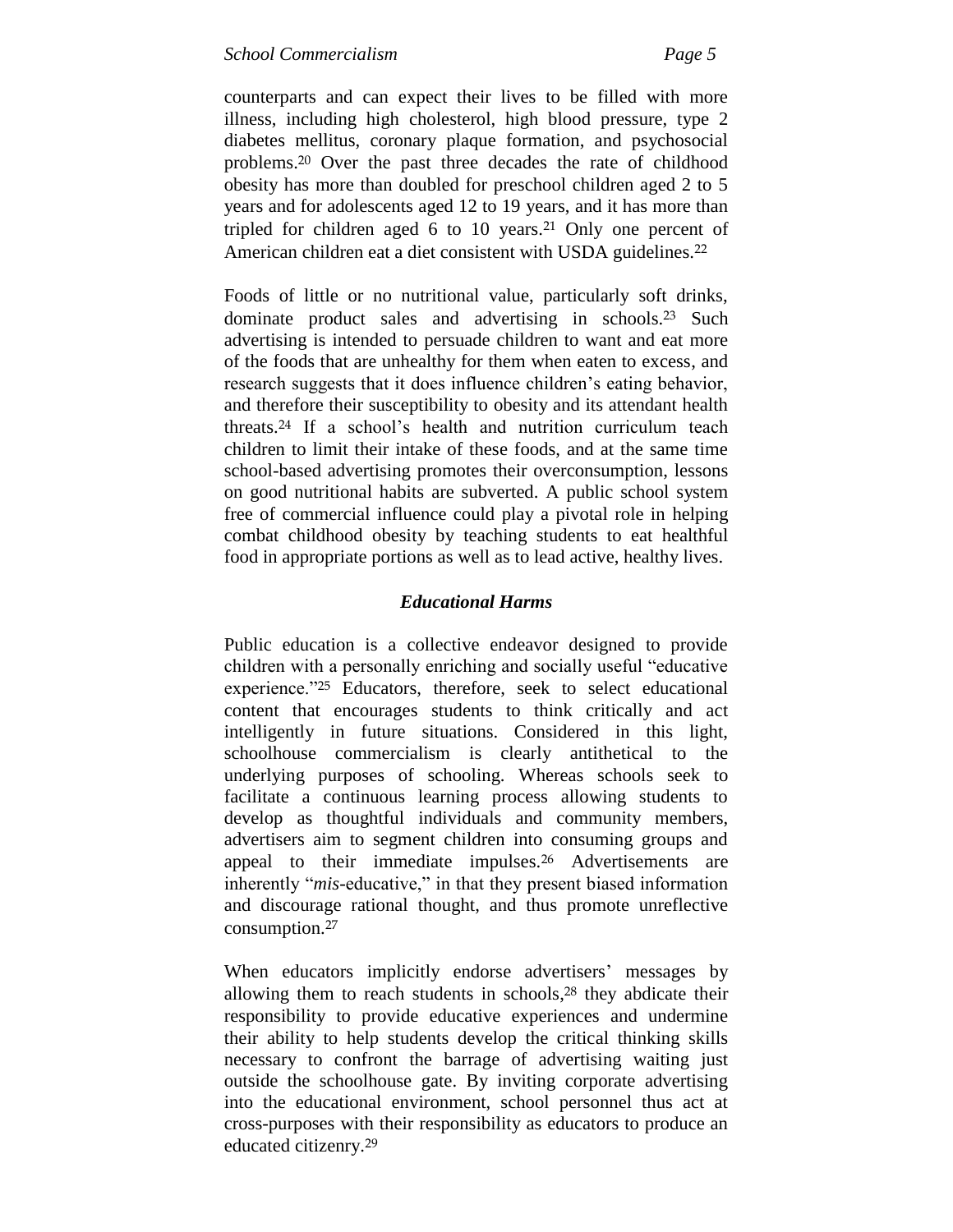### *Cost Harms*

While schoolhouse commercialism may be a boon for business, schools themselves do not actually see much of the profit.<sup>30</sup> According to a 2006 Commercialism in Education Research Unit Report, 73.4% of schools that participated in advertising activities with food corporations in 2003-2004 did not actually receive any income from those activities.<sup>31</sup> Similarly, the Center for Science in the Public Interest found in a 2007 study of 120 school beverage contracts that these seemingly lucrative contracts raised an average of just \$18 per student per year for the districts.<sup>32</sup> In contrast, when health researcher Marion Nestle examined corporate gain from such contracts, she calculated that if half the students in a 10,000 student district consumed an average of one soda per day at \$1 per day, gross sales would exceed \$25,000 per week.<sup>33</sup>

Students in districts who are urged to collect commercial artifacts like Campbell's soup can labels or General Mills box tops to earn cash, prizes, or both do a great deal for the sponsors but little for their schools. For example, students would have to buy over \$33,000 worth of soup to earn a \$300 camcorder.<sup>34</sup> Yet despite such paltry returns, the 2000 survey by the Government Accounting Office (GAO) of commercial activities in schools found such practices to be common: all of the elementary schools as well as some of the middle and high schools surveyed participated in such cash or credit rebate programs. 35

Some arrangements may seem more profitable, as when corporations provide electronic equipment to schools in exchange for the right to expose students to advertisements (Channel One, for example, provides schools with television and satellite equipment, and BusRadio, until September 2009, provided radio equipment for school buses). However, Sawicky and Molnar's 1998 analysis of the costs to schools of showing Channel One demonstrates that hidden financial costs inherent in exchanging class time for equipment can easily outweigh the financial benefits of "free" equipment.<sup>36</sup> Sawicky and Molnar calculated the dollar value of the time schools are required to allocate daily to Channel One and compared it to the cost of the equipment provided. Even when they calculated conservatively the value of time lost from other educational experiences (counting only the daily two minutes of commercials rather than the full 12-minute broadcast time), Sawicky and Molnar found that the cost of instructional time lost was substantially greater than the value of the equipment provided.

By considering the educational and financial costs of school marketing activities and taking a closer look at the actual financial benefits, schools can gain a clearer understanding of the high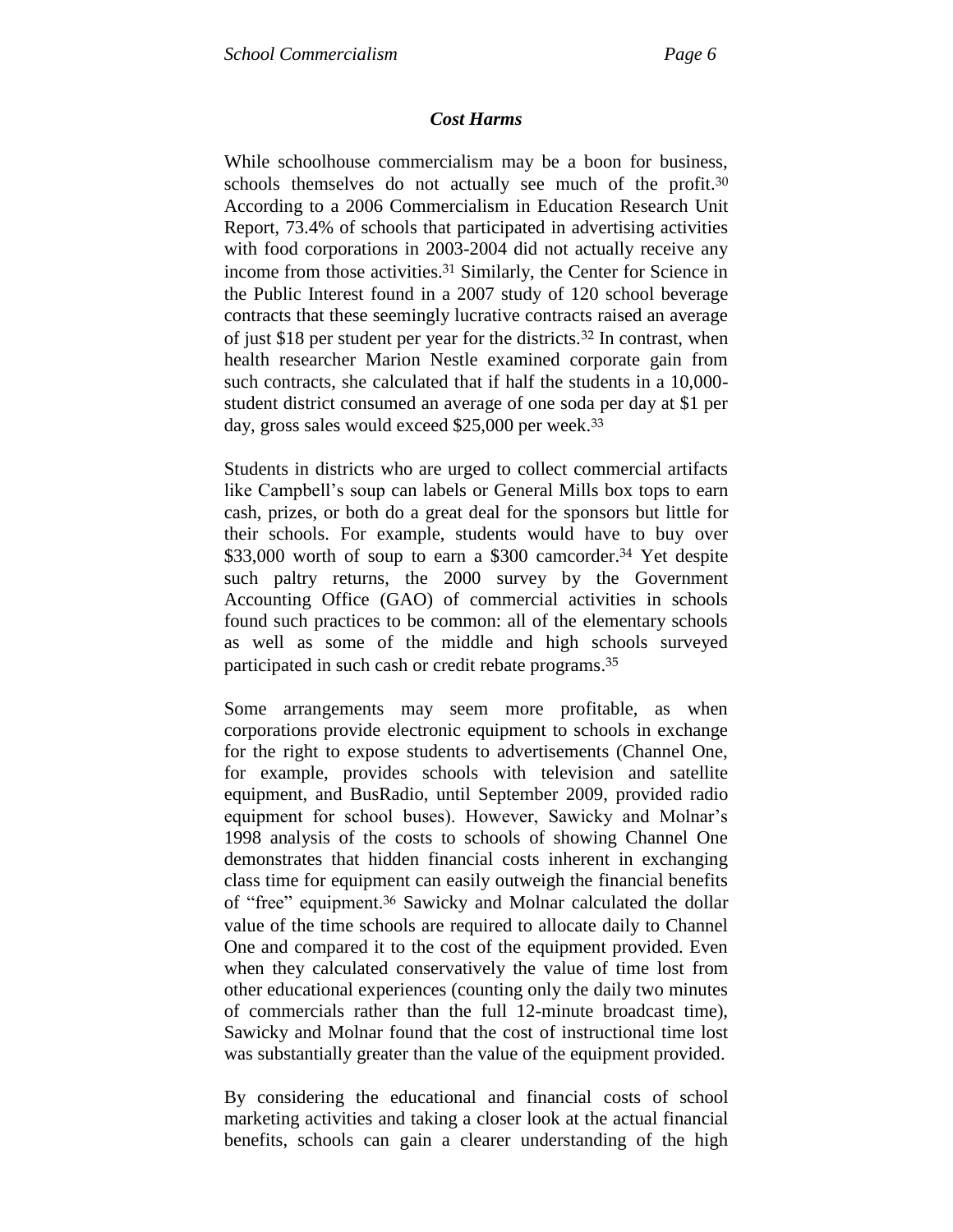educational price routinely paid for the minimal monetary returns of commercial partnerships.

### **Types of School Commercialism**

In order to regulate or eliminate commercial activities in American public schools, it is useful to note their various forms and to consider how best to respond to them. Marketing activities in schools generally take one of the following seven forms: (1) exclusive agreements; (2) appropriation of space; (3) corporatesponsored educational materials; (4) sponsorship of programs and activities; (5) electronic marketing; (6) incentive programs; and (7) fundraising. Summary definitions and examples of each form follow below; more in-depth discussion and additional examples appear in Appendix B.

### *Exclusive Agreements*

Exclusive agreements between schools and corporations give corporations the exclusive right to sell and promote their goods or services in the school district. In return, the district or school receives a percentage of the resulting profits or other benefit. In Ohio, for example, the Atrium Medical Center provides sports medicine and athletic training services to local schools. From this relationship, Atrium gains enhanced visibility in local communities.<sup>37</sup>

### *Appropriation of Space*

In appropriation of space agreements, schools receive money in exchange for corporations placing their names, logos, or advertising messages in school space, such as on scoreboards, rooftops, bulletin boards, walls, textbooks, or school buses. In August 2009, for example, the Santa Fe public school district became the first in the state of New Mexico to allow ads on school buses, in exchange for 50% of the revenue generated.<sup>38</sup>

### *Commercially Sponsored Educational Materials*

Sometimes, corporations or trade associations provide schools with materials that they claim have valuable instructional content. These materials, which were labeled "propaganda" in the early twentieth century,<sup>39</sup> are now commonly referred to using the more benign term "sponsored educational materials." Usually, these materials promote a company, or values consistent with a company's mission, in the context of an educational lesson. The non-profit organization Junior Achievement (JA), for example, has since the 1940s sought to educate young people to value free enterprise and to understand business and economics.<sup>40</sup> In 2007 the organization began offering school groups a program that revolves around a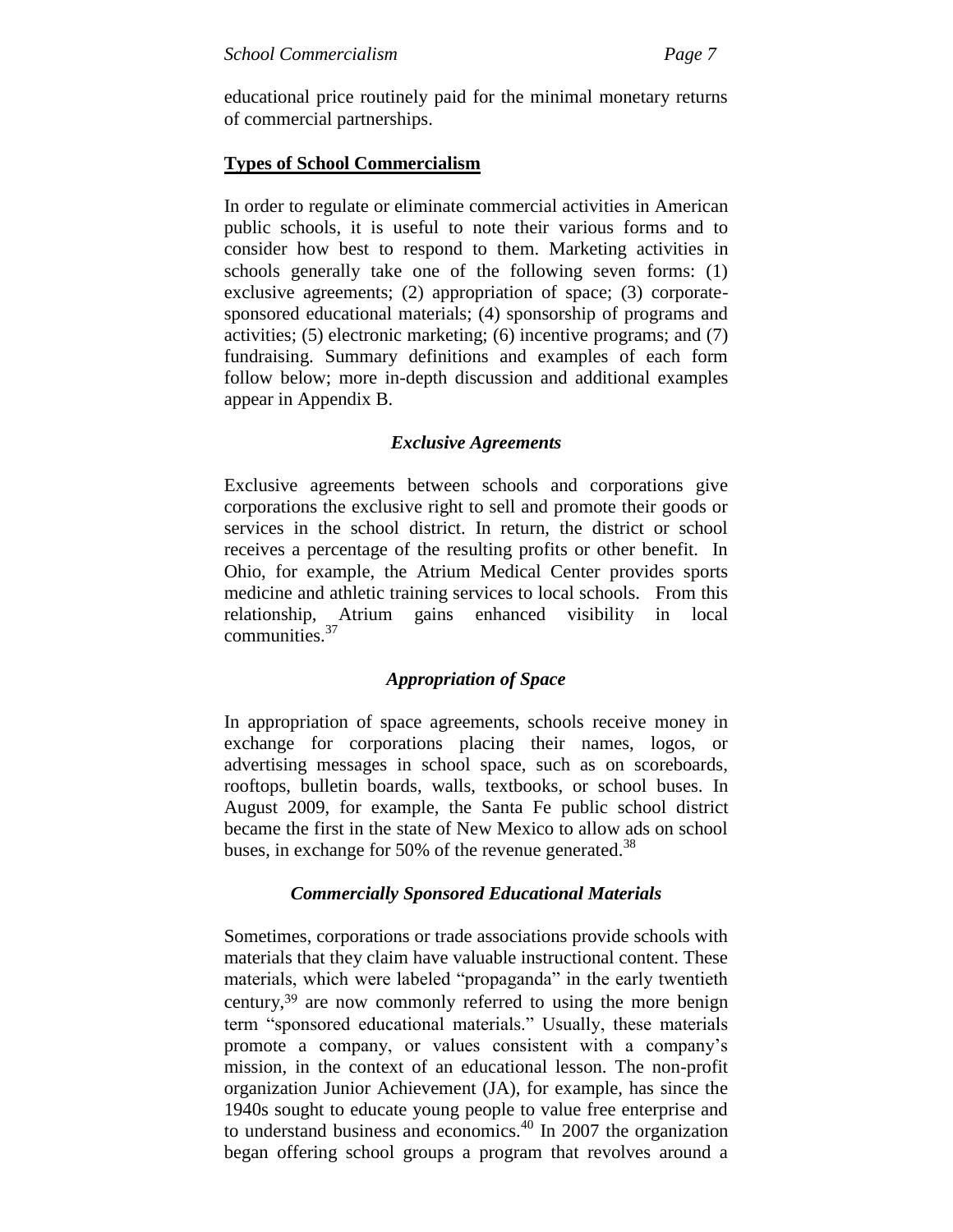visit to "Biztown," a simulated town where children can try on adult working roles.<sup>41</sup> In preparation for their visit, classes are provided with materials that teach about the economic system, about jobs that will be available to students, and about how to interview for those jobs. In addition to featuring their business partners as employers in the Biztown economy, JA stocks the partners' branded products in the Biztown shop.<sup>42</sup> Children thus learn both about how the larger economy works and about specific partner corporations and their products.

### *Commercially Sponsored Programs and Activities*

Corporations can pay for or subsidize school events or activities in return for the right to associate their names with those events and activities. Schools provide an ideal opportunity for companies to sponsor programs and activities that allow them to create positive images for their brands. For example, Nintendo partners with the nonprofit organization Mathcounts to sponsor a contest that challenges middle school math clubs across the United States to increase their membership and level of participation in Mathcounts challenges. Winning clubs receive Nintendo DS handheld game systems and also copies of Nintendo's *Personal Trainer: Math* game for the  $DS<sup>43</sup>$ 

### *Electronic Marketing*

Electronic marketing refers to marketing done via electronic channels. It includes in-school marketing programs that use broadcast, Internet, or related media. Sometimes, corporations provide electronic programming, equipment, or both in return for the right to advertise to students, their families, or community members in the school or during their contacts with the school or district. For example, the company HotChalk links students, teachers, and parents by providing a hub for communication among them. Teachers create a class website that serves as a clearinghouse for class information and materials, promoting webbased communication among all the "players." The Hotchalk service is provided for no charge to schools; its funding comes from the ads it shows to after-school users over the age of 13.<sup>44</sup>

### *Commercially Sponsored Incentive Programs*

Corporate-sponsored incentive programs provide money, goods, or services to a student, school, or school district when its students, parents, or staff engage in specified activities. For example, in 2008, in conjunction with the American elections, the UR Vote Counts program attracted teenagers to malls to vote, offering them "the best discounts and offers available from our network of stores, restaurants, and partners via a monthly email delivered directly to U.<sup>345</sup> The program was marketed directly to social studies teachers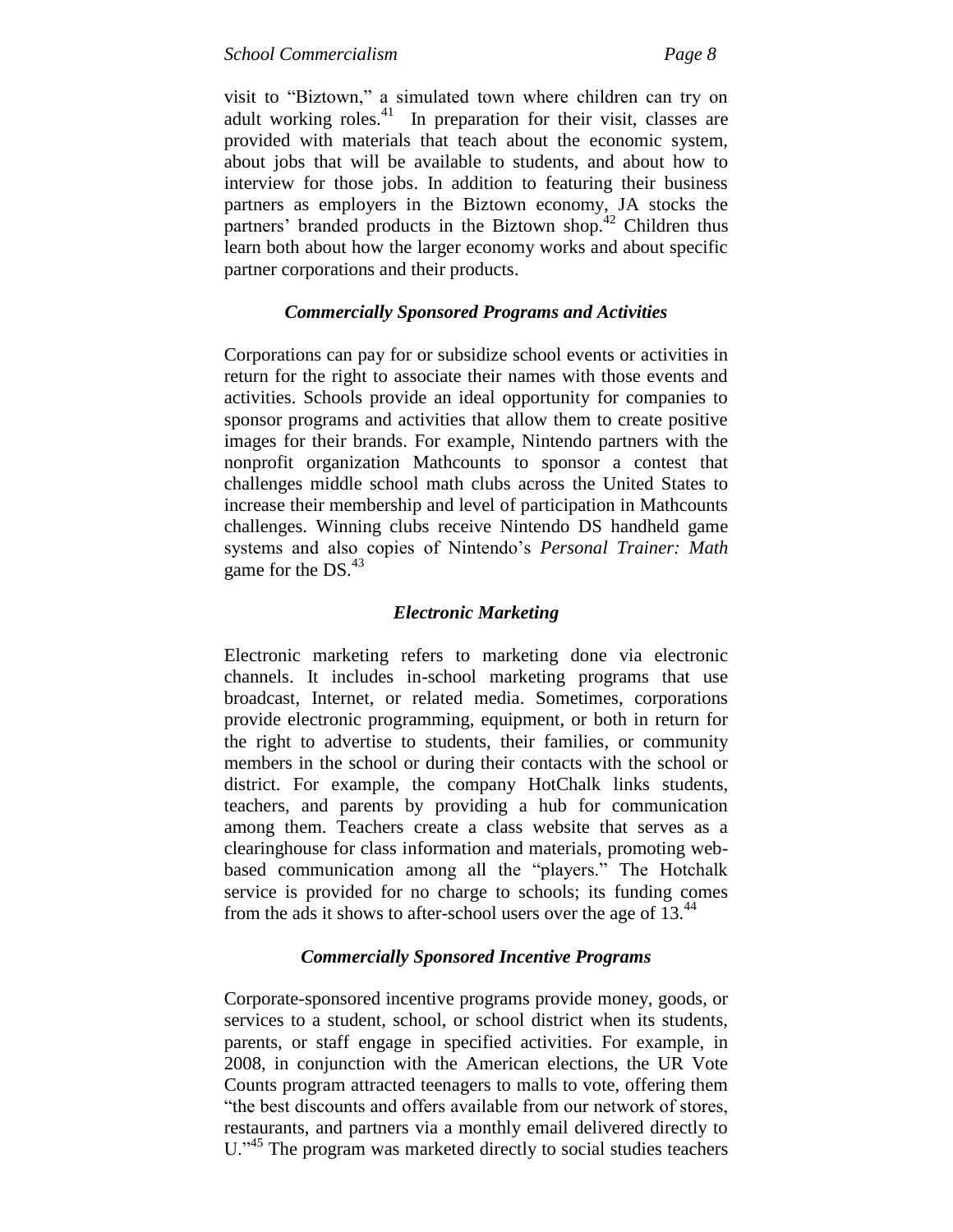via an email to the member list of the National Council for the Social Studies.<sup>46</sup>

### *Commercially Sponsored Fundraising*

Fundraising programs are commercial programs marketed to schools to raise money for school programs and activities. These programs can include door-to-door sales and affinity marketing programs, in which schools receive a percentage of revenue when their students and parents sell product for a company. Schools have been running candy sales, for instance, for decades. More modern examples are fundraising programs offered by coffee roasters, including California Coffee Company and Cortez Coffee Company.<sup>47</sup> Students whose schools participate in these fundraisers are encouraged to sell the coffee locally and, in the case of the Cortez fundraising program, also to alert friends and family to buy from the company's website. Schools receive a portion of the price of each bag of coffee students sell for the company. <sup>48</sup> Another example of a fundraising program is provided by [www.K12mall.com](http://www.k12mall.com/), a shopping site that donates between 0.25% and 12% of the purchase price of items bought on the site to schools that shoppers choose.<sup>49</sup>

### **Policy Tools for Addressing School Commercializing Activities**

To address school commercial activities, we offer a variety of policy tools—not single prescriptions, but rather several options that are intended to allow state legislatures and local school districts to design policy best suited to local conditions. Policymakers, educators, and advocates can select from a menu of approaches ranging from an outright ban on those exclusive agreements judged intolerable to a more nuanced decision-making process that includes all stakeholders and that weighs the relevant advantages and disadvantages of specific commercial proposals presented to schools. Such flexibility accommodates differences among local contexts, school-specific needs, and community demands.

Following is a brief summary of three types of policy tools.

*Mandates.* Mandates can limit the conditions that allow for an activity, can partially ban an activity, or can completely prohibit an activity. Mandates are best suited to those commercial activities that harm students in any way while offering *de minimis* or no redeeming value, and to those activities that harm students so substantively that almost no amount of benefit can justify the cost.

*Balancing tests and regulatory requirements to minimize the harm.* Balancing tests and regulatory requirements oblige school officials to balance certain benefits of a commercial activity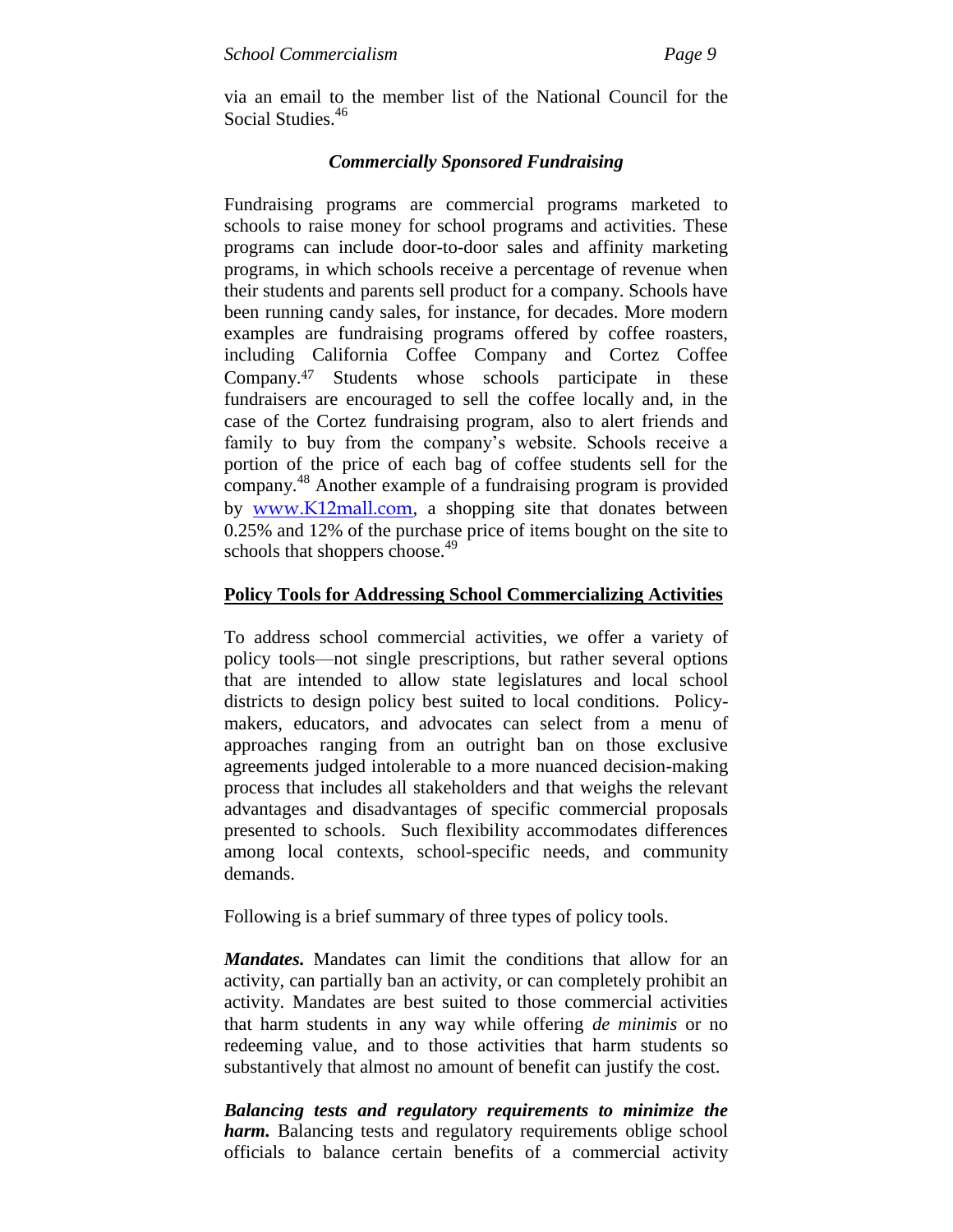against the identified harms or costs to students and to the school's educational mission. The specific criteria to be weighed against each other are identified for policy-makers and decision-makers at the school or school district level, who are required to complete an analysis based on them. These strategies may also limit a commercial activity in ways that ensure the risk to children is minimized.

*Process-based reform.* Process-based policy requires relevant constituencies or stakeholders to be involved in decision-making regarding commercial activities. Stakeholders might include school board members, teachers, administrators, students, and parents. Such policies might be used in conjunction with balancing tests, which provide an analytic framework for the deliberative process. Similar reforms might include requiring informed consent of parents, thus making parents the ultimate authority on whether their children might participate in commercial activities within the school.

### **A Final Word and Model Legislation**

The case for a legislative response to marketing in schools is clear. Commercial relationships between schools and corporations tend to benefit corporations and harm schools and their students. While some arrangements do provide fundraising opportunities or entertaining activities, such benefits are slight compared to the harm done when corporate sponsors use schools to teach children to become uncritical consumers of products and devoted loyalists to certain branded products and services. If we are to create learning environments that encourage students to develop fully as individuals and as thoughtful citizens, then policy makers, educators, and advocates would do well to carefully evaluate whether and to what extent they want to allow advertising and marketing activities in public schools. This brief constitutes a call for all stakeholders to review advertising and marketing activities in schools, assess their potential harms, and act when it is clear that action is necessary to prevent these harms.

In support of such action, the draft legislative language that follows illustrates how each of the three policy tools described above can be used to regulate the forms of commercial activity outlined in this brief. This model language can be immediately adopted or adapted both by state legislators and by policy advocates focusing an advocacy agenda.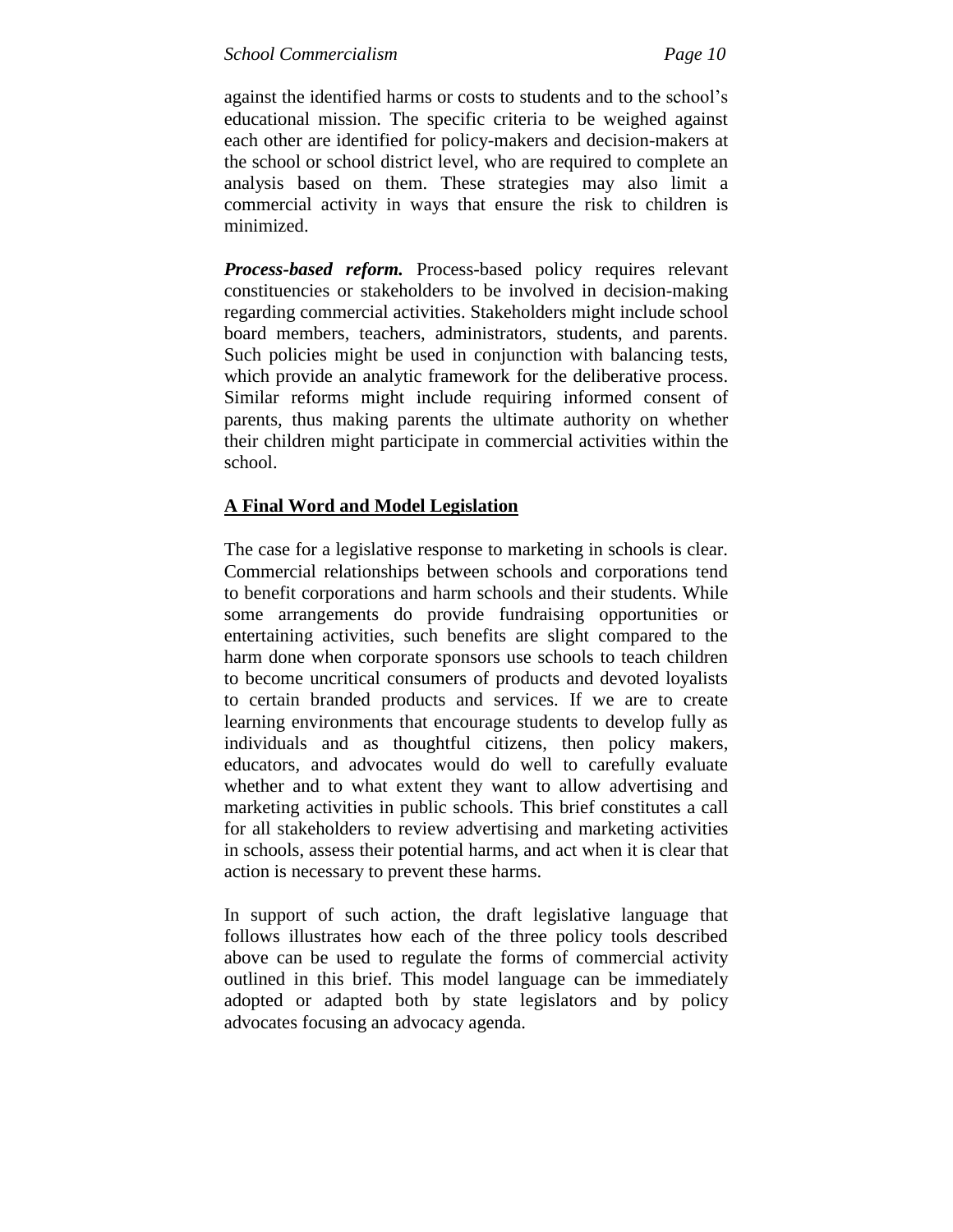### **MODEL LEGISLATION PERTAINING TO COMMERCIALISM IN PUBLIC SCHOOLS**

Model statutory language is provided on the following pages for each of the following types of school marketing activity: (1) exclusive agreements, (2) appropriation of space, (3) sponsored educational materials, (4) sponsored programs and activities, (5) electronic marketing, (6) incentive programs, and (7) fundraising programs.

### **Contents**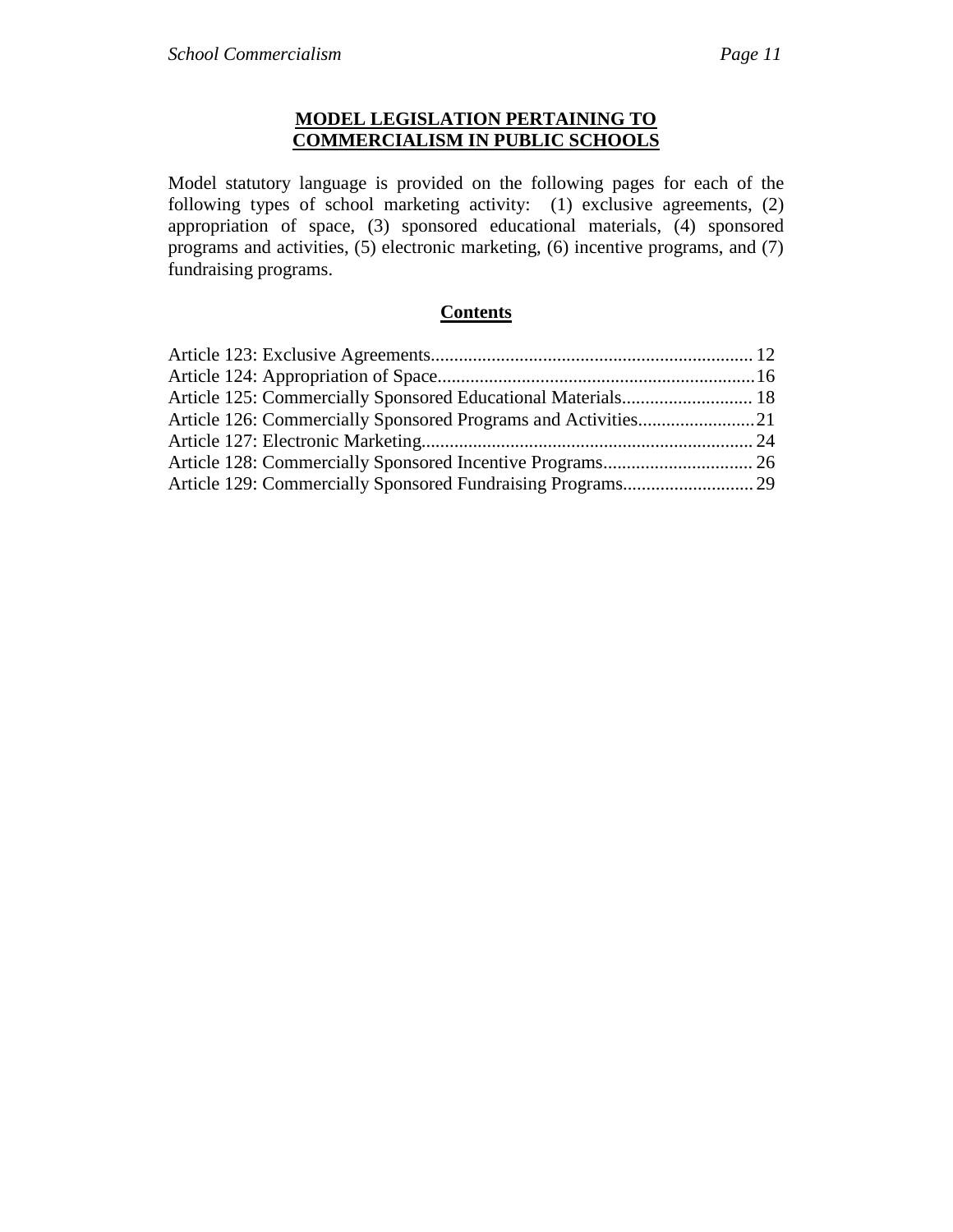### **Article 123 §§ 101 – 104 Exclusive Agreements**

## **A BILL FOR AN ACT**

--------------

AN ACT CONCERNING RESTRICTIONS ON EXCLUSIVE AGREEMENTS IN PUBLIC SCHOOLS.

--------------

| $\mathbf{1}$     | The General Assembly of the State of ABC does enact, as follows:               |
|------------------|--------------------------------------------------------------------------------|
| $\mathfrak{2}$   |                                                                                |
| 3                | <b>Article 123</b>                                                             |
| $\overline{4}$   | <b>Restrictions on Exclusive Agreements in Schools</b>                         |
| 5                |                                                                                |
| $\boldsymbol{6}$ | § 101. Legislative Declaration and Findings.                                   |
| $\tau$           | The General Assembly hereby finds, determines, and declares that:              |
| 8                | (a) The State recognizes the need to minimize potential harm to children from  |
| 9                | commercial activity in public elementary and secondary schools.                |
| 10               | (b) It is the intent and purpose of the Legislature in enacting this part to   |
| 11               | restrict children's exposure to commercial activity in schools.                |
| 12               | (c) Research demonstrates that exclusive agreements permitting commercial      |
| 13               | activity in schools may waste valuable learning time, provide biased           |
| 14               | information to students, unduly promote commercial activities or products,     |
| 15               | promote obesity among the state's children, and compromise the integrity       |
| 16               | of our state's public schools.                                                 |
| 17               |                                                                                |
| 18               | § 102. Definitions.                                                            |
| 19               | (a) "Commercial activity" includes direct and indirect advertising, marketing, |
| 20               | solicitation, and sponsorship by a commercial entity.                          |
| 21               | (b) "Commercial entity" includes any business, corporation, for-profit         |
| 22               | organization, or other organization or individual whose primary purpose is     |
| 23               | selling goods or services.                                                     |
| 24               | (c) "District-level commercial activity monitoring committee" means a          |
| 25               | committee selected by the governing board that shall include the               |
| 26               | following:                                                                     |
| 27               | (1) a district-level administrator, such as a superintendent or assistant      |
| 28               | superintendent;                                                                |
| 29               | (2) a school-level administrator, such as a principal or assistant principal,  |
| 30               | at a school affected by the proposed commercial activity;                      |
| 31               | (3) a teacher at a school affected by the proposed commercial activity; and    |
| 32               | (4) a parent of a student at a school affected by the proposed commercial      |
| 33               | activity.                                                                      |
| 34               | (d) "Governing board" means the board of education or other body of any        |
| 35               | city, county, or other district that has the duty to provide for the education |
| 36<br>37         | of the children in its jurisdiction.                                           |
|                  | (e) "Exclusive agreement" means an agreement between a school, school          |
| 38               | district, or school district employee or agent and a commercial entity that    |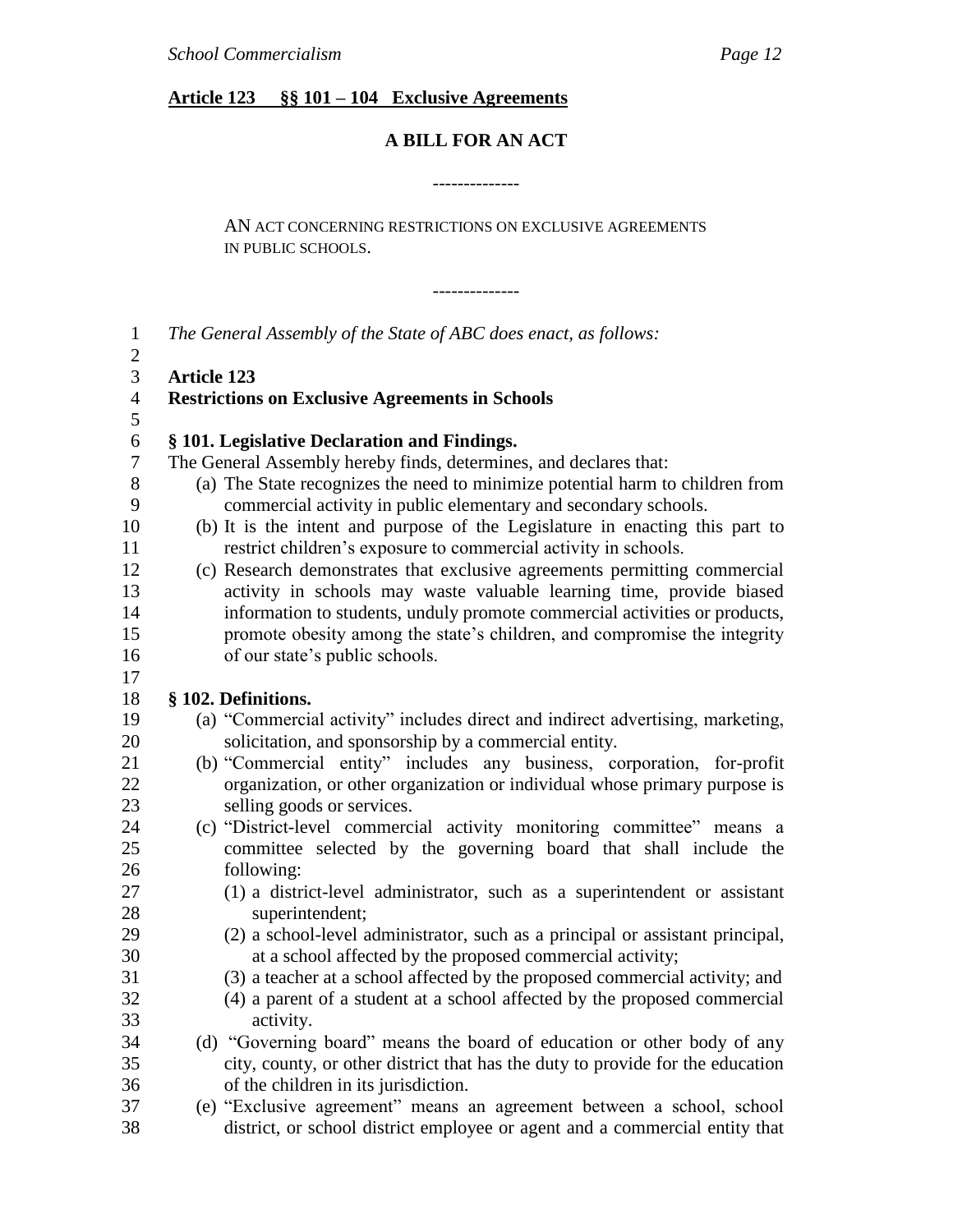gives the commercial entity the exclusive right to sell or promote its goods or services in the school or school district. **§ 103. Exclusive Agreements. (Option A - Mandate)** (a) No governing board, governing board member, school-level administrator or employee, or district-level administrator or employee may enter into an exclusive agreement that permits commercial activity in any school or on any school or school district property during school hours or school- sponsored activities. (b) This section does not apply to exclusive agreements for the sale of food and drink products. **§ 103. Exclusive Agreements. (Option B – Balancing Test and Regulatory Requirements)** (a) No governing board, governing board member, school-level administrator or employee, or district-level administrator or employee may enter into or propose to enter into an exclusive agreement without the approval of the governing board. (b) A governing board, governing board member, school-level administrator or employee, or district-level administrator or employee proposing to enter into an exclusive agreement shall provide to the governing board a memorandum that provides written documentation and evidence that the proposed agreement: (1) does not unduly promote commercial activity or products, (2) does not make unreasonable demands on students and teachers, and (3) does not interrupt the regular school program. (c) To permit the proposed exclusive agreement, the governing board shall present all findings and formally approve the proposed exclusive agreement at a public meeting of the governing board. The governing board may only approve the proposal upon consideration of all documentation and evidence in the memorandum in subsection (b). (d) This section does not apply to exclusive agreements for the sale of food and drink products. **§ 103. Exclusive Agreements. (Option C - Process)** (a) No governing board, governing board member, school-level administrator or employee, or district-level administrator or employee may enter into or propose to enter into an exclusive agreement without the approval of the governing board. (b) A district-level commercial activity monitoring committee shall review all proposed exclusive agreements. (c) After the district-level commercial activity monitoring committee approves a proposed exclusive agreement, the committee shall provide the proposed agreement to the governing board. (d) To permit the proposed exclusive agreement, the governing board shall present all findings and formally approve the proposed exclusive agreement at a public meeting of the governing board.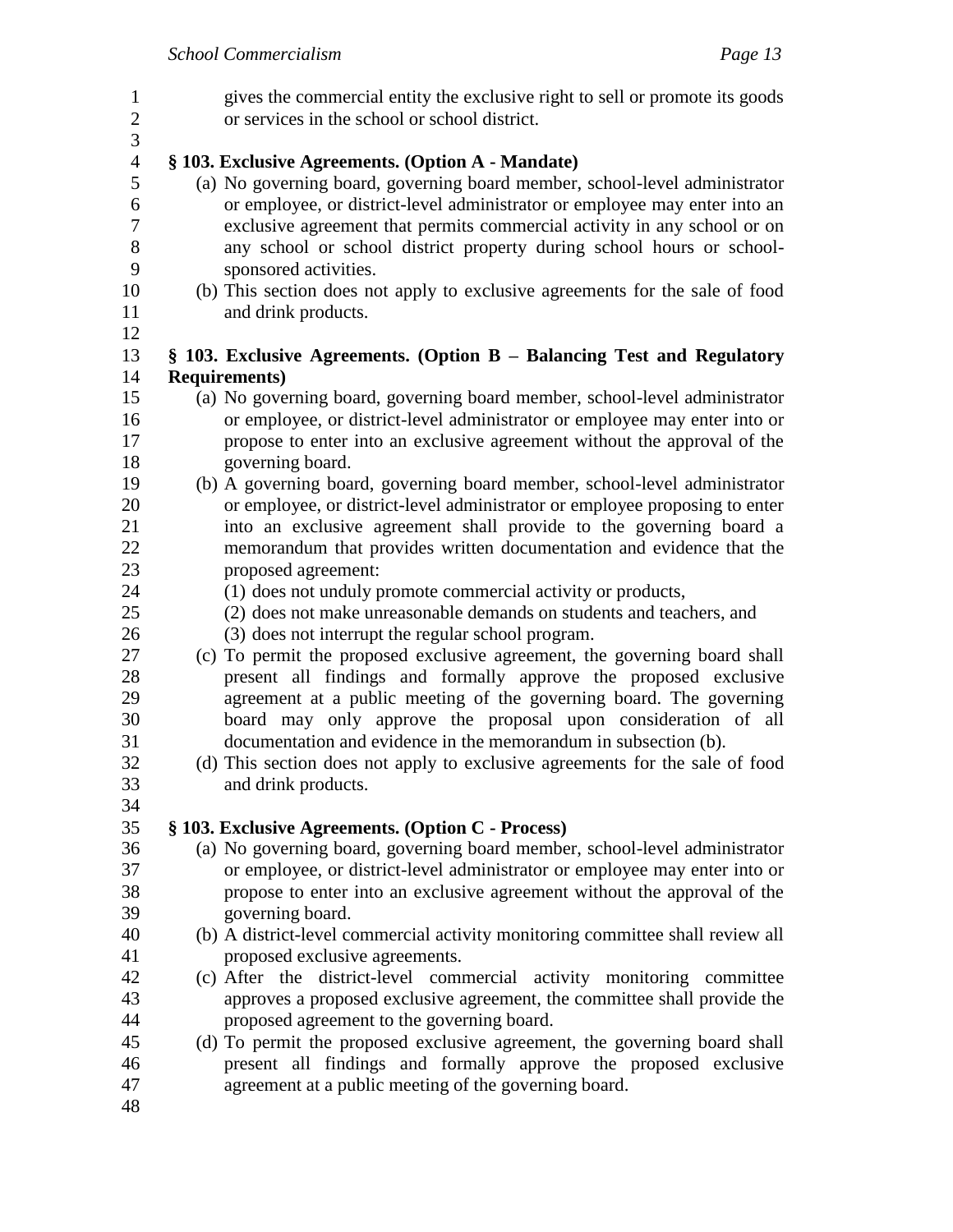| $\mathbf{1}$                             |                                                                                                                                                                                                                                                                                                                    |
|------------------------------------------|--------------------------------------------------------------------------------------------------------------------------------------------------------------------------------------------------------------------------------------------------------------------------------------------------------------------|
|                                          | <b>Optional Process Addition</b><br>(e) The district-level commercial activity monitoring committee may<br>not recommend and the governing board may not approve an<br>exclusive agreement without making specific findings that the<br>agreement:<br>(1) does not unduly promote commercial activity or products, |
|                                          | (2) does not make unreasonable demands on students and<br>teachers, and<br>(3) does not interrupt the regular school program.                                                                                                                                                                                      |
| $\mathbf{2}$<br>3<br>$\overline{4}$<br>5 | (f) This section does not apply to exclusive agreements for the sale of food<br>and drink products.                                                                                                                                                                                                                |
| $\boldsymbol{6}$                         | § 104. Exclusive Agreements, Food and Drink Products. (Option A -                                                                                                                                                                                                                                                  |
| $\overline{7}$                           | <b>Mandate</b> )                                                                                                                                                                                                                                                                                                   |
| $8\,$                                    | No governing board, governing board member, school-level administrator or                                                                                                                                                                                                                                          |
| 9                                        | employee, or district-level administrator or employee may enter into an exclusive                                                                                                                                                                                                                                  |
| 10                                       | agreement for the sale [ <i>optional limitation</i> : during school hours] of food and drink                                                                                                                                                                                                                       |
| 11                                       | products that provide minimal or no nutritional value.                                                                                                                                                                                                                                                             |
| 12<br>13<br>14                           | § 104. Exclusive Agreements, Food and Drink Products. (Option B –<br><b>Balancing Test and Regulatory Requirements)</b>                                                                                                                                                                                            |
| 15                                       | (a) No governing board, governing board member, school-level administrator                                                                                                                                                                                                                                         |
| 16                                       | or employee, or district-level administrator or employee may enter into an                                                                                                                                                                                                                                         |
| 17                                       | exclusive agreement for the sale [ <i>optional limitation</i> : during school hours]                                                                                                                                                                                                                               |
| 18                                       | of food and drink products that provide minimal or no nutritional value                                                                                                                                                                                                                                            |
| 19                                       | without the approval of the governing board.                                                                                                                                                                                                                                                                       |
| 20                                       | (b) A governing board, governing board member, school-level administrator                                                                                                                                                                                                                                          |
| 21                                       | or employee, or district-level administrator or employee proposing to enter                                                                                                                                                                                                                                        |
| 22                                       | into an exclusive agreement for the sale of food and drink products shall                                                                                                                                                                                                                                          |
| 23                                       | provide to the governing board a memorandum that provides written                                                                                                                                                                                                                                                  |
| 24                                       | documentation and evidence that the proposed agreement:                                                                                                                                                                                                                                                            |
| 25                                       | (1) minimizes the sale during school hours of food and drink products                                                                                                                                                                                                                                              |
| 26                                       | with minimal or no nutritional value,                                                                                                                                                                                                                                                                              |
| 27                                       | (2) does not unduly promote commercial activity or products,                                                                                                                                                                                                                                                       |
| 28                                       | (3) does not make unreasonable demands on students and teachers, and                                                                                                                                                                                                                                               |
| 29                                       | (4) does not interrupt the regular school program.                                                                                                                                                                                                                                                                 |
| 30                                       | (c) To permit the proposed exclusive agreement, the governing board shall                                                                                                                                                                                                                                          |
| 31                                       | present all findings and formally approve the proposed exclusive                                                                                                                                                                                                                                                   |
| 32                                       | agreement at a public meeting of the governing board. The governing                                                                                                                                                                                                                                                |
| 33                                       | board may only approve the proposal upon consideration of all                                                                                                                                                                                                                                                      |
| 34<br>35<br>36                           | documentation and evidence in the memorandum in subsection (b).<br>§ 104. Exclusive Agreements, Food and Drink Products. (Option C - Process)                                                                                                                                                                      |
| 37                                       | (a) No governing board, governing board member, school-level administrator                                                                                                                                                                                                                                         |
| 38                                       | or employee, or district-level administrator or employee may enter into an                                                                                                                                                                                                                                         |
| 39                                       | exclusive agreement for the sale [optional limitation: during school hours]                                                                                                                                                                                                                                        |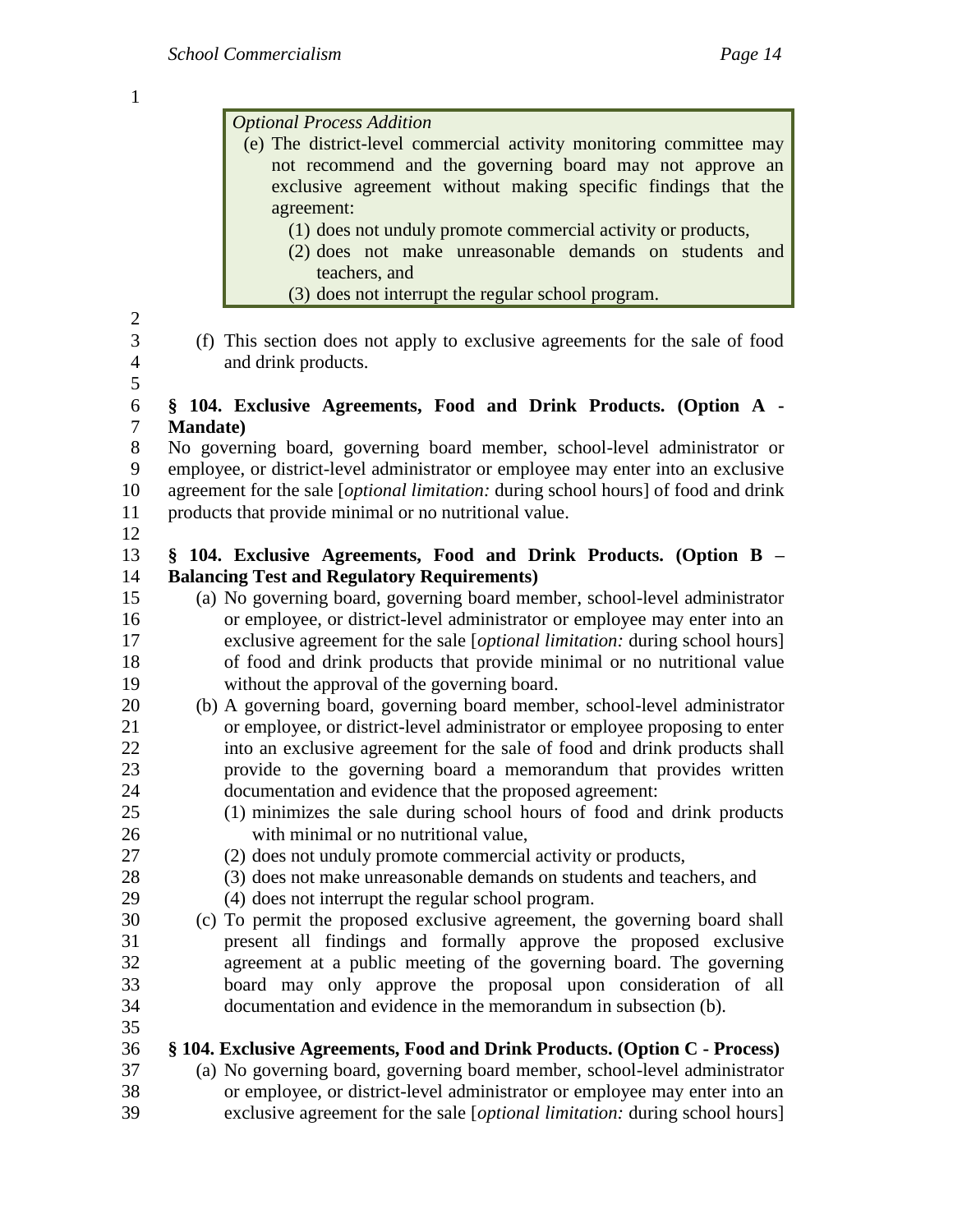- 1 of food and drink products that provide minimal or no nutritional value 2 without the approval of the governing board. 3 (b) A district-level commercial activity monitoring committee shall review all 4 proposed exclusive agreements for the sale during school hours of food 5 and drink products that provide minimal or no nutritional value. 6 (c) After the district-level commercial activity monitoring committee 7 approves a proposed exclusive agreement, the committee shall provide the 8 proposed agreement to the governing board. 9 (d) To permit the proposed exclusive agreement, the governing board shall 10 present all findings and formally approve the proposed exclusive 11 agreement at a public meeting of the governing board. 12 *Optional Process Addition* (e) The district-level commercial activity monitoring committee may
	- not recommend and the governing board may not approve an exclusive agreement without making specific findings that the agreement:
		- (1) minimizes the sale during school hours of food and drink products with minimal or no nutrition value,
		- (2) does not unduly promote commercial activity or products,
		- (3) does not make unreasonable demands on students and teachers, and
		- (4) does not interrupt the regular school program.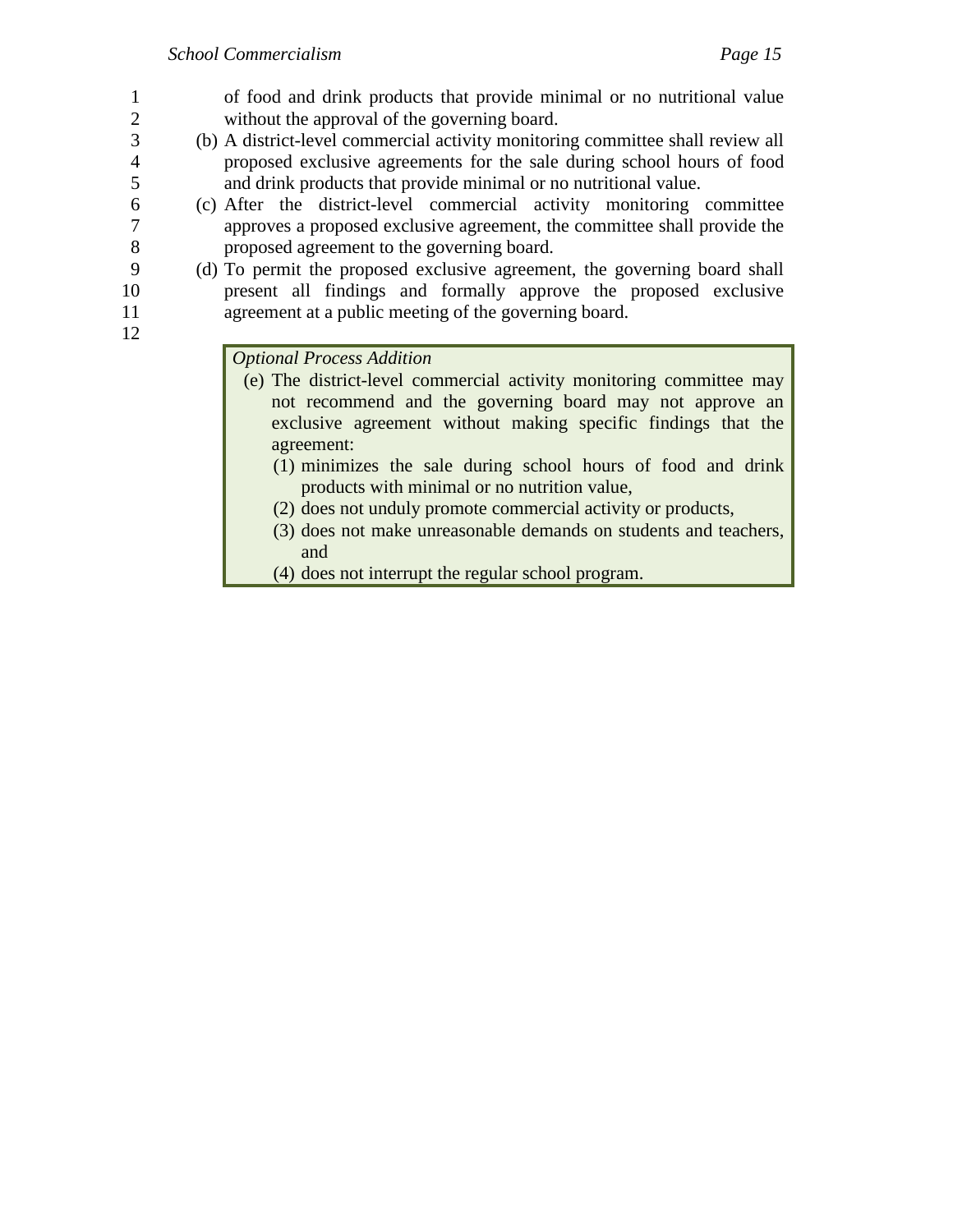### **Article 124 §§ 201 – 203 Appropriation of Space**

### **A BILL FOR AN ACT**

--------------

--------------

AN ACT CONCERNING RESTRICTIONS ON THE APPROPRIATION OF SPACE IN PUBLIC SCHOOLS.

 *The General Assembly of the State of ABC does enact, as follows:* **Article 124 Restrictions on the Appropriation of Space in Schools § 201. Legislative Declaration and Findings.** The General Assembly hereby finds, determines, and declares that: (a) The State recognizes the need to minimize potential harm to children from commercial activity in public elementary and secondary schools. (b) It is the intent and purpose of the Legislature in enacting this part to restrict children's exposure to commercial activity in schools. (c) Research demonstrates that appropriation of space in schools for commercial activity may waste valuable learning time, provide biased information to students, unduly promote commercial activities or products, and compromise the integrity of our state's public schools. **§ 202. Definitions.** 18 (a) "Commercial activity" includes direct and indirect advertising, marketing, solicitation, and sponsorship by a commercial entity. 20 (b) "Commercial entity" includes any business, corporation, for-profit organization, or other organization or individual whose primary purpose is selling goods or services. 23 (c) "District-level commercial activity monitoring committee" means a committee selected by the governing board that shall include the following: (1) a district-level administrator, such as a superintendent or assistant superintendent; (2) a school-level administrator, such as a principal or assistant principal, at a school affected by the proposed commercial activity; (3) a teacher at a school affected by the proposed commercial activity; and (4) a parent of a student at a school affected by the proposed commercial activity. 33 (d) "Governing board" means the board of education or other body of any city, county, or other district that has the duty to provide for the education of the children in its jurisdiction. (e) ―Space‖ means any surface visible to students and any material distributed to students, including, but not limited to: buses and bus

- shelters, billboards, facilities, grounds, school and district publications, and textbooks and textbook covers.
-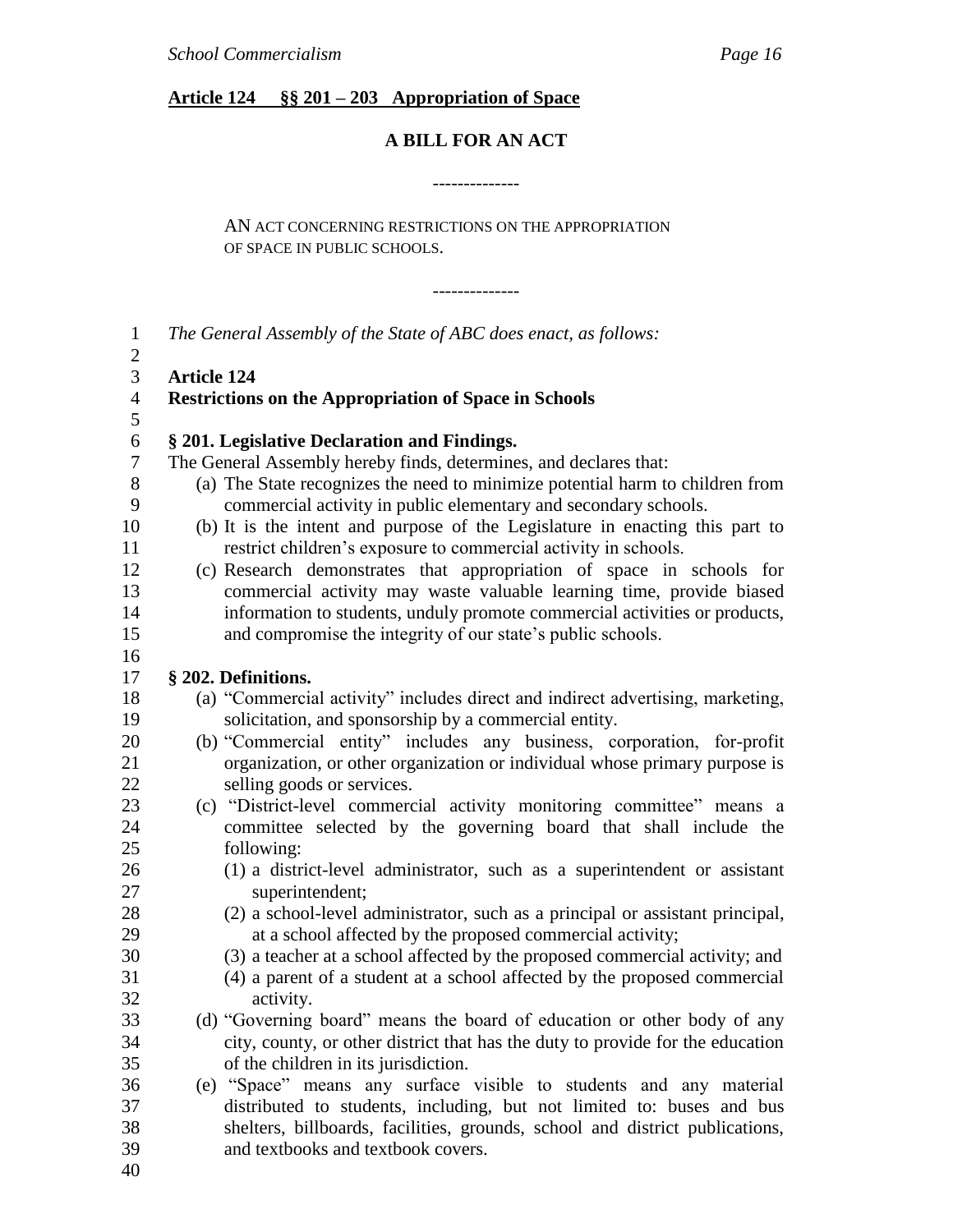**§ 203. Appropriation of Space. (Option A - Mandate)** No governing board, governing board member, school-level administrator or employee, or district-level administrator or employee may permit or propose to permit a commercial entity to appropriate space in a school or school district. **§ 203. Appropriation of Space. (Option B – Balancing Test and Regulatory Requirements)** (a) No governing board, governing board member, school-level administrator or employee, or district-level administrator or employee may permit or propose to permit a commercial entity to appropriate space in a school or school district without the approval of the governing board. (b) A governing board, governing board member, school-level administrator or employee, or district-level administrator or employee proposing to permit a commercial entity to appropriate space in a school or school district shall provide to the governing board a memorandum that provides written documentation and evidence that the proposed appropriation: (1) does not unduly promote commercial activity or products, (2) does not make unreasonable demands on students and teachers, and (3) does not interrupt the regular school program. (c) To permit the proposed appropriation of space, the governing board shall present all findings and formally approve the proposed appropriation of space at a public meeting of the governing board. The governing board may only approve the proposal upon consideration of all documentation and evidence in the memorandum in subsection (b). **§ 203. Appropriation of Space. (Option C - Process)** (a) No governing board, governing board member, school-level administrator or employee, or district-level administrator or employee may permit or propose to permit a commercial entity to appropriate space in a school or school district without the approval of the governing board. (b) A district-level commercial activity monitoring committee shall review all proposals to permit commercial entities to appropriate space in a school or school district. (c) After the district-level commercial activity monitoring committee approves a proposal to permit a commercial entity to appropriate space in a school or school district, the committee shall provide the proposal to the governing board. (d) To permit the proposed appropriation of space, the governing board shall present all findings and formally approve the proposal at a public meeting of the governing board. *Optional Process Addition* (e) The district-level commercial activity monitoring committee may not recommend and the governing board may not approve a proposal to permit a commercial entity to appropriate space in a school without making specific findings that the appropriation: (1) does not unduly promote commercial activity or products,

- (2) does not make unreasonable demands on students and teachers, and
- (3) does not interrupt the regular school program.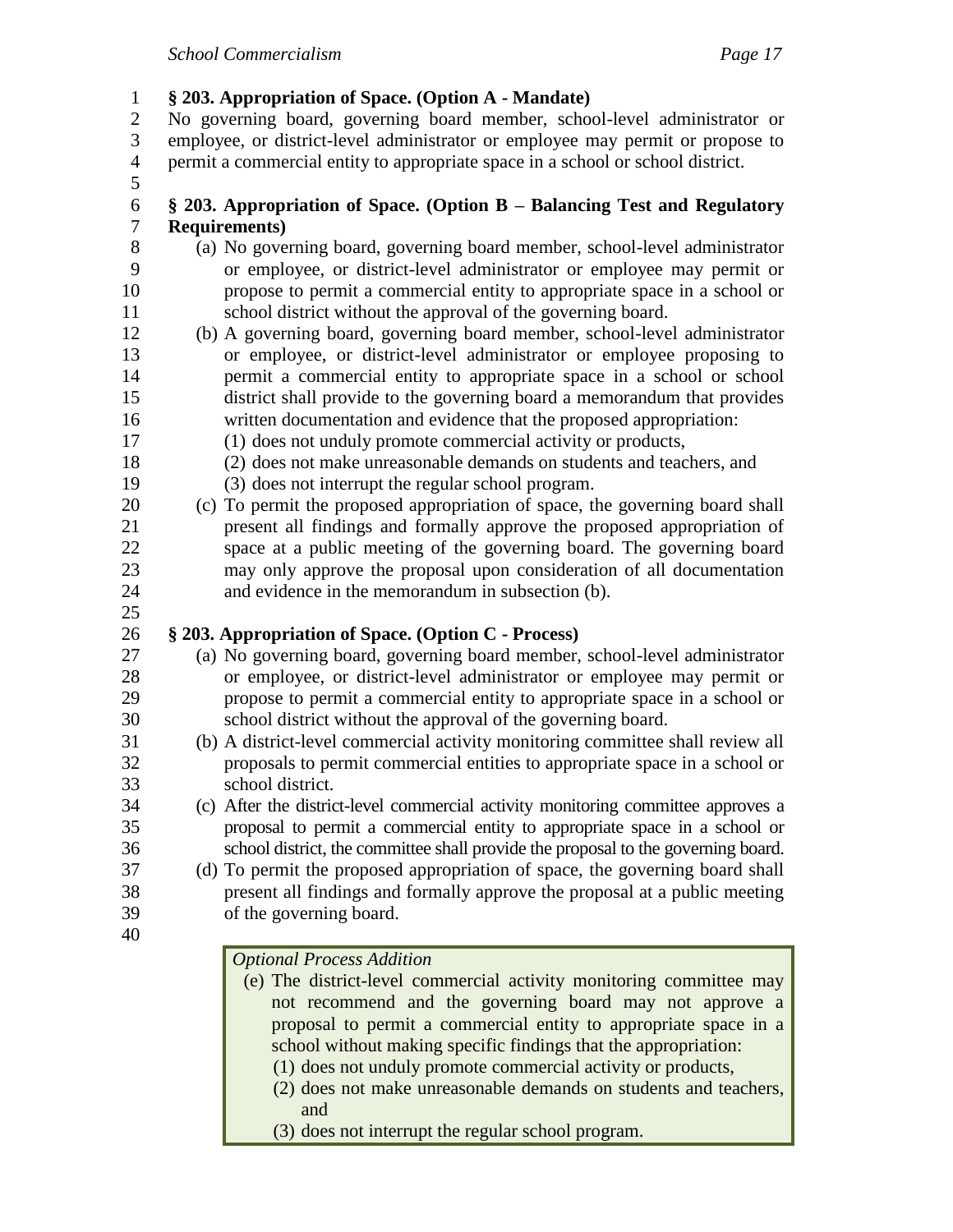### **Article 125 §§ 301 – 303 Commercially Sponsored Educational Materials**

### **A BILL FOR AN ACT**

--------------

### AN ACT CONCERNING RESTRICTIONS ON COMMERCIALLY SPONSORED EDUCATIONAL MATERIALS IN PUBLIC SCHOOLS.

--------------

| $\mathbf{1}$<br>$\mathbf{2}$ | The General Assembly of the State of ABC does enact, as follows:               |
|------------------------------|--------------------------------------------------------------------------------|
| 3                            | <b>Article 125</b>                                                             |
| $\overline{4}$               | <b>Restrictions on Commercially Sponsored Educational Materials in Schools</b> |
| 5                            | § 301. Legislative Declaration and Findings.                                   |
| 6                            | The General Assembly hereby finds, determines, and declares that:              |
| 7                            | (a) The State recognizes the need to minimize potential harm to children from  |
| 8                            | commercial activity in public elementary and secondary schools.                |
| 9                            | (b) It is the intent and purpose of the Legislature in enacting this part to   |
| 10                           | provide for the adoption and selection of quality educational materials for    |
| 11                           | use in the elementary and secondary schools and to restrict children's         |
| 12                           | exposure to commercial activity in schools.                                    |
| 13                           | (c) Research demonstrates that commercially sponsored educational materials    |
| 14                           | may waste valuable learning time, provide biased information to students,      |
| 15                           | unduly promote commercial activities or products, and compromise the           |
| 16                           | integrity of our state's public schools.                                       |
| 17                           |                                                                                |
| 18                           | § 302. Definitions.                                                            |
| 19                           | (a) "Commercial activity" includes direct and indirect advertising, marketing, |
| 20                           | solicitation, and sponsorship by a commercial entity.                          |
| 21                           | (b) "Commercial entity" includes any business, corporation, for-profit         |
| 22                           | organization, or other organization or individual whose primary purpose is     |
| 23                           | selling goods or services.                                                     |
| 24                           | (c) "District-level commercial activity monitoring committee" means a          |
| 25                           | committee selected by the governing board that shall include, but is not       |
| 26                           | limited to, the following:                                                     |
| 27                           | (1) a district-level administrator, such as a superintendent or assistant      |
| 28                           | superintendent;                                                                |
| 29                           | (2) a school-level administrator, such as a principal or assistant principal,  |
| 30                           | at a school affected by the proposed commercial activity;                      |
| 31                           | (3) a teacher at a school affected by the proposed commercial activity; and    |
| 32                           | (4) a parent of a student at a school affected by the proposed commercial      |
| 33                           | activity.                                                                      |
| 34                           | (d) "Governing board" means the board of education or other body of any        |
| 35                           | city, county, or other district that has the duty to provide for the education |
| 36                           | of the children in its jurisdiction.                                           |
| 37                           | (e) "Commercially sponsored" means supported financially or through the        |
| 38                           | provision of products or services by a commercial entity.                      |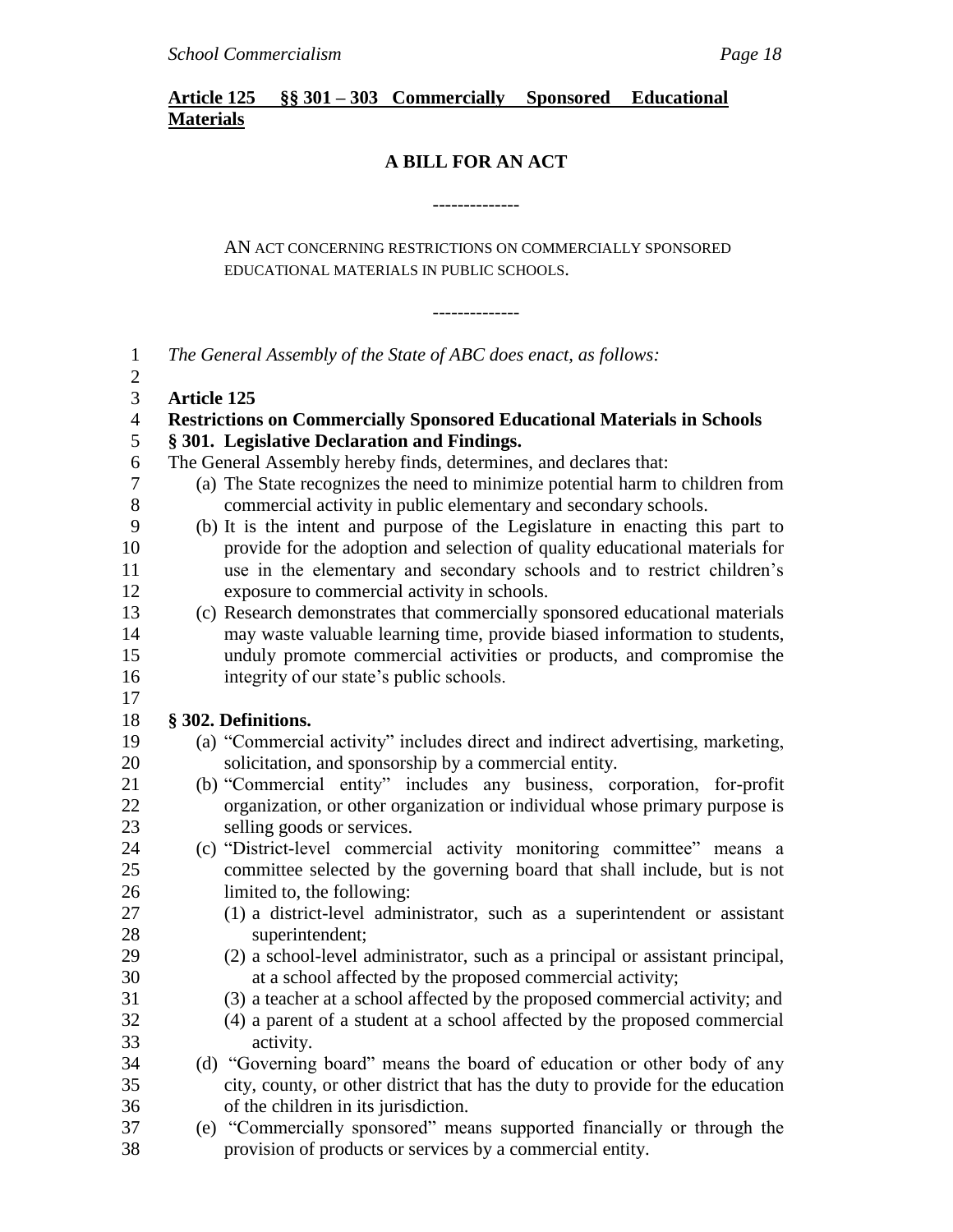- 1 (f) "Commercial message" means promotion of a product or service. 2 (g) "Identified educational need" means learning objective established by the curriculum and courses of study provided by a school. 4 (h) "Educational materials" means all materials that are designed for use by pupils and their teachers as a learning resource and help pupils to acquire facts, skills, or opinions or to develop cognitive processes. Educational materials may be printed or non-printed, and may include textbooks, technology-based materials, other educational materials, and tests. **§ 303. Commercially Sponsored Educational Materials. (Option A- Mandate)** (a) No governing board, governing board member, school-level administrator or employee, or district-level administrator or employee may adopt or use educational materials that contain a commercial brand name, product, or corporate or company logo. **§ 303. Commercially Sponsored Educational Materials. (Option B- Balancing Test and Regulatory Requirements)** (a) No governing board, governing board member, school-level administrator or employee, or district-level administrator or employee may adopt or use educational materials that contain a commercial brand name, product, or corporate or company logo without the approval of the governing board. (b) A school-level or district-level administrator or employee proposing to use commercially sponsored educational materials shall provide to the governing board a memorandum that provides written documentation and evidence that the proposed sponsorship: (1) meets an identified educational need, (2) does not unduly promote commercial activities or products, (3) does not make unreasonable demands on students and teachers, and (4) does not interrupt the regular school program. (c) Any commercial message shall be minimized to the extent practicable. (d) To adopt the proposed educational materials, the governing board shall present all findings and formally approve the proposed sponsorship at a public meeting of the governing board. The governing board may only approve the proposal upon consideration of all documentation and evidence in the memorandum in subsection (b). **§ 303. Commercially Sponsored Educational Materials. (Option C- Process)** (a) No governing board, governing board member, school-level administrator or employee, or district-level administrator or employee may adopt or use commercially sponsored educational materials without the approval of the governing board. (b) A district-level commercial activity monitoring committee shall review all proposed commercially sponsored educational materials. (c) After the district-level commercial activity monitoring committee approves any proposed commercially sponsored educational materials, the committee shall provide the proposed materials to the governing board. (d) To adopt the proposed commercially sponsored educational materials, the governing board shall present all findings and formally approve the
- proposed exclusive agreement at a public meeting of the governing board.
-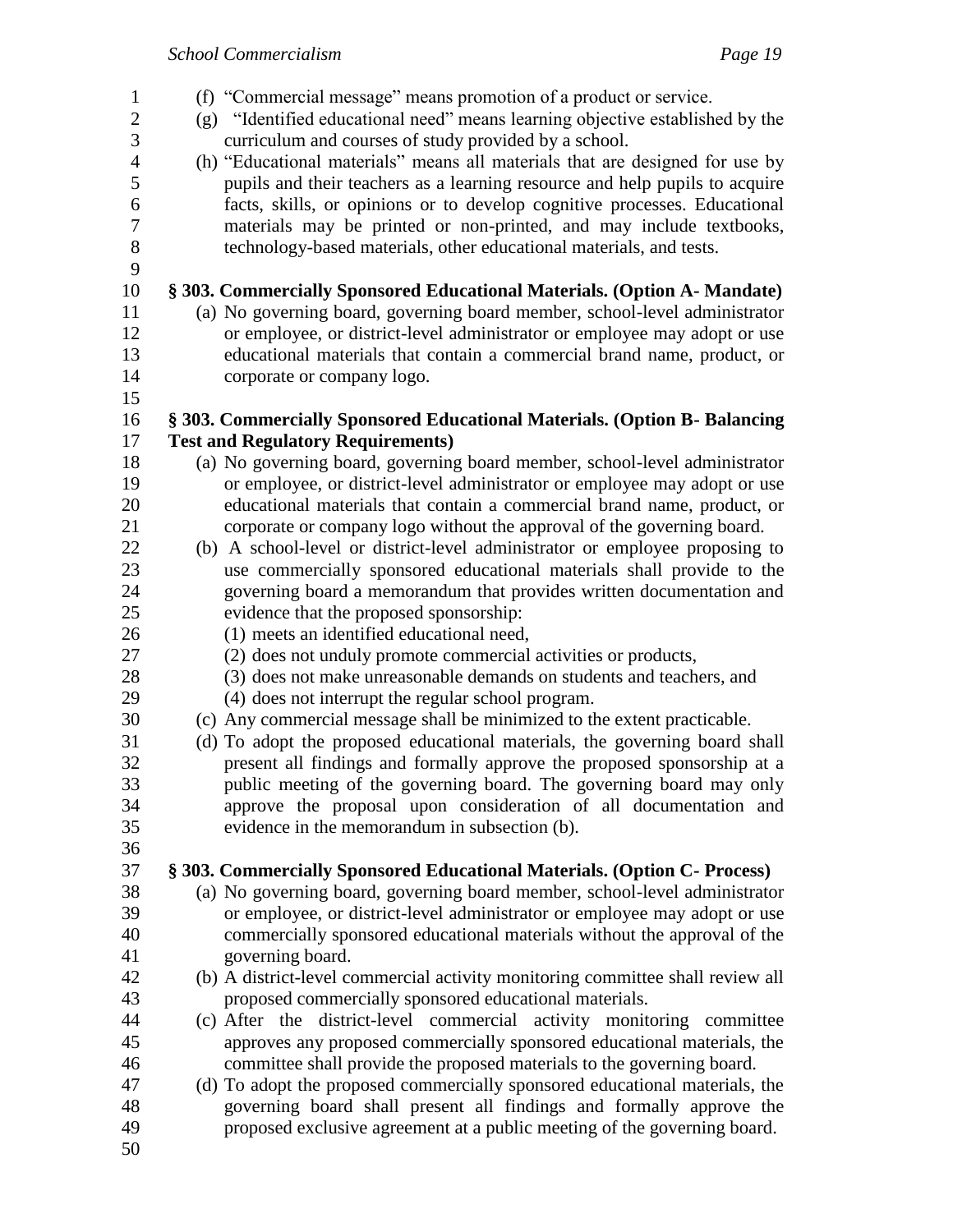*Optional Process Addition*

- (e) A district-level commercial activity monitoring committee may not recommend and a governing board may not approve a proposal to adopt commercially sponsored educational materials without making specific findings that the materials:
	- (1) meet an identified educational need,
	- (2) do not unduly promote commercial activity or products,
	- (3) do not make unreasonable demands on students and teachers, and
	- (4) do not interrupt the regular school program.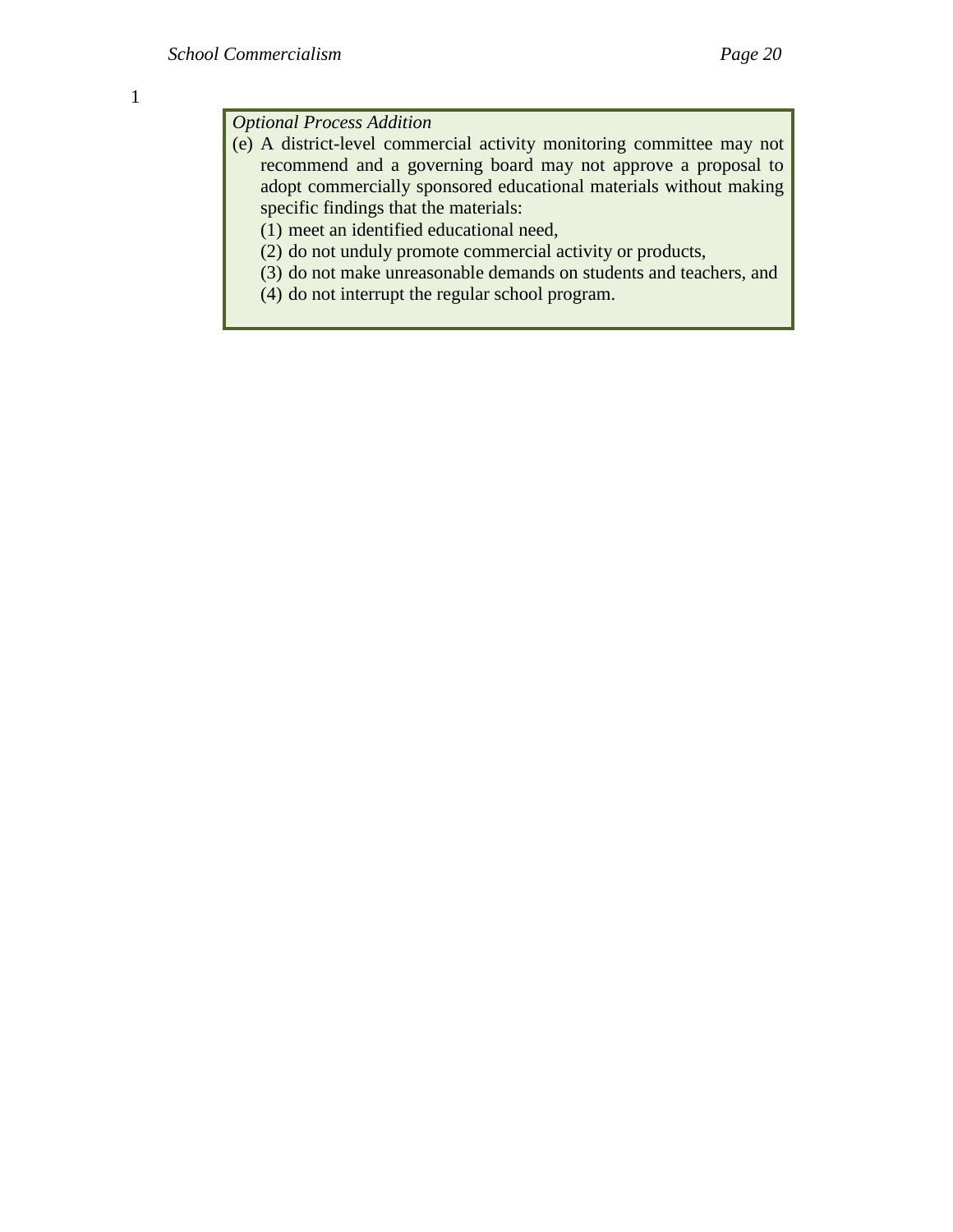### **Article 126 §§ 401 – 403 Commercially Sponsored Programs and Activities**

### **A BILL FOR AN ACT**

--------------

### AN ACT CONCERNING RESTRICTIONS ON COMMERCIALLY SPONSORED PROGRAMS AND ACTIVITIES IN PUBLIC SCHOOLS

--------------

| $\mathbf{1}$<br>$\mathbf{2}$ | The General Assembly of the State of ABC does enact, as follows:               |
|------------------------------|--------------------------------------------------------------------------------|
| 3                            | <b>Article 126</b>                                                             |
| $\overline{4}$               | Restrictions on the Commercial Sponsorship of Programs and Activities in       |
| 5                            | <b>Schools</b>                                                                 |
| 6                            | §401. Legislative Declaration and Findings.                                    |
| $\tau$                       | The General Assembly hereby finds, determines, and declares that:              |
| 8                            | (a) The State recognizes the need to minimize potential harm to children from  |
| 9                            | commercial activity in public elementary and secondary schools.                |
| 10                           | (b) It is the intent and purpose of the Legislature in enacting this part to   |
| 11                           | restrict children's exposure to commercial activity in schools.                |
| 12                           | (c) Research demonstrates that commercial sponsorship of programs and          |
| 13                           | activities in schools may distort educational content, introduce bias, leave   |
| 14                           | the school susceptible to the sponsor's reputation and activities, and         |
| 15                           | expose children to commercial activity during school hours.                    |
| 16                           |                                                                                |
| 17                           | § 402. Definitions.                                                            |
| 18                           | (a) "Commercial activity" includes direct and indirect advertising, marketing, |
| 19                           | solicitation, and sponsorship by a commercial entity.                          |
| 20                           | (b) "Commercial entity" includes any business, corporation, for-profit         |
| 21                           | organization, or other organization or individual whose primary purpose is     |
| 22                           | selling goods or services.                                                     |
| 23                           | (c) "District-level commercial activity monitoring committee" means a          |
| 24                           | committee established by the governing board that shall include the            |
| 25                           | following:                                                                     |
| 26                           | (1) a district-level administrator, such as a superintendent or assistant      |
| 27                           | superintendent;                                                                |
| 28                           | (2) a school-level administrator, such as a principal or assistant principal,  |
| 29                           | at a school affected by the proposed commercial activity;                      |
| 30                           | (3) a teacher at a school affected by the proposed commercial activity; and    |
| 31                           | (4) a parent of a student at a school affected by the proposed commercial      |
| 32                           | activity.                                                                      |
| 33                           | (d) "Governing board" means the board of education or other body of any        |
| 34                           | city, county, or other district that has the duty to provide for the education |
| 35                           | of the children in its jurisdiction.                                           |
| 36                           | (e) "Commercial Sponsorship" means support of an event, activity, person,      |
| 37                           | or organization financially or through the provision of products or            |
| 38                           | services.                                                                      |
| 39                           |                                                                                |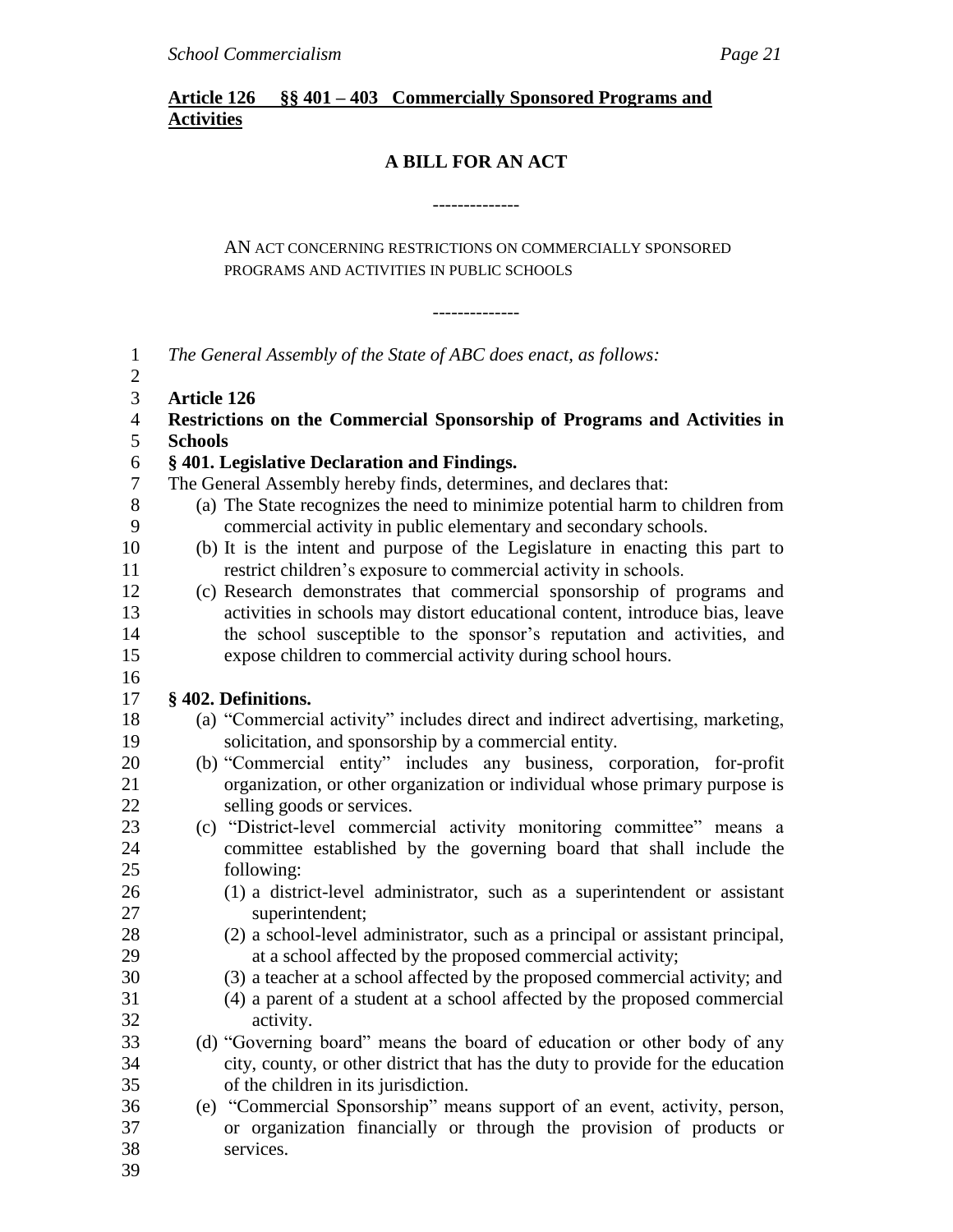- **§ 403. Commercial Sponsorship of Programs and Activities. (Option A - Mandate)** No governing board, governing board member, school-level administrator or employee, or district-level administrator or employee may permit a commercial entity to sponsor a program or activity in a school or school district or at a school- sponsored activity. **§ 403. Commercial Sponsorship of Programs and Activities. (Option B – Balancing Test and Regulatory Requirements)** (a) No governing board, governing board member, school-level administrator or employee, or district-level administrator or employee may permit a commercial entity to sponsor a program or activity in a school or school district without the approval of the governing board. (b) A school-level or district-level administrator or employee proposing to permit a commercial entity to sponsor a program or activity shall provide to the governing board a memorandum that provides written documentation and evidence that the proposed sponsorship: (1) does not unduly promote commercial activity or products, (2) does not make unreasonable demands on students and teachers, and (3) does not interrupt the regular school program. (c) To permit the proposed sponsorship, the governing board shall present all findings and formally approve the proposed sponsorship at a public meeting of the governing board. The governing board may only approve the proposal upon consideration of all documentation and evidence in the memorandum in subsection (b). **§ 403. Commercial Sponsorship of Programs and Activities. (Option C - Process)** (a) No governing board, governing board member, school-level administrator or employee, or district-level administrator or employee may permit a commercial entity to sponsor a program or activity in a school or school district without the approval of the governing board. (b) A district-level commercial activity monitoring committee shall review all proposals to permit commercial entities to sponsor programs or activities in schools. (c) After the district-level commercial activity monitoring committee approves a proposal to permit a commercial entity to sponsor a program or activity in a school or school district, the committee shall provide the proposal to the governing board. (d) To permit the proposed sponsorship, the governing board shall present all findings and formally approve the proposed sponsorship at a public meeting of the governing board. *Optional Process Addition*
	- (e) The district-level commercial activity monitoring committee may not recommend and the governing board may not approve a proposal to permit a commercial entity to sponsor a program or activity in a school without making specific findings that the sponsorship: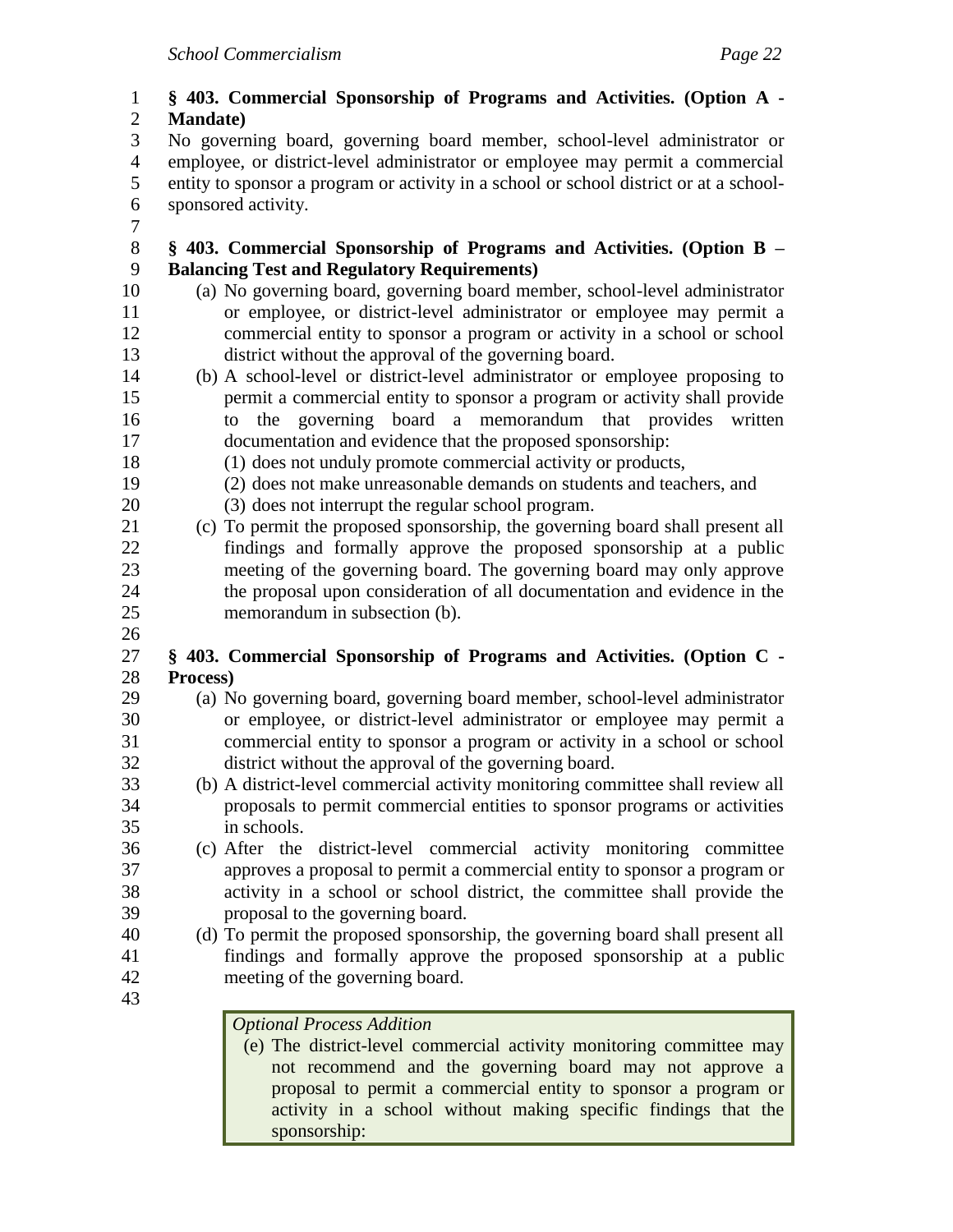- (1) does not unduly promote commercial activity or products,
- (2) does not make unreasonable demands on students and teachers, and
- (3) does not interrupt the regular school program.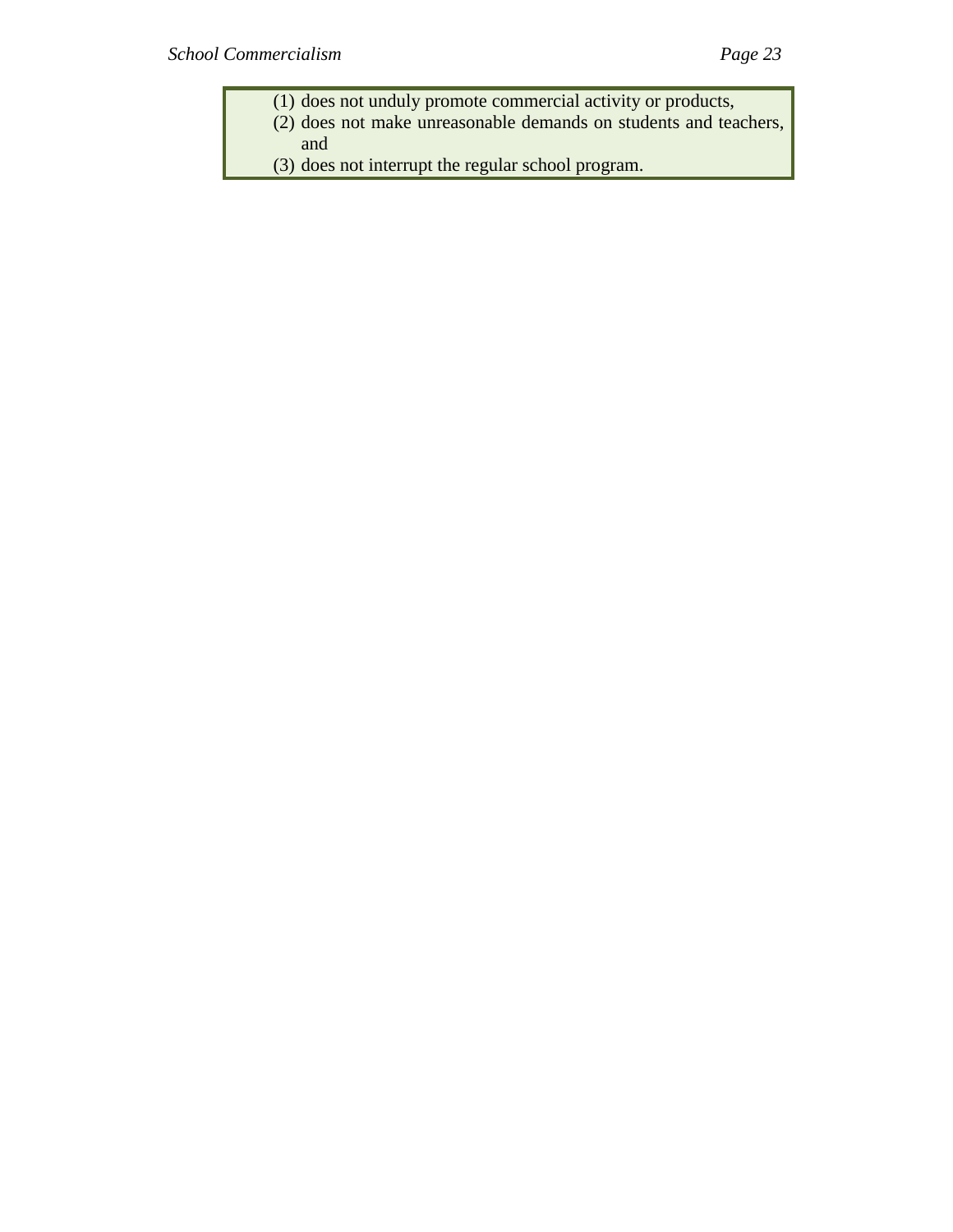### **Article 127 §§ 501 – 503 Electronic Marketing**

### **A BILL FOR AN ACT**

--------------

--------------

AN ACT CONCERNING RESTRICTIONS ON ELECTRONIC MARKETING IN PUBLIC SCHOOLS.

 *The General Assembly of the State of ABC does enact, as follows:* **Article 127 Restrictions on Electronic Marketing in Schools § 501. Legislative Declaration and Findings.** The General Assembly hereby finds, determines, and declares that: (a) The State recognizes the need to minimize potential harm to children from commercial activity in public elementary and secondary schools. (b) It is the intent and purpose of the Legislature in enacting this part to restrict children's exposure to commercial activity in schools. (c) Research demonstrates that electronic marketing may waste valuable learning time, provide biased information to students, unduly promote commercial activities or products, and compromise the integrity of our state's public schools. **§ 502. Definitions.** 18 (a) "Commercial activity" includes direct and indirect advertising, marketing, solicitation, and sponsorship by a commercial entity. 20 (b) "Commercial entity" includes any business, corporation, for-profit organization, or other organization or individual whose primary purpose is selling goods or services. 23 (c) "District-level commercial activity monitoring committee" means a committee established by the governing board that shall include the following: (1) a district-level administrator, such as a superintendent or assistant superintendent; (2) a school-level administrator, such as a principal or assistant principal, at a school affected by the proposed commercial activity; (3) a teacher at a school affected by the proposed commercial activity; and (4) a parent of a student at a school affected by the proposed commercial activity. 33 (d) "Governing board" means the board of education or other body of any city, county, or other district that has the duty to provide for the education of the children in its jurisdiction. 36 (e) "Electronic marketing" means the provision of electronic programming or equipment in return for the right to advertise to schools or to students, families, or community members in the school or during their contacts with the school or district.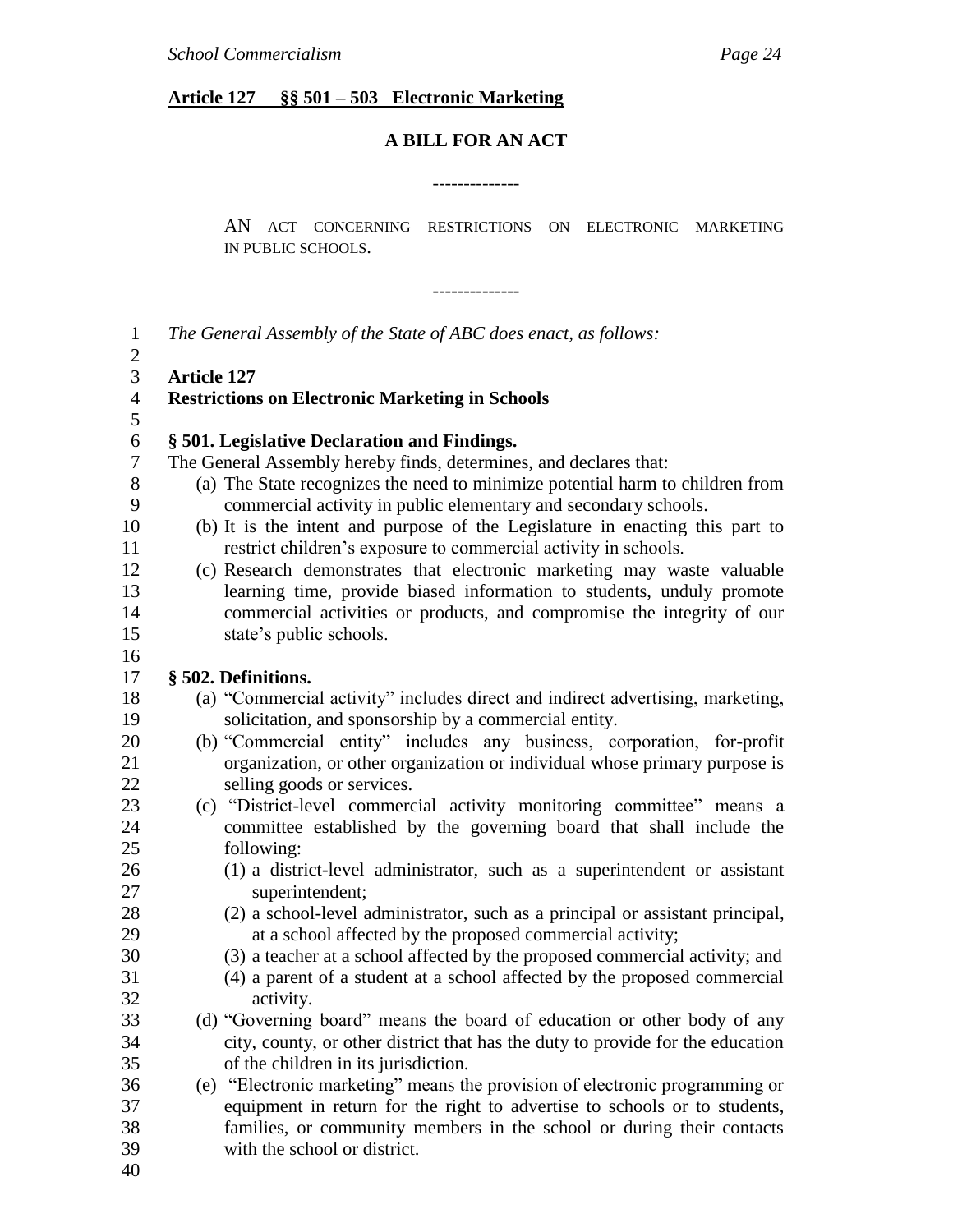**§ 503. Electronic Marketing. (Option A - Mandate)**

 No governing board, governing board member, school-level administrator or employee, or district-level administrator or employee may permit electronic marketing in a school or school district or at a school-sponsored activity.

### **§ 503. Electronic Marketing. (Option B – Balancing Test and Regulatory Requirements)**

- (a) No governing board, governing board member, school-level administrator or employee, or district-level administrator or employee may permit or propose to permit electronic marketing in a school or school district without the approval of the governing board.
- (b) A governing board, governing board member, school-level administrator or employee, or district-level administrator or employee proposing to permit electronic marketing in a school or school district shall provide to the governing board a memorandum that provides written documentation and evidence that the proposed electronic marketing:
- (1) does not unduly promote commercial activity or products,
- (2) does not make unreasonable demands on students and teachers, and
- (3) does not interrupt the regular school program.
- (c) To permit the proposed electronic marketing, the governing board shall present all findings and formally approve the proposed electronic marketing at a public meeting of the governing board. The governing board may only approve the proposal to permit electronic marketing upon consideration of all documentation and evidence in the memorandum in subsection (b).
- 

### **§ 503. Electronic Marketing. (Option C - Process)**

- (a) No governing board, governing board member, school-level administrator or employee, or district-level administrator or employee may permit or propose to permit electronic marketing in a school or school district without the approval of the governing board.
- (b) A district-level commercial activity monitoring committee shall review all proposals to permit electronic marketing in schools or school districts.
- (c) After the district-level commercial activity monitoring committee approves a proposal to permit electronic marketing, the committee shall provide the proposal to the governing board.
- (d) To permit the proposed electronic marketing, the governing board shall present all findings and formally approve the proposal at a public meeting of the governing board.
- 

### *Optional Process Addition*

- (e) The district-level commercial activity monitoring committee may not recommend and the governing board may not approve a proposal to permit electronic marketing in a school or school district without making specific findings that the electronic marketing:
	- (1) does not unduly promote commercial activity or products,
	- (2) does not make unreasonable demands on students and teachers, and
	- (3) does not interrupt the regular school program.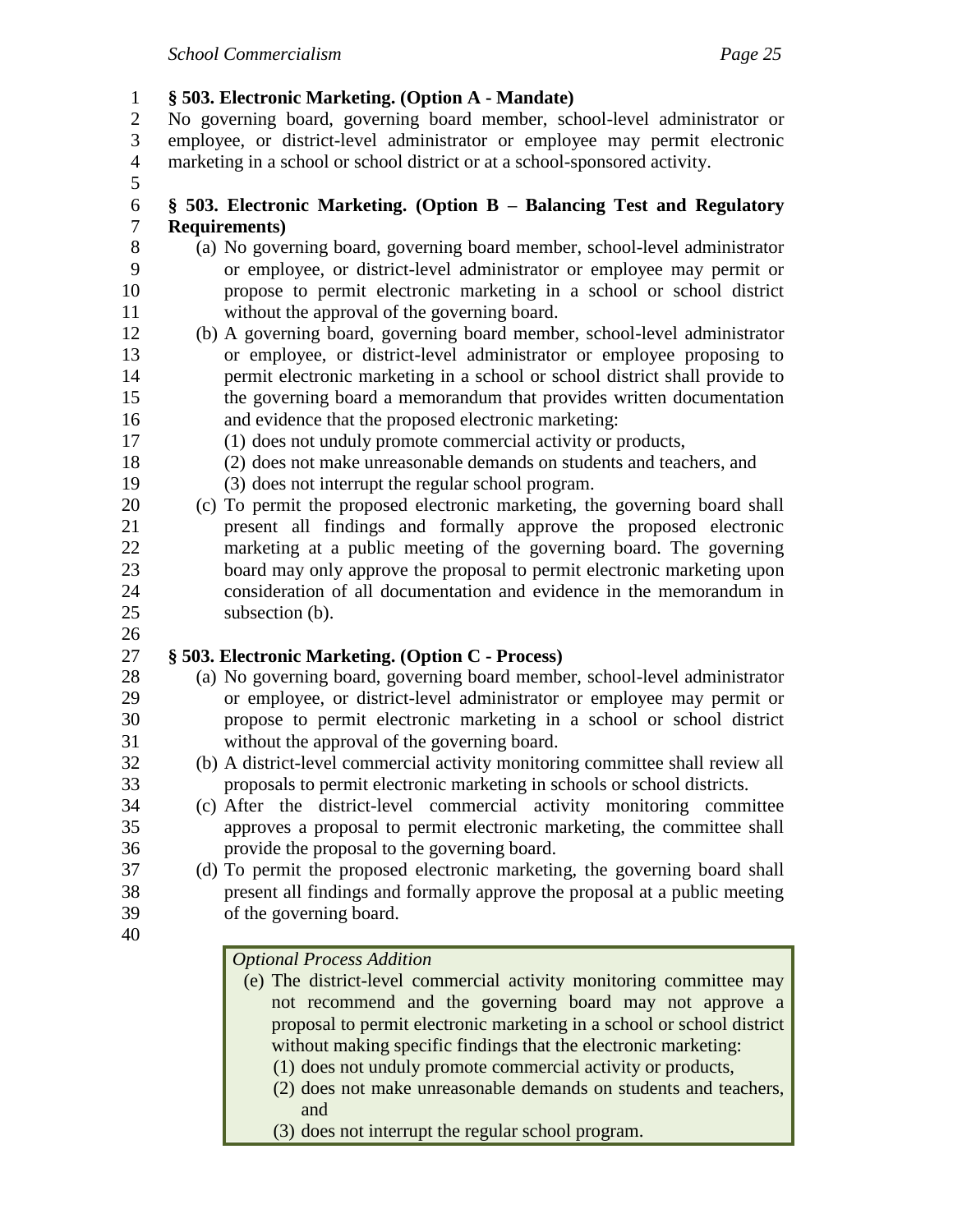### **Article 128 §§ 601 – 603 Commercially Sponsored Incentive Programs**

### **A BILL FOR AN ACT**

--------------

--------------

AN ACT CONCERNING RESTRICTIONS ON COMMERCIALLY SPONSORED INCENTIVE PROGRAMS IN PUBLIC SCHOOLS.

 *The General Assembly of the State of ABC does enact, as follows:*  $\mathcal{L}$  **Article 128 Restrictions on Commercially Sponsored Incentive Programs in Schools § 601. Legislative Declaration and Findings.**  The General Assembly hereby finds, determines, and declares that: (a) The State recognizes the need to minimize potential harm to children when commercial entities engage in commercial activity in public elementary and secondary schools. (b) It is the intent and purpose of the Legislature in enacting this part to ensure the integrity of our state's public schools is not compromised by the need to raise funds to support school programs and activities. (c) Research demonstrates that commercially sponsored incentive programs may waste valuable learning time, unduly promote commercial activities or products, and compromise the integrity of our state's public schools. **§ 602. Definitions.** 19 (a) "Commercial activity" includes direct and indirect advertising, marketing, solicitation, and sponsorship by a commercial entity. 21 (b) "Commercial entity" includes any business, corporation, for-profit organization, or other organization or individual whose primary purpose is selling goods or services. 24 (c) "District-level commercial activity monitoring committee" means a committee selected by the governing board that shall include, but is not limited to, the following: (1) a district-level administrator, such as a superintendent or assistant superintendent; (2) a school-level administrator, such as a principal or assistant principal, at a school affected by the proposed commercial activity; (3) a teacher at a school affected by the proposed commercial activity; and (4) a parent of a student at a school affected by the proposed commercial activity. 34 (d) "Governing board" means the board of education or other body of any city, county, or other district that has the duty to provide for the education of the children in its jurisdiction. 37 (e) "Commercially sponsored" means supported financially or through the provision of products or services by a commercial entity. 39 (f) "Commercial message" means promotion of a product or service.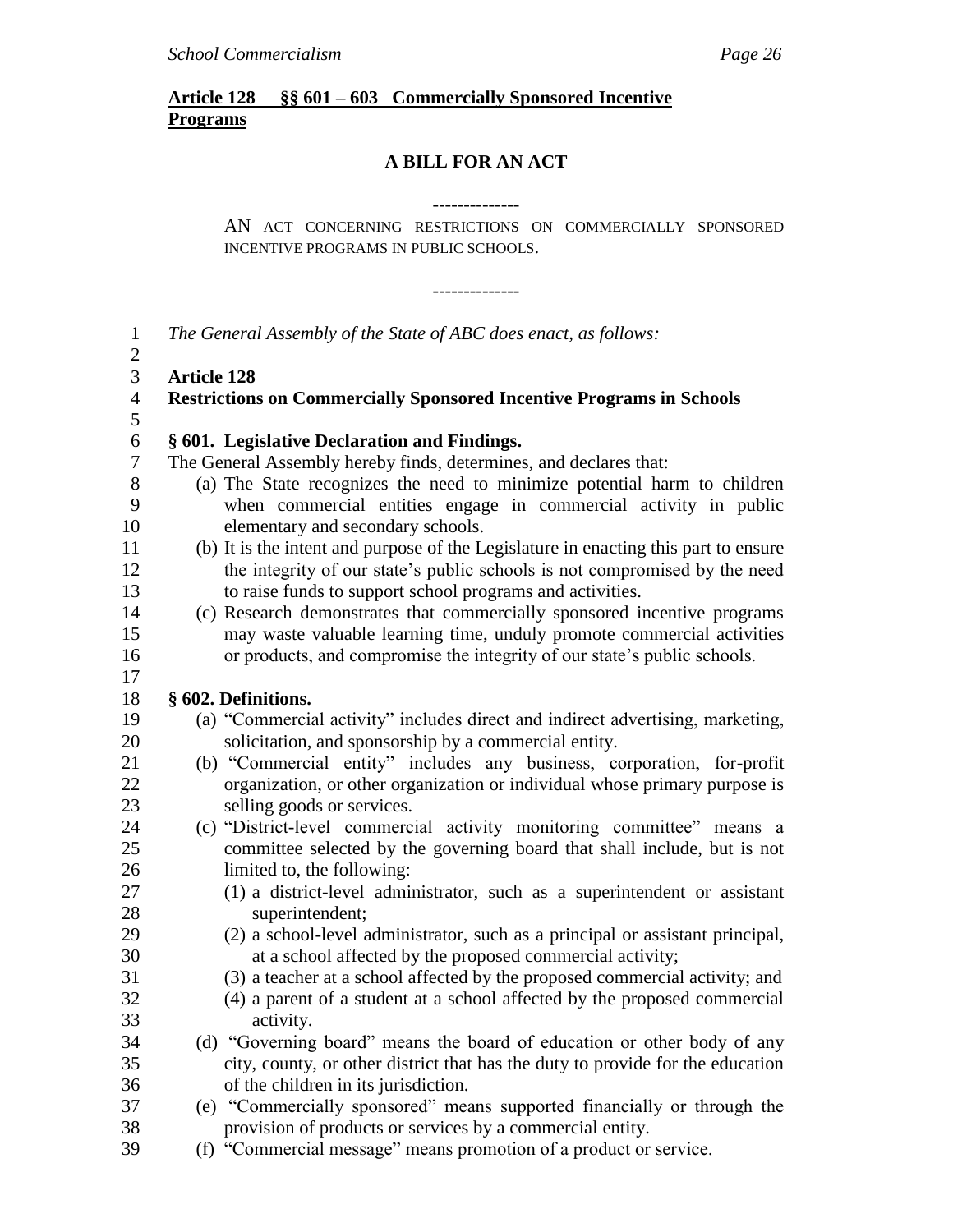(g) ―Incentive program‖ means a commercially sponsored program that provides money, goods, or services to a student, school, or school district when its students, parents, or staff engage in a specified activity. **§ 603. Commercially Sponsored Incentive Programs. (Option A- Mandate)** (a) No governing board, governing board member, school-level administrator or employee, or district-level administrator or employee may implement a commercially sponsored incentive program. **§ 603. Commercially Sponsored Incentive Programs. (Option B- Balancing Test and Regulatory Requirements)** (a) No governing board, governing board member, school-level administrator or employee, or district-level administrator or employee may implement a commercially sponsored incentive program without the approval of the governing board. (b) A school-level or district-level administrator or employee proposing to implement a commercially sponsored incentive program shall provide to the governing board a memorandum that provides written documentation and evidence that the proposed program: (1) does not unduly promote commercial activities or products, (2) does not make unreasonable demands on students and teachers, and (3) does not interrupt the regular school program. (c) To implement a proposed commercially sponsored incentive program, the governing board shall present all findings and formally approve the proposed program at a public meeting of the governing board. The governing board may only approve the proposal upon consideration of all documentation and evidence in the memorandum in subsection (b). **§ 603. Commercially Sponsored Incentive Programs. (Option C- Process)** (a) No governing board, governing board member, school-level administrator or employee, or district-level administrator or employee may implement a commercially sponsored incentive program without the approval of the governing board. (b) A district-level commercial activity monitoring committee shall review all proposed commercially sponsored incentive programs. (c) After the district-level commercial activity monitoring committee approves any proposed commercially sponsored incentive programs, the committee shall provide the proposed incentive program to the governing board. (d) To adopt the proposed commercially sponsored incentive program, the governing board shall present all findings and formally approve the proposed incentive program at a public meeting of the governing board.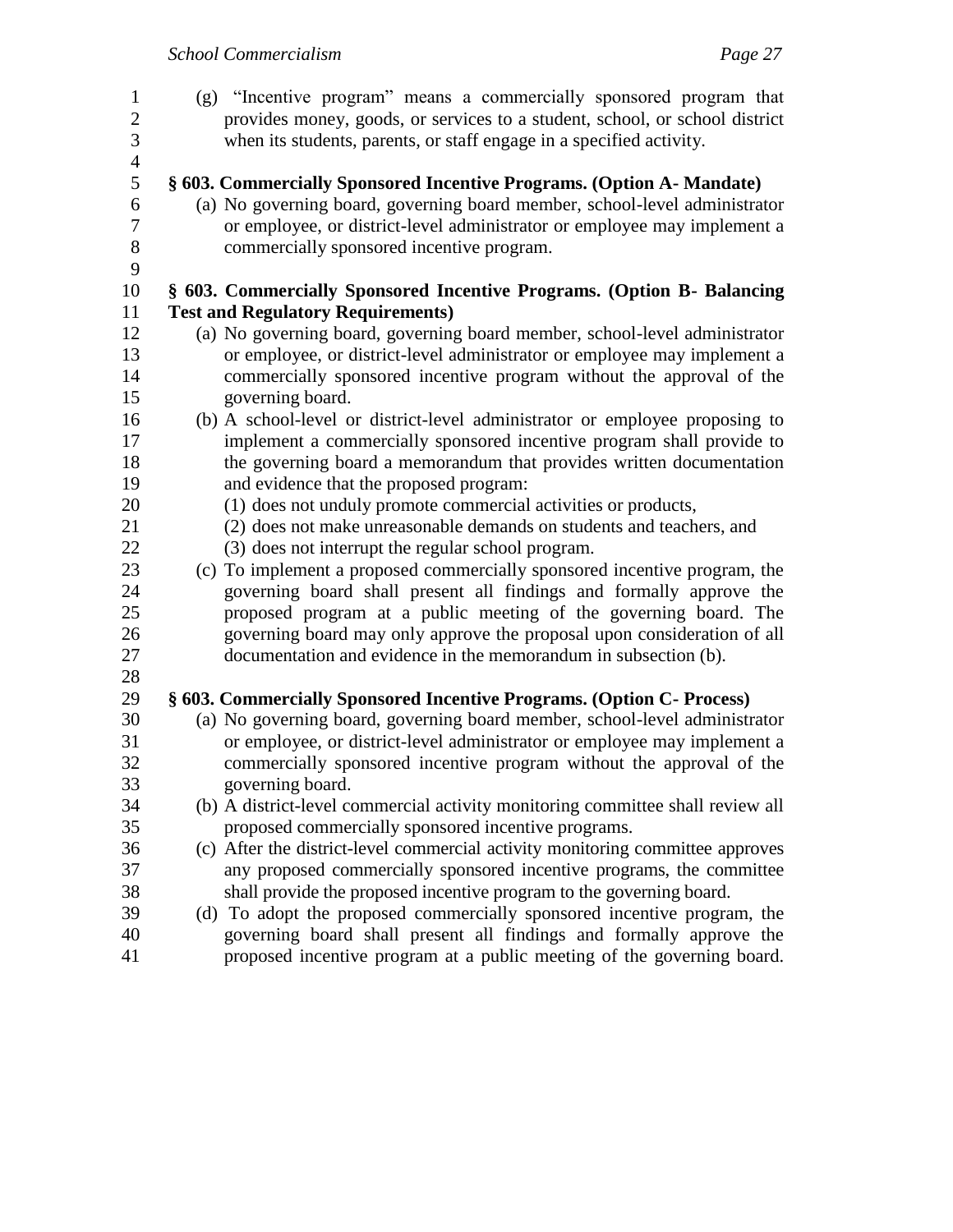*Optional Process Addition*

- (e) The district-level commercial activity monitoring committee may not recommend and the governing board may not approve a proposal to permit a commercially sponsored incentive program without making a specific finding that the program:
	- (1) does not unduly promote commercial activity or products,
	- (2) does not make unreasonable demands on students and teachers, and
	- (3) does not interrupt the regular school program.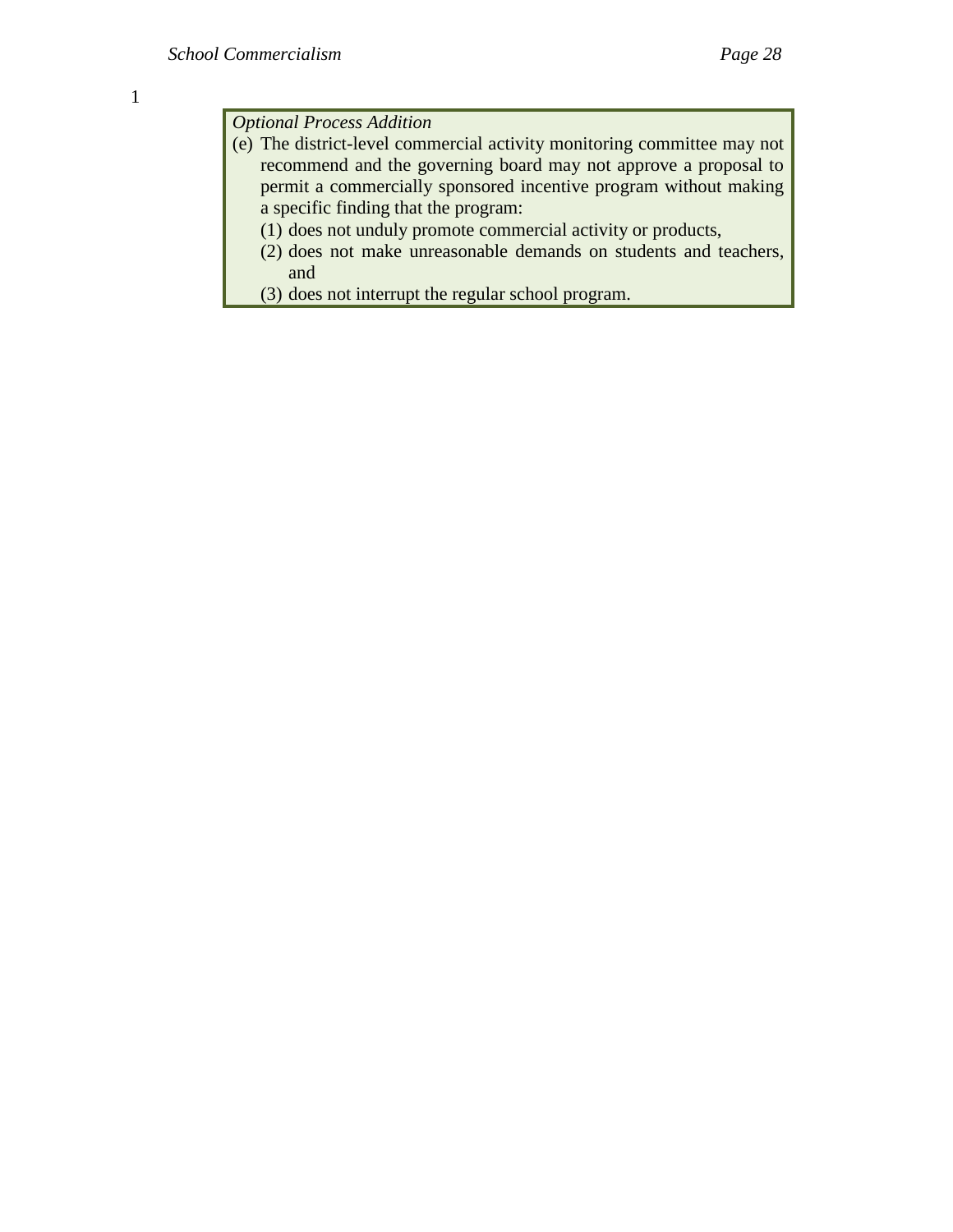### **Article 129 §§ 701 – 703 Commercially Sponsored Fundraising Programs**

### **A BILL FOR AN ACT**

--------------

--------------

AN ACT CONCERNING RESTRICTIONS ON COMMERCIALLY SPONSORED FUNDRAISING PROGRAMS IN PUBLIC SCHOOLS.

| $\mathbf{1}$<br>$\mathbf{2}$ |                    | The General Assembly of the State of ABC does enact, as follows:                    |
|------------------------------|--------------------|-------------------------------------------------------------------------------------|
| 3                            | <b>Article 129</b> |                                                                                     |
| $\overline{4}$               |                    | <b>Restrictions on Commercially Sponsored Fundraising Programs in Schools</b>       |
| 5                            |                    |                                                                                     |
| 6                            |                    | §701. Legislative Declaration and Findings.                                         |
| $\overline{7}$               |                    | The General Assembly hereby finds, determines, and declares that:                   |
| $8\,$                        |                    | (a) The State recognizes the need to minimize potential harm to children            |
| 9                            |                    | when commercial entities engage in commercial activity in public                    |
| 10                           |                    | elementary and secondary schools.                                                   |
| 11                           |                    | (b) It is the intent and purpose of the Legislature in enacting this part to ensure |
| 12                           |                    | the integrity of our state's public schools is not compromised by the need          |
| 13                           |                    | to raise funds to support school programs and activities.                           |
| 14                           |                    | (c) Research demonstrates that commercially sponsored fundraising programs          |
| 15                           |                    | may waste valuable learning time, unduly promote commercial activities              |
| 16                           |                    | or products, and compromise the integrity of our state's public schools.            |
| 17                           |                    |                                                                                     |
| 18                           |                    | § 702. Definitions.                                                                 |
| 19                           |                    | (a) "Commercial activity" includes direct and indirect advertising, marketing,      |
| 20                           |                    | solicitation, and sponsorship by a commercial entity.                               |
| 21                           |                    | (b) "Commercial entity" includes any business, corporation, for-profit              |
| 22                           |                    | organization, or other organization or individual whose primary purpose is          |
| 23                           |                    | selling goods or services.                                                          |
| 24                           |                    | (c) "District-level commercial activity monitoring committee" means a               |
| 25                           |                    | committee selected by the governing board that shall include, but is not            |
| 26                           |                    | limited to, the following:                                                          |
| 27                           |                    | (1) a district-level administrator, such as a superintendent or assistant           |
| 28                           |                    | superintendent;                                                                     |
| 29                           |                    | (2) a school-level administrator, such as a principal or assistant principal,       |
| 30                           |                    | at a school affected by the proposed commercial activity;                           |
| 31                           |                    | (3) a teacher at a school affected by the proposed commercial activity; and         |
| 32                           |                    | (4) a parent of a student at a school affected by the proposed commercial           |
| 33                           |                    | activity.                                                                           |
| 34                           |                    | (d) "Governing board" means the board of education or other body of any             |
| 35                           |                    | city, county, or other district that has the duty to provide for the education      |
| 36                           |                    | of the children in its jurisdiction.                                                |
| 37                           |                    | (e) "Commercially sponsored" means supported financially or through the             |
| 38                           |                    | provision of products or services by a commercial entity.                           |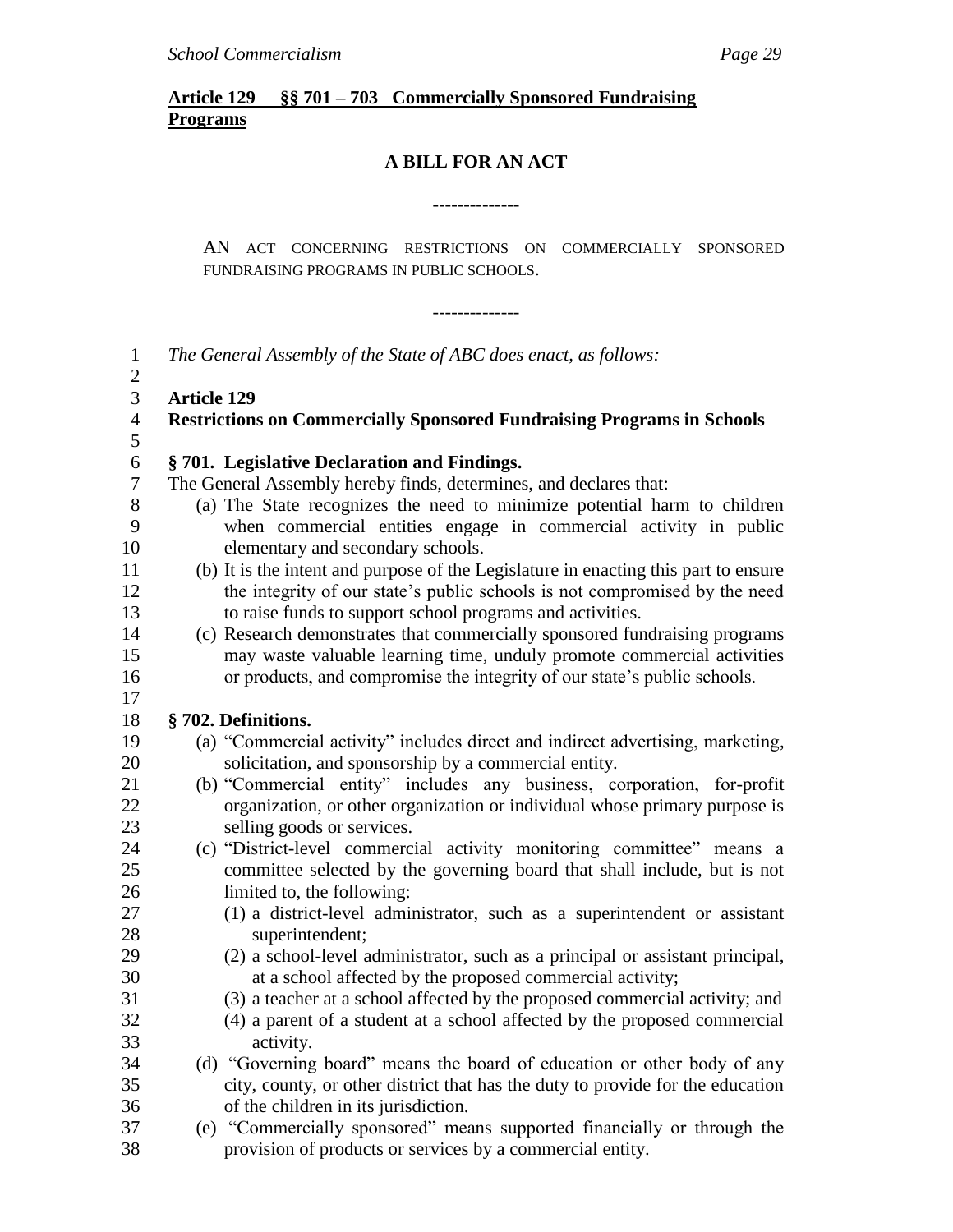| 1<br>$\overline{2}$<br>3<br>$\overline{4}$<br>5 | (f) "Commercial message" means promotion of a product or service.<br>(g) "Fundraising program" means a commercially sponsored program to raise<br>funds for school programs and activities, including but not limited to door-<br>to-door sales, affinity marketing programs, and similar ventures. |  |
|-------------------------------------------------|-----------------------------------------------------------------------------------------------------------------------------------------------------------------------------------------------------------------------------------------------------------------------------------------------------|--|
| 6                                               | § 703. Commercially Sponsored Fundraising Programs. (Option A-                                                                                                                                                                                                                                      |  |
| 7                                               | <b>Mandate</b> )                                                                                                                                                                                                                                                                                    |  |
| 8<br>9                                          | (a) No governing board, governing board member, school-level administrator<br>or employee, or district-level administrator or employee may implement a                                                                                                                                              |  |
| 10<br>11                                        | commercially sponsored fundraising program.                                                                                                                                                                                                                                                         |  |
| 12                                              | 703. Commercially Sponsored Fundraising Programs. (Option B-<br>§.                                                                                                                                                                                                                                  |  |
| 13                                              | <b>Balancing Test and Regulatory Requirements)</b>                                                                                                                                                                                                                                                  |  |
| 14                                              | (a) No governing board, governing board member, school-level administrator                                                                                                                                                                                                                          |  |
| 15                                              | or employee, or district-level administrator or employee may implement a                                                                                                                                                                                                                            |  |
| 16                                              | commercially sponsored fundraising program without the approval of the                                                                                                                                                                                                                              |  |
| 17                                              | governing board.                                                                                                                                                                                                                                                                                    |  |
| 18                                              | (b) A school-level or district-level administrator or employee proposing to                                                                                                                                                                                                                         |  |
| 19                                              | implement a commercially sponsored fundraising program shall provide to                                                                                                                                                                                                                             |  |
| 20                                              | the governing board a memorandum that provides written documentation                                                                                                                                                                                                                                |  |
| 21<br>22                                        | and evidence that the proposed program:<br>(1) does not unduly promote commercial activities or products,                                                                                                                                                                                           |  |
| 23                                              | (2) does not make unreasonable demands on students and teachers, and                                                                                                                                                                                                                                |  |
| 24                                              | (3) does not interrupt the regular school program.                                                                                                                                                                                                                                                  |  |
| 25                                              | (c) To implement a proposed commercially sponsored fundraising program,                                                                                                                                                                                                                             |  |
| 26                                              | the governing board shall present all findings and formally approve the                                                                                                                                                                                                                             |  |
| 27                                              | proposed program at a public meeting of the governing board. The                                                                                                                                                                                                                                    |  |
| 28                                              | governing board may only approve the proposal upon consideration of all                                                                                                                                                                                                                             |  |
| 29                                              | documentation and evidence in the memorandum in subsection (b).                                                                                                                                                                                                                                     |  |
| 30                                              |                                                                                                                                                                                                                                                                                                     |  |
| 31                                              |                                                                                                                                                                                                                                                                                                     |  |
| 32                                              | §703. Commercially Sponsored Fundraising Programs. (Option C- Process)                                                                                                                                                                                                                              |  |
| 33                                              | (a) No governing board, governing board member, school-level administrator                                                                                                                                                                                                                          |  |
| 34                                              | or employee, or district-level administrator or employee may implement a                                                                                                                                                                                                                            |  |
| 35                                              | commercially sponsored fundraising program without the approval of the                                                                                                                                                                                                                              |  |
| 36                                              | governing board.                                                                                                                                                                                                                                                                                    |  |
| 37                                              | (b) A district-level commercial activity monitoring committee shall review all                                                                                                                                                                                                                      |  |
| 38<br>39                                        | proposed commercially sponsored fundraising programs.                                                                                                                                                                                                                                               |  |
| 40                                              | (c) After the district-level commercial activity monitoring committee<br>approves any proposed commercially sponsored fundraising programs, the                                                                                                                                                     |  |
| 41                                              | committee shall provide the proposed fundraising program to the                                                                                                                                                                                                                                     |  |
| 42                                              | governing board.                                                                                                                                                                                                                                                                                    |  |
| 43                                              | (d) To adopt the proposed commercially sponsored fundraising program, the                                                                                                                                                                                                                           |  |
| 44                                              | governing board shall present all findings and formally approve the                                                                                                                                                                                                                                 |  |
| 45                                              | proposed fundraising program at a public meeting of the governing board.                                                                                                                                                                                                                            |  |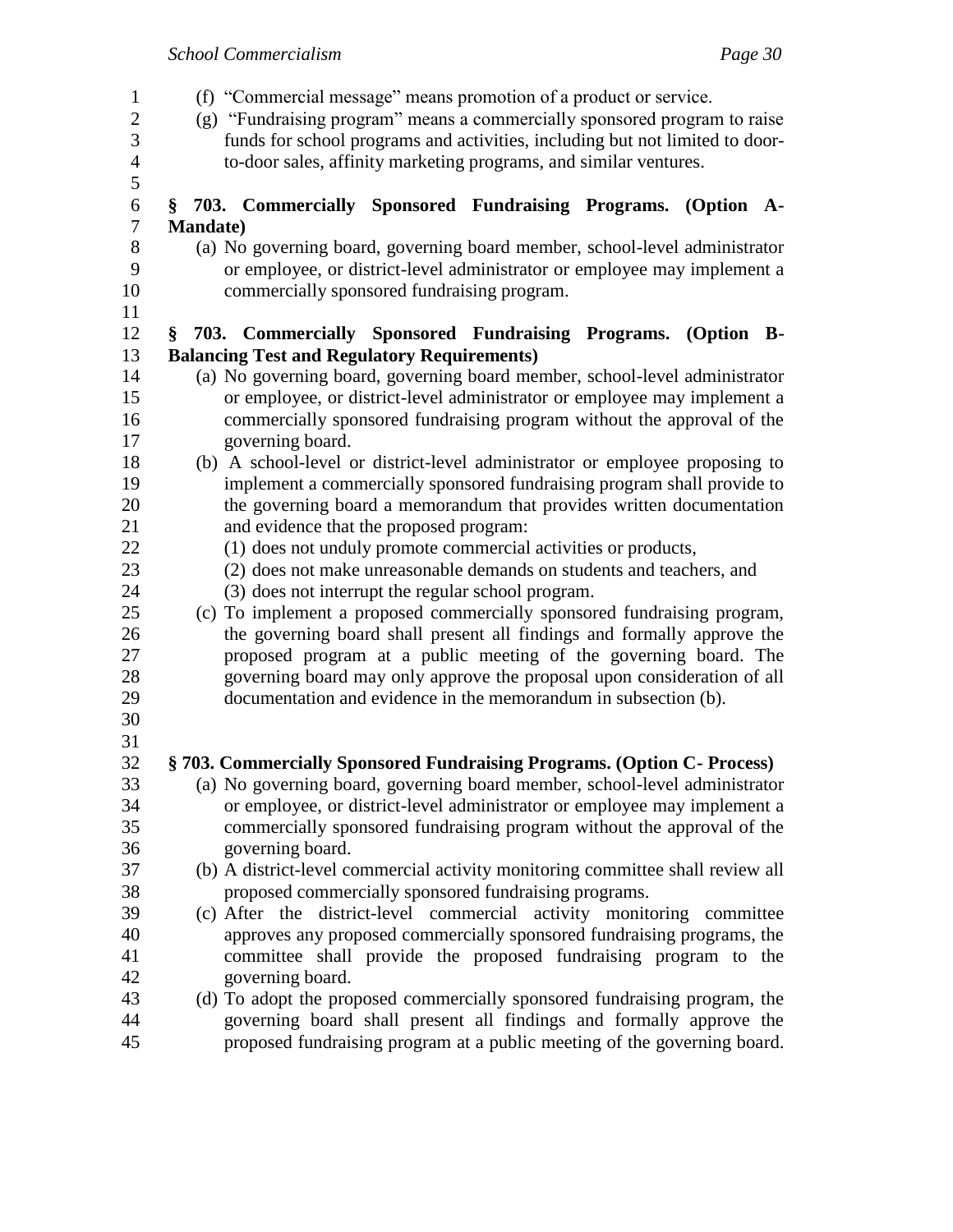*Optional Process Addition*

- (e) The district-level commercial activity monitoring committee may not recommend and the governing board may not approve a proposal to permit a commercially sponsored fundraising program without making specific findings that the program:
	- (1) does not unduly promote commercial activity or products,
	- (2) does not make unreasonable demands on students and teachers, and
	- (3) does not interrupt the regular school program.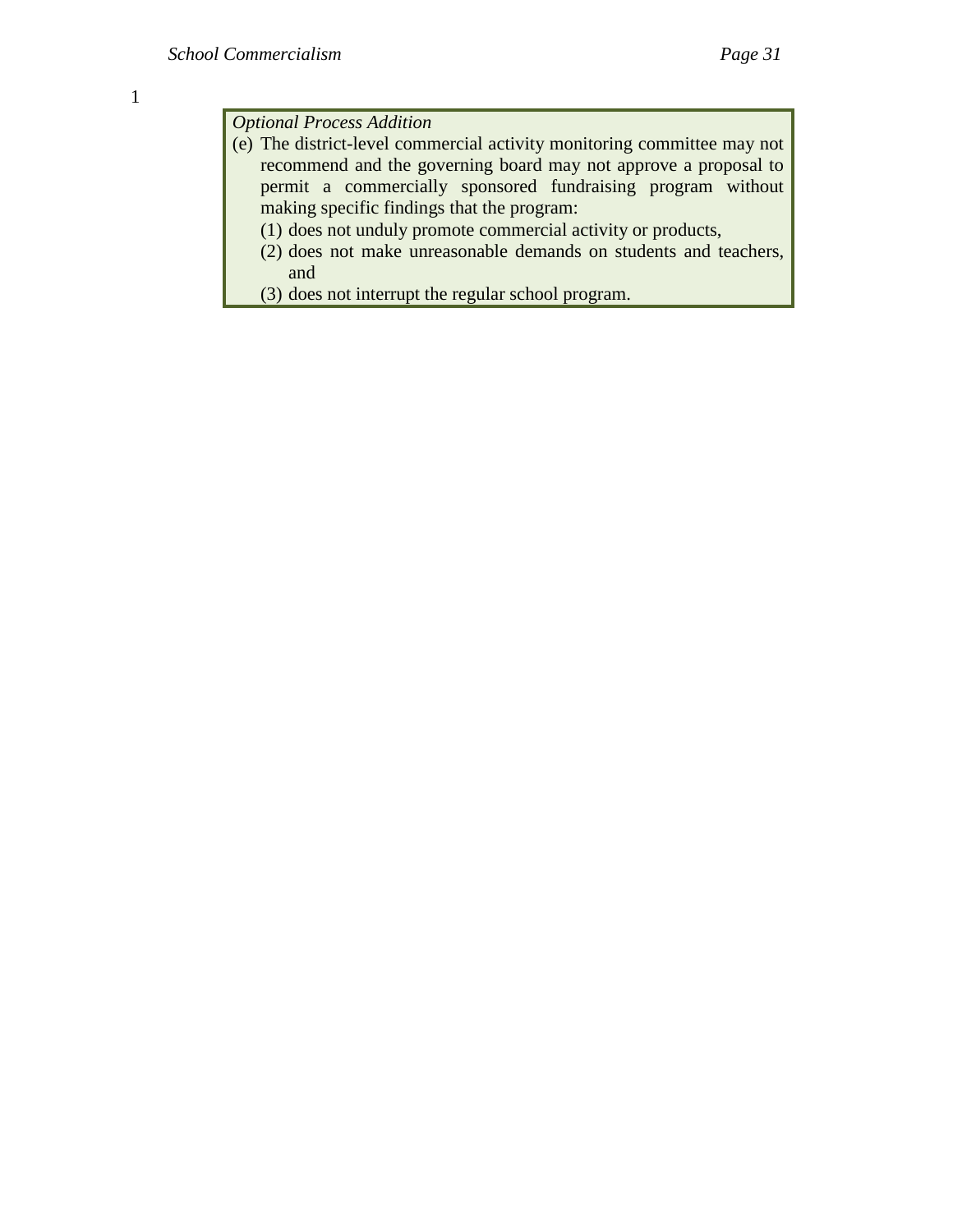# **Appendix A**

# **Summary of Selected Legislation Pertaining to Commercialism in Public Schools**

This appendix provides a list of selected state statutes and selected legislation introduced at the state and federal levels pertaining to commercialism in public schools. It should be noted that this list is not intended to be comprehensive. Rather, the list is provided to give the reader specific examples of legislation directed at the various categories of commercialism discussed in the brief.

## **Contents**

| Statutes Pertaining to Commercially Sponsored Educational Materials 56    |  |
|---------------------------------------------------------------------------|--|
| Statutes Pertaining to Commercially Sponsored Programs and Activities59   |  |
|                                                                           |  |
|                                                                           |  |
| Proposed Legislation Pertaining to a Study and Report on the Marketing of |  |
|                                                                           |  |
|                                                                           |  |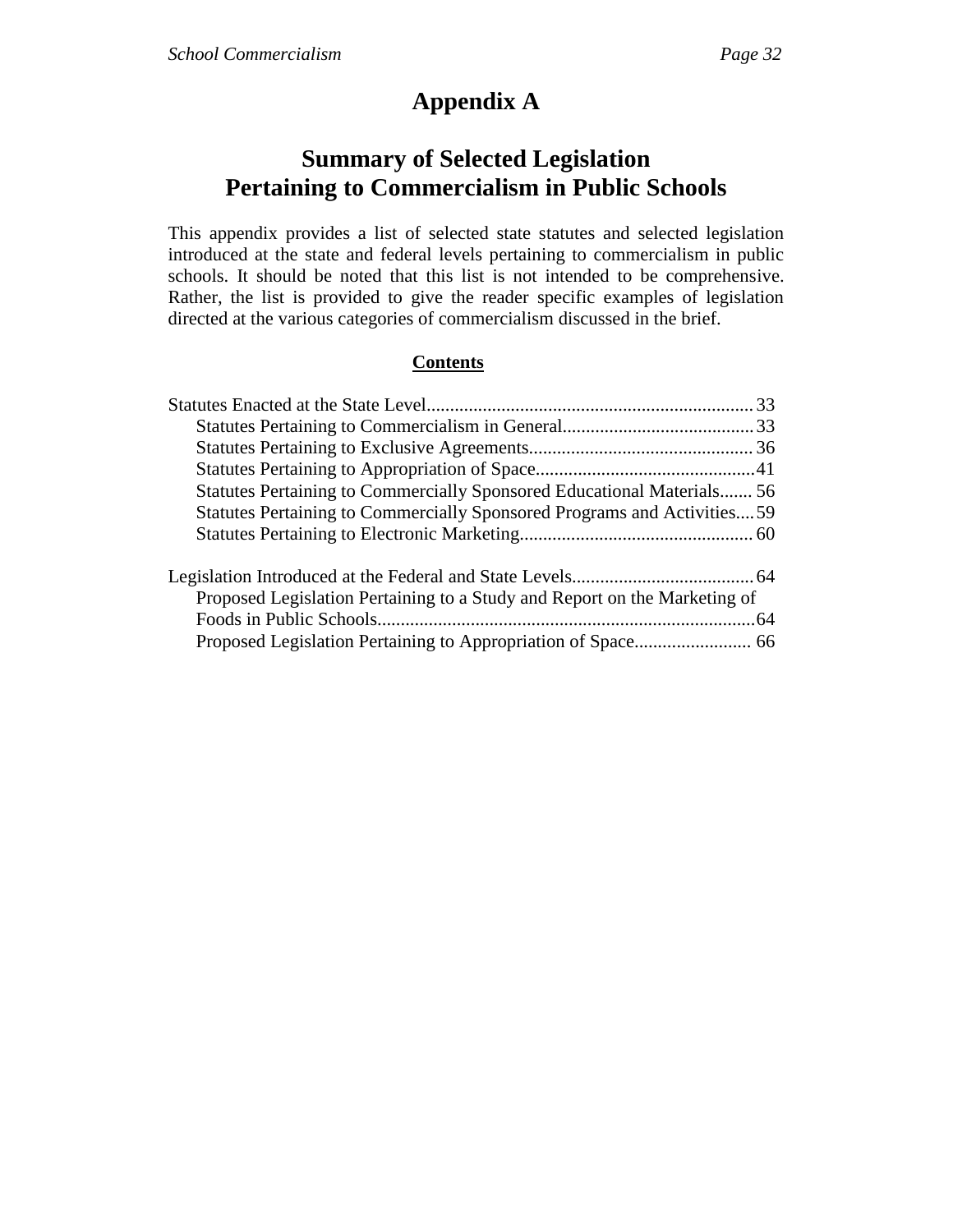# **Statutes Enacted at the State Level**

#### *Statutes Pertaining to Commercialism in General*

• **North Carolina**: regulates the "use of school day" and requires local school boards to assure that students are not regularly required to observe, listen to, or read commercial advertising (16 NC ADC 6D.0105)

#### **.0105 Use of School Day**

(a) Local boards of education are obligated both to assure that materials presented to students during the school day are related to the curriculum, and to preserve their discretion and the discretion of administrators and teachers to determine, within the limits of the prescribed curriculum, the materials to be presented to students during the school day and the times during which materials selected will be presented. Therefore, no local board of education may enter into a contract or agreement with any person, corporation, association or organization which:

(1) limits or impairs its authority and responsibility, or the authority and responsibility of administrators and teachers, to determine the materials to be presented to students during the school day; or

(2) limits or impairs its authority and responsibility, or the authority and responsibility of administrators and teachers, to determine the times during the school day when materials will be presented to students.

(b) Local boards of education are obligated to assure that students, as a consequence of the compulsory attendance laws, are not made a captive audience for required viewing, listening to, or reading commercial advertising. Therefore, no local board of education may enter into any contract or agreement with any person, corporation, association or organization pursuant to which students are regularly required to observe, listen to, or read commercial advertising. This Rule does not prohibit local boards of education, teachers or administrators from requiring students from time to time to observe, listen to, or read educational materials that contain commercial advertising. This Rule also shall not prohibit the regular study of advertising as an academic subject.

(c) This Rule shall apply both retroactively and prospectively. Any contract or agreement previously made in contravention of this Rule is declared void and unenforceable.

• **New York**: generally prohibits commercial promotional activities on school premises except where commercial entity sponsors a school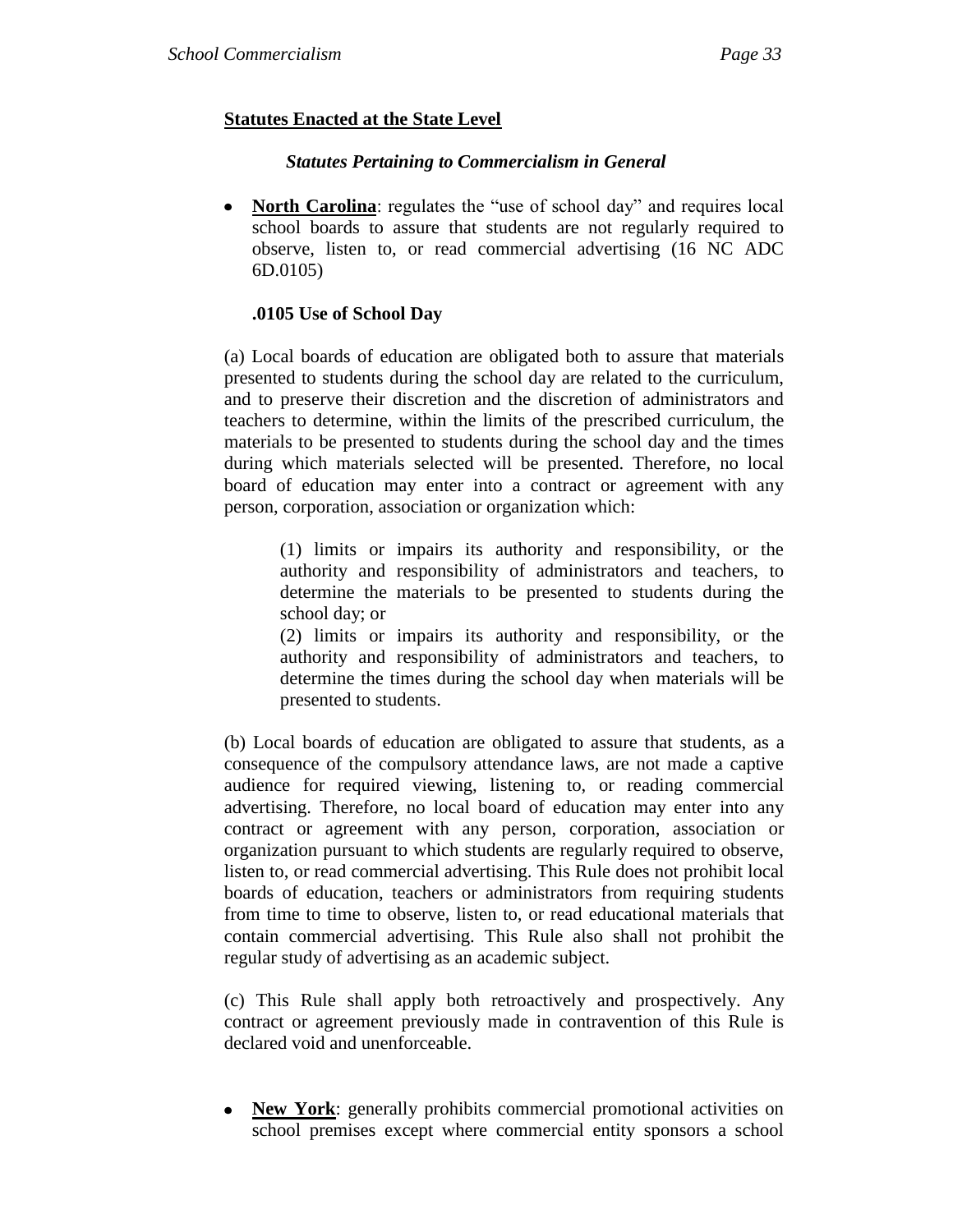activity which does not involve promoting the sponsor's product or service (8 NY ADC 23.2)

## **Section 23.2. Prohibition of commercial promotional activity in the public schools**

Boards of education or their agents shall not enter into written or oral contracts, agreements or arrangements for which the consideration, in whole or in part, consists of a promise to permit commercial promotional activity on school premises, provided that nothing in this Part shall be construed as prohibiting commercial sponsorship of school activities.

**Rhode Island**: prohibits the distribution to students of commercial materials unless approved by the local school committee (RI ST § 16- 38-6).

## **§ 16-38-6. Restrictions on commercial activity and fundraising in public schools**

(a) No public school official or public school employee shall, for any purpose, solicit or exact from any pupil in any public school any contribution or gift of money or any article of value, or any pledge to contribute any money or article of value. No public school teacher shall accept payment for tutoring directly from the parents of a student under his or her instruction. If a teacher is to be assigned and compensated as a tutor for a student under his or her instruction, the assignment and compensation must be through the school department pursuant to policies and procedures adopted by the school committee. Nothing in this section shall be interpreted to prohibit a teacher from tutoring a student who is not concurrently under his or her instruction in the public school and receiving compensation for the tutoring from the parents of the student.

(b) No commercial goods or services shall be sold to students in the public schools or on public school property, nor shall any commercial materials (flyers, literature, advertisements, commercial materials, or solicitations) be sent home with students from the public school, except as authorized pursuant to policies and procedures adopted by the local school committee, which shall, at a minimum, address the following:

(1) The conduct and financial accountability of public school employees and public school officials engaged in commercial activities for the benefit of public schools;

(2) The use of schoolchildren to deliver commercial materials to parents.

(c) Any approved fundraising activity shall be conducted on a voluntary basis and in accordance with rules and regulations promulgated by the school committee, which shall at a minimum, address the following: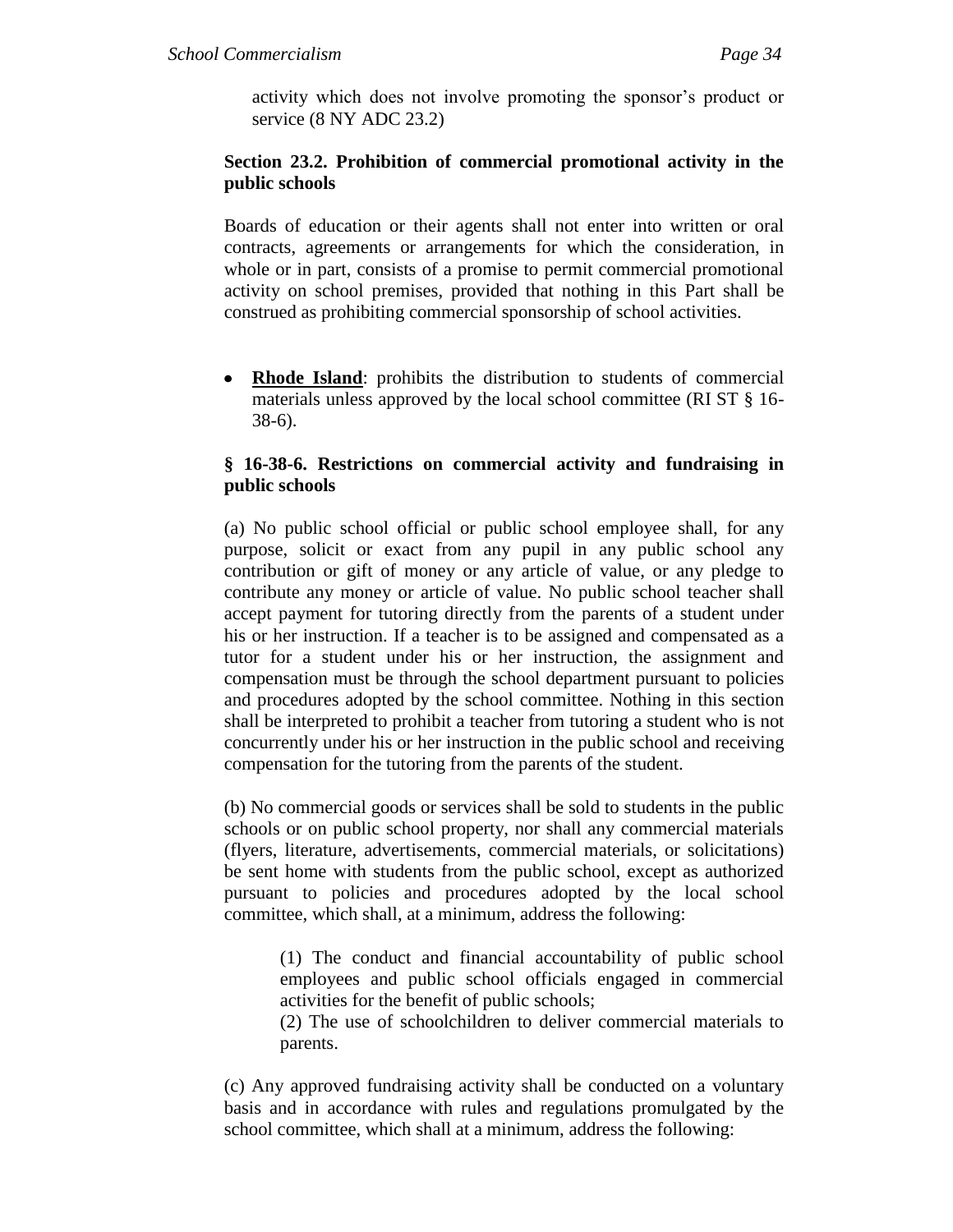(1) The conduct and financial accountability of public school employees and public school officials engaged in fundraising activities for the benefit of public schools;

(2) The specific circumstances, if any, for door to door solicitations and door to door sales by public school students for fundraising;

(3) The use of schoolchildren to deliver fundraising materials to parents.

(d) The commissioner of elementary and secondary education shall provide technical assistance to assist the school committees of the several towns and cities in the formulation of the local policies and procedures mandated by this section.

**Virginia**: requires each school board to develop a policy on commercial, promotional, and corporate partnerships involving public schools (VA ST § 22.1-89.4)

# **§ 22.1-89.4. Certain policy required; partnerships and sponsorships**

Each school board shall develop and implement, and may, from time to time, revise, a policy relating to commercial, promotional, and corporate partnerships and sponsorships involving the public schools within the division.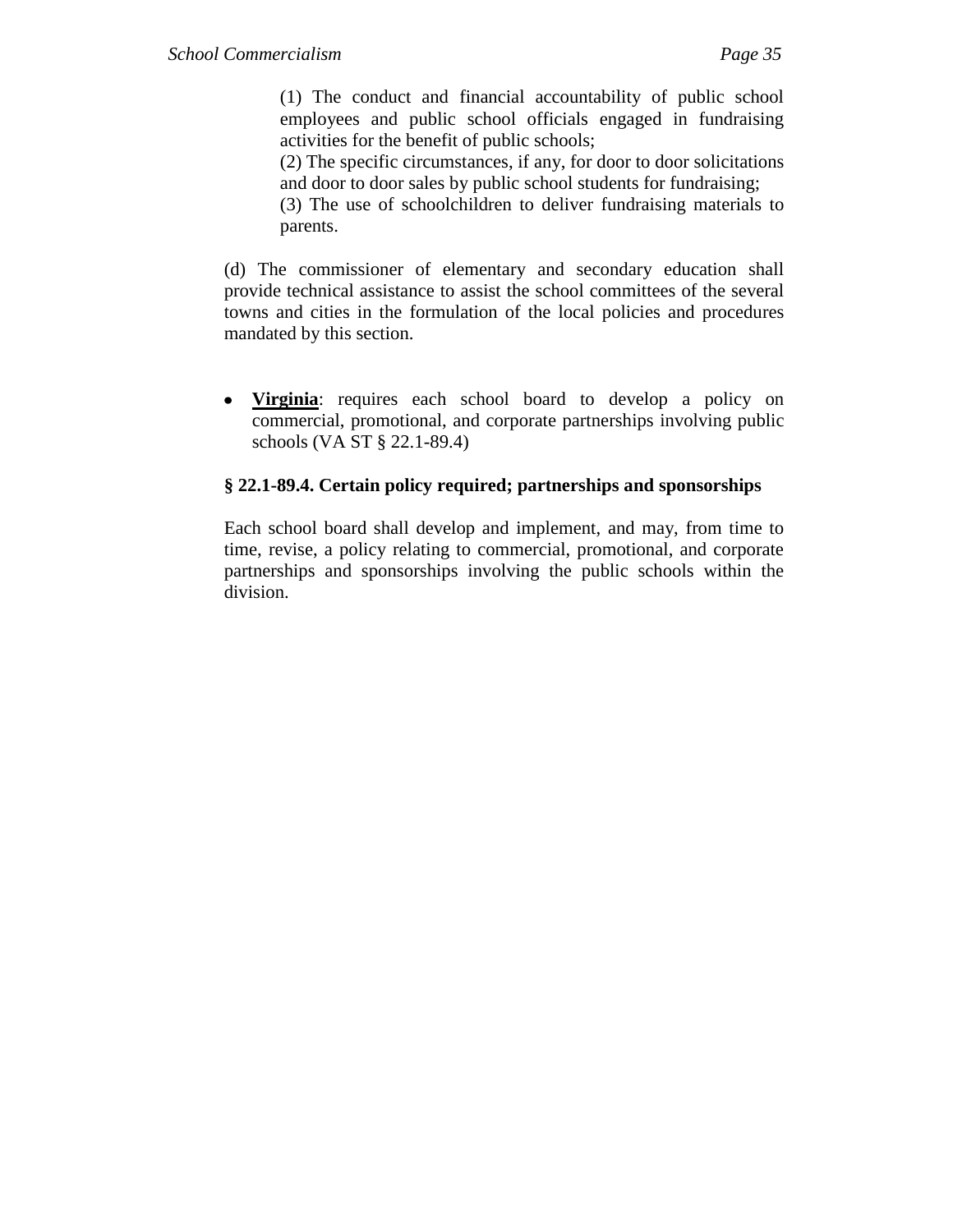## *Statutes Pertaining to Exclusive Agreements*

Exclusive agreements between schools and corporations give corporations the exclusive right to sell and promote their goods or services in the school. In return, the district or school receives a percentage of the resulting profits or other benefit.

• **California**: prohibits teachers, dentists, or optometrists from soliciting students on school grounds (CA EDUC § 51520)

## **§ 51520. School premises; prohibited solicitations**

(a) During school hours, and within one hour before the time of opening and within one hour after the time of closing of school, pupils of the public school shall not be solicited on school premises by teachers or others to subscribe or contribute to the funds of, to become members of, or to work for, any organization not directly under the control of the school authorities, unless the organization is a nonpartisan, charitable organization organized for charitable purposes by an act of Congress or under the laws of the state, the purpose of the solicitation is nonpartisan and charitable, and the solicitation has been approved by the county board of education or by the governing board of the school district in which the school is located.

(b) A licensed dentist who provides voluntary dental health screening programs for pupils on school premises, shall not solicit a pupil, or the pupil's parent or guardian, or encourage, or advise treatment or consultation for the pupil by the licensed dentist, or any entity in which the licensed dentist has a financial interest, for any condition discovered in the course of the dental health screening. It is the intent of the Legislature that no licensed dentist use voluntary dental health screening programs for the generation of referrals or for financial benefit. The Legislature does not intend to deny or limit freedom of choice in the selection of an appropriate dental provider for treatment or consultation.

(c) A licensed optometrist who provides voluntary vision testing programs for pupils on school premises, shall not solicit a pupil, or the pupil's parent or guardian, or encourage, or advise treatment or consultation for the pupil by the licensed optometrist, or any entity in which the licensed optometrist has a financial interest, for any condition discovered in the course of the vision testing. It is the intent of the Legislature that no licensed optometrist use voluntary vision testing programs for the generation of referrals or for financial benefit. The Legislature does not intend to deny freedom of choice in the selection of an appropriate vision care provider for treatment or consultation.

(d) Nothing in this section shall be construed as prohibiting the solicitation of pupils of the public school on school premises by pupils of that school for any otherwise lawful purpose.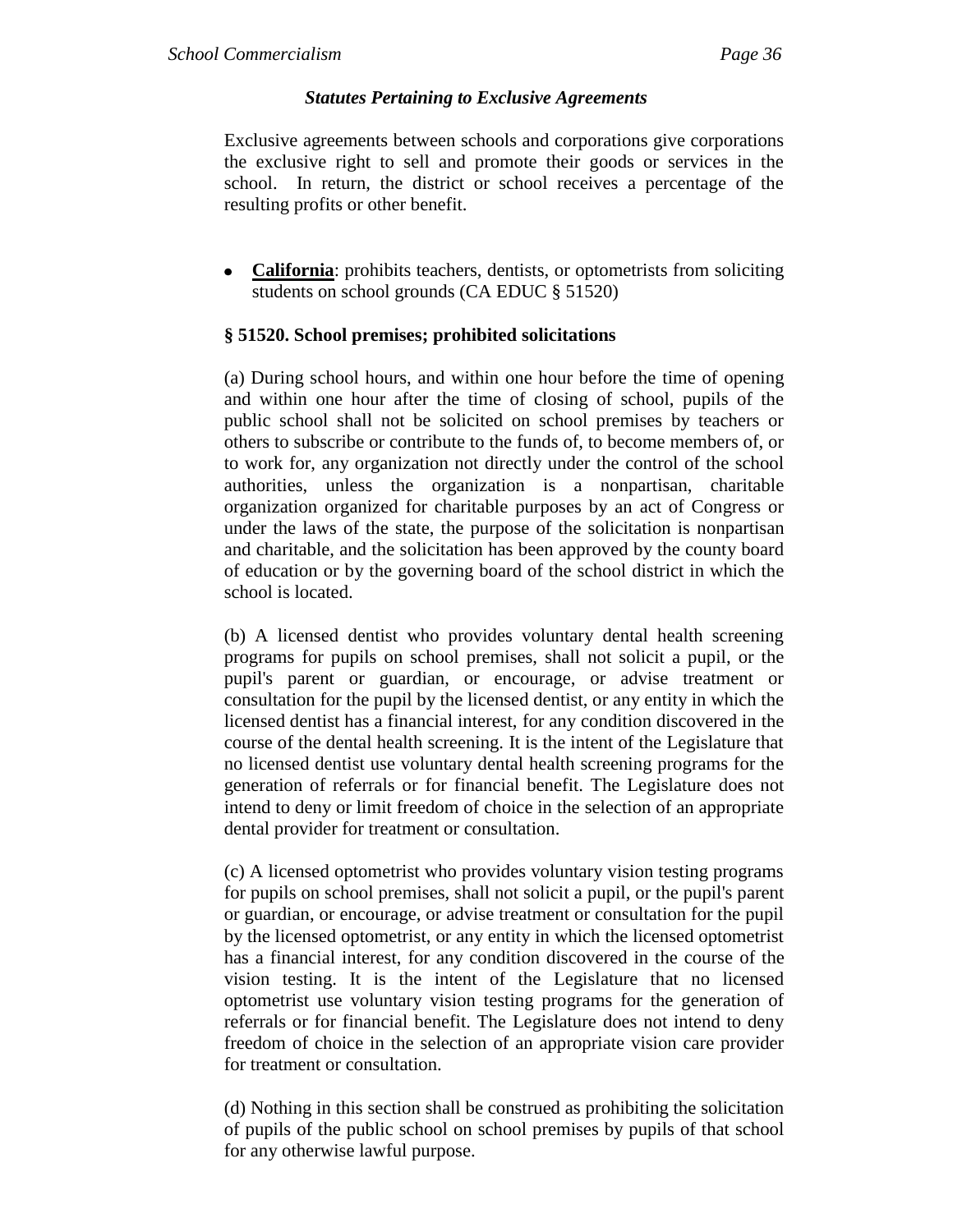• **Rhode Island**: generally prohibits the sale of commercial goods or services in schools & prohibits school officials from soliciting any pupil in any public school (RI ST § 16-38-6)

# **§ 16-38-6. Restrictions on commercial activity and fundraising in public schools**

(a) No public school official or public school employee shall, for any purpose, solicit or exact from any pupil in any public school any contribution or gift of money or any article of value, or any pledge to contribute any money or article of value. No public school teacher shall accept payment for tutoring directly from the parents of a student under his or her instruction. If a teacher is to be assigned and compensated as a tutor for a student under his or her instruction, the assignment and compensation must be through the school department pursuant to policies and procedures adopted by the school committee. Nothing in this section shall be interpreted to prohibit a teacher from tutoring a student who is not concurrently under his or her instruction in the public school and receiving compensation for the tutoring from the parents of the student.

(b) No commercial goods or services shall be sold to students in the public schools or on public school property, nor shall any commercial materials (flyers, literature, advertisements, commercial materials, or solicitations) be sent home with students from the public school, except as authorized pursuant to policies and procedures adopted by the local school committee, which shall, at a minimum, address the following:

(1) The conduct and financial accountability of public school employees and public school officials engaged in commercial activities for the benefit of public schools;

(2) The use of schoolchildren to deliver commercial materials to parents.

(c) Any approved fundraising activity shall be conducted on a voluntary basis and in accordance with rules and regulations promulgated by the school committee, which shall at a minimum, address the following:

(1) The conduct and financial accountability of public school employees and public school officials engaged in fundraising activities for the benefit of public schools;

(2) The specific circumstances, if any, for door to door solicitations and door to door sales by public school students for fundraising;

(3) The use of schoolchildren to deliver fundraising materials to parents.

(d) The commissioner of elementary and secondary education shall provide technical assistance to assist the school committees of the several towns and cities in the formulation of the local policies and procedures mandated by this section.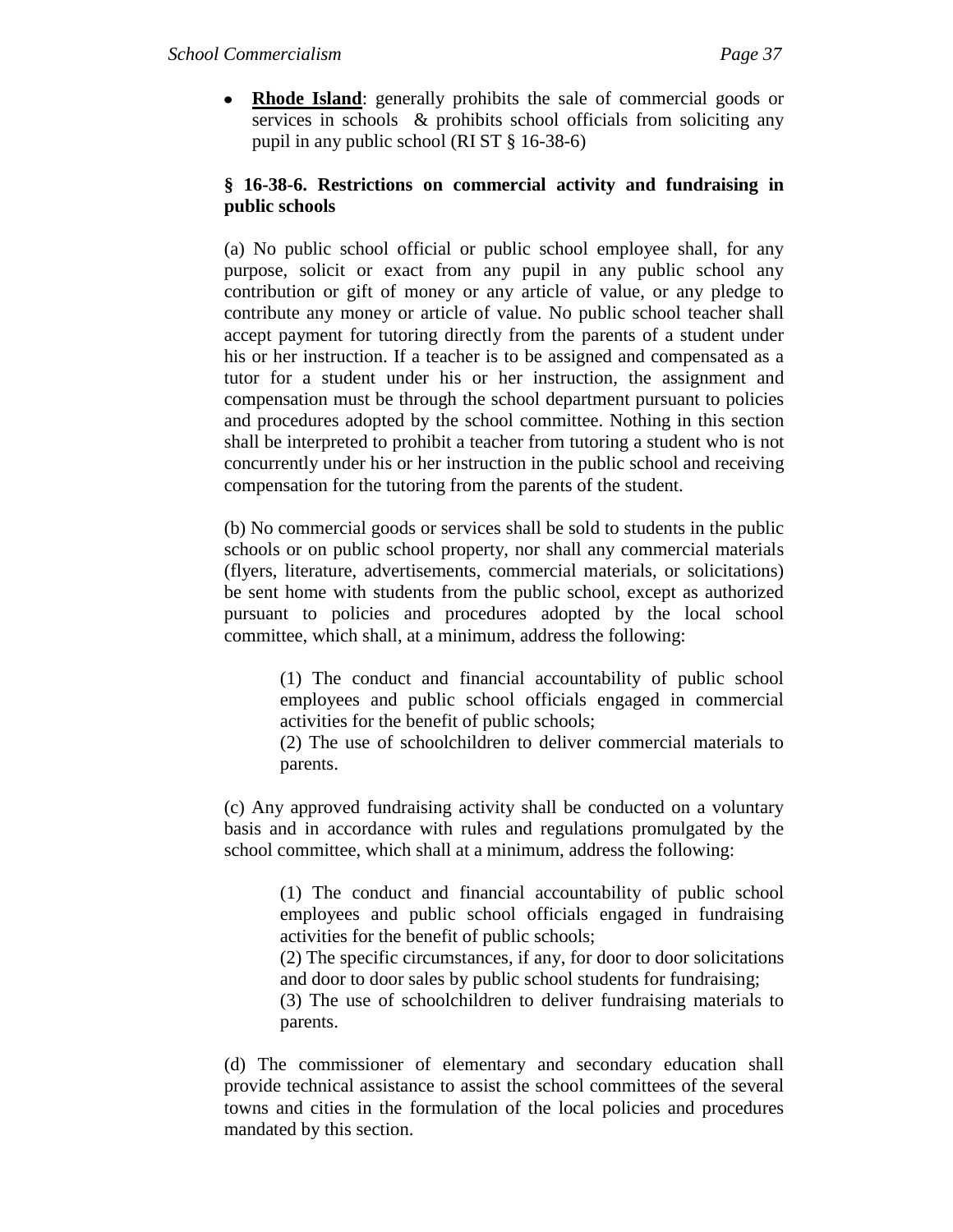**Multiple states**—California (CA EDUC § 35182.5), CO, HI, IL, KY, LA, MS—prohibit/limit sale of competitive foods

## **§ 35182.5. Legislative findings and declarations; limitations on contracts; public hearing requirements; sale of advertising products**

(c) The governing board of a school district may not do any of the following:

(1) Enter into or renew a contract or permit a school within the district to enter into or renew a contract that grants exclusive or nonexclusive advertising or grants the right to the exclusive or nonexclusive sale of carbonated beverages or nonnutritious beverages or nonnutritious food within the district to a person, business, or corporation, unless the governing board of the school district does all of the following:

> (A) Adopts a policy after a public hearing of the governing board to ensure that the district has internal controls in place to protect the integrity of the public funds and to ensure that funds raised benefit public education, and that the contracts are entered into on a competitive basis pursuant to procedures contained in Section 20111 of the Public Contract Code or through the issuance of a Request for Proposal;

> (B) Provides to parents, guardians, pupils, and members of the public the opportunity to comment on the contract by holding a public hearing on the contract during a regularly scheduled board meeting. The governing board shall clearly, and in a manner recognizable to the general public, identify in the agenda the contract to be discussed at the meeting.

(2) Enter into a contract that prohibits a school district employee from disparaging the goods or services of the party contracting with the school board.

(3) Enter into a contract or permit a school within the district to enter into a contract for electronic products or services that requires the dissemination of advertising to pupils, unless the governing board of the school district does all of the following:

> (A) Enters into the contract at a noticed public hearing of the governing board;

> (B) Makes a finding that the electronic product or service in question is or would be an integral component of the education of pupils;

> (C) Makes a finding that the school district cannot afford to provide the electronic product or service unless it contracts to permit dissemination of advertising to pupils;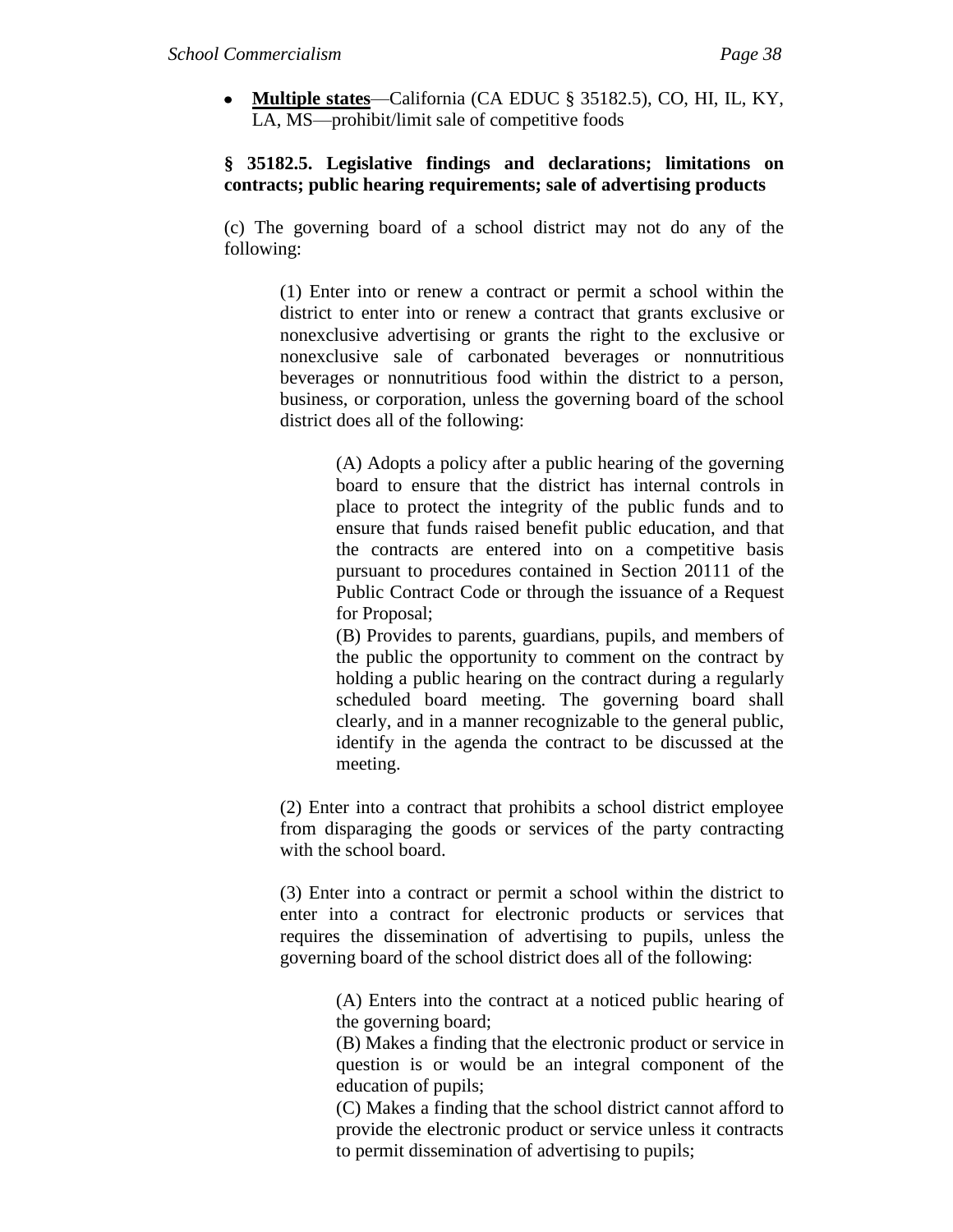(D) Provides written notice to the parents or guardians of pupils that the advertising will be used in the classroom or other learning centers. This notice shall be part of the district's normal ongoing communication to parents or guardians;

(E) Offers the parents the opportunity to request in writing that the pupil not be exposed to the program that contains the advertising. Any request shall be honored for the school year in which it is submitted, or longer if specified, but may be withdrawn by the parents or guardians at any time.

(d) A governing board may meet the public hearing requirement set forth in subparagraph (B) of paragraph (1) of subdivision (c) for those contracts that grant the right to the exclusive or nonexclusive sale of carbonated beverages or nonnutritious beverages or nonnutritious food within the district, by either of the following:

(1) Review of the contract at a public hearing by a Child Nutrition and Physical Activity Advisory Committee established pursuant to Section 49433 that has contract review authority for the sale of food and beverages;

(2) (A) An annual public hearing to review and discuss existing and potential contracts for the sale of food and beverages on campuses, including food and beverages sold as full meals, through competitive sales, as fundraisers, and through vending machines.

> (B) The public hearing shall include, but not be limited to, a discussion of all of the following:

> > (i) The nutritional value of food and beverages sold within the district;

> > (ii) The availability of fresh fruit, vegetables, and grains in school meals and snacks, including, but not limited to, locally grown and organic produce;

> > (iii) The amount of fat, sugar, and additives in the food and beverages discussed;

> > (iv) Barriers to pupil participation in school breakfast and lunch programs.

(C) A school district that holds an annual public hearing consistent with this paragraph is not released from the public hearing requirements set forth in subparagraph (B) of paragraph (1) of subdivision (c) for those contracts not discussed at the annual public hearing.

(e) The governing board of the school district shall make accessible to the public any contract entered into pursuant to paragraph (1) of subdivision.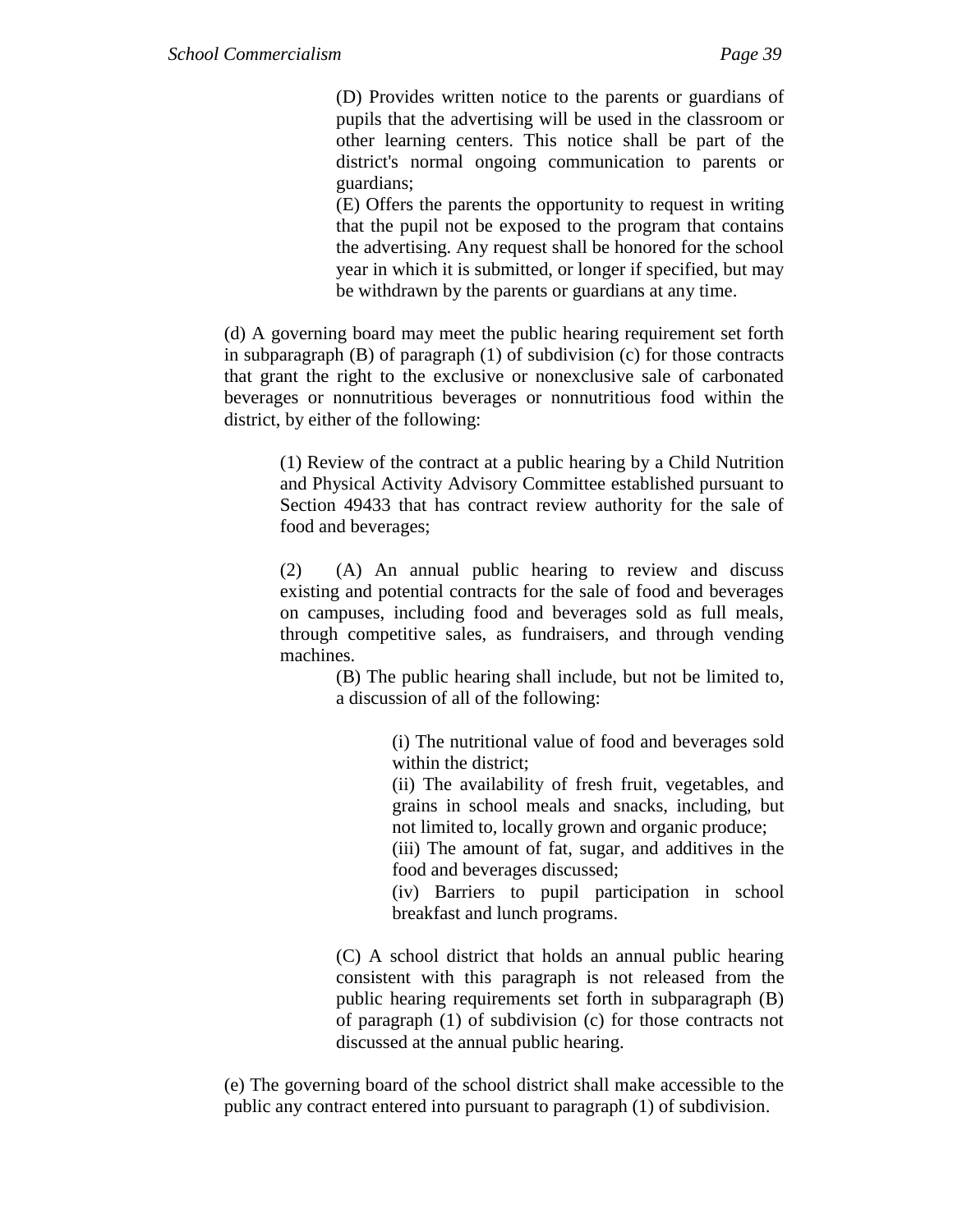(c) and may not include in that contract a confidentiality clause that would prevent a school or school district from making any part of the contract public.

(f) The governing board of a school district may sell advertising, products, or services on a nonexclusive basis.

(g) The governing board of a school district may post public signs indicating the district's appreciation for the support of a person or business for the district's education program.

(h) Contracts entered into prior to January 1, 2004, may remain in effect, but may not be renewed if they are in conflict with this section.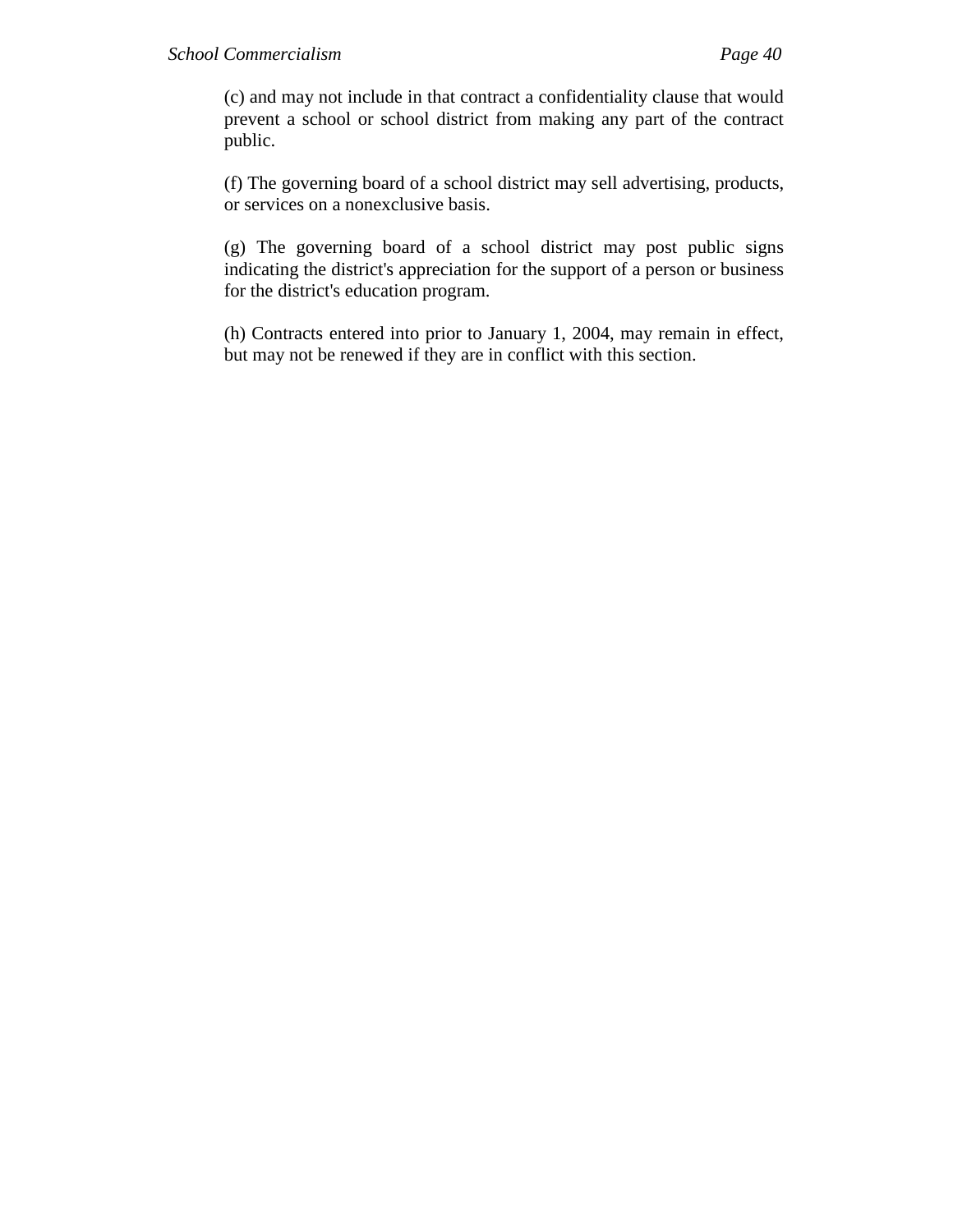## *Statutes Pertaining to Appropriation of Space*

In appropriation of space agreements, schools receive money in exchange for corporations placing their names, logos, or advertising messages in school space, such as on scoreboards, rooftops, bulletin boards, walls, textbooks, or school buses.

**Arizona**: permits advertising on school buses with certain restrictions (AZ ST § 15-342)

## **§ 15-342. Discretionary powers**

The governing board may:

27. Sell advertising space on the exterior of school buses as follows:

(a) Advertisements shall be age appropriate and not contain promotion of any substance that is illegal for minors such as alcohol, tobacco and drugs or gambling. Advertisements shall comply with the state sex education policy of abstinence.

(b) Advertising approved by the governing board may appear only on the sides of the bus in the following areas:

> (i) The signs shall be below the seat level rub rail and not extend above the bottom of the side windows;

> (ii) The signs shall be at least three inches from any required lettering, lamp, wheel well or reflector behind the service door or stop signal arm;

> (iii) The signs shall not extend from the body of the bus so as to allow a handhold or present a danger to pedestrians;

> (iv) The signs shall not interfere with the operation of any door or window;

(v) The signs shall not be placed on any emergency doors.

(c) Establish a school bus advertisement fund that is comprised of revenues from the sale of advertising space on school buses. The monies in a school bus advertisement fund are not subject to reversion and shall be used for the following purposes:

> (i) To comply with the energy conservation measures prescribed in § 15-349 in school districts that are in area A as defined in § 49-541, and any remaining monies shall be used to purchase alternative fuel support vehicles and any other pupil related costs as determined by the governing board;

> (ii) For any pupil related costs as determined by the governing board in school districts not subject to the provisions of item (i) of this subdivision.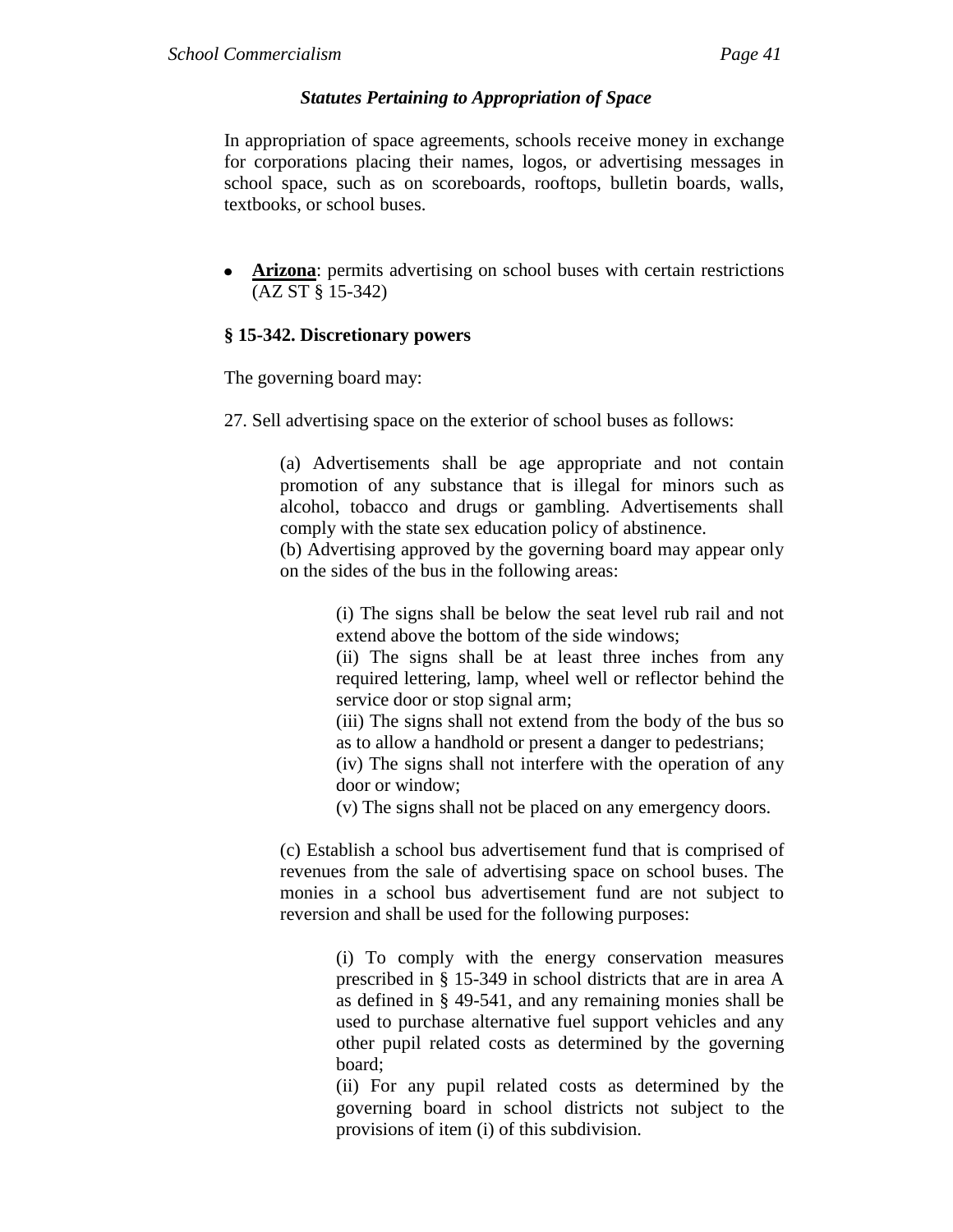**California**: prohibits advertising of tobacco products on any outdoor billboard within 1,000 feet of any public (or private) school (Cal. Bus. & Prof. Code § 22961)

# **§ 22961**

(a) No person, firm, corporation, partnership, or other organization shall advertise or cause to be advertised any tobacco products on any outdoor billboard located within 1,000 feet of any public or private elementary school, junior high school, or high school, or public playground.

(b) This section sets forth minimum state restrictions on the advertisement of any tobacco products on outdoor billboards near schools and public playgrounds and does not preempt or otherwise prohibit the adoption of a local standard that imposes a more restrictive or complete ban on billboard advertising or on tobacco-related billboard advertising. A local standard that imposes a more restrictive or complete ban on billboard advertising or on tobacco-related billboard advertising shall control in the event of any inconsistency between this section and a local standard.

(c) This section shall not be construed to prohibit the display of a message or advertisement opposing the use of tobacco products. However, this subdivision shall not be construed to permit an advertisement promoting the use of tobacco products by including a message opposing the use of tobacco products within that advertisement.

**Colorado**: student editors determine advertising content of schoolsponsored publications (CO ST § 22-1-120)

# **§ 22-1-120. Rights of free expression for public school students**

(1) The general assembly declares that students of the public schools shall have the right to exercise freedom of speech and of the press, and no expression contained in a student publication, whether or not such publication is school-sponsored, shall be subject to prior restraint except for the types of expression described in subsection (3) of this section. This section shall not prevent the advisor from encouraging expression which is consistent with high standards of English and journalism.

(2) If a publication written substantially by students is made generally available throughout a public school, it shall be a public forum for students of such school.

(3) Nothing in this section shall be interpreted to authorize the publication or distribution in any media by students of the following:

(a) Expression that is obscene;

(b) Expression that is libelous, slanderous, or defamatory under state law;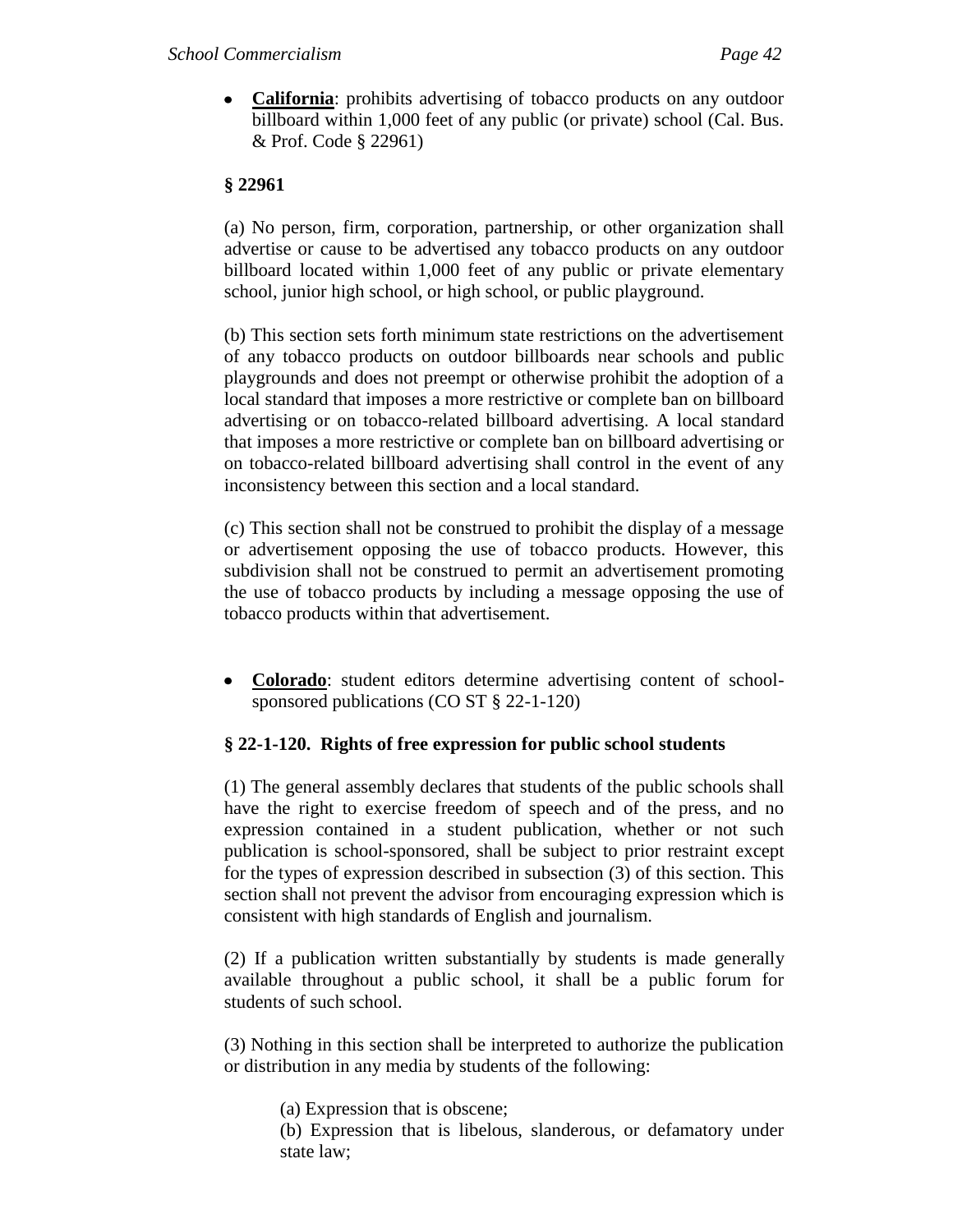(c) Expression that is false as to any person who is not a public figure or involved in a matter of public concern; or

(d) Expression that creates a clear and present danger of the commission of unlawful acts, the violation of lawful school regulations, or the material and substantial disruption of the orderly operation of the school or that violates the rights of others to privacy or that threatens violence to property or persons.

(4) The board of education of each school district shall adopt a written publications code, which shall be consistent with the terms of this section, and shall include reasonable provisions for the time, place, and manner of conducting free expression within the school district's jurisdiction. The publications code shall be distributed, posted, or otherwise made available to all students and teachers at the beginning of each school year.

(5)

(a) Student editors of school-sponsored student publications shall be responsible for determining the news, opinion, and advertising content of their publications subject to the limitations of this section. It shall be the responsibility of the publications advisor of school-sponsored student publications within each school to supervise the production of such publications and to teach and encourage free and responsible expression and professional standards for English and journalism.

(b) For the purposes of this section, "publications advisor" means a person whose duties include the supervision of schoolsponsored student publications.

(6) If participation in a school-sponsored publication is part of a school class or activity for which grades or school credits are given, the provisions of this section shall not be interpreted to interfere with the authority of the publications advisor for such school-sponsored publication to establish or limit writing assignments for the students working with the publication and to otherwise direct and control the learning experience that the publication is intended to provide.

(7) No expression made by students in the exercise of freedom of speech or freedom of the press shall be deemed to be an expression of school policy, and no school district or employee, or parent, or legal guardian, or official of such school district shall be held liable in any civil or criminal action for any expression made or published by students.

(8) Nothing in this section shall be construed to limit the promulgation or enforcement of lawful school regulations designed to control gangs. For the purposes of this section, the definition of "gang" shall be the definition found in section 19-1-103 (52), C.R.S.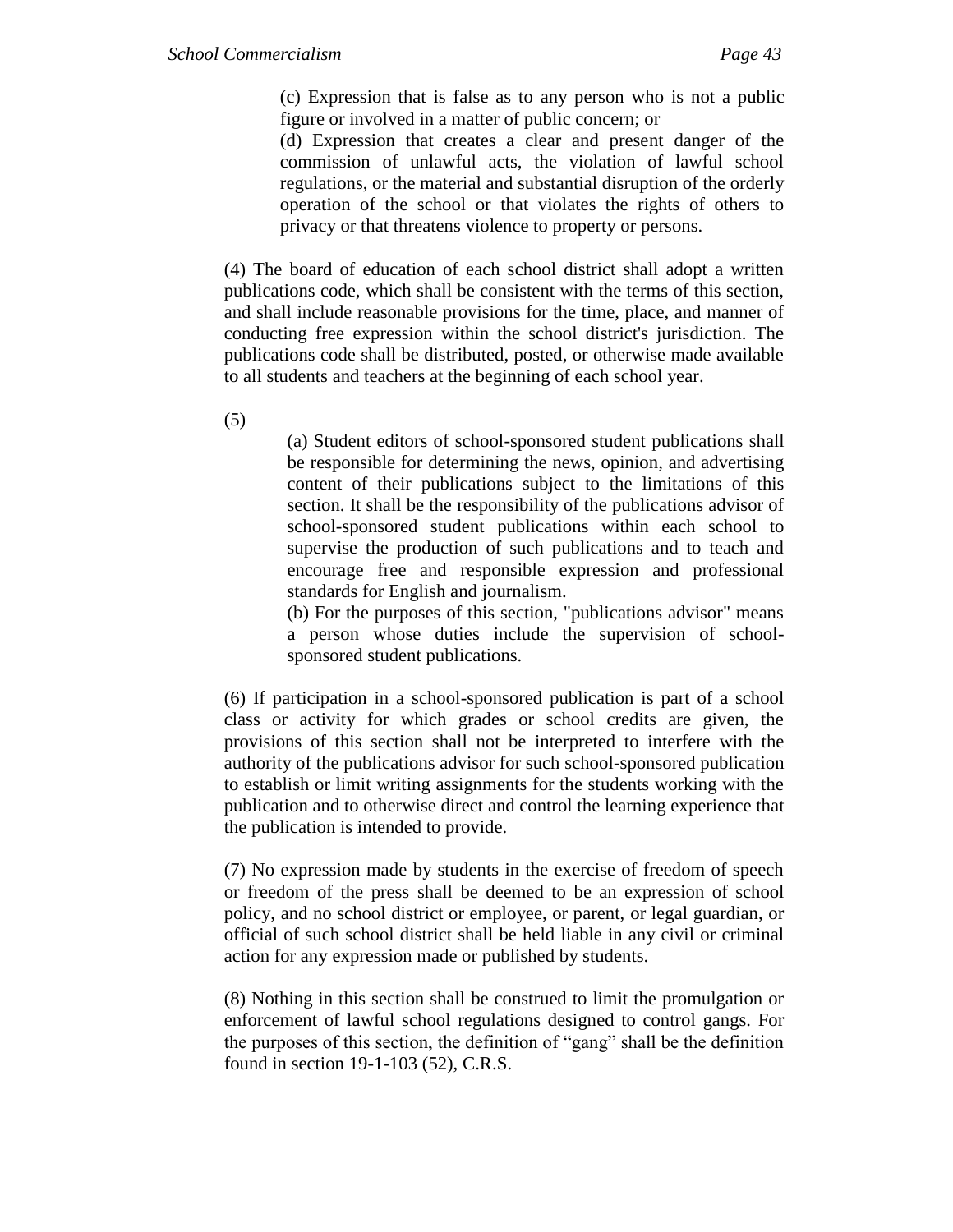**Illinois**: prohibits certain private businesses or vocational schools from advertising for student enrollees unless approved by the superintendent (IL ST CH 105 § 425/4)

# **105 Illinois Compiled Statutes § 425/Sec. 4. Prohibition against advertising school or soliciting students without Superintendent authorization**

Prior to the establishment of a private business or vocational school or the approval of an existing out-of-state school and the issuance of a certificate of approval therefor, no person shall advertise such a school or its courses of instruction or solicit prospective students unless the person has applied for and received from the Superintendent authorization to conduct such activity.

**Kansas**: permits student editors to determine advertising content in student publications (KS ST § 72-1506)

## **72-1506. Liberty of press protected; regulation authorized; review of material not restraint on publication; material not protected; responsibilities of editors and advisers; liability, immunity and limitations**

(a) The liberty of the press in student publications shall be protected. School employees may regulate the number, length, frequency, distribution and format of student publications. Material shall not be suppressed solely because it involves political or controversial subject matter.

(b) Review of material prepared for student publications and encouragement of the expression of such material in a manner that is consistent with high standards of English and journalism shall not be deemed to be or construed as a restraint on publication of the material or an abridgment of the right to freedom of expression in student publications.

(c) Publication or other expression that is libelous, slanderous or obscene or matter that commands, requests, induces, encourages, commends or promotes conduct that is defined by law as a crime or conduct that constitutes a ground or grounds for the suspension or expulsion of students as enumerated in K.S.A. 72-8901, and amendments thereto, or which creates a material or substantial disruption of the normal school activity is not protected by this act.

(d) Subject to the limitations imposed by this section, student editors of student publications are responsible for determining the news, opinion, and advertising content of such publications. Student publication advisers and other certified employees who supervise or direct the preparation of material for expression in student publications are responsible for teaching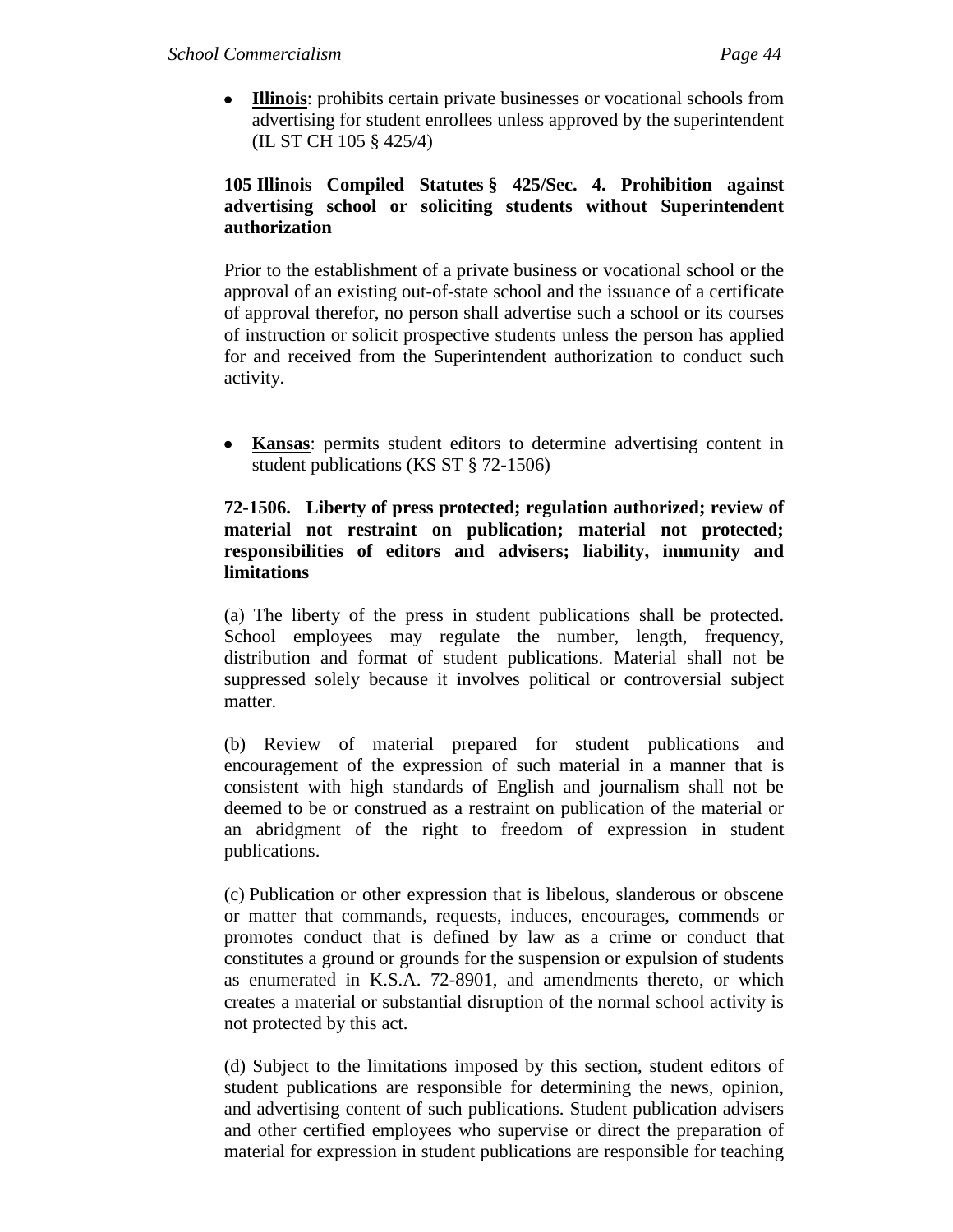and encouraging free and responsible expression of material and high standards of English and journalism. No such adviser or employee shall be terminated from employment, transferred, or relieved of duties imposed under this subsection for refusal to abridge or infringe upon the right to freedom of expression conferred by this act.

(e) No publication or other expression of matter by students in the exercise of rights under this act shall be deemed to be an expression of school district policy. No school district, member of the board of education or employee thereof, shall be held responsible in any civil or criminal action for any publication or other expression of matter by students in the exercise of rights under this act. Student editors and other students of a school district, if such student editors and other students have attained the age of majority, shall be held liable in any civil or criminal action for matter expressed in student publications to the extent of any such student editor's or other student's responsibility for and involvement in the preparation and publication of such matter.

**Louisiana**: permits donor decals on school buses to acknowledge donations of cellular telephone service (28 LA ADC Pt XXV, s 537)

## **Title 28 Louisiana Administrative Code, Part XXV, §537. Identification**

A. Only lettering and signs approved by state law or regulation shall appear on school buses. Lettering shall be limited to the name of the owner or operator necessary for identification, including the name of the parish/city school system. All lettering shall be in block form.

1. The lettering shall be placed as high as possible to provide maximum visibility and conform to series B of Standard Alphabets for Highway Signs. (Contact the National Commission on Safety Education; 1201 Sixteenth Street NW, Washington, D.C. 20036 for more information.)

B. All letters and numbers used for identification purposes shall be in glossy black enamel or glossy black vinyl decals.

1. The numbers located on the front bumper shall be of contrasting color.

C. The body shall bear the words SCHOOL BUS in glossy black letters at least 8 inches high on both the front and rear of the school bus or on signs attached thereto.

D. The numbering system on school buses shall be a minimum of 5 inches in height and is required in and limited to four locations.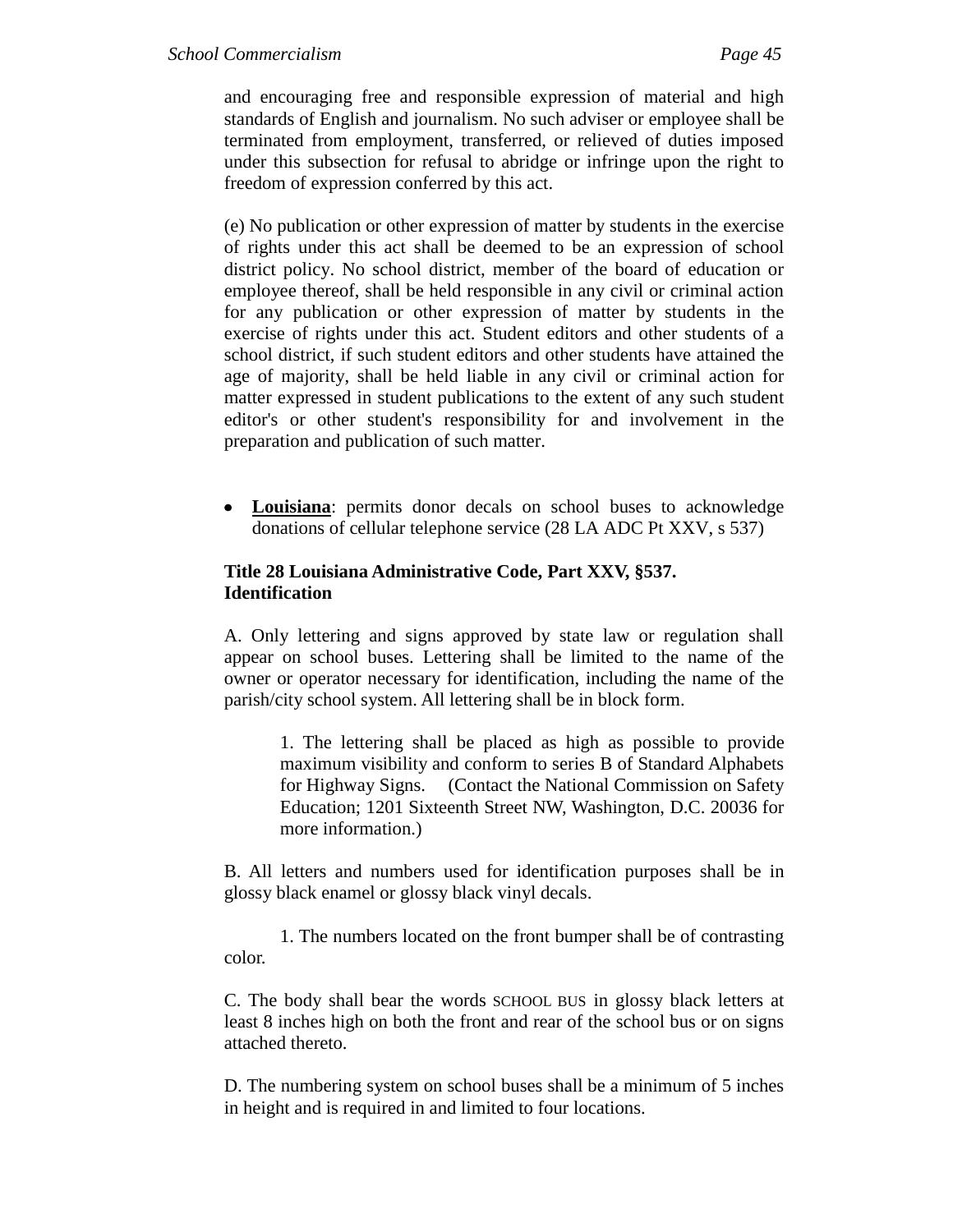1. On the right side of the bus, it is behind the service door below the window line and not to exceed 24 inches below this point.

2. On the left side, it is directly below the driver's window.

3. On the rear, it is beneath the right rear tail light.

4. On the front, it is either in the center of the front bumper, the right side of the bumper, or on a panel along the bumper. The numbers on the front bumper shall be of contrasting color to the bumper.

E. The bus shall have the name of the owner on the left side of the bus under the driver's side window in glossy black lettering at least 2 inches in height, but not more than four inches in height. The name should be the owner's legal name and should not contain nicknames, handles, etc.

F. Only the following signs/decals are approved for use on school buses:

1. decals indicating handicapped riders are on board;

2. a decal indicating the school bus stops for all railroad crossings.

3. No more than two signs, not to exceed 18 inches x 7 inches, acknowledging a cellular telephone service provider may appear on the side of a school bus. One sign shall be placed to the immediate left of the main door. The other sign shall be placed below or to the right of the driver's side window.

**Maryland**: permits advertising on school bus shelters under certain restrictions (MD TRAN § 8-703)

#### **§ 8-703. Effect of subtitle on school bus shelter signs**

(a) *Certain signs exempt.-* This subtitle does not apply to the erection or maintenance of any school bus waiting shelter displaying outdoor signs if:

(1) The advertising does not exceed 32 square feet;

(2) The shelter has no more than one sign facing in any one direction; and

(3) The shelter has no more than two signs in all.

(b) *Subject to local regulation.-* All outdoor signs on school bus waiting shelters are subject to applicable local zoning regulations and standards approved by the State Highway Administration and, in an area to which Part IV of this subtitle applies, that are consistent with the Code of Federal Regulations regarding national standards for outdoor signs on interstate and federal-aid primary highways.

**Massachusetts**: prohibits outdoor advertising of cigarettes within 1,000-foot radius of any school (940 CMR 22.06) (formerly 940 MA ADC 22.06)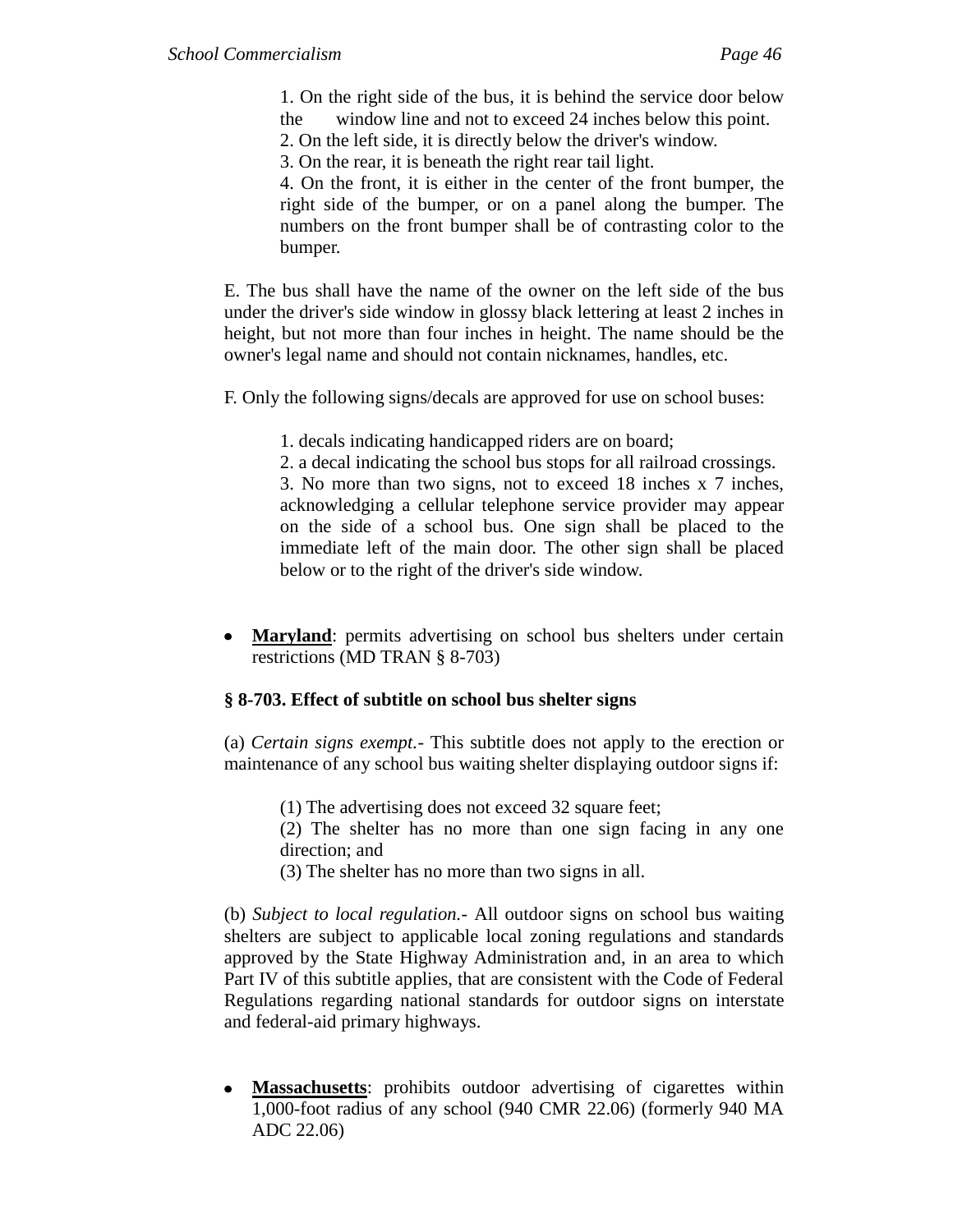## **940 CMR § 22.06: Point of Sale Restrictions**

(5) Advertising Restrictions.

Except as provided in 940 CMR 22.06(6), it shall be an unfair or deceptive act or practice for any manufacturer, distributor or retailer to engage in any of the following practices:

> (a) Outdoor advertising of cigars or little cigars, including advertising in enclosed stadiums and advertising from within a retail establishment that is directed toward or visible from the outside of the establishment, in any location within a 1,000 foot radius of any public playground, playground area in a public park, elementary school or secondary school;

> (b) Point-of-sale advertising of cigars or little cigars any portion of which is placed lower than five feet from the floor of any retail establishment which is located within a one thousand foot radius of any public playground, playground area in a public park, elementary school or secondary school, and which is not an adultonly retail establishment.

**Minnesota**: permits school board to contract with advertisers or others to sell naming rights and advertising rights to its school facilities (MN ST § 123B.025)

#### **123B.025. School sponsorship and advertising revenue**

Subdivision 1. Board authority; contracts. A school board may enter into a contract with advertisers, sponsors, or others regarding advertising and naming rights to school facilities under the general charge of the district. A contract authorized under this section must be approved by the school board. The powers granted to a school board under this section are in addition to any other authority the school district may have.

Subd. 2. Authorized agreements. A school district may enter into a contract to:

(1) lease the naming rights for school facilities, including school buildings, ice arenas, and stadiums;

- (2) sell advertising on or in the facilities listed in clause (1); and
- (3) otherwise enter into an agreement with a sponsoring agent.

Subd. 3. Revenue uses. Revenue generated under this section must be used according to a plan specified by the school board.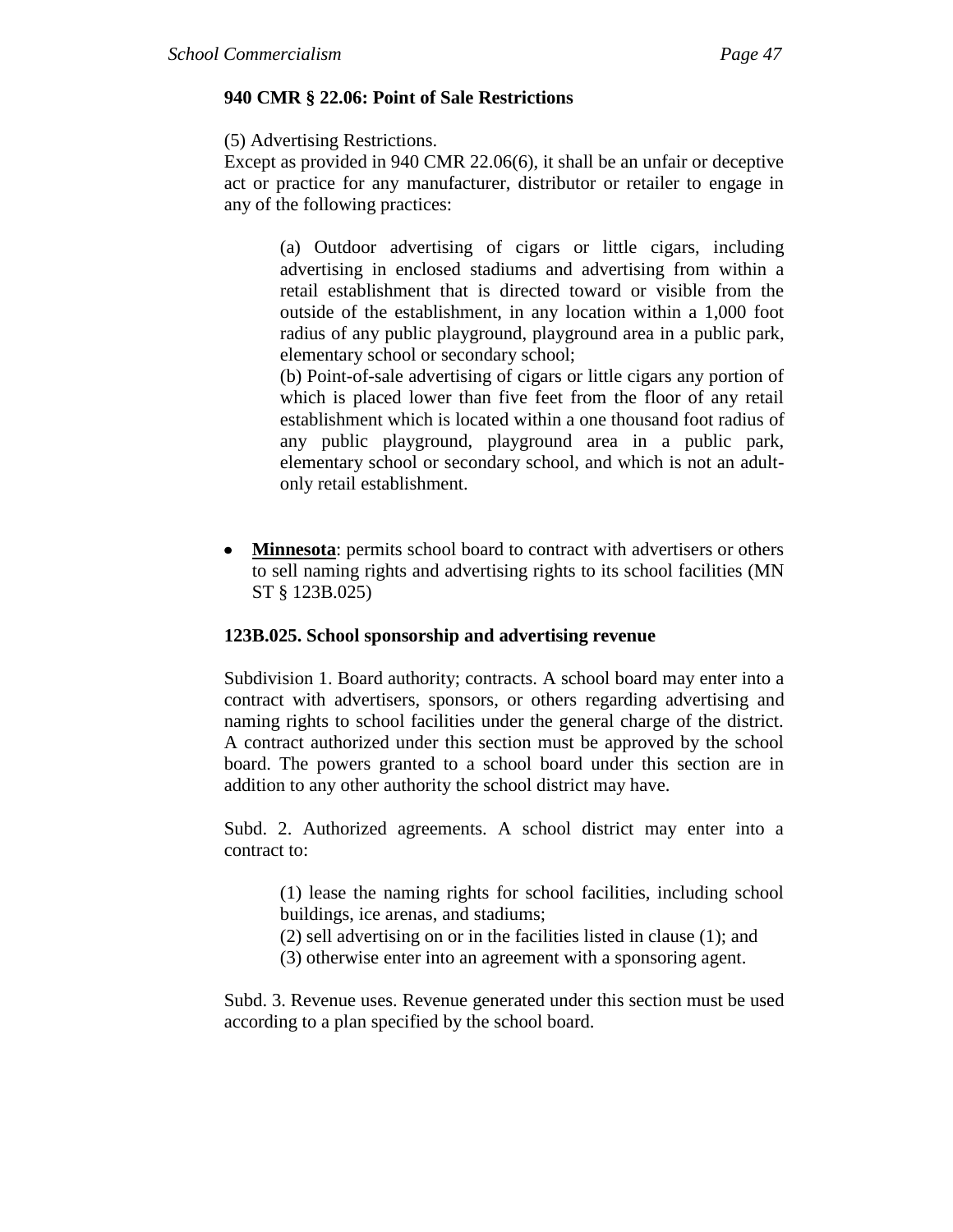**Minnesota**: permits advertising on school buses under certain restrictions (MN ST § 123B.93)

# **123B.93—Advertising on School Buses**

(a) The commissioner, through a competitive process, may contract with advertisers regarding advertising on school buses. At a minimum, the contract must prohibit advertising and advertising images that:

(1) solicit the sale of, or promote the use of, alcoholic beverages and tobacco products;

(2) are discriminatory in nature or content;

(3) imply or declare an endorsement of the product or service by the school district;

(4) contain obscene material;

(5) are false, misleading, or deceptive; or

(6) relate to an illegal activity or antisocial behavior.

(b) Advertisement must meet the following conditions:

(1) the advertising attached to the school bus does not interfere with bus identification under section 169.441; and (2) the bus with attached advertising meets the school bus equipment standards under sections 169.4501 to 169.4504.

(c) All buses operated by school districts may be attached with advertisements under the state contract. All school district contracts shall include a provision for advertisement. Each school district shall be reimbursed by the advertiser for all costs incurred by the district and its contractors for supporting the advertising program, including, but not limited to, retrofitting buses, storing advertising, attaching advertising to the bus, and related maintenance.

(d) The commissioner shall hold harmless and indemnify each district for all liabilities arising from the advertising program. Each district must tender defense of all such claims to the commissioner within five days of receipt.

(e) All revenue from the contract shall be deposited in the general fund.

**Mississippi**: permits commercial advertising on protective textbook covers (MS ST § 37-43-19)

# **Sec. 37-43-19. General powers and duties of board.**

The board shall have the power and is hereby authorized: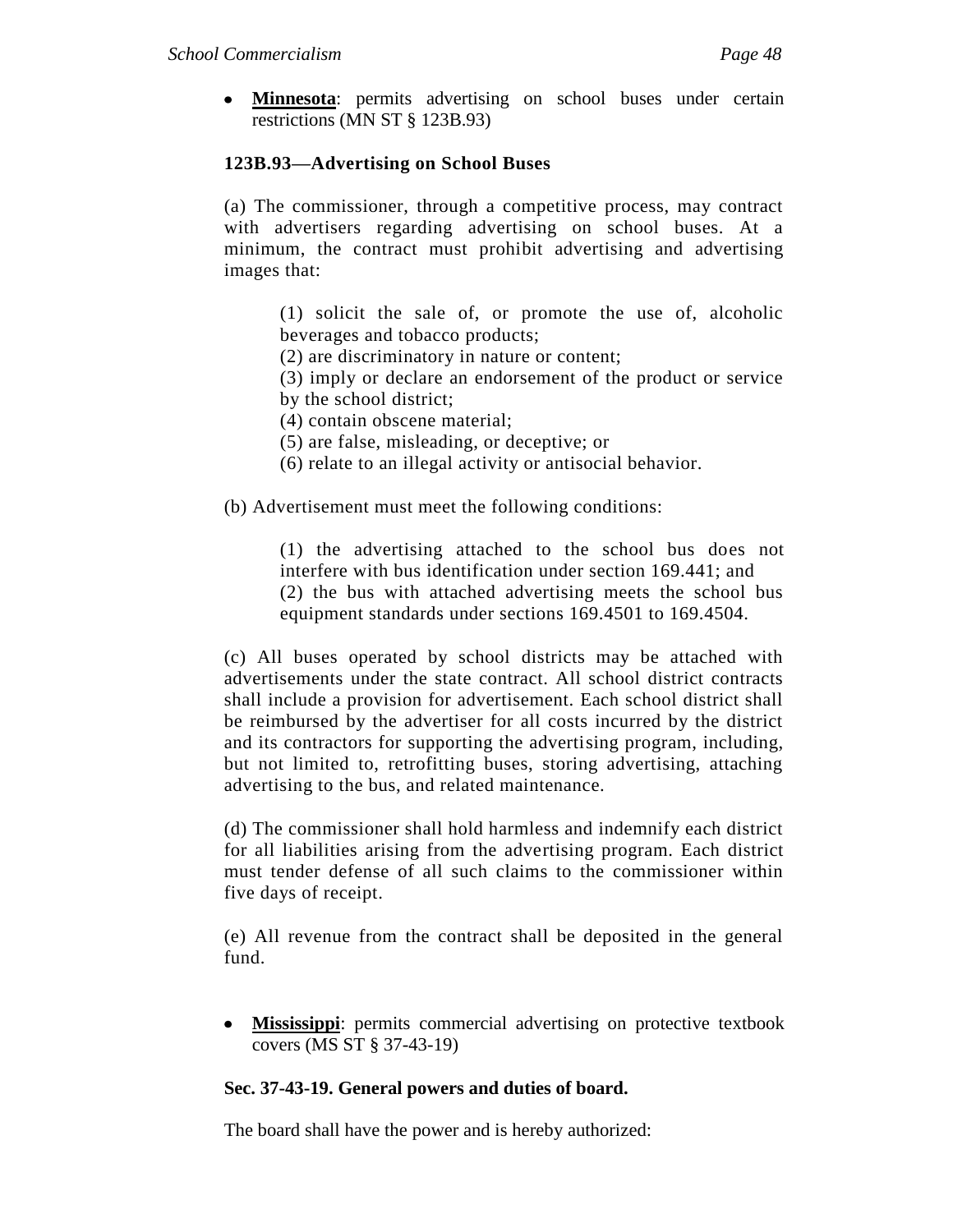(a) To promulgate rules and regulations for the purchase, care, use, disposal, distribution and accounting for all books to be furnished under the terms of this chapter, and to promulgate such other rules and regulations as may be necessary for the proper administration of this chapter.

(b) To adopt, contract for, and make available for purchase, cash or credit, basal, supplementary or alternative textbooks through twelve (12) grades as provided in the school curriculum, or for any other course that it may add thereto.

(c) To determine the period of contract for rated and adopted textbooks which shall not be for less than four (4) years nor more than five (5) years, with the right of the board, in its discretion, to renew or extend such contract from year to year for a period not exceeding two (2) additional years and to determine the conditions of the approval or forfeiture of a contract and such other terms and conditions as may be necessary and not contrary to law.

(d) To have complete power and authority over additions and amendments to textbooks, advertising for bids and the contents thereof, including auxiliary materials and workbooks, advertising on the protective covers of textbooks, bids and proposals, prices of textbooks, specimen copies, cash deposits, selection and adoption, distribution, fumigation, emergencies, selling to others, return of deposits, forfeiture of deposits, regulations governing deposits, renovation and repair of books, requisition, transportation or shipment of books, and any other acts or regulations, not contrary to law, that may be deemed necessary for furnishing and loaning free textbooks to the school children, as provided in this chapter.

• **Nevada**: permits advertising on and in school buses (NV ST 387.800)

# **NRS 387.800 Use of school buses for commercial advertising: Authorization; conditions; establishment of special revenue fund; authorized use of fees.**

- 1. A board of trustees of a school district may:
	- (a) Authorize for commercial advertising the use of buses owned by the school district; and
	- (b) Establish the fees and other terms and conditions which are applicable to such advertising.
- 2. Any advertising authorized pursuant to subsection 1:
	- (a) Must conform with all applicable local ordinances regarding signs; and
	- (b) Must not:
		- (1) Promote hostility, disorder or violence;
		- (2) Attack ethnic, racial or religious groups;
		- (3) Invade the rights of others;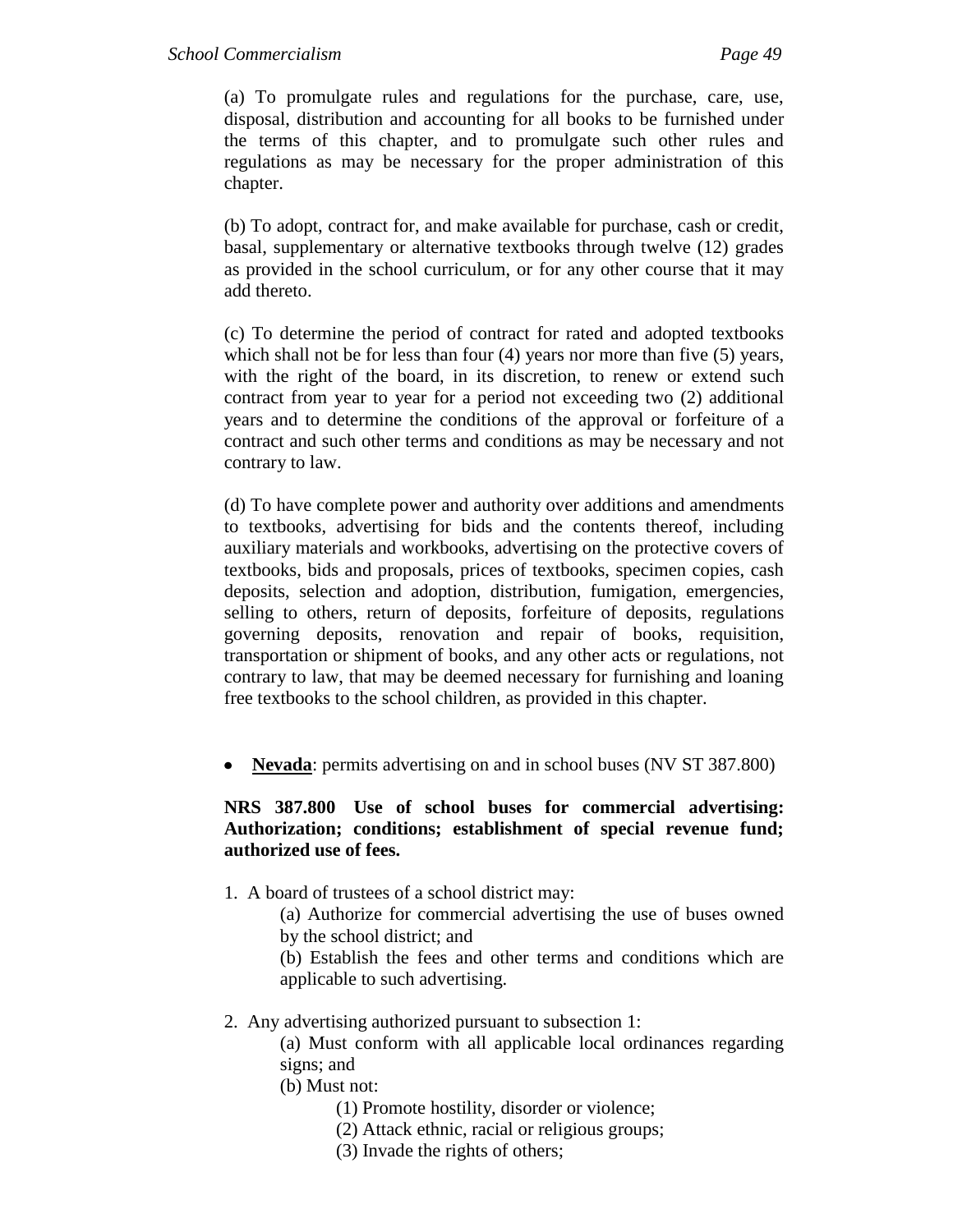(4) Inhibit the functioning of the school; (5) Override the school's identity; (6) Promote the use of controlled substances, dangerous drugs, intoxicating liquor, tobacco or firearms; (7) Promote any religious organization; (8) Contain political advertising; or (9) Promote entertainment deemed improper or inappropriate by the board of trustees.

3. The board of trustees of each school district that receives money pursuant to subsection 1 shall establish a special revenue fund and direct that the money it receives pursuant to subsection 1 be deposited in that fund. Money in the fund must not be commingled with money from other sources. The board of trustees shall disburse the money in the fund to the schools within its district giving preference to the schools within the district that the district has classified as serving a significant proportion of pupils who are economically disadvantaged.

4. A school that receives money pursuant to subsection 3 shall expend the money only to purchase textbooks and laboratory equipment and to pay for field trips.

**New Hampshire**: permits advertising on school bus shelters (NH ST Title XX, § 236:87)

# § **236:87 School Bus Shelters**

School bus shelters for school children where used for or constructed to carry advertising matter, when approved by the superintending school committee of the town in which they are located, and upon payment of applicable license and permit fees may be placed or maintained outside the right-of-way and carry not more than 2 panels each thereon for the identification of sponsors. No such panel shall exceed 32 square feet or extend beyond the sides of such shelter and at least 60 percent of its area must be devoted to public service, safety or other noncommercial use. Each such shelter shall, to the satisfaction of the superintending school committee, be constructed of durable material, with concrete floor raised above ground level, kept clean, well painted or otherwise suitably maintained at all times and kept free from snow, or the commissioner may order its removal.

**New Hampshire**: prohibits advertising on school bus exterior except for manufacturer's logo (NH ADC SAF-C 1308.14)

# **Saf-C 1308.14 Identification and Marking**

(a) Each vehicle shall be marked with the words "....(city or town) schools" or the name of the transportation company on both sides of the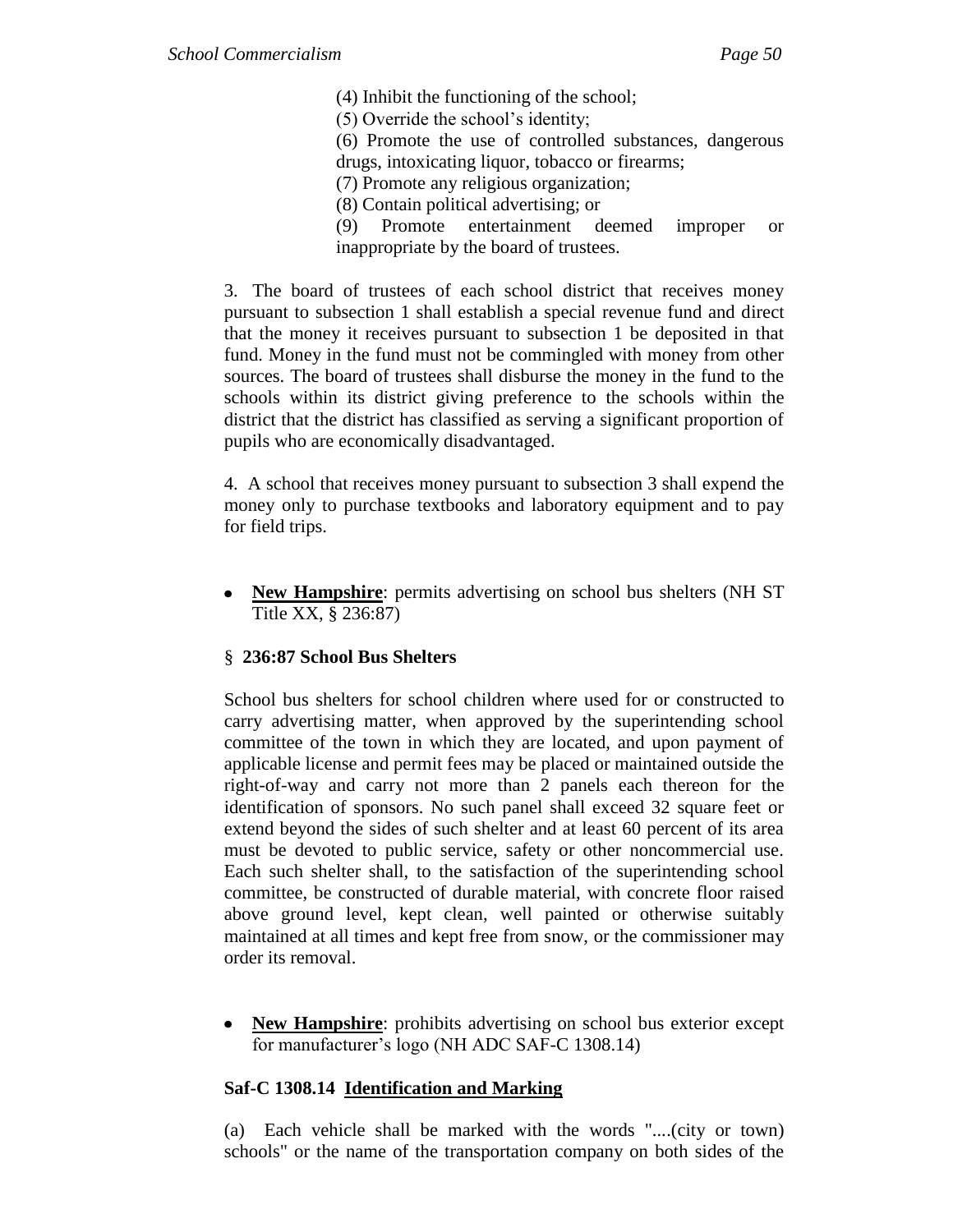bus in black letters no less than 5 inches in height, using 3/4 inch brush strokes. The location of the wording shall be directly below the window line. Numbers on the side of the bus shall be near the front line of lettering.

(b) In addition to (a) above:

(1) Each school bus manufactured before July 1, 1991 with permanent plates is authorized to have the name of the carrier, school district and town on both sides of the vehicle; and (2) Each school bus manufactured on or after July 1, 1991 with permanent plates is authorized to have the name of the school

(c) The words "STOP ON SIGNAL" shall be in permanent black letters on the rear of the bus. The word "STOP" by itself, shall not be used. The words "STOP ON SIGNAL" shall not appear on the front of the bus.

district and town on both sides of the vehicle.

(d) The name of the owner, operator or both may be located to the immediate left of the entrance door and directly below the driver's window. The lettering shall comply with the requirements of (g) below.

(e) Seating capacity shall be in permanent letters on the body of the school bus to the left of the entrance door below the window level and the letters shall be 2 inches in height and one 1/4 inches wide with a 3/8 inch width, as follows:

(1) Student capacity - - -; (2)Adult capacity - - -; (3) No standees - - -; (4) In lieu of (1) and (2) above,  $-$  - $/13$  inch seats.

(f) Signs or lettering, other than required or permitted in this section, shall not appear on the front, back or sides of the bus. The words "SCHOOL BUS" shall be displayed in black letters, 8 inches in height and in compliance with "Series B" of the standard alphabet for highway signs on the national school bus yellow background. Fleet identification and/or route, alpha or numeric designations, ICC and DOT numbering shall be permitted. No ICC numbers shall be placed on any vehicle that has permanent plates.

(g) Fleet identification lettering shall:

(1) Be black, unless the school bus body's color is black, in which case the lettering shall be white;

(2) Be located on the sides of the school bus;

(3) Be visible from a distance of 50 feet while the school bus is stationary and during daylight hours; and

(4) Be 2 inches in height and one 1/4 inches wide with a 3/8 inch width.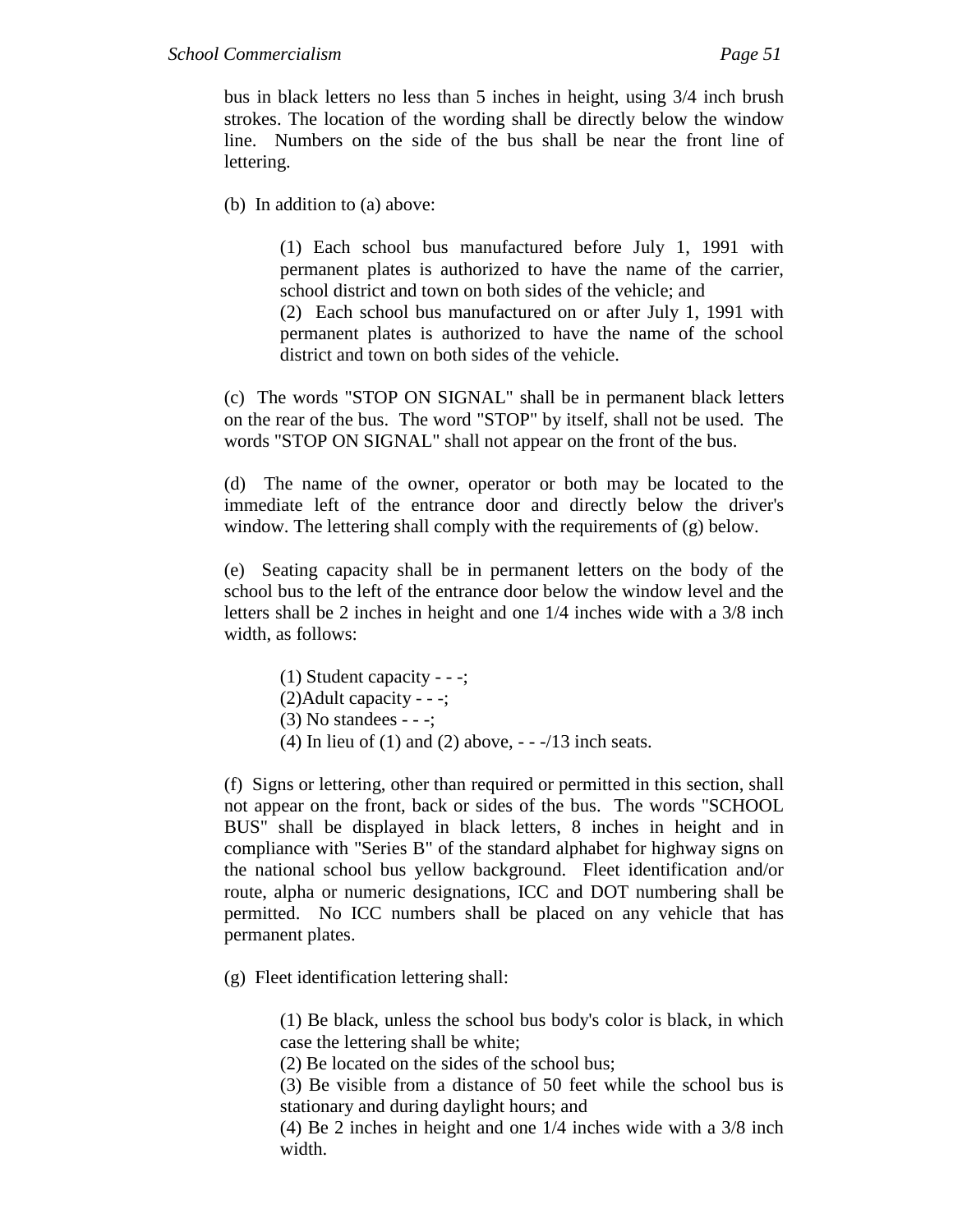(h) No advertisements, decals or decorations, except the bus manufacturer's logo, shall be permitted on the exterior of the school bus.

**New Jersey**: prohibits advertising on the interior or exterior of buses except for manufacturer's or vendor's trade name (NJ ADC 13:20- 49.3(i))

## **§ 13:20-49.3 Bus body standards supplement to the 1985 National Minimum Standards**

(i) No advertisement of any kind shall be exhibited either on the interior or exterior of the school bus, with the exception that the manufacturer's and vendor's trade name(s) shall be permitted to be exhibited on the bus.

 $\bullet$ **New Mexico**: commercial advertising permitted inside and on sides of school buses (NM ST § 22-28-1, NM ST § 22-28-2, & NM ST § 22- 28-3)

#### **[22-28-1. Bus advertisements authorized; limitations and restrictions](http://www.conwaygreene.com/nmsu/lpext.dll?f=FifLink&t=document-frame.htm&l=query&iid=56471360.2780daa8.0.0&q=%5BGroup%20%2722-28-1%27%5D)**

A. The state transportation division of the department of education [public education department] shall authorize local school boards to sell advertising space on the interior and exterior of school buses. The local school board shall develop guidelines for the type of advertisements that will be permitted. There shall be no advertisements that involve:

(1) obscenity, sexual material, gambling, tobacco, alcohol, political campaigns or causes, religion or promoting the use of drugs; or (2) general content that is harmful or inappropriate for school buses as determined by the state board [department].

B. All school bus advertisements shall be painted or affixed by decal on the bus in a manner that does not interfere with national and state requirements for school bus markings, lights and signs. The commercial advertiser that contracts with the school district for the use of the space for advertisements shall be required to pay the cost of placing the advertisements on the bus and shall pay for its removal after the term of the contract has expired.

C. The right to sell advertising space on school buses shall be within the sole discretion of the local school board, except as required by Section 3 [22-28-1 NMSA 1978] of this act.

D. An officer or employee of a school district or of the department of education who fails to comply with the obligations or restrictions created by this act shall be subject to discipline, including the possibility of being terminated from employment. A school bus private owner that fails to comply with the obligations or restrictions created by this act is in breach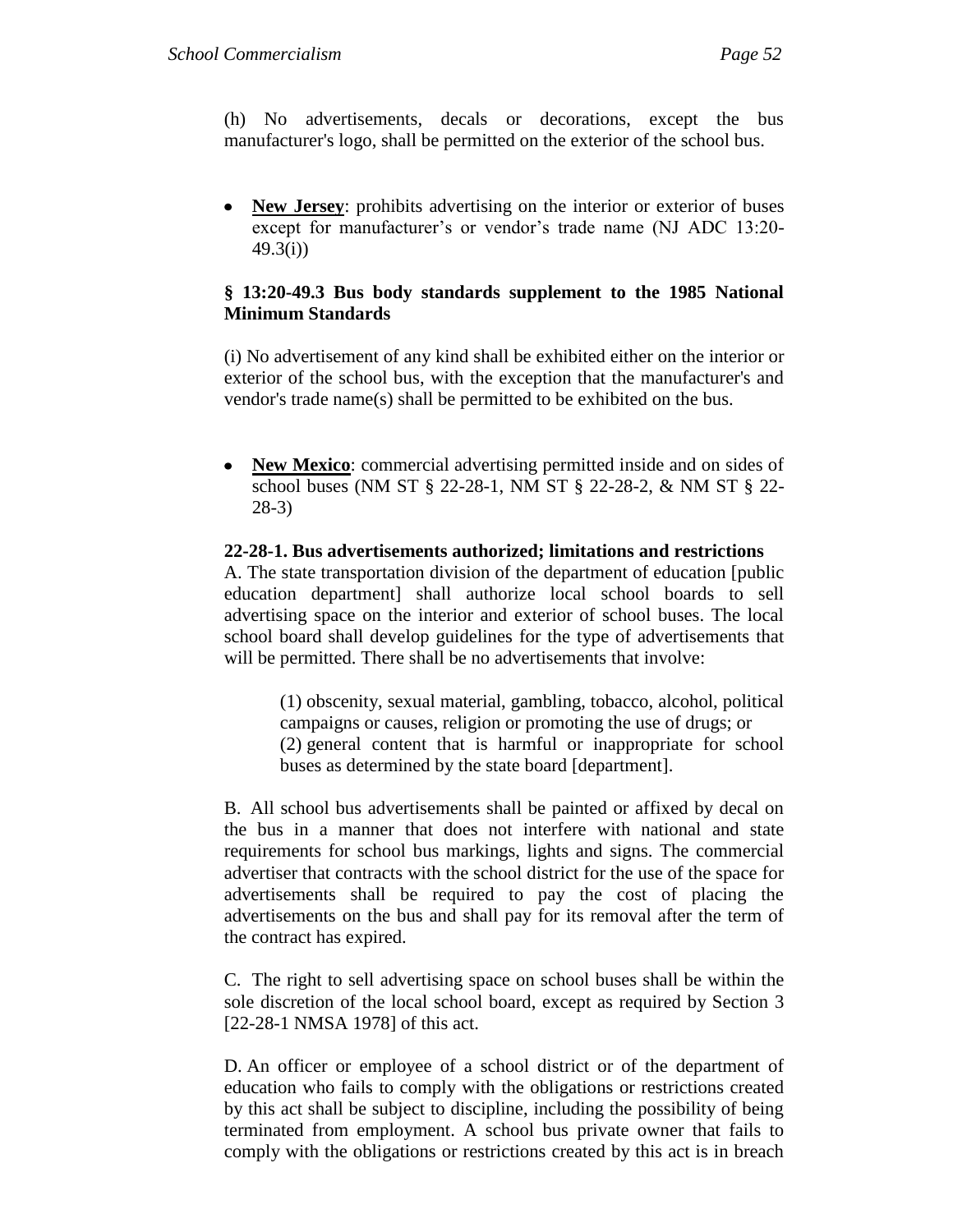of contract and the contract is subject to cancellation after notice and hearing before the director of the state transportation division.

# **22-28-2. School bus title; leasing space**

A. All school bus private owners that have legal title to school buses used and operated pursuant to an existing bus service contract with a school district may lease space on their buses to the school district for the purpose of selling commercial advertisements. In exchange for leasing the space, the school bus private owners shall receive ten percent of the total value of the amount of the contract between the school district and the commercial advertiser.

B. The amount of space that will be available for commercial advertisements on school buses shall be established by regulations of the department of education consistent with national and state requirements for school bus markings, lights and signs.

C. Space for advertising on school buses owned by the department of education shall be provided to school districts without cost for the purpose of selling advertising space to commercial advertisers.

# **22-28-3. Solicitation; lease; rent payment**

A. A school district shall be permitted to solicit offers from commercial advertisers for the use of space on the school buses that service their school district. The school district may enter into a lease agreement with a commercial advertiser for the use of any designated advertising space on a school bus that services the school district.

B. In a lease agreement with a commercial advertiser, the school district shall establish the rental amount, schedule and term. The term of any lease agreement shall not be for a period longer than the time remaining on the school district's bus service contract with a school bus private owner who owns the bus that is the subject of the lease agreement.

C. A school district shall not enter into a lease agreement with a commercial advertiser that seeks to display an advertisement that is prohibited by local school board guidelines.

- o Monies goes into a particular account
- **Tennessee**: permits commercial advertising on school buses, in accordance with policy established by local school board (TN ST § 49- 6-2109)

# **§ 49-6-2109. Safety; equipment; inspection**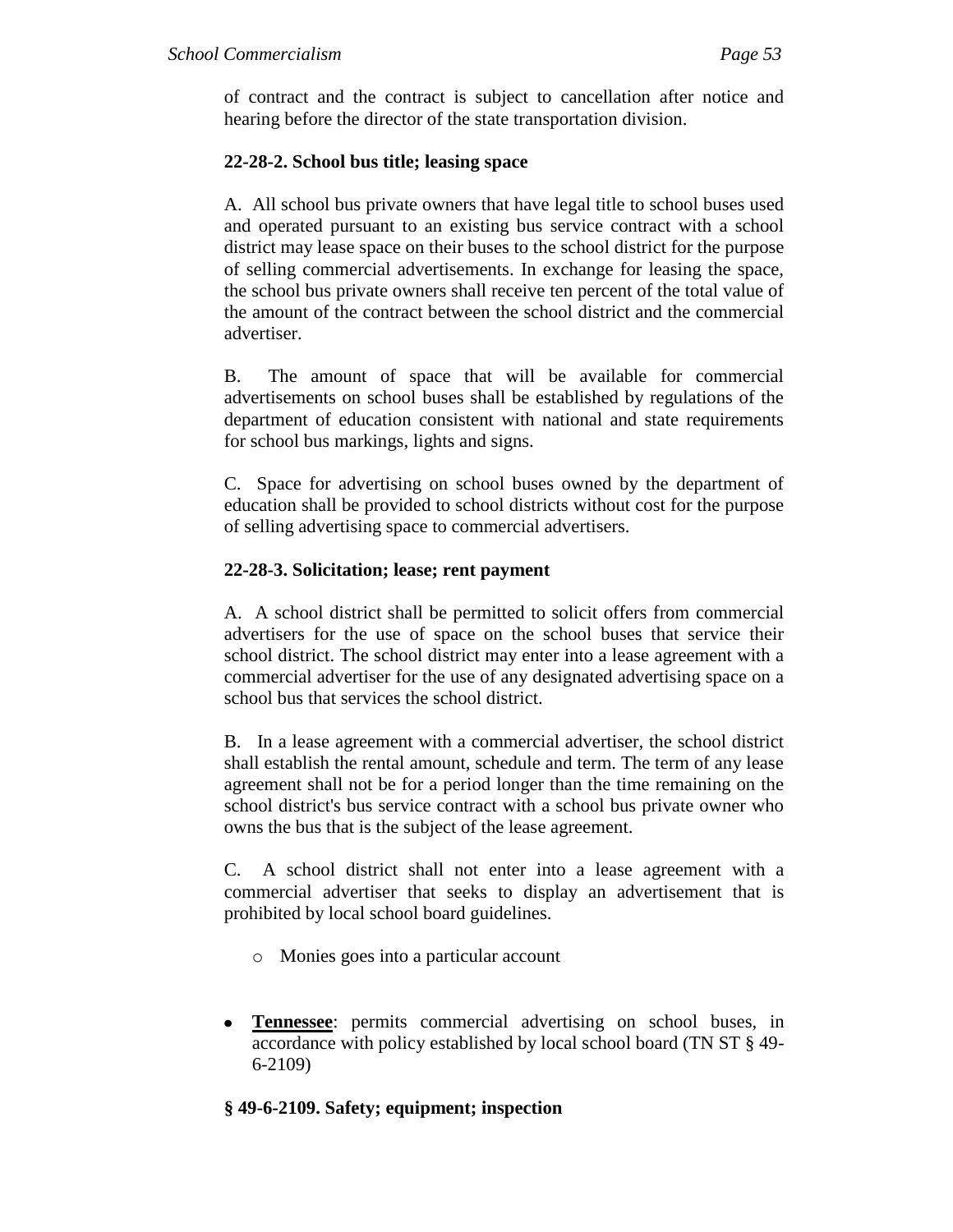(e) Nothing in this title shall prohibit a local school district from allotting space on the exterior or interior of a school bus for the purpose of commercial advertising. After consultation with the department of safety, the state board of education is directed to promulgate rules and regulations to effectuate the provisions of this subsection (e). Commercial advertising shall be permitted only on the rear quarter panels of the school bus of a size not to exceed sixteen inches  $(16'')$  in height and sixty inches  $(60'')$  in length, be composed of black lettering on a white background, and shall not advertise alcohol or tobacco products. Commercial advertising permitted by this subsection (e) shall not include campaign advertising as prohibited in § 2-19-144, and any such campaign advertising shall be expressly prohibited.

**Texas**: permits advertising on the exterior of a school bus, provided that it does not distract from the effectiveness of required safety warning equipment (TX TRANSP § 547.701)

## **Sec. 547.701. Additional Equipment Requirements for School Buses and Other Buses Used to Transport School Children**

(a) A school bus shall be equipped with:

(1) a convex mirror or other device that reflects to the school bus operator a clear view of the area immediately in front of the vehicle that would otherwise be hidden from view; and

(2) signal lamps that:

(A) are mounted as high and as widely spaced laterally as practicable;

(B) display four alternately flashing red lights, two located on the front at the same level and two located on the rear at the same level; and

(C) emit a light visible at a distance of 500 feet in normal sunlight.

- (b) A school bus may be equipped with:
	- (1) rooftop warning lamps:

(A) that conform to and are placed on the bus in accordance with specifications adopted under Section 34.002, Education Code; and

(B) that are operated under rules adopted by the school district; and

(2) movable stop arms:

(A) that conform to regulations adopted under Section 34.002, Education Code; and

(B) that may be operated only when the bus is stopped to load or unload students.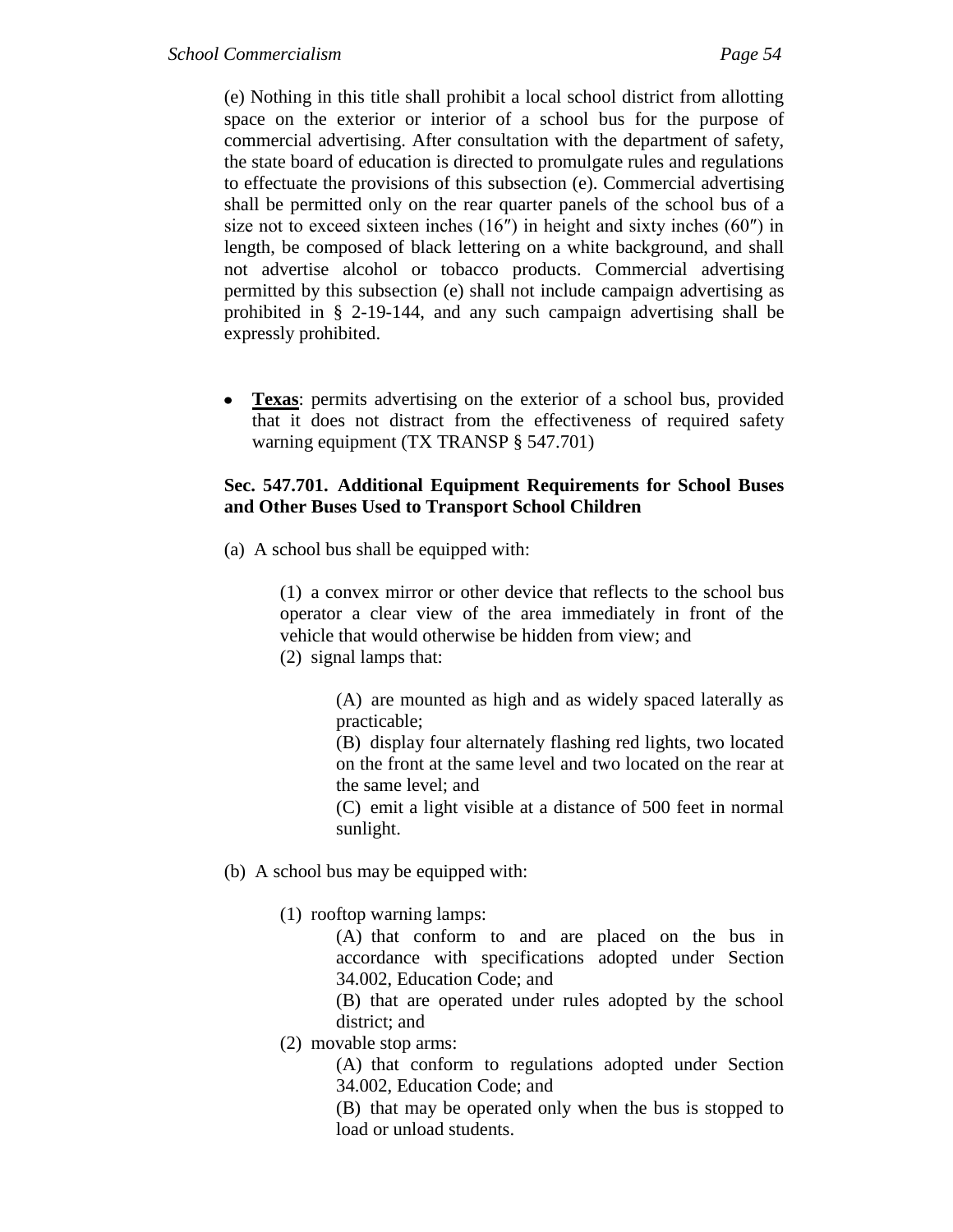(c) When a school bus is being stopped or is stopped on a highway to permit students to board or exit the bus, the operator of the bus shall activate all flashing warning signal lights and other equipment on the bus designed to warn other drivers that the bus is stopping to load or unload children. A person may not operate such a light or other equipment except when the bus is being stopped or is stopped on a highway to permit students to board or exit the bus.

(d) The exterior of a school bus may not bear advertising or another paid announcement directed at the public if the advertising or announcement distracts from the effectiveness of required safety warning equipment. The department shall adopt rules to implement this subsection. A school bus that violates this section or rules adopted under this section shall be placed out of service until it complies.

Text of subsection effective only if the legislature appropriates money specifically for the purpose of reimbursing school districts for expenses incurred in complying with this subsection.

(e) In this subsection, "bus" includes a school bus and a school activity bus. A bus operated by or contracted for use by a school district for the transportation of schoolchildren shall be equipped with a three-point seat belt for each passenger, including the operator. This subsection applies to:

(1) each bus purchased by a school district on or after September 1, 2010, for the transportation of schoolchildren; and

(2) each school-chartered bus contracted for use by a school district on or after September 1, 2011, for the transportation of schoolchildren.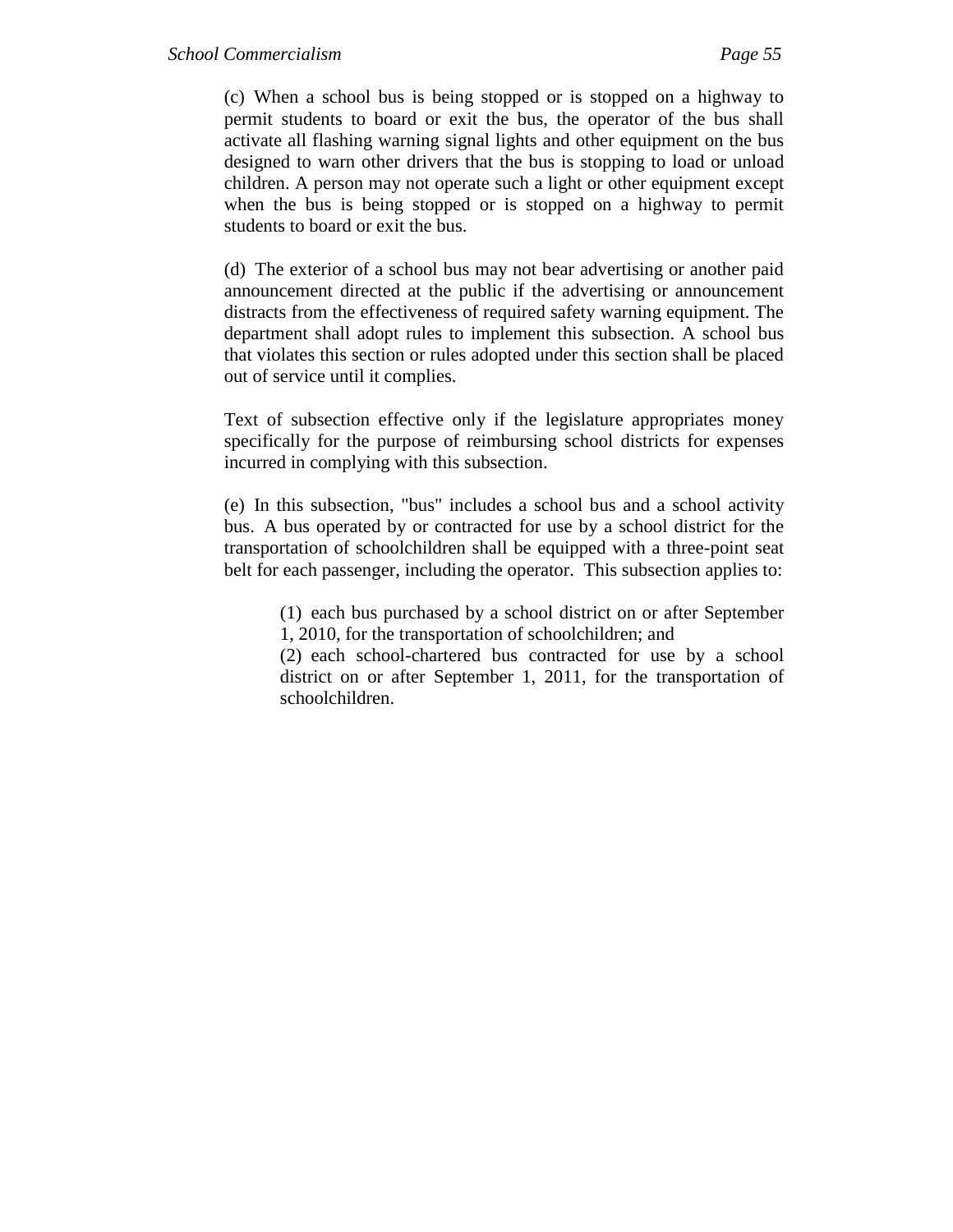#### *Statutes Pertaining to Commercially Sponsored Educational Materials*

Sponsored educational materials are materials provided to schools by corporations or trade associations that are claimed to have instructional content. Usually, these materials promote a company, or values consistent with a company's mission, in the context of an educational lesson.

**California**: prohibits school boards from. adopting sponsored educational materials unless the board makes a specific finding that the use of the commercial material is appropriate. (CA EDUC § 60048)

#### **§ 60048. Commercial brand names, products, or logos**

(a) Basic instructional materials, and other instructional materials required to be legally and socially compliant pursuant to Sections 60040 to 60047, inclusive, including illustrations, that provide any exposure to a commercial brand name, product, or corporate or company logo in a manner that is inconsistent with guidelines or frameworks adopted by the State Board of Education may not be adopted by a school district governing board.

(b) The governing board of a school district may not adopt basic instructional materials, and other instructional materials required to be legally and socially compliant pursuant to Sections 60040 to 60047, inclusive, including illustrations, that contain a commercial brand name, product, or corporate or company logo unless the governing board makes a specific finding pursuant to the criteria set forth in paragraph (5) of subdivision (c) of Section 60200 that the use of the commercial brand name, product, or corporate or company logo in the instructional materials is appropriate.

(c) Nothing in this section shall be construed to prohibit the publisher of instructional materials to include whatever corporate name or logo on the instructional materials that is necessary to provide basic information about the publisher, to protect its copyright, or to identify third party sources of content.

(d) The state board may adopt regulations that provide for other allowable exceptions to this section, as determined by the state board.

(e) The Superintendent of Public Instruction shall develop, and the State Board of Education shall adopt, guidelines to implement this section.

# **§ 60200(c)(5). Adoption of list of basic instructional materials; submission procedures; criteria**

(5) Do not contain materials, including illustrations, that provide unnecessary exposure to a commercial brand name, product, or corporate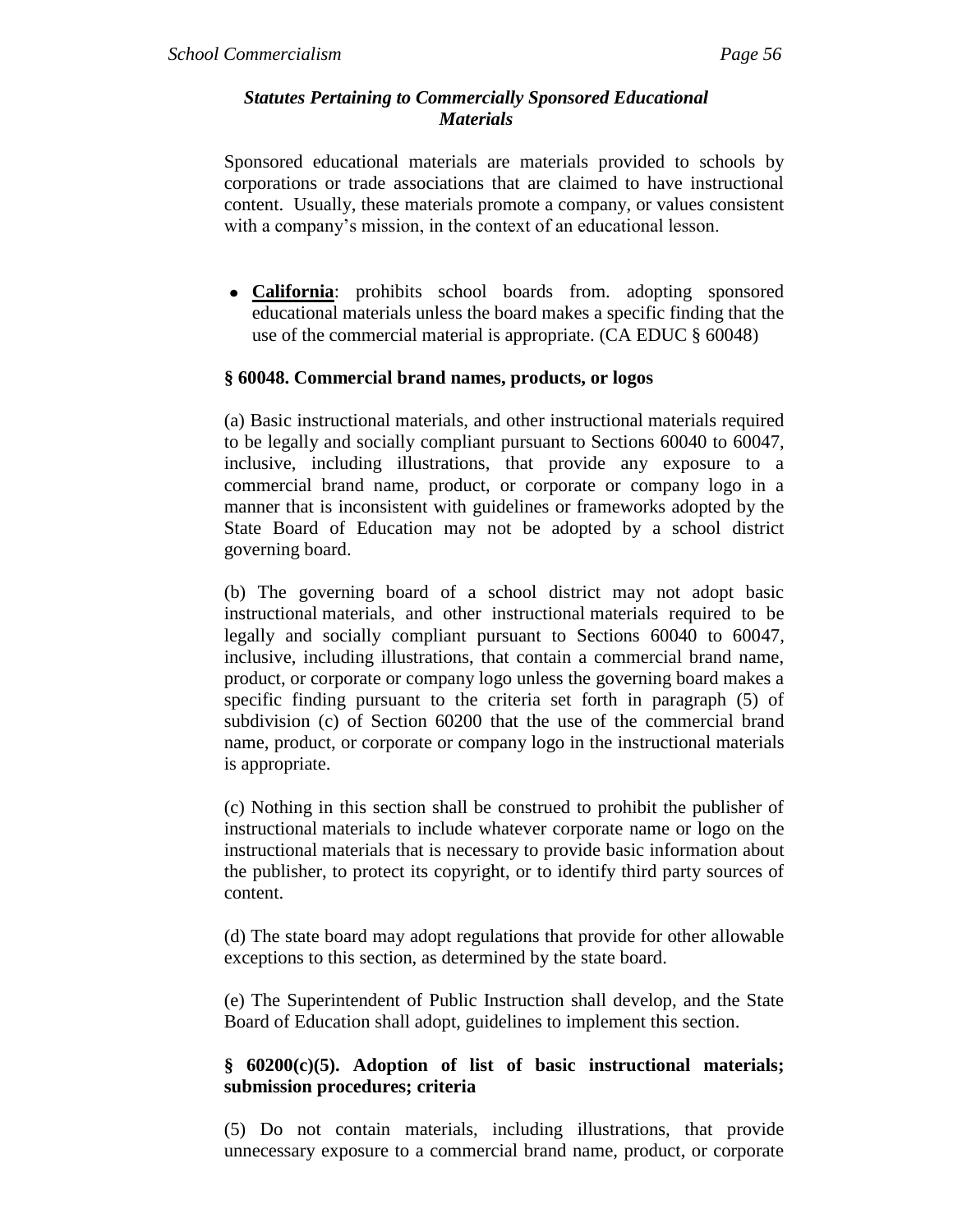or company logo. Materials, including illustrations, that contain a commercial brand name, product, or corporate or company logo may not be used unless the board determines that the use of the commercial brand name, product, or corporate or company logo is appropriate based on one of the following specific findings:

(A) If text, the use of the commercial brand name, product, or corporate or company logo in the instructional materials is necessary for an educational purpose, as defined in the guidelines or frameworks adopted by the state board.

(B) If an illustration, the appearance of a commercial brand name, product, or corporate or company logo in an illustration in instructional materials is incidental to the general nature of the illustration.

• **North Carolina**: grants authority to local school boards regarding selection of supplementary instructional materials, including materials with commercial advertising. (N.C.G.S.A. § 115C-98)

# **§ 115C-98. Local boards of education to provide for local operation of the textbook program, the selection and procurement of other instructional materials, and the use of nonadopted textbooks**

(a) Local boards of education shall adopt rules not inconsistent with the policies of the State Board of Education concerning the local operation of the textbook program.

(b) Local boards of education shall adopt written policies concerning the procedures to be followed in their local school administrative units for the selection and procurement of supplementary textbooks, library books, periodicals, audiovisual materials, and other supplementary instructional materials needed for instructional purposes in the public schools of their units.

Local boards of education shall have sole authority to select and procure supplementary instructional materials, whether or not the materials contain commercial advertising, to determine if the materials are related to and within the limits of the prescribed curriculum, and to determine when the materials may be presented to students during the school day. Supplementary materials and contracts for supplementary materials are not subject to approval by the State Board of Education.

Supplementary books and other instructional materials shall neither displace nor be used to the exclusion of basic textbooks.

(b1) A local board of education may establish a community media advisory committee to investigate and evaluate challenges from parents, teachers, and members of the public to textbooks and supplementary instructional materials on the grounds that they are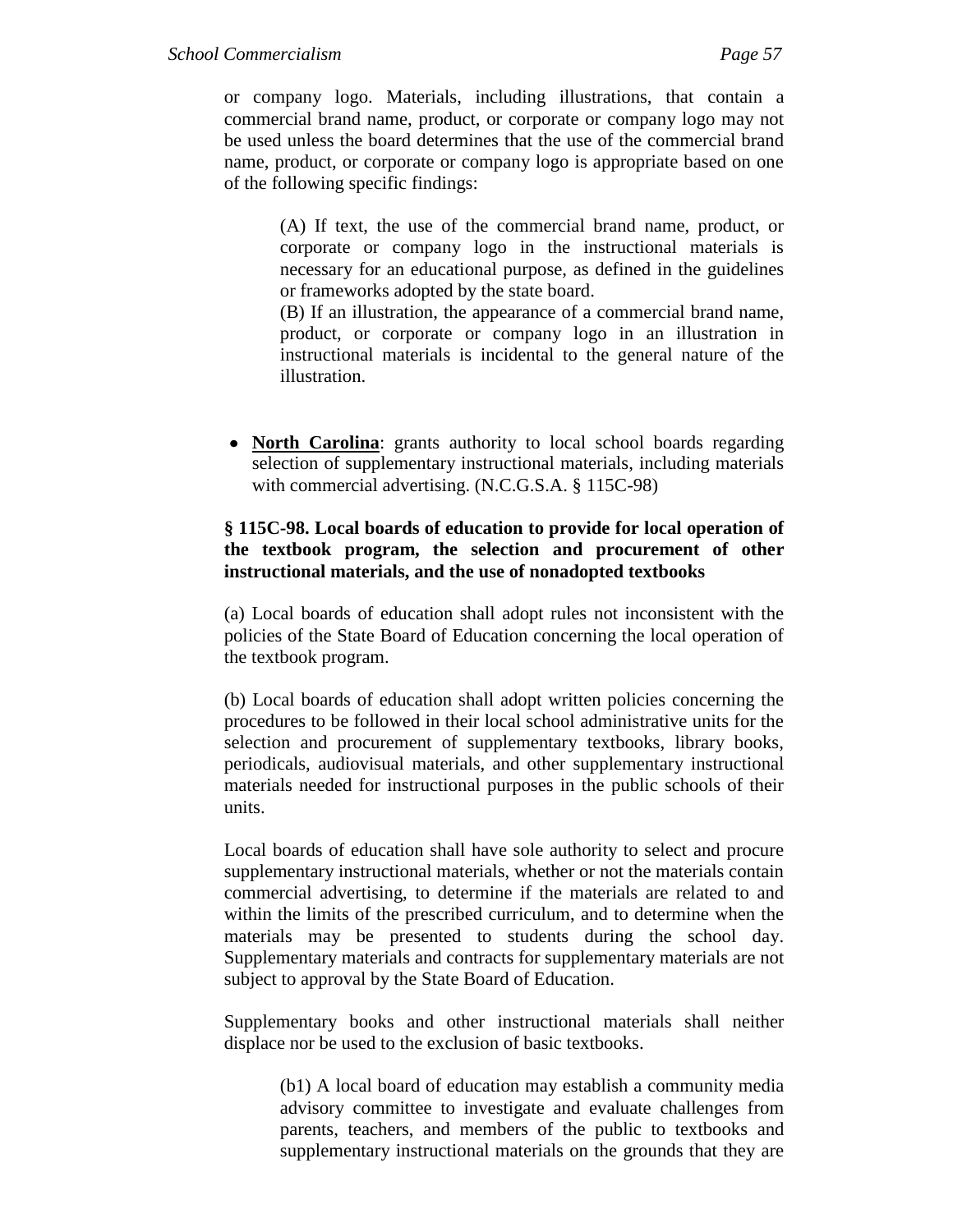educationally unsuitable, pervasively vulgar, or inappropriate to the age, maturity, or grade level of the students. The State Board of Education shall review its rules and policies concerning these challenges and shall establish guidelines to be followed by community media advisory committees.

The local board, at all times, has sole authority and discretion to determine whether a challenge has merit and whether challenged material should be retained or removed.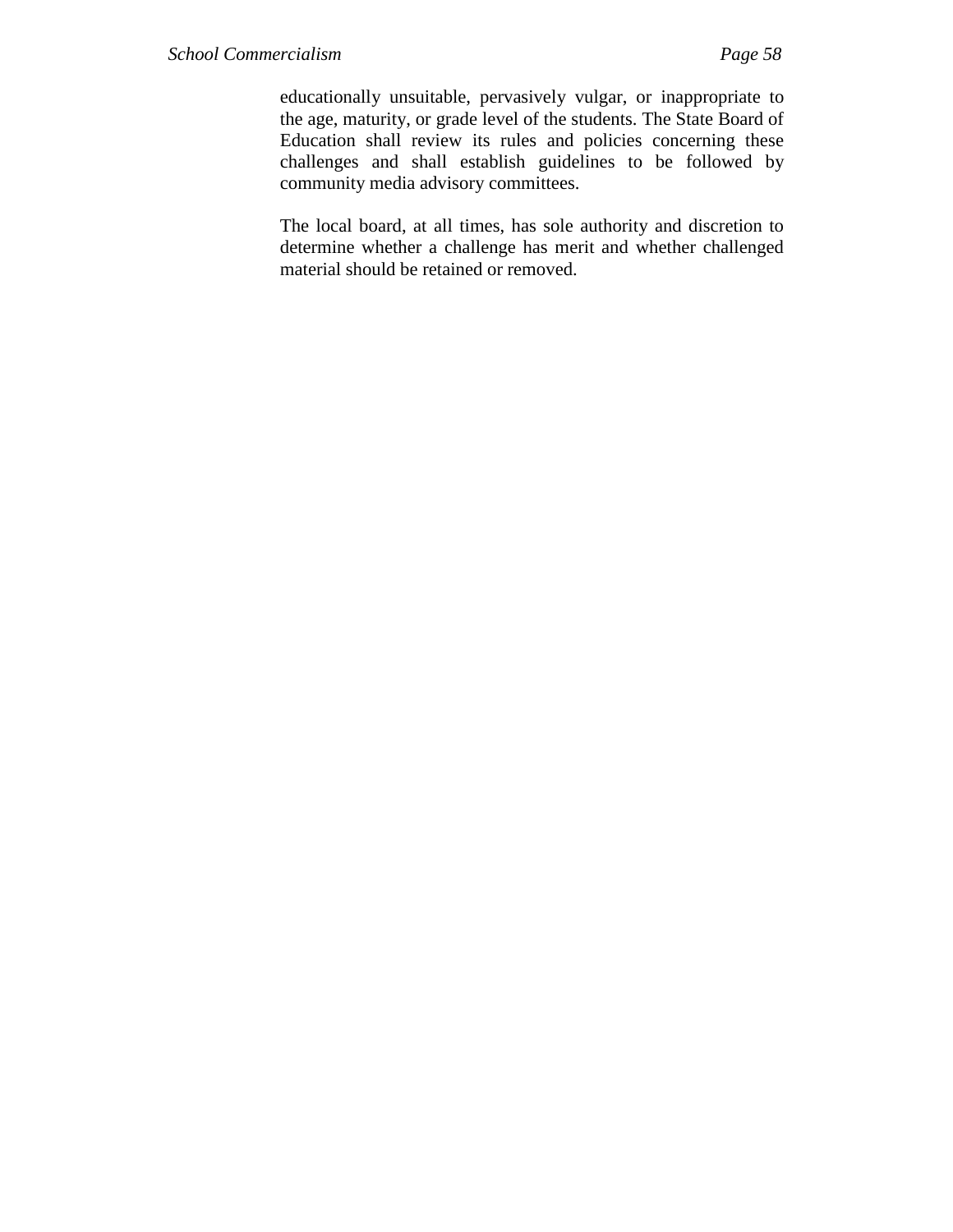#### *Statutes Pertaining to Commercially Sponsored Programs and Activities*

Corporations pay for or subsidize school events or activities in return for the right to associate their names with those events and activities.

**Minnesota**: school board may contract with advertisers or others to sell naming rights and advertising rights to its school facilities (MN ST § 123B.025)

## **123B.025. School sponsorship and advertising revenue**

Subdivision 1. Board authority; contracts. A school board may enter into a contract with advertisers, sponsors, or others regarding advertising and naming rights to school facilities under the general charge of the district. A contract authorized under this section must be approved by the school board. The powers granted to a school board under this section are in addition to any other authority the school district may have.

Subd. 2. Authorized agreements. A school district may enter into a contract to:

(1) lease the naming rights for school facilities, including school buildings, ice arenas, and stadiums;

(2) sell advertising on or in the facilities listed in clause (1); and

(3) otherwise enter into an agreement with a sponsoring agent.

Subd. 3. Revenue uses. Revenue generated under this section must be used according to a plan specified by the school board.

• New York: generally prohibits commercial promotional activities on school premises except where commercial entity sponsors a school activity which does not involve promoting the sponsor's product or service (8 NY ADC 23.2)

# **Section 23.2. Prohibition of commercial promotional activity in the public schools**

Boards of education or their agents shall not enter into written or oral contracts, agreements or arrangements for which the consideration, in whole or in part, consists of a promise to permit commercial promotional activity on school premises, provided that nothing in this Part shall be construed as prohibiting commercial sponsorship of school activities.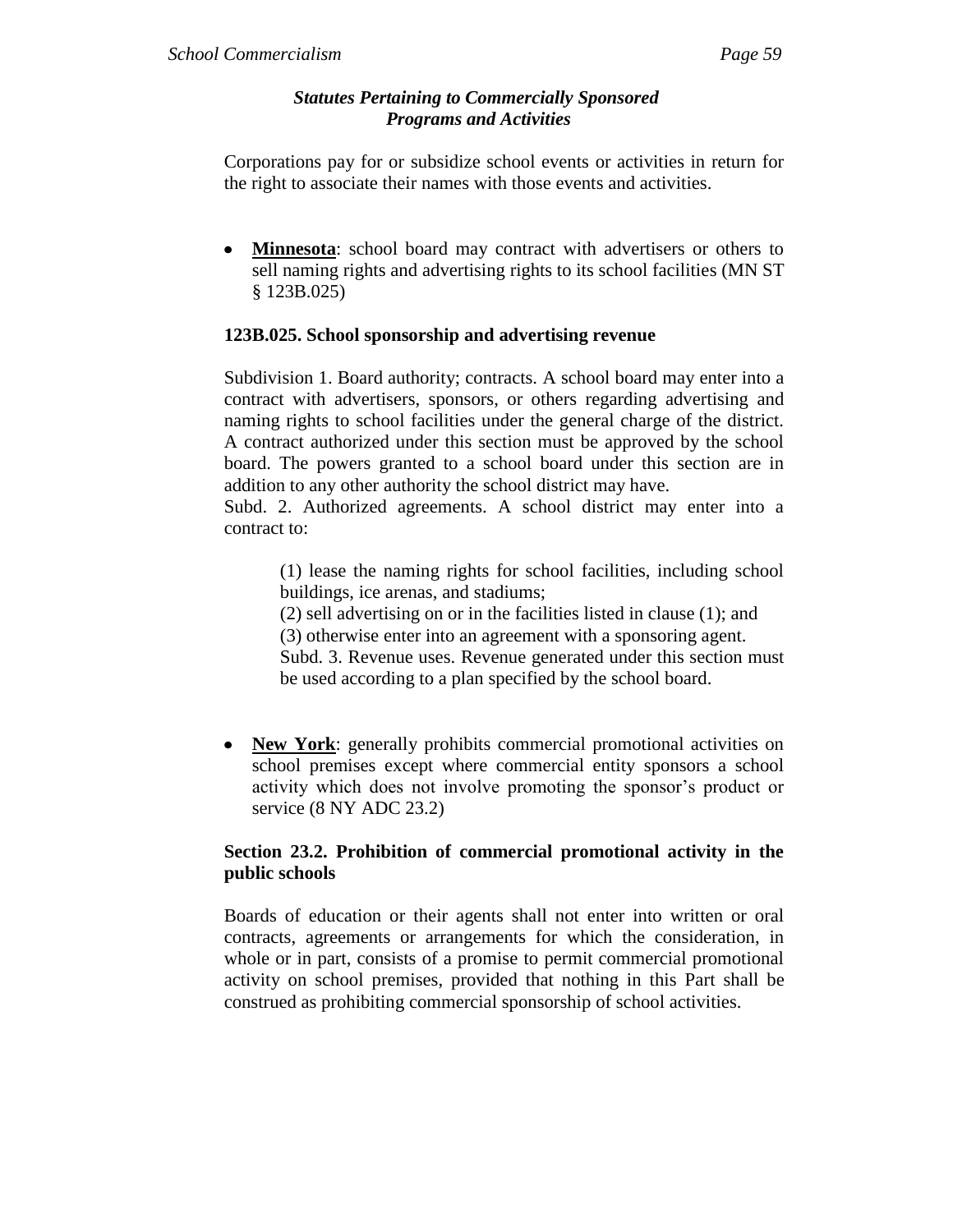#### *Statutes Pertaining to Electronic Marketing*

Electronic marketing refers to marketing done via electronic channels. It includes in-school marketing programs that use broadcast, Internet, or related media. Sometimes, corporations provide electronic programming, equipment, or both in return for the right to advertise to students, their families and/or community members in the school or during their contacts with the school or district.

**California**: prohibits schools from contracting for electronic products or services that disseminate advertising to students unless certain notice requirements are followed (CA EDUC § 35182.5)

#### **§ 35182.5. Legislative findings and declarations; limitations on contracts; public hearing requirements; sale of advertising products**

(c) The governing board of a school district may not do any of the following:

(1) Enter into or renew a contract or permit a school within the district to enter into or renew a contract that grants exclusive or nonexclusive advertising or grants the right to the exclusive or nonexclusive sale of carbonated beverages or nonnutritious beverages or nonnutritious food within the district to a person, business, or corporation, unless the governing board of the school district does all of the following:

> (A) Adopts a policy after a public hearing of the governing board to ensure that the district has internal controls in place to protect the integrity of the public funds and to ensure that funds raised benefit public education, and that the contracts are entered into on a competitive basis pursuant to procedures contained in Section 20111 of the Public Contract Code or through the issuance of a Request for Proposal;

> (B) Provides to parents, guardians, pupils, and members of the public the opportunity to comment on the contract by holding a public hearing on the contract during a regularly scheduled board meeting. The governing board shall clearly, and in a manner recognizable to the general public, identify in the agenda the contract to be discussed at the meeting.

(2) Enter into a contract that prohibits a school district employee from disparaging the goods or services of the party contracting with the school board.

(3) Enter into a contract or permit a school within the district to enter into a contract for electronic products or services that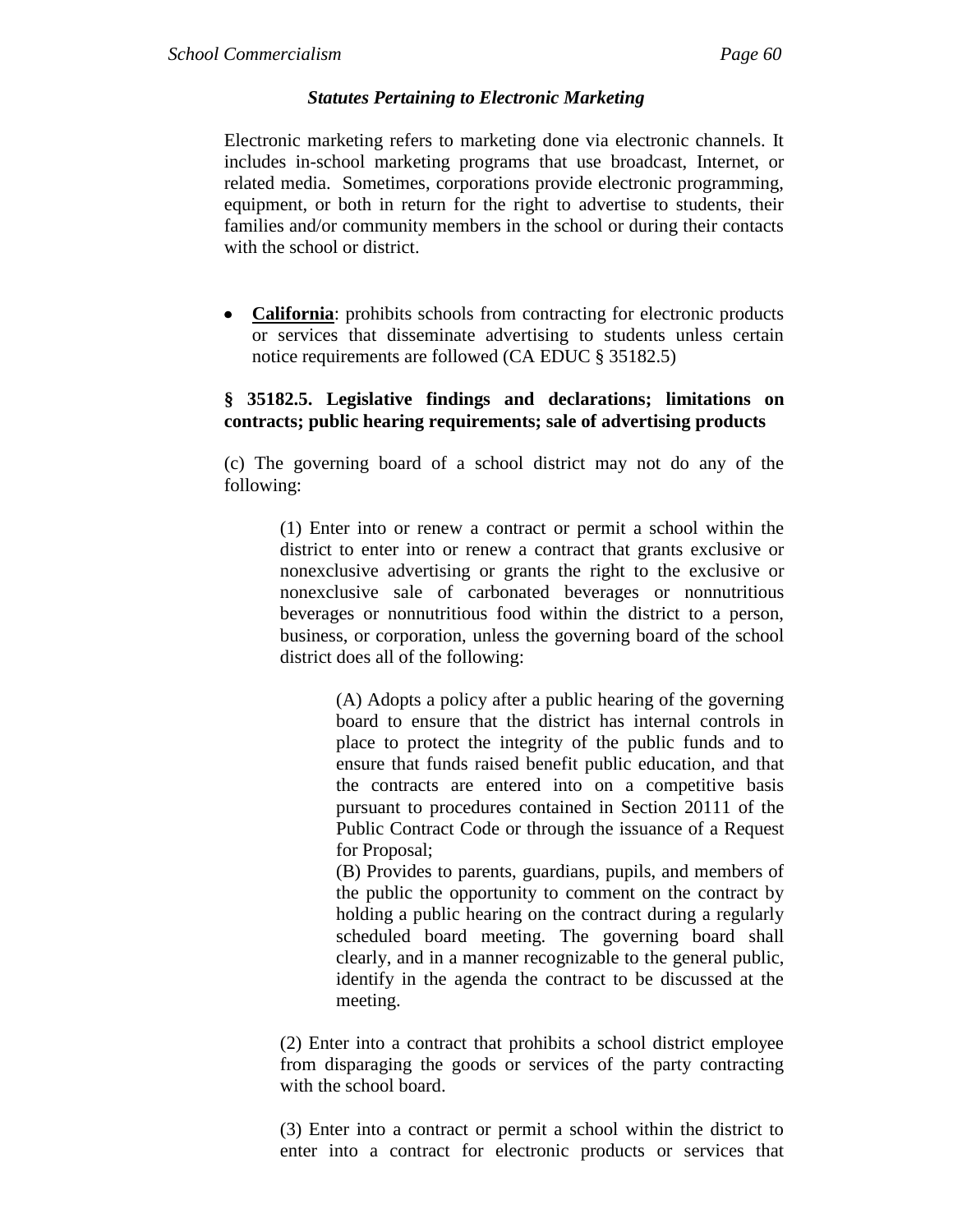requires the dissemination of advertising to pupils, unless the governing board of the school district does all of the following:

> (A) Enters into the contract at a noticed public hearing of the governing board;

> (B) Makes a finding that the electronic product or service in question is or would be an integral component of the education of pupils;

> (C) Makes a finding that the school district cannot afford to provide the electronic product or service unless it contracts to permit dissemination of advertising to pupils;

> (D) Provides written notice to the parents or guardians of pupils that the advertising will be used in the classroom or other learning centers. This notice shall be part of the district's normal ongoing communication to parents or guardians;

> (E) Offers the parents the opportunity to request in writing that the pupil not be exposed to the program that contains the advertising. Any request shall be honored for the school year in which it is submitted, or longer if specified, but may be withdrawn by the parents or guardians at any time.

(d) A governing board may meet the public hearing requirement set forth in subparagraph (B) of paragraph (1) of subdivision (c) for those contracts that grant the right to the exclusive or nonexclusive sale of carbonated beverages or nonnutritious beverages or nonnutritious food within the district, by either of the following:

(1) Review of the contract at a public hearing by a Child Nutrition and Physical Activity Advisory Committee established pursuant to Section 49433 that has contract review authority for the sale of food and beverages;

(2) (A) An annual public hearing to review and discuss existing and potential contracts for the sale of food and beverages on campuses, including food and beverages sold as full meals, through competitive sales, as fundraisers, and through vending machines.

> (B) The public hearing shall include, but not be limited to, a discussion of all of the following:

> > (i) The nutritional value of food and beverages sold within the district;

> > (ii) The availability of fresh fruit, vegetables, and grains in school meals and snacks, including, but not limited to, locally grown and organic produce;

> > (iii) The amount of fat, sugar, and additives in the food and beverages discussed;

> > (iv) Barriers to pupil participation in school breakfast and lunch programs.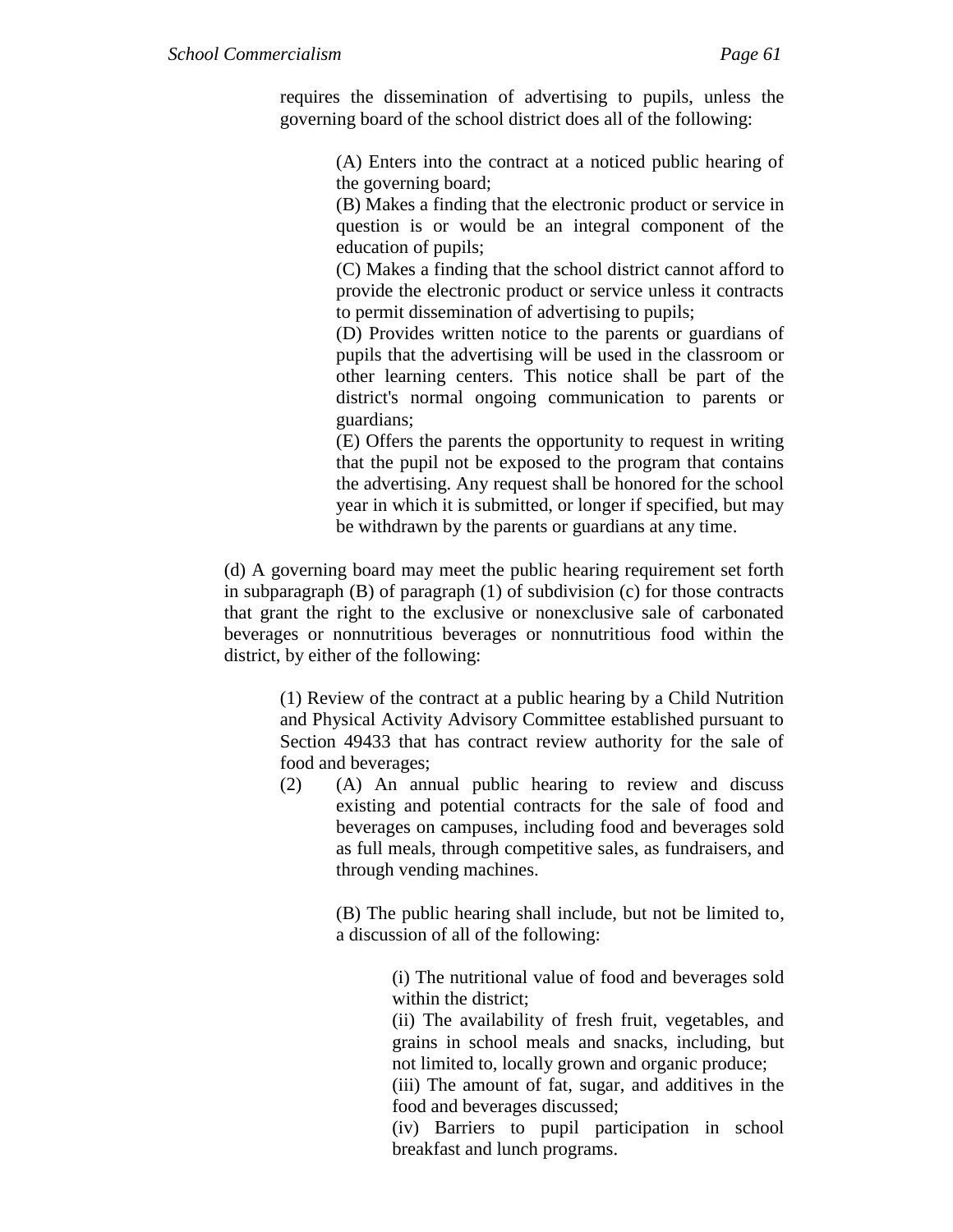(C) A school district that holds an annual public hearing consistent with this paragraph is not released from the public hearing requirements set forth in subparagraph (B) of paragraph (1) of subdivision (c) for those contracts not discussed at the annual public hearing.

(e) The governing board of the school district shall make accessible to the public any contract entered into pursuant to paragraph (1) of subdivision (c) and may not include in that contract a confidentiality clause that would prevent a school or school district from making any part of the contract public.

(f) The governing board of a school district may sell advertising, products, or services on a nonexclusive basis.

(g) The governing board of a school district may post public signs indicating the district's appreciation for the support of a person or business for the district's education program.

(h) Contracts entered into prior to January 1, 2004, may remain in effect, but may not be renewed if they are in conflict with this section.

 $\bullet$ **Minnesota**: prohibits school boards from contracting for computer or related equipment that requires advertising to be disseminated to students unless parents are given the opportunity to opt their child out of exposure to the advertising (MN ST § 125B.022)

#### **125B.022. Contracts for computers or related equipment or service**

(a) The school board of a school district may not enter into a contract or permit a school within the district to enter into a contract for the use of a computer or related equipment or service that requires advertising to be disseminated to students unless the school board:

(1) enters into the contract at a public hearing of the school board;

(2) makes a finding that the offered electronic product or service is an integral component of students' education;

(3) provides written notice to students' parents that advertising will be used in the classroom, media center, computer lab, or other areas of learning, whether data will be collected on students, and how that data will be used;

(4) as part of normal, ongoing district communications with parents, allows parents to request in writing that (i) their student not be exposed to the program that contains the advertising for the current school year, or that (ii) any or all data relating to the student that is collected as a result of this contract is not disclosed; and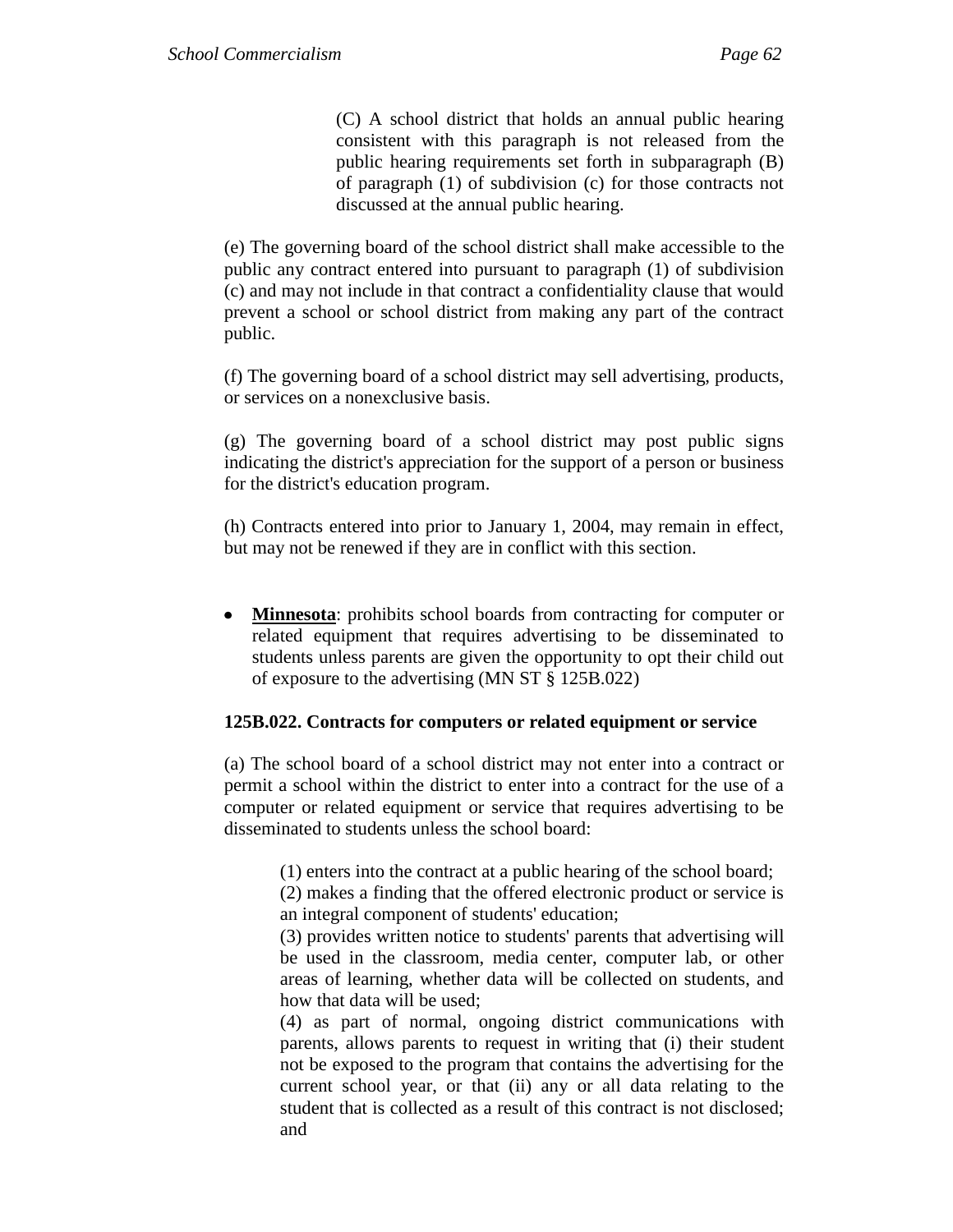(5) honors parents' request, under clause (4), that their student not be exposed to the advertising program or that data relating to the student is not disclosed and allows parents to withdraw their request at any time.

(b) Advertising under this section does not include:

(1) the identification of the source of the document or information; and

(2) advertising that is generally available to the public viewing a particular site or application and is not directed specifically to students benefiting from a contract under paragraph (a).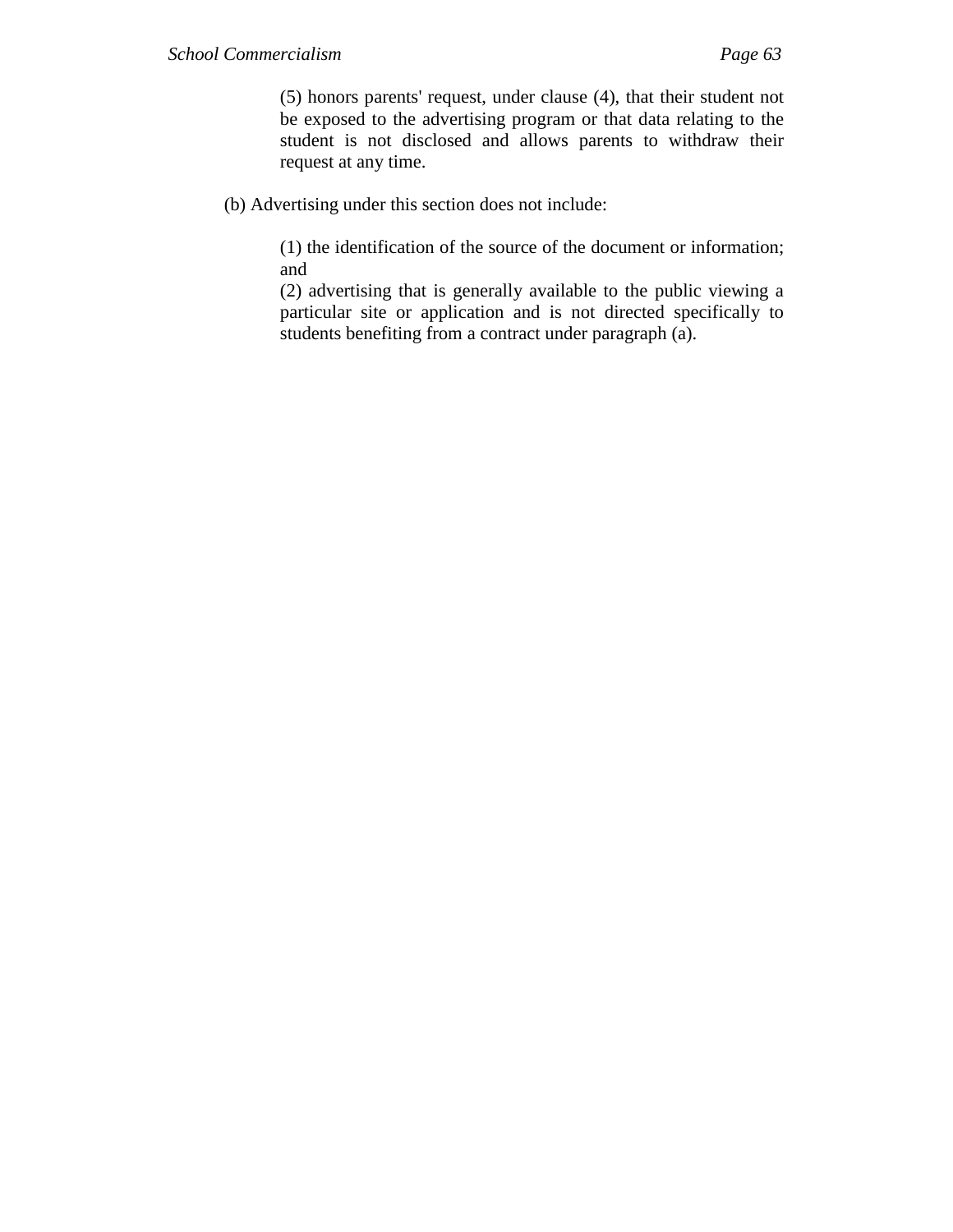#### **Legislation Introduced at the Federal and State Levels**

## *Proposed Legislation Pertaining to a Study and Report on the Marketing of Foods in Public Schools*

**U.S. Congress** (H.R. 3625)

#### SECTION 1. SHORT TITLE.

This Act may be cited as the "Food Marketing in Schools Assessment" Act''.

#### SEC. 2. STUDY AND REPORT ON FOOD MARKETING.

(a) STUDY REQUIRED.—The Secretary of Education shall conduct a study on the extent and types of marketing of foods and beverages in elementary and secondary schools. In carrying out the study, the Secretary shall collaborate with, and include information from, the Division of Adolescent and School Health of the Centers for Disease Control and Prevention.

(b) ASSESSMENT OF NUTRITION.—The study required by subsection (a) shall assess the nutritional quality of the types of foods and beverages marketed in schools.

(c) ASSESSMENT OF MEDIA.—The study required by subsection (a) shall assess all media through which foods and beverages are marketed to children in elementary and secondary schools, including—

(1) brand and product logos, names, or information on educational materials, book covers, school supplies, posters, vending machine exteriors, scoreboards, displays, signs, equipment, buses, buildings, and other school property;

(2) educational and other incentive programs;

(3) label redemption programs;

(4) in-school television, radio, and print publications;

(5) free samples and coupons;

(6) branded fundraising activities;

(7) taste-testing and other market research activities; and

(8) incidental exposure to food and beverage marketing through computer use, including computer banner and wallpaper ads, or podcasts in schools.

#### (d) EXAMINATION OF REGULATORY MECHANISMS.—

The study required by subsection (a) shall also examine mechanisms regulating marketing in elementary and secondary schools, including—

(1) Federal, State, and local policies;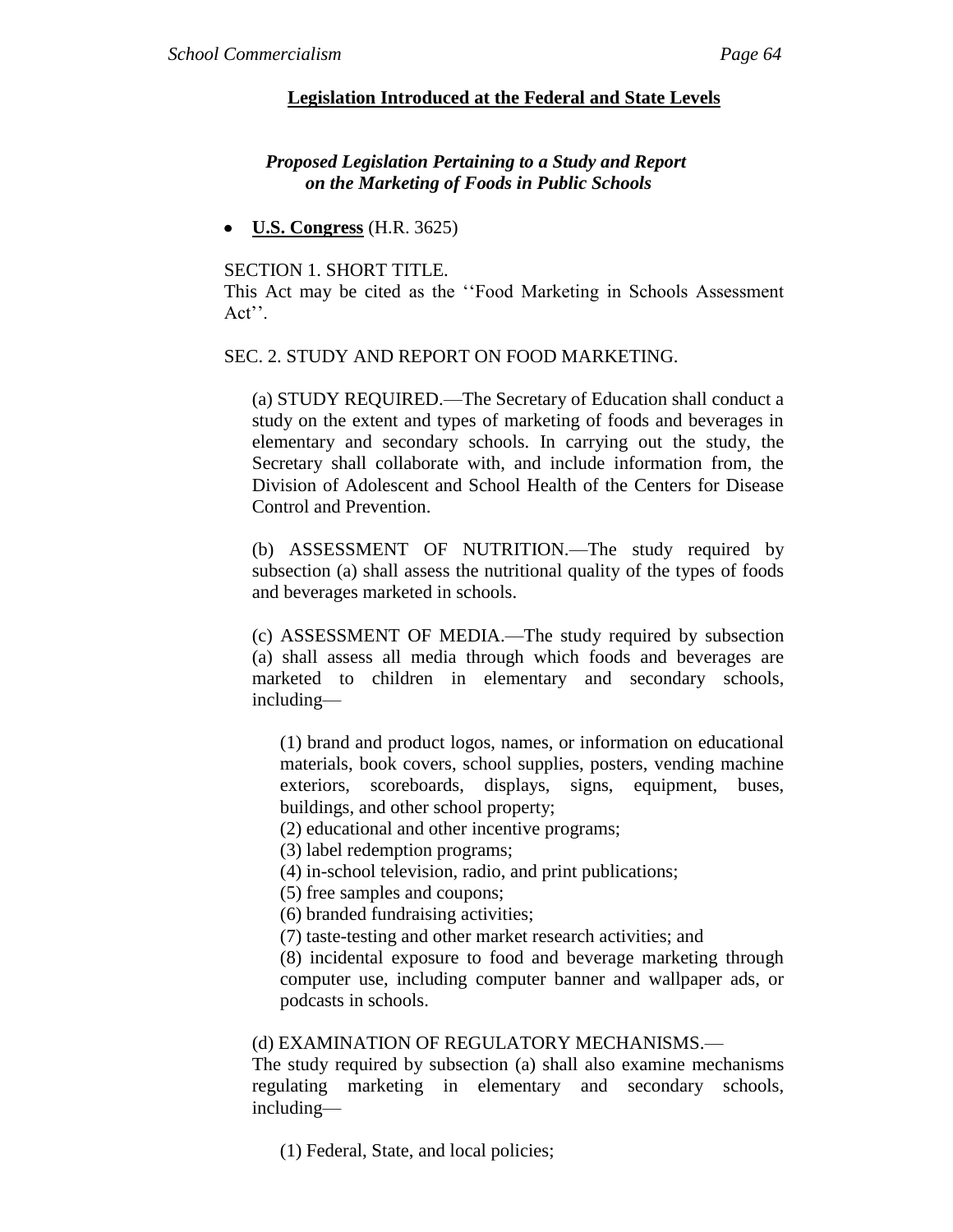- (2) contracts; and
- (3) sales incentives.

(e) REPORT.—Not later than July 1, 2011, the Secretary shall submit to Congress a report on the results of the study required by subsection (a).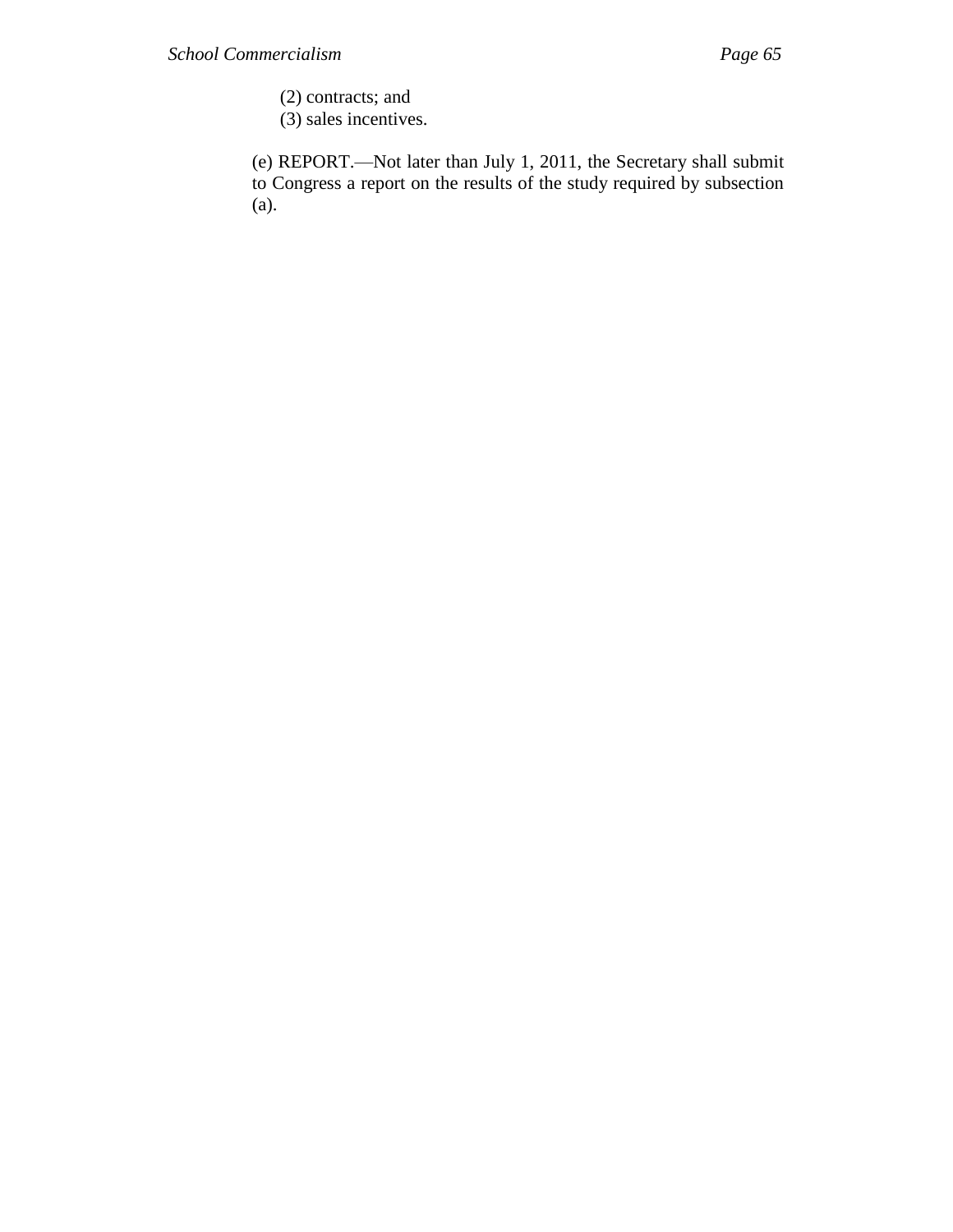## *Proposed Legislation Pertaining to Appropriation of Space*

In appropriation of space agreements, schools receive money in exchange for corporations placing their names, logos, or advertising messages in school space, such as on scoreboards, rooftops, bulletin boards, walls, textbooks, or school buses.

- **Massachusetts** (H.B. 489): would prohibit companies from  $\bullet$ advertising their product on public school grounds and from providing schools with items bearing their mark or brand, except for their primary products.
	- o Presented as a public health issue

SECTION 1. Chapter 71 of the General Laws, as appearing in the 2006 Official Edition, is hereby amended by inserting after section 2A the following section:

Section 2A1/2. As used in this section, the following words shall have the following meanings:

―Mark‖, any brand name, alone or in conjunction with any other word, logo, symbol, motto, selling message, signage, recognizable color or pattern of colors, spokesperson, spokes character, or any other indicia of product identification identical or similar to, or identifiable with, those used for any consumer products or services;

"Public school", an elementary, middle, high school or charter school as defined in this chapter;

―School buildings‖, any building or facility located on public school grounds, including all interior and exterior walls, surfaces, or fixtures.

No manufacturer or distributor shall advertise in any manner consumer products or consumer services on public school grounds, buildings, or real property owned or leased by a public school from one-half hour before the beginning of the school day, during the school day and one-half hour after the school day. Advertisements shall include, but not be limited to, placement of manufacturer marks, or manufacturers' or distributors' consumer products or services marks for the purpose of promoting purchase of products or promoting brand loyalty by a student or a student's family.

Placement of manufacturer marks, or manufacturers' or distributors' consumer products or services marks shall not be permitted on school grounds including, but not limited to, equipment dispensing products, posters, trademark cups, book covers, banners, beverage coolers, sporting equipment, as screen savers on computers, or displayed on other electronic equipment or on any items located within school buildings, or on school building exteriors.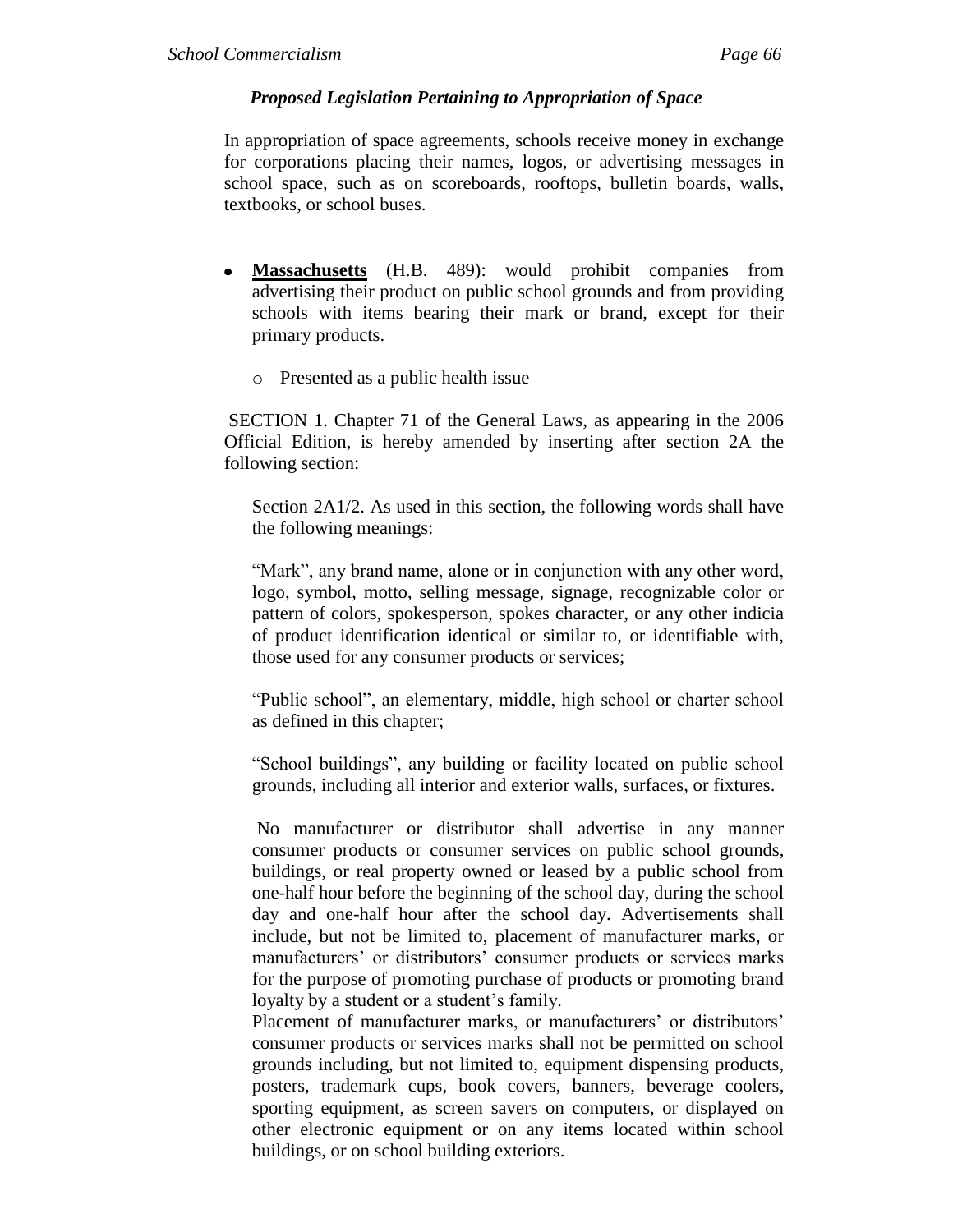Advertising using marks or other advertising means on school grounds is prohibited in analog and digital formats including, but not limited to, audio and video formats.

Manufacturers or distributors may not provide any type of information or donate any promotional items or offer gifts, other than the manufacturer's own primary consumer products, which bear the mark or brand name of the manufacturer's products.

This section shall not apply to manufacturers' or distributors' primary consumer products package labels.

SECTION 2. Section 197 of Chapter 184 of the Acts of 2002 is hereby amended by inserting after the word "buses", in the first sentence, the following words:- ";including advertising in analog and digital formats including, but not limited to, audio and video formats."

SECTION 3. Notwithstanding any special or general law to the contrary, the department of education shall have the authority to promulgate rules and regulations to carry out section 1 of this act and shall implement enforcement provisions for violations of said rules and regulations.

SECTION 4. Notwithstanding any special or general law to the contrary, the commissioner of public health shall convene a study and investigation within the department of public health to assess the impact of advertising and marketing on behavioral risk factors utilizing data collected through the national Behavioral Risk Factor Surveillance System (BRFSS). The commissioner of public health shall advise the commissioner of education and file a report with the house and senate chairs of the joint committee on public health of the findings within six months of the inception of this act.

SECTION 5. This act shall take effect on August 31, 2008.

- **Vermont** (H. 813): would prohibit companies from advertising their products on public school grounds and from providing schools with items bearing their mark or brand, except for their primary products
	- o Similar to MA bill
	- o Not presented as a public health bill

# **§ 1266. PRODUCT ADVERTISING**

(a) For purposes of this section:

 $(1)$  "Mark" means a brand name alone or in conjunction with one or more other words, a logo, a symbol, a motto, a selling message, a sign, a recognizable color or pattern of colors, a spokesperson or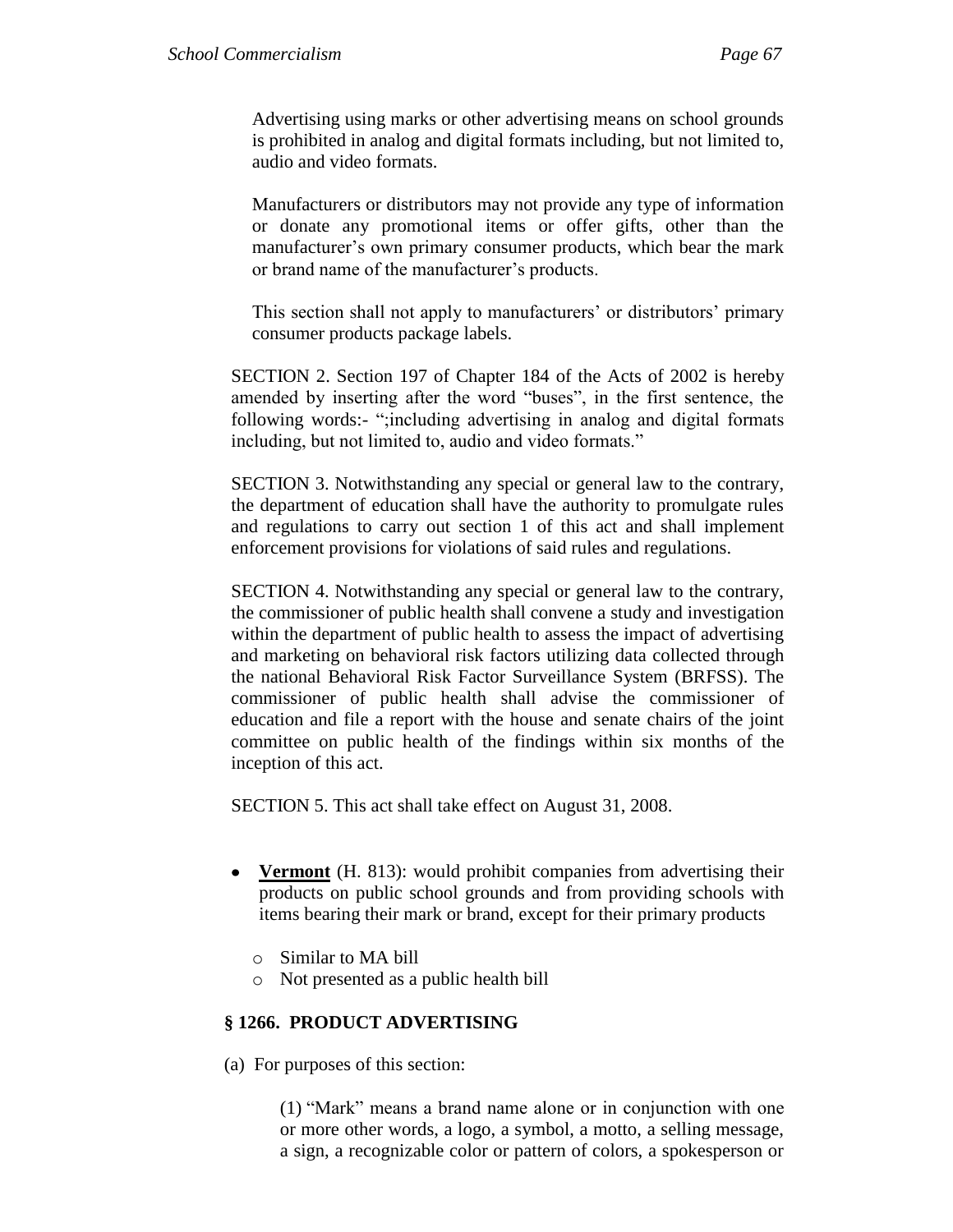a character acting as spokeperson, and any other indicia of product identification identical or similar to or identifiable with those used for any consumer product or service;

(2) "School property" means all buildings, vending machines, posters, cups, book covers, banners, beverage coolers, screensavers on computers and any other electronic equipment or items located within school buildings, on school building exteriors, or on school grounds, regardless of whether they are owned or leased by a public school district.

(b) No manufacturer or distributor shall advertise and no public school shall permit a manufacturer or distributor to advertise consumer products or consumer services on school property beginning one-half hour before the school day until one-half hour after the school day's completion. Prohibited advertising activities include placement on school property of manufacturer marks or of manufacturers' or distributors' consumer product or service marks for the purpose of encouraging purchase of the product or service or of promoting brand loyalty. Advertising is prohibited in analogue and digital formats, including audio and video formats.

(c) No manufacturer or distributer shall provide and no public school shall accept any information, promotional items, or gifts that bear the manufacturer's or the product's mark, except if the object donated is a primary consumer product produced by the manufacturer that bears the mark of the product.

(d) This section shall not apply to the package labels of a manufacturer's or distributor's primary consumer product.

**South Carolina** (S. 1071): would prohibit advertising on school buses

SECTION 1. Article 1, Chapter 67, Title 59 of the 1976 Code is amended by adding:

"Section 59-67-310. A school bus may not be used to advertise any item to school children."

SECTION 2. This act takes effect upon approval by the Governor.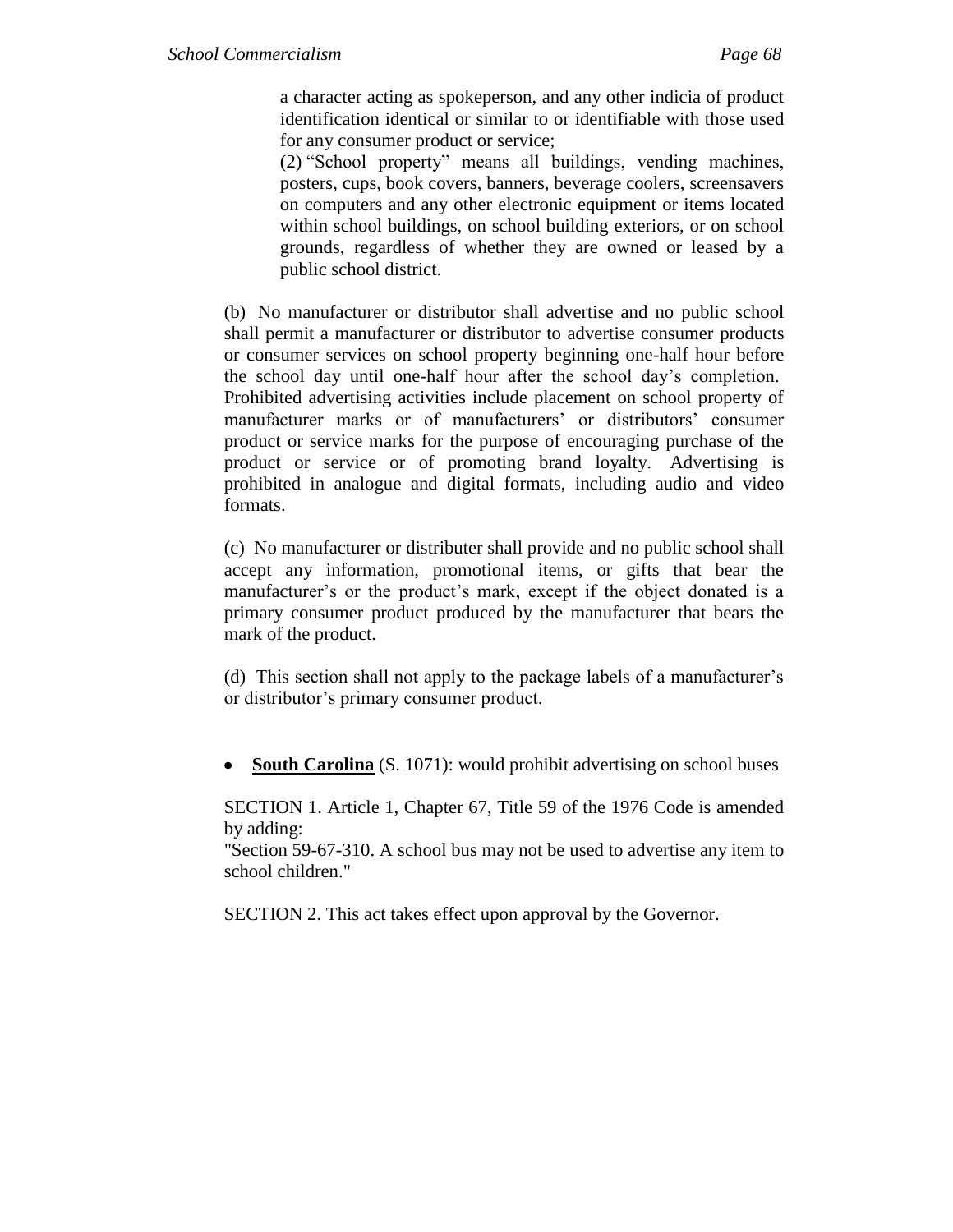# **Appendix B**

# **Extended Discussion of Forms of Commercial Activity in Schools**

To offer a fuller picture of corporate strategies, each section below offers extended detail on the seven forms of school commercialism and their effects.

### **1. Exclusive Agreements**

Exclusive agreements between schools and corporations give corporations the exclusive right to sell and promote their goods or services in the school district. In return, the district or school receives a percentage of the resulting profits or other benefit. Some of the sharpest criticism leveled against advertising in schools focuses on exclusive agreements to sell foods of little or no nutritional value, such as soft drinks and snack foods.

A 2008 Federal Trade Commission (FTC) study found that 90 percent of the \$186 million spent by food companies on in-school marketing in 2006 were for beverages.<sup>50</sup> Companies contract for "pouring rights"<sup>51</sup> at a particular school or district, and funding for the school is tied to beverage sales. The increase in childhood obesity in recent years has helped focus attention on these contracts, and as a result of beverage industry selfregulation, much school beverage marketing, particularly at the elementary level, is now for bottled water, juice, and milk. However, pouring rights contracts continue to provide for an exclusive advertising situation that often lasts through a child's entire tenure in the school system, exposing even the youngest students to brand logos and products in school.

Schools seeking funding for athletics sometimes enter into exclusive contracts with companies such as Nike and Adidas. Typically, the company agrees to subsidize certain expenditures, such as athletic shoe purchases, in exchange for the exclusive right to sell those athletic teams equipment bearing the company's logo. In this case, parents may be subject to a perverse incentive to shop around for "shoe schools" with sponsored programs, hoping to enroll their child in a school with high quality gear and talent scouts.<sup>52</sup>

Although exclusive agreements result in lucrative sales for companies, they have no direct educational purpose and ultimately provide relatively little money for schools.<sup>53</sup> Furthermore, exclusive agreements with schools legitimize corporate activities, give their products credibility, and provide corporations with constant access to children during school hours.

## **2. Appropriation of Space**

In appropriation of space agreements, schools receive money in exchange for corporations placing their names, logos, or advertising messages in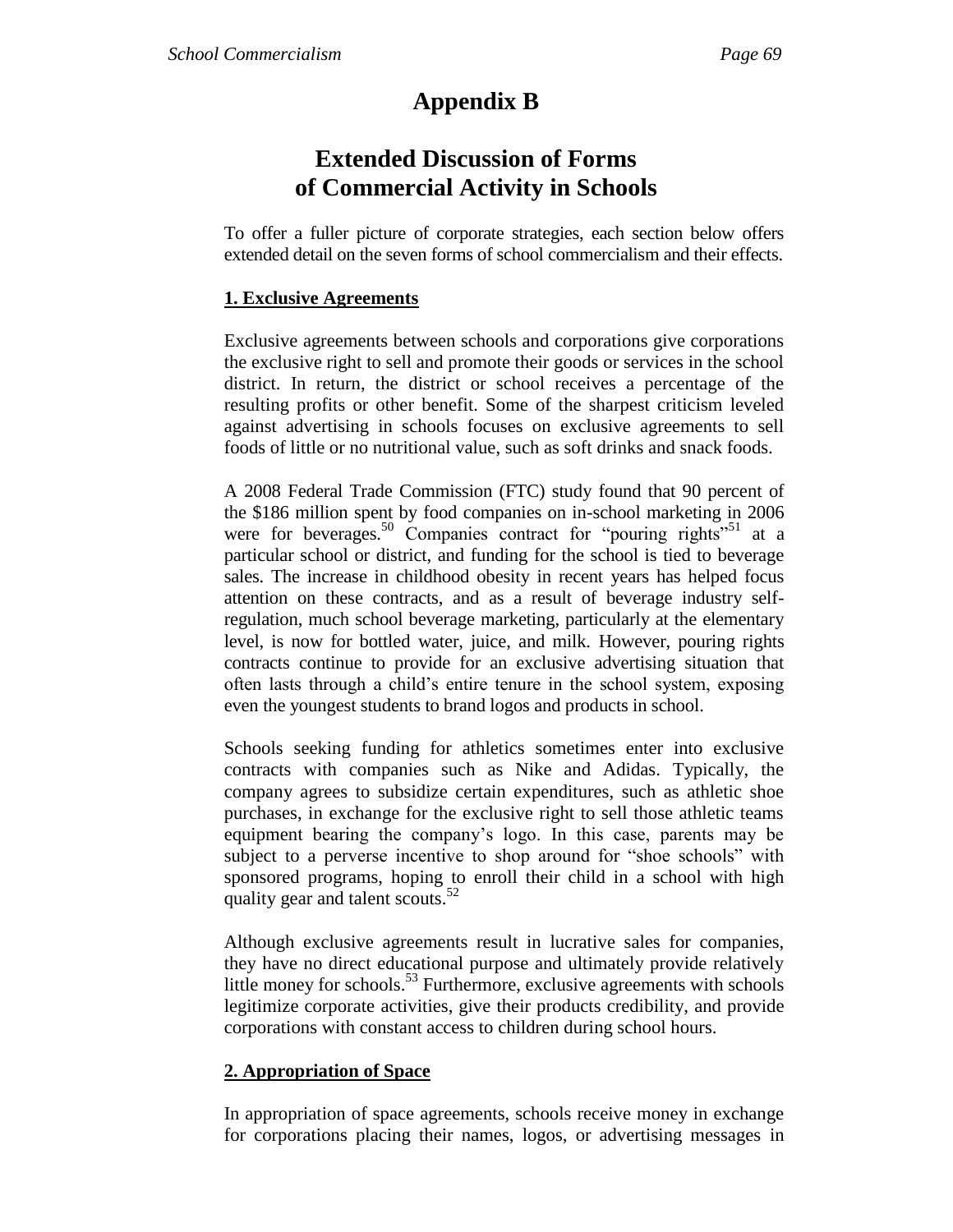school space, such as on scoreboards, rooftops, bulletin boards, walls, textbooks, or school buses.

Common examples include the awarding of "naming rights" to corporate entities in return for their sponsorship of capital projects or other school operations. Exclusive agreements with soft drink companies or fast food providers also typically involve the appropriation of space in cafeterias and on vending machines, cups, napkins, and scoreboards.

Appropriation of space encompasses some of the most blatant forms of school commercialism. Seductive representations of foods of little or no nutritional value, sexuality, and consumer goods create pressure on children and teens that should not follow them onto school grounds. However, over the last twenty years, appropriation of school property for commercial purposes has increased dramatically.<sup>54</sup> Marketing contracts between schools and corporations have turned public school corridors, sports facilities, buses, scoreboards, cafeterias, book covers, rooftops, and even restrooms into advertising billboards.

For example, some school districts have sold the rights to use the space on the inside of school buses.<sup>55</sup> To school districts, this is an appealing opportunity to increase revenue with little effort. Marketers are equally enticed by the idea that children will be exposed to their messages twice daily, sometimes for over an hour.<sup>56</sup>

Sometimes schools realize some profit from selling space, but in many cases they do not.<sup>57</sup> As is the case with the exclusive agreements with which it often co-occurs, corporate appropriation of space in schools legitimizes corporate activities, gives products credibility, and provides advertisers with constant access to children during school hours.

### **3. Commercially Sponsored Educational Materials**

―Sponsored educational materials‖ are materials provided to schools by corporations or trade associations that are claimed to have instructional content. Usually, these materials promote a company, or values consistent with a company's mission, in the context of an educational lesson. They demonstrate the subtle ways in which commercial interests can infiltrate the school environment.

For example, the makers of Hidden Valley ranch dressing have been successful at incorporating the company's marketing messages into curriculum materials with a purported educational purpose. $58$  These include classroom kits, distributed in 30,000 elementary school classrooms in 2008, which focused on the theme "Vegetables and You."<sup>59</sup> Hidden Valley justified its school program by referring to a study that showed kids prefer vegetables, and will increase their consumption of them by 23%, if paired with ranch dressing.<sup>60</sup>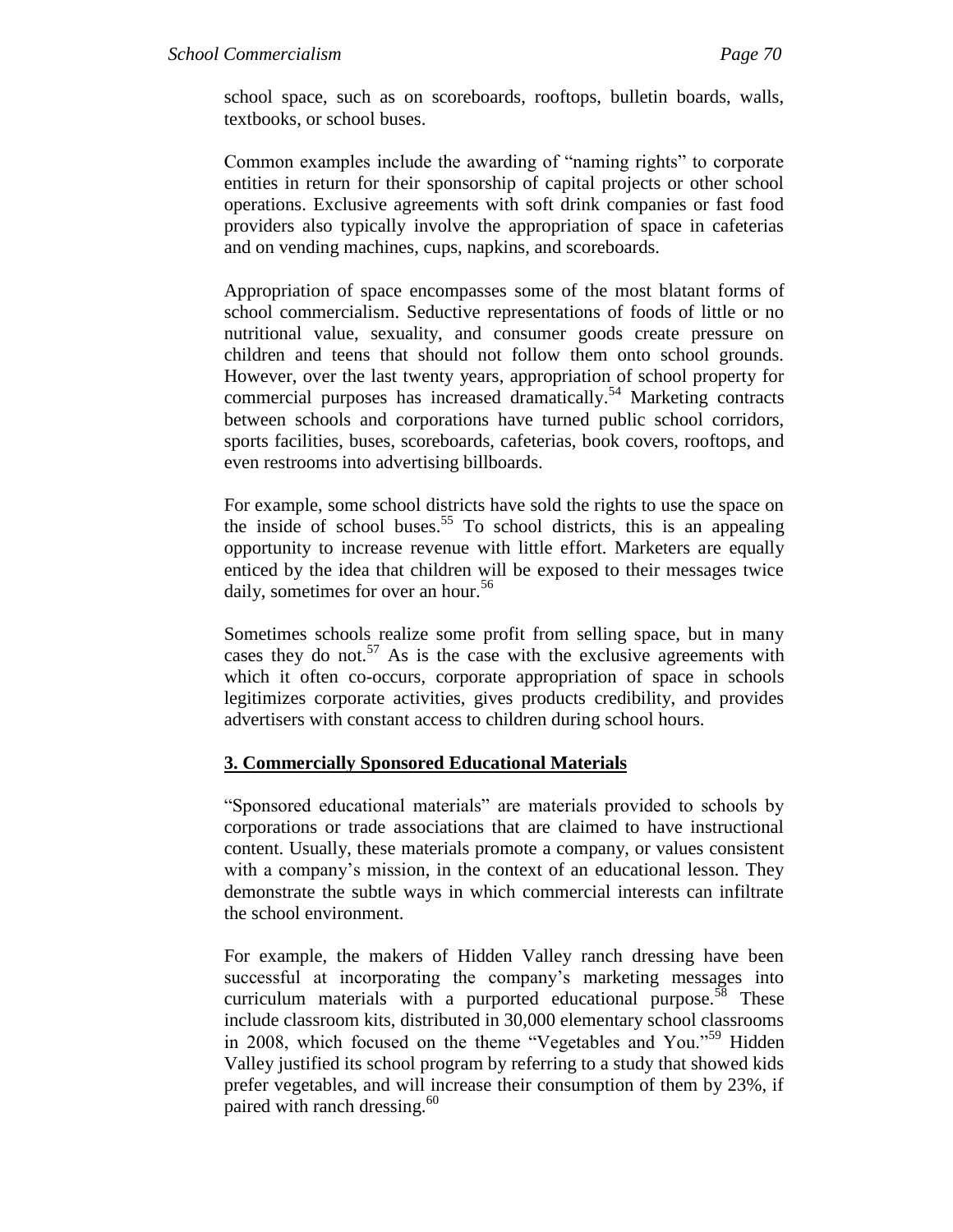Proponents may depict these materials as free learning tools or fun activities that spice up the traditional school curriculum. They might suggest that these instructional materials fill a void created by decreases in teachers' discretionary spending allowances and increases in the cost of materials.

However, sponsored educational materials carry disadvantages that outweigh these ostensible benefits. Not only may they contain biases, but they often are of little or no educational value.<sup>61</sup> Because the materials are often of poor quality and are rarely tied to state educational standards, many teachers find them difficult to integrate into the curriculum. Instead, they are used primarily for short or one-time lessons, or as supplements to the regular classroom curriculum.<sup>62</sup> Furthermore, the materials may betray a corporate bias ranging from a subtle sales pitch to a more blatant twisting of the facts in support of the corporate perspective on important policy issues.<sup>63</sup> For example, some companies produce materials on industries related to their work, such as ecology units produced by oil and plastic companies and safety units produced by insurance companies.<sup>64</sup> A 2000 study of corporate-sponsored educational materials by the Government Accountability Office (GAO) found that "80 percent contained biased or incomplete information or promoted a viewpoint that favored consumption of a sponsor's product or service or a position that favored a company or its economic agenda."<sup>65</sup>

The subtle marketing messages contained in sponsored educational materials may be especially damaging because they are injected into the curriculum itself. Students' abilities to be critical consumers of advertising are compromised and they are less able to filter out marketing messages when these messages are integrated into the curriculum.<sup>66</sup> Not only do these materials waste valuable learning time, they are at odds with the purposes of education and they compromise schools' integrity.

### **4. Commercially Sponsored Programs and Activities**

Corporations pay for or subsidize school events or activities in return for the right to associate their names with those events and activities. Examples of this type of commercial activity in schools include scholarships offered by such corporations as Coca Cola, Wendy's and Toyota; community service awards sponsored by Prudential; and academic competitions such as the AAA Travel High School Challenge.<sup>67</sup>

While corporate sponsorship of this type may enhance business images and inject funding to support school activities and events, it can also harm students and schools. Specifically, when corporate-sponsored activities are closely integrated with schools, the dangers of distorting educational content and introducing bias become more prominent. For instance, when McDonald's Corporation sends Ronald McDonald into public schools as an "ambassador for an active, balanced lifestyle," <sup>68</sup> the schools might be much less willing to explain to students that fast-food restaurants, such as McDonald's, have menus that contain high calorie, high fat foods.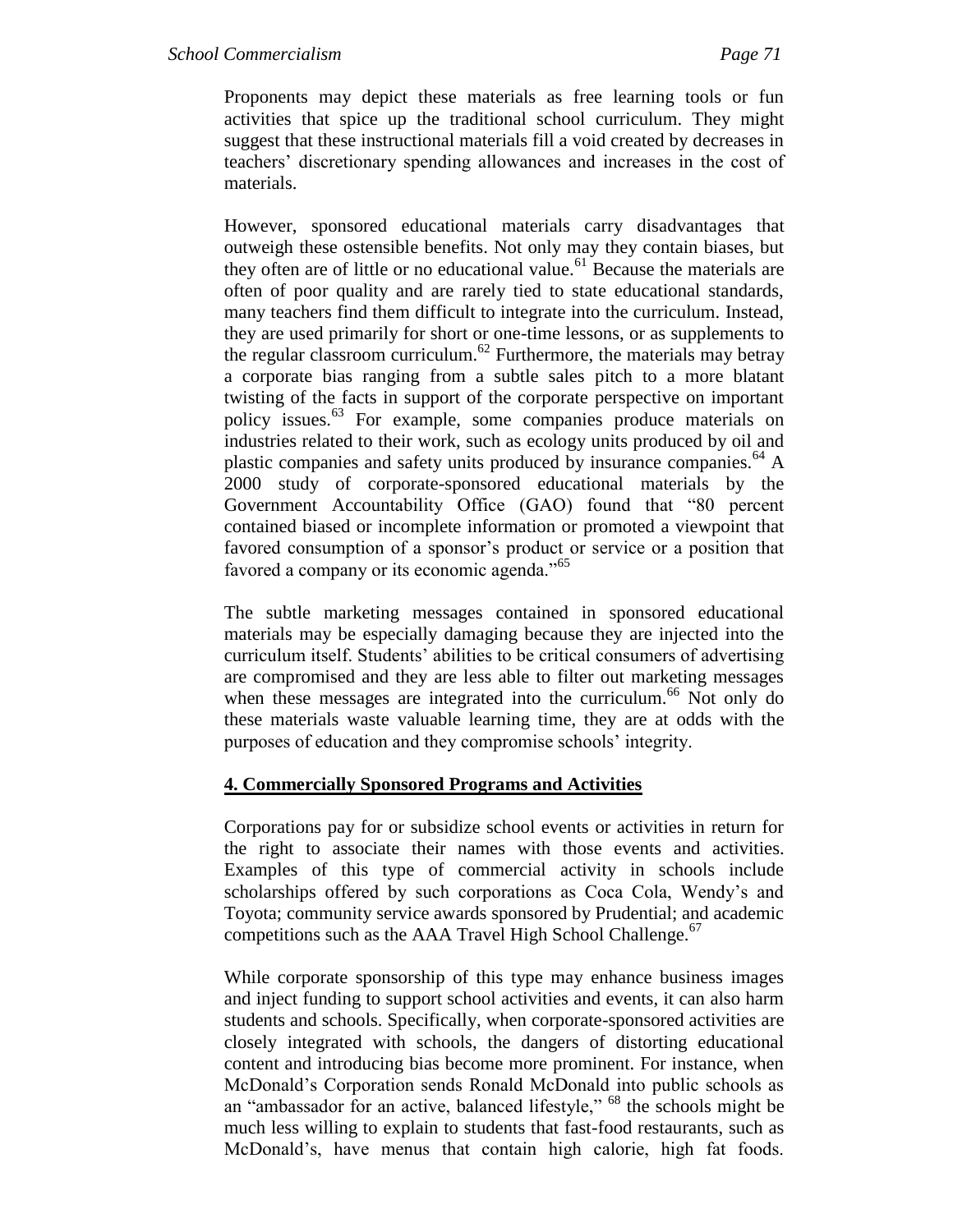Additionally, corporate sponsorship may leave the school susceptible to the company's reputation and activities, may overshadow the school activity or event,  $69$  and may encourage increased additional commercial activities if other companies enter the fray to gain naming rights.

#### **5. Electronic Marketing**

Electronic marketing refers to marketing done via electronic channels. It includes in-school marketing programs that use broadcast, Internet, or related media. Sometimes, corporations provide electronic programming, equipment, or both in return for the right to advertise to students, their families and/or community members in the school or during their contacts with the school or district. When the Internet came online in 1992, the traditional educational world collided with the new digital age.<sup>70</sup> In order to keep pace with the increasing technological demands of an advancing society, schools began taking advantage of the willingness of computer hardware and software companies to provide electronic equipment and programming in exchange for advertising rights.

Beyond the computer hardware and software companies, other electronic media companies have made inroads into the classroom. In 1990, Channel One broke new ground in classroom electronic marketing by providing free video equipment to schools in exchange for students being required to watch 12-13 minutes of programming—with commercials—daily.<sup>71</sup> Similarly, ZapMe!, which launched in 1996, provided computer equipment, support, and Web access in exchange for schools' agreement to use the computers several times daily.<sup>72</sup> After intense controversy erupted over its reach into 2,300 schools in 45 states, ZapMe! folded in late  $2000.^{73}$ 

More recently, Bus Radio began providing radio programming on school buses in the 2006-2007 school year. According to the company's website, its radio show was "packed with age-appropriate top-40 music, kidfriendly news, exciting contests and positive messages about staying healthy and safe" and "minimal, carefully selected sponsorships of which participating districts receive a portion of revenue."<sup>74</sup> BusRadio served as a portal to advertising on the Internet: its student listeners were regularly exhorted to visit the companion website, where they could both view ads and click through to other commercial sites.<sup>75</sup> In September 2009, shortly after the Federal Communications Commission (FCC) determined that BusRadio's programming and website blurred content and advertising, and that the company's website, in particular, violated industry selfregulatory guidelines set by the Children's Advertising Review Unit  $(CARU)$ , BusRadio stopped broadcasting.<sup>76</sup>

Proponents argue that electronic marketing programs in schools supply free educational equipment, student exposure to current and relevant news, development of media literacy skills, and access to educational Internet resources. However, there are hidden financial costs inherent in exchanging class time for equipment that can easily outweigh the financial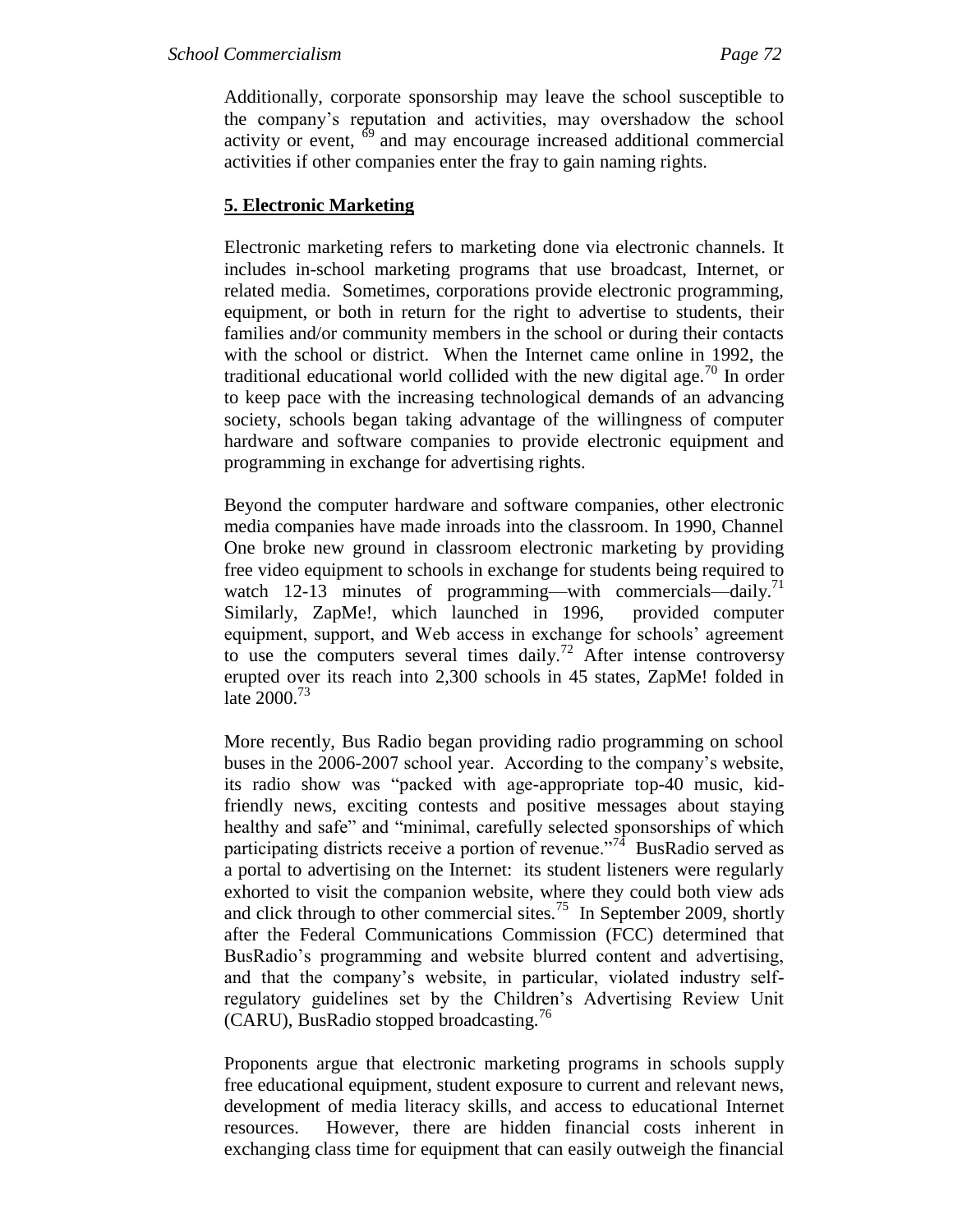benefits of getting the equipment for "free."<sup>77</sup> Other disadvantages include forced exposure to advertising; loss of instructional time and waste of tax payer dollars by showing news, commercials, and other advertisements during school hours; infringement on privacy in the form of unregulated market research, including unauthorized personal information gathering and disclosure; and the awarding of potentially undeserved credibility to advertised goods and services.

### **6. Commercially Sponsored Incentive Programs**

Corporate-sponsored incentive programs provide money, goods, or services to a student, school, or school district when its students, parents, or staff engage in specified activities. Incentive programs can take the form of software/hardware training programs, management and creativity technique classes, other teacher training programs, prizes, gifts, and contests.<sup>78</sup> The Campbell Soup Company started incentive programs over 30 years ago when it began providing educational equipment in return for proof of purchases.<sup>79</sup> Similarly, since 1985, Pizza Hut has offered a reading incentive program called Book It!, rewarding children with pizza for meeting their reading goals.<sup>80</sup> More recently, Droga5 began offering New York City students points to pay for phone time, text messaging, and downloading in exchange for good attendance, behavior, and class performance.<sup>81</sup>

The advantages of incentive programs include the educational promotion of reading, participation, good behavior, goal setting and attainment, and the supply of goods and services that may otherwise be unaffordable.<sup>82</sup> A primary disadvantage is that these programs teach children that learning should be accompanied by external rewards rather than internal satisfaction. This is a powerful indirect message when it is delivered by parents and schools. Moreover, students are exclusively exposed to the goods and services of the incentive program promoters.

### **7. Commercially Sponsored Fundraising**

When schools require funding beyond their public means they often turn to fundraising. Fundraising programs are commercial programs marketed to schools to raise money for school programs and activities. These programs can include door-to-door sales and affinity marketing programs, in which schools receive a percentage of revenue when their students and parents sell product for a company.<sup>83</sup>

Fundraisers can include the sales of goods and services such as candy, magazines, gift-wrap, cookie dough, car washes, baked goods, and other concession items.<sup>84</sup> In addition, fundraising can be done through certain activities such as jog-a-thons, book-a-thons, and box top collecting.

The advantages of fundraising include the raising of funds for sports, clubs, part time teachers, coaches, and other school related resources.<sup>85</sup> In addition, students become motivated to get involved. Disadvantages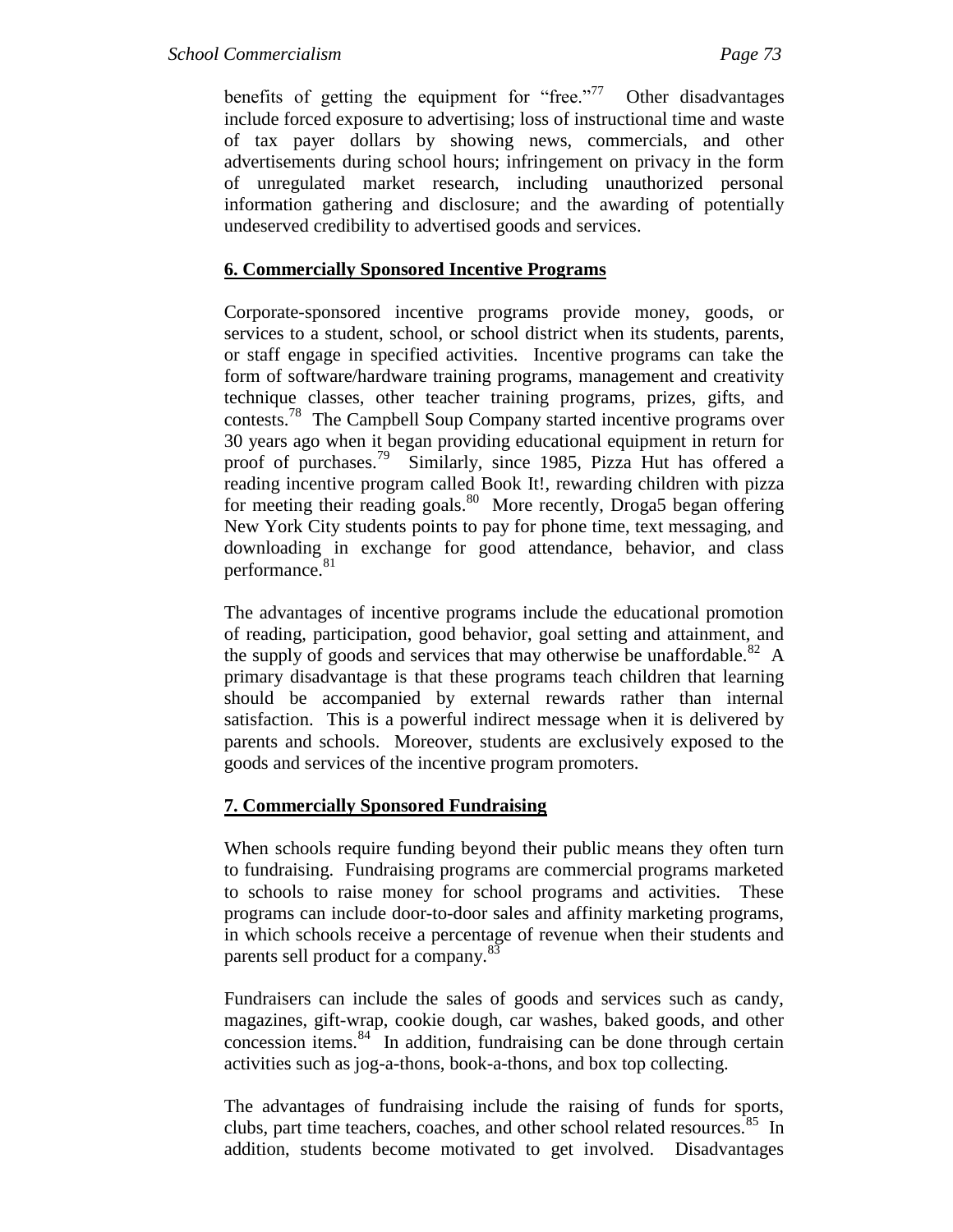outweigh these advantages, however. Most significantly, fundraising activities force students (not to mention parents and teachers) to spend time on an activity with no educational value. Furthermore, because a family's ability to raise funds outside of school is directly related to its level of income, fundraising can underscore inequity and place a disproportionate amount of pressure on low-income families to buy brands they would normally deem too expensive or undesirable. Other disadvantages include the lengthy outside classroom time required by participating schools, students, and parents; the potential dangers of doorto-door sales and other student-adult interactions; the pressure on students to raise benchmark amounts; and the potential development of negative feelings from competition.<sup>86</sup>

### **Conclusion**

The relationships between schools and corporations, termed "partnerships," tend to benefit the corporate partners much more than schools and their students. While some arrangements do provide for fundraising opportunities or entertaining activities, such benefits are slight compared with the harm done by using schools to teach children to be uncritical, loyal consumers of products and to adopt points of view favorable to corporate sponsors. If we are to create learning environments that encourage students to develop fully as individuals and as thoughtful citizens, then policy makers, educators, and advocates would do well to carefully evaluate whether and to what extent they want to allow advertising and marketing activities in public schools.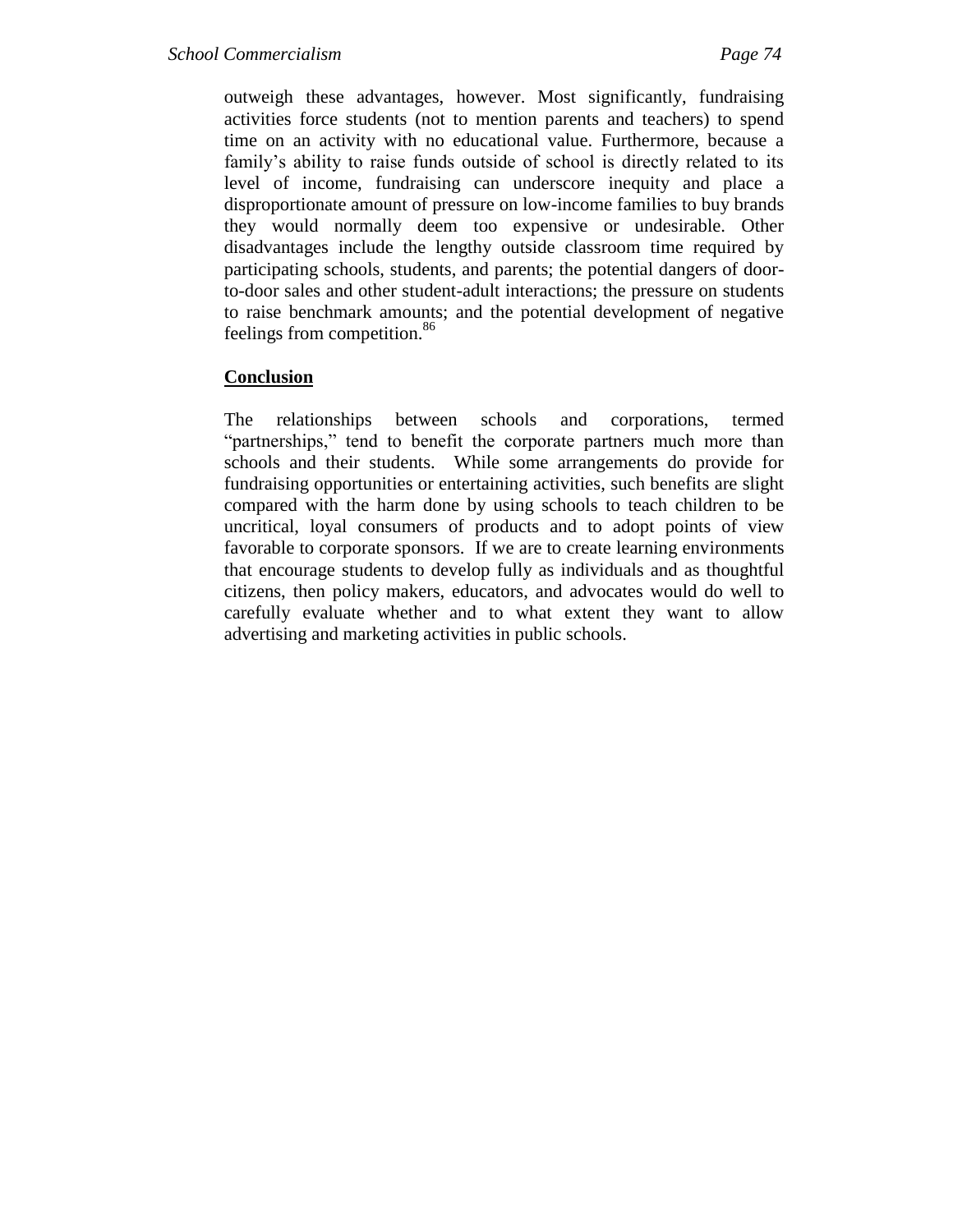#### **Notes and References**

- <sup>1</sup> Molnar, A., Boninger, F., Wilkinson, G., & Fogarty, J. (2008, September). At sea in a marketing-saturated world. *The Eleventh Annual Report on Schoolhouse Commercialism Trends: 2007-2008*. Arizona State University: Commercialism in Education Research Unit. Retrieved 29 October 2008 from [http://epicpolicy.org/publication/Schoolhouse](http://epicpolicy.org/publication/Schoolhouse-commercialism-2008)[commercialism-2008;](http://epicpolicy.org/publication/Schoolhouse-commercialism-2008)
- Molnar, A., Boninger, F., Wilkinson, G., & Fogarty, J. (2009, October). *Click: The Twelfth Annual Report on Schoolhouse Commercialism Trends: 2008-2009*. Arizona State University: Commercialism in Education Research Unit. Retrieved October 6, 2009, from<http://epicpolicy.org/publication/Schoolhouse-commercialism-2009>
- $2^2$  The following notes that contributing factors to school commercialism are that "many of the instructional materials schools want and need are expensive and prices continue to rise" and "many schools can't afford the instructional materials they want and need":
- Consumer Union Education Services. (1995). *Captive kids: A report on commercial pressures on kids at school*. Yonkers, NY: Consumers Union Education Services Retrieved October 28, 2009, from<http://www.consumersunion.org/other/captivekids/index.htm>

For an editorial directly about trading funding for overconsumption, see:

Addicted schools: Dependence on soda money is a shame. (2003, July 27). *The Sacramento Bee*. Retrieved May 2, 2005 fro[m http://epicpolicy.org/files/CERU-0307-148-OWI.pdf](http://epicpolicy.org/files/CERU-0307-148-OWI.pdf)

For an examples, see:

- Ebright, O. (2009, September 8). California Schools Sell Out (Because They Have To). NBC Los Angeles. Retrieved September 9, 2009, from http://www.nbclosangeles.com/news/localbeat/California-Schools-Sell-Out-Because-They-Have-To-57772657.html
- Staples, A. (2008, July 11). School sports programs fight to stay alive in struggling economy. *www.SI.com*. Retrieved July 18, 2008, from [http://sportsillustrated.cnn.com/2008/writers/andy\\_staples/07/10/schools.economy/index.](http://sportsillustrated.cnn.com/2008/writers/andy_staples/07/10/schools.economy/index.html) [html](http://sportsillustrated.cnn.com/2008/writers/andy_staples/07/10/schools.economy/index.html)
- Birnbaum, M. (2009, March 13). Money-hungry schools getting down to business: Ads on Pr. William web sites fuel debate over new commercial endeavors. *The Washington Post*, p. B01. Retrieved March 16, 2009 from [http://www.washingtonpost.com/wp](http://www.washingtonpost.com/wp-dyn/content/article/2009/03/12/AR2009031203316.html?nav=emailpage)[dyn/content/article/2009/03/12/AR2009031203316.html?nav=emailpage](http://www.washingtonpost.com/wp-dyn/content/article/2009/03/12/AR2009031203316.html?nav=emailpage)
- $3$  The company Packaged Facts reported the results of its study finding that children ages 3 to 11 had a collective \$18 billion in purchasing power in 2005: *Promo* (2006, May 15). Kids wield \$18 billion in spending power: Study. Author. Retrieved August 19, 2009, from <http://promomagazine.com/research/kidsspending/>
- Marketing professor James McNeal, cited in *The Economist* in 2006, estimated \$40 billion in direct spending for children under 14: *The Economist* (2006, December 2). Trillion-dollar kids: Marketing to children. Retrieved September 29,2009, from [http://www.economist.com/business/displaystory.cfm?story\\_id=8355035](http://www.economist.com/business/displaystory.cfm?story_id=8355035) (subscription required)
- *Television Week* reported authoritatively in 2007, but with no attribution, that "Kids' spending power was estimated in 2005 at \$78.5 billion annually.": Kaufman, Debra (2007, February 12). Kids spending: Big and getting bigger; Multiple platforms enhance, complicate this year's upfront. *Television Week*. Retrieved August 19, 2009, from [http://goliath.ecnext.com/coms2/gi\\_0199-6282126/Kids-Spending-Big-and-](http://goliath.ecnext.com/coms2/gi_0199-6282126/Kids-Spending-Big-and-Getting.html#readmore)[Getting.html#readmore](http://goliath.ecnext.com/coms2/gi_0199-6282126/Kids-Spending-Big-and-Getting.html#readmore)
- Finally, a 2009 study by Piper Jaffray Investment Research found that teens spend \$125 billion annually:
- Smuda, Natalie (2009, April 27). Teens, too, are tightening budgets. *Advertising Age*. Retrieved August 19, 2009, from [http://adage.com/article?article\\_id=136253](http://adage.com/article?article_id=136253) (subscription required)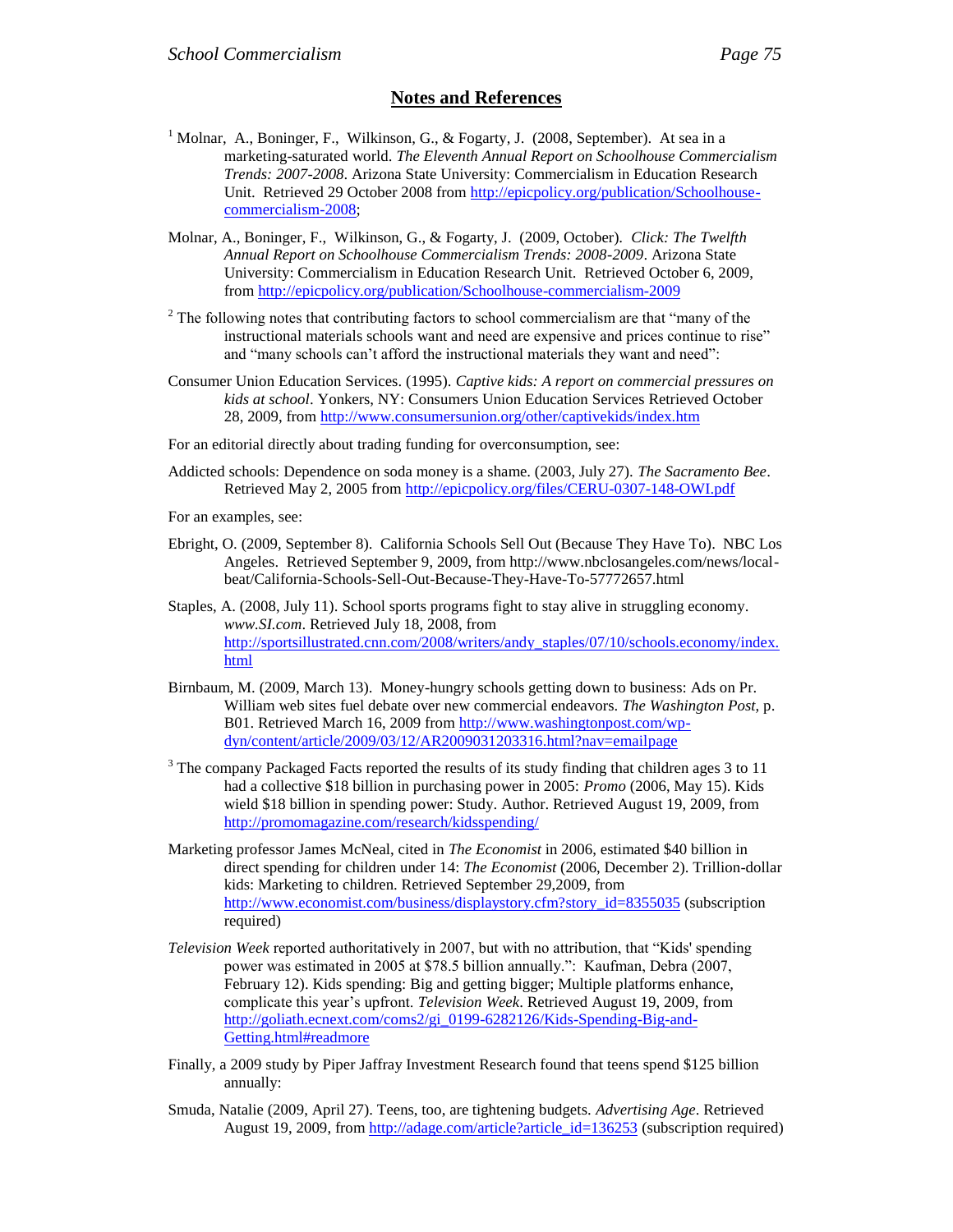- <sup>4</sup> Linn, S. (2004). *Consuming kids: The hostile takeover of childhood.* New York: The New Press; Lagorio, C. (2007, May 17). Resources: Marketing to kids, *CBS Evening News FYI*. Available at http://www.cbsnews.com/stories/2007/05/14/fyi/main2798401.shtml. (writing that in 2007 companies spent \$17 billion annually marketing to children).
- James McNeil estimates expenditures of \$1.4 billion per month. Quoted in Horovitz, B. (2006, November 22). Six Strategies Marketers use to Make Kids Want Things Bad. USA Today, p. 1B. Retrieved March 2, 2008, from http://www.usatoday.com/money/advertising/2006-11-21-toy-strategies-usat\_x.htm
- <sup>5</sup> Consumer Union Education Services. (1995). *Captive kids: A report on commercial pressures on kids at school*. Yonkers, NY: Consumers Union Education Services Retrieved October 28, 2009, from<http://www.consumersunion.org/other/captivekids/pressures.htm>
- $6$  Kline, S. (1993). *Out of the garden: Toys and children's culture in the age of TV marketing.* (p. 174). London: Verso Press.
- (Discusses the deregulation of commercial TV in the 1980s and emphasizes that "the 'discovery' of children's marketing in the 1980s did not represent a sudden cataclysmic event but was instead a gradual reorientation of marketing and media practices within the new sociopolitical environment of the decade").
- <sup>7</sup> Molnar, Alex (2006). *The ninth annual report on schoolhouse commercialism trends, 2005-2006*. Tempe, AZ: Commercialism in Education Research Unit, Education Policy Studies Laboratory, Arizona State University. Retrieved September 8, 2009, from [http://www.epicpolicy.org/publication/the-ninth-annual-report-schoolhouse](http://www.epicpolicy.org/publication/the-ninth-annual-report-schoolhouse-commercialism-trends-2005-2006)[commercialism-trends-2005-2006](http://www.epicpolicy.org/publication/the-ninth-annual-report-schoolhouse-commercialism-trends-2005-2006)
- <sup>8</sup> Jhally, Sut (2005). Advertising as social communication (online course; part one: Why study advertising?). Retrieved July 22, 2009, fro[m http://www.comm287.com/partone/](http://www.comm287.com/partone/)
- <sup>9</sup> Kanner, Allen D. (2007, June 8). *The corporatized child.* Paper presented at the Psychology-Ecology-Sustainability Conferenece, Lewis and Clark University, Portland, Oregon.
- $10$  Jhally, Sut (2005). Advertising as social communication (online course; part three: Advertising and Social Issues). Retrieved July 22, 2009, fro[m http://www.comm287.com/partthree/](http://www.comm287.com/partthree/)
- $11$  Grace, G. (1997). Politics, markets, and democratic schools: On the transformation of school leadership. In A.H. Halsey, et al. (Eds.), *Education: Culture, Economy, Society* (p. 314). Oxford, England: Oxford University Press
- Flores, S.A. (2001). In-school commercialism: A slick compulsory change movement. *Childhood Education, 77(4)*
- Wynns, J. (1999, June 7). Yes: Selling students to advertisers sends the wrong message in the classroom. *Advertising Age, 26*.
- <sup>12</sup> Consumer Union Education Services. (1995). *Captive kids: A report on commercial pressures on kids at school*. Yonkers, NY: Consumers Union Education Services Retrieved October 28, 2009, from<http://www.consumersunion.org/other/captivekids/index.htm>
- (notes that of the sponsored educational materials (SEMs) surveyed, "[n]early 80 percent contained biased or incomplete information, promoting a viewpoint that favors consumption of the sponsor's product or service or a position that favors the company or its economic agenda. A few contained significant inaccuracies.")
- Karpatkin, R.H. & Holmes, A. (1995). Making schools ad-free zones. *Educational Leadership*, *53(1)*, 72-76.
- <sup>13</sup> Henry J. Kaiser Family Foundation. (2004, February). *Issue brief: The role of media in childhood obesity.* Menlo Park, CA: Kaiser Family Foundation. Available at [http://www.kff.org/entmedia/loader.cfm?url=/commonspot/security/getfile.cfm&PageID](http://www.kff.org/entmedia/loader.cfm?url=/commonspot/security/getfile.cfm&PageID=32022)  $=32022$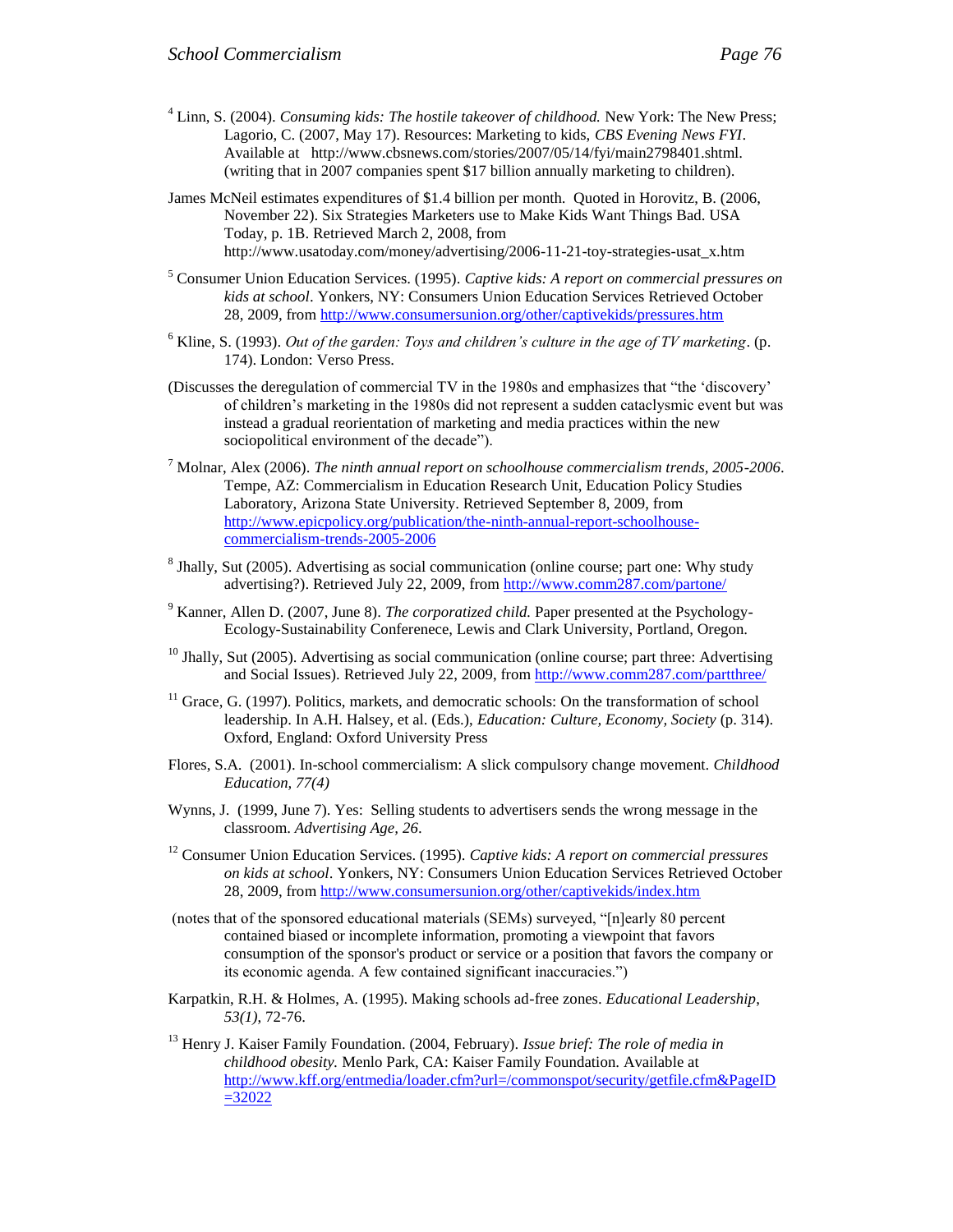- Borzekowski, D. & Robinson, T. (2001). The 30-second effect: An experiment revealing the impact of television commercials on food preferences of preschoolers. *Journal of the American Dietetic Association, 101(1),* 42-46.
- Galst, J. (1980). Television food commercials and pro-nutritional public service announcements as determinants of young children's snack choices. *Child Development, 51(2),* 935-938.
- Gorn, G. & Goldberg, M. (1982). Behavioral evidence of the effects of televised food messages on children. *Journal of Consumer Research, 9(2),* 200-205.
- Taras, H.L., Sallis, J.F., Patterson, T.L., Nader, P.R., & Nelson, J.A. (1989). Television's influence on children's diet and physical activity. *Journal of Developmental and Behavioral Pediatrics, 10(4),* 176-180.
- <sup>14</sup> Wilcox, B., Cantor, J., Dowrick, P., Kunkel, D., Linn, S., & Palmer, E. (2004). *Report of the APA task force on advertising and children: Recommendations.* Washington, DC: American Psychological Association. Retrieved April 29, 2009, from <http://epsl.asu.edu/ceru/Guidelines/CERU-0402-201-RCC.pdf>
- <sup>15</sup> Brucks, Merrie, Armstrong, Gary M., and Goldberg, Marvin E. (1988), "Children's use of cognitive defenses against television advertising: A cognitive response approach," *Journal of Consumer Research, 14* (March), 471–482.
- Moore, E.S., & Lutz, R.J. (2000, June).Children, Advertising, and Product Experiences: A Multimethod Inquiry. *Journal of Consumer Research, 27*. Retrieved September 22, 2009, from <http://www.journals.uchicago.edu.ezproxy1.lib.asu.edu/doi/pdf/10.1086/314307>
- <sup>16</sup> Phillips, C. (2007, November 19). Millennials: Clued in or clueless? Failing grade: The 10 things college students don't know about marketing. *Advertising Age*. Retrieved December 11, 2007, fro[m http://adage.com/cmostrategy/article?article\\_id=122041](http://adage.com/cmostrategy/article?article_id=122041) (subscription required)
- Chester, Jeff, and Montgomery, Kathryn C. (2007, May). *Interactive food and beverage marketing: Targeting children and youth in the digital age*. Berkeley, CA: Public Health Institute. Retrieved August 19, 2009, from <http://digitalads.org/documents/digiMarketingFull.pdf>

Montgomery, Kathryn C., and Chester, Jeff (2009). Interactive food and beverage marketing: Targeting adolescents in the digital age. *Journal of Adolescent Health, 45*(issue 3, supplement 1). Retrieved November 3, 2009, from [http://www.sciencedirect.com.ezproxy1.lib.asu.edu/science?\\_ob=ArticleURL&\\_udi=B6T](http://www.sciencedirect.com.ezproxy1.lib.asu.edu/science?_ob=ArticleURL&_udi=B6T80-4WK4B1X-1&_user=56861&_coverDate=09/30/2009&_rdoc=5&_orig=browse&_srch=doc-info(%23toc%235072%232009%23999549996.8998%231439069%23FLA%23display%23Volume)&_cdi=5072&_sort=d&_docanchor=&_ct=13&_acct=C000059542&_version=1&_urlVersion=0&_userid=56861&_fmt=full&md5=a53cb548eb37a93cc3c7d216c025adf0#bibl001) [80-4WK4B1X-](http://www.sciencedirect.com.ezproxy1.lib.asu.edu/science?_ob=ArticleURL&_udi=B6T80-4WK4B1X-1&_user=56861&_coverDate=09/30/2009&_rdoc=5&_orig=browse&_srch=doc-info(%23toc%235072%232009%23999549996.8998%231439069%23FLA%23display%23Volume)&_cdi=5072&_sort=d&_docanchor=&_ct=13&_acct=C000059542&_version=1&_urlVersion=0&_userid=56861&_fmt=full&md5=a53cb548eb37a93cc3c7d216c025adf0#bibl001)[1&\\_user=56861&\\_coverDate=09/30/2009&\\_rdoc=5&\\_orig=browse&\\_srch=doc](http://www.sciencedirect.com.ezproxy1.lib.asu.edu/science?_ob=ArticleURL&_udi=B6T80-4WK4B1X-1&_user=56861&_coverDate=09/30/2009&_rdoc=5&_orig=browse&_srch=doc-info(%23toc%235072%232009%23999549996.8998%231439069%23FLA%23display%23Volume)&_cdi=5072&_sort=d&_docanchor=&_ct=13&_acct=C000059542&_version=1&_urlVersion=0&_userid=56861&_fmt=full&md5=a53cb548eb37a93cc3c7d216c025adf0#bibl001)[info\(%23toc%235072%232009%23999549996.8998%231439069%23FLA%23display%](http://www.sciencedirect.com.ezproxy1.lib.asu.edu/science?_ob=ArticleURL&_udi=B6T80-4WK4B1X-1&_user=56861&_coverDate=09/30/2009&_rdoc=5&_orig=browse&_srch=doc-info(%23toc%235072%232009%23999549996.8998%231439069%23FLA%23display%23Volume)&_cdi=5072&_sort=d&_docanchor=&_ct=13&_acct=C000059542&_version=1&_urlVersion=0&_userid=56861&_fmt=full&md5=a53cb548eb37a93cc3c7d216c025adf0#bibl001) [23Volume\)&\\_cdi=5072&\\_sort=d&\\_docanchor=&\\_ct=13&\\_acct=C000059542&\\_version](http://www.sciencedirect.com.ezproxy1.lib.asu.edu/science?_ob=ArticleURL&_udi=B6T80-4WK4B1X-1&_user=56861&_coverDate=09/30/2009&_rdoc=5&_orig=browse&_srch=doc-info(%23toc%235072%232009%23999549996.8998%231439069%23FLA%23display%23Volume)&_cdi=5072&_sort=d&_docanchor=&_ct=13&_acct=C000059542&_version=1&_urlVersion=0&_userid=56861&_fmt=full&md5=a53cb548eb37a93cc3c7d216c025adf0#bibl001)  $=1$ & urlVersion=0& userid=56861& fmt=full&md5=a53cb548eb37a93cc3c7d216c025 [adf0#bibl001](http://www.sciencedirect.com.ezproxy1.lib.asu.edu/science?_ob=ArticleURL&_udi=B6T80-4WK4B1X-1&_user=56861&_coverDate=09/30/2009&_rdoc=5&_orig=browse&_srch=doc-info(%23toc%235072%232009%23999549996.8998%231439069%23FLA%23display%23Volume)&_cdi=5072&_sort=d&_docanchor=&_ct=13&_acct=C000059542&_version=1&_urlVersion=0&_userid=56861&_fmt=full&md5=a53cb548eb37a93cc3c7d216c025adf0#bibl001)

- <sup>17</sup> Petty, R.E. & Cacioppo, J. T. (1986). *Communication and persuasion: Central and peripheral routes to attitude change*. New York: Springer.
- Moore, E.S., & Lutz, R.J. (2000, June).Children, Advertising, and Product Experiences: A Multimethod Inquiry. *Journal of Consumer Research, 27*. Retrieved September 22, 2009, from <http://www.journals.uchicago.edu.ezproxy1.lib.asu.edu/doi/pdf/10.1086/314307>
- <sup>18</sup> Petty, R.E. & Cacioppo, J. T. (1986). *Communication and persuasion: Central and peripheral routes to attitude change*. New York: Springer.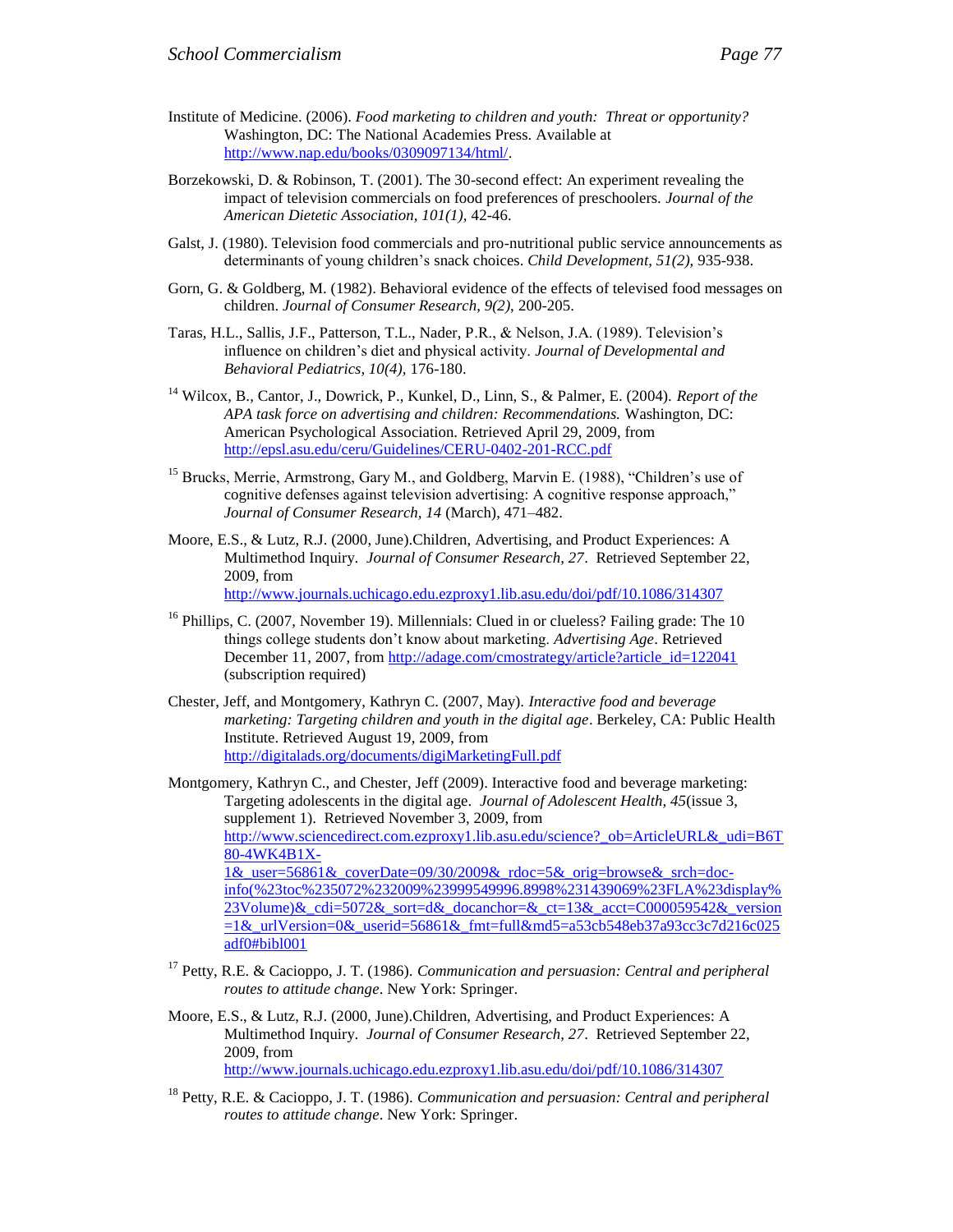- $19$  Ogden, C.L., et al. (2002, October 9). Prevalence and trends in overweight among US children and adolescents, 1999-2000. *JAMA, 288(14)*, 1728.
- $^{20}$  Sturm R, Wells K.B. (2001). Does obesity contribute as much to morbidity as poverty or smoking? Public Health, 115:229-235.
- Fontaine K.R, Redden C.T, Wang C, Westfall A.O, & Allison DB (2003). Years of life lost due to obesity. Journal of the American Medical Association, 289:187-193.

American Academy of Pediatrics (2004). Soft drinks in schools. Pediatrics, 113:152-154.

- <sup>21</sup> Institute of Medicine (2004, September). Childhood obesity in the United States: Facts and figures. Retrieved October 12, 2009, from [http://www.iom.edu/~/media/Files/Report%20Files/2004/Preventing-Childhood-Obesity-](http://www.iom.edu/~/media/Files/Report%20Files/2004/Preventing-Childhood-Obesity-Health-in-the-Balance/FINALfactsandfigures2.ashx)[Health-in-the-Balance/FINALfactsandfigures2.ashx](http://www.iom.edu/~/media/Files/Report%20Files/2004/Preventing-Childhood-Obesity-Health-in-the-Balance/FINALfactsandfigures2.ashx)
- $^{22}$  Muñoz, Kathryn A., Krebs-Smith, Susan M., Ballard-Barbash, Rachel, & Cleveland, Linda E. (1997). Food intakes of US children and adolescents compared with recommendations. Pediatrics, 100 (3), 323-329. Retrieved October 28, 2009, from <http://pediatrics.aappublications.org.ezproxy1.lib.asu.edu/cgi/content/full/100/3/323>
- (found that the intakes of total fat, discretionary fat, and added sugars by US children are well above recommended levels, with discretionary fat and added sugar making up 40% of total energy intake (p. 328).
- $23$  The Government Accounting Office (GAO) reported in 2000 that product sales  $-$  primarily exclusive soft drink contracts in secondary schools and fundraising sales in elementary schools -- were the most prevalent form of commercial activity at all the schools they visited, and that the most visible and prevalent advertisements they saw were soft drink advertisements and corporate names and logos on scoreboards. The Federal Trade Commission (FTC) reported in 2008 that 90% of the \$186 million that food corporations spent in 2006 on marketing in schools was for beverage marketing.
- U.S. Government Accounting Office. (2000, September). *Public education: Commercial activities in schools*. *Report to congressional requesters*. (GAO/HEHS-00-156). (p. 4). Washington, DC: U.S. Government Accounting Office. Retrieved October 29, 2009, from [http://www.gao.gov/archive/2000/he00156.pdf.](http://www.gao.gov/archive/2000/he00156.pdf)
- Federal Trade Commission (2008, July). Marketing food to children and adolescents: A review of industry expenditures, activities, and self-regulation. Washington, DC: Author. Retrieved August 26, 2008, from<http://www.ftc.gov/os/2008/07/P064504foodmktingreport.pdf>
- <sup>24</sup> Rabin, Roni Caryn (2009, March 26). Proximity to fast food a factor in student obesity New York Times. Retrieved March 26, 2009, from <http://www.nytimes.com/2009/03/26/health/nutrition/26obese.html?hp>
- Chou, Shin-Yi, Rashad, Inas & Grossman, Michael (2008). Fast-food restaurant sdvertising on television and its influence on childhood obesity. Journal of Law and Economics, 51(4). Retrieved April 22, 2009, from<http://www.nber.org/digest/aug06/w11879.html>
- Harris, Jennifer L., Bargh, John A. & Brownell, Kelly D. (2009). Priming effects of television food advertising on eating behavior. Health Psychology, 28(4) 404-413.
- <sup>25</sup> Dewey, J. (1938). *Experience and education.* (p. 37) New York: Touchstone (1997).
- <sup>26</sup> Molnar, A. (2004). *School commercialism: From democratic ideal to market commodity*. New York: Routledge, 84
- Sandel, M. J. (1997). Ad nauseum, *The New Republic*, 23, 217 ("Advertising encourages people to want things and to satisfy their desires: education encourages people to reflect on their desires, to restrain or to elevate them.").
- <sup>27</sup> Dewey, J. (1938). *Experience and education.* (p. 17) New York: Touchstone (1997).
- <sup>28</sup> Consumer Union Education Services. (1995). *Captive kids: A report on commercial pressures on kids at school*. Yonkers, NY: Consumers Union Education Services Retrieved October 28, 2009, from<http://www.consumersunion.org/other/captivekids/index.htm>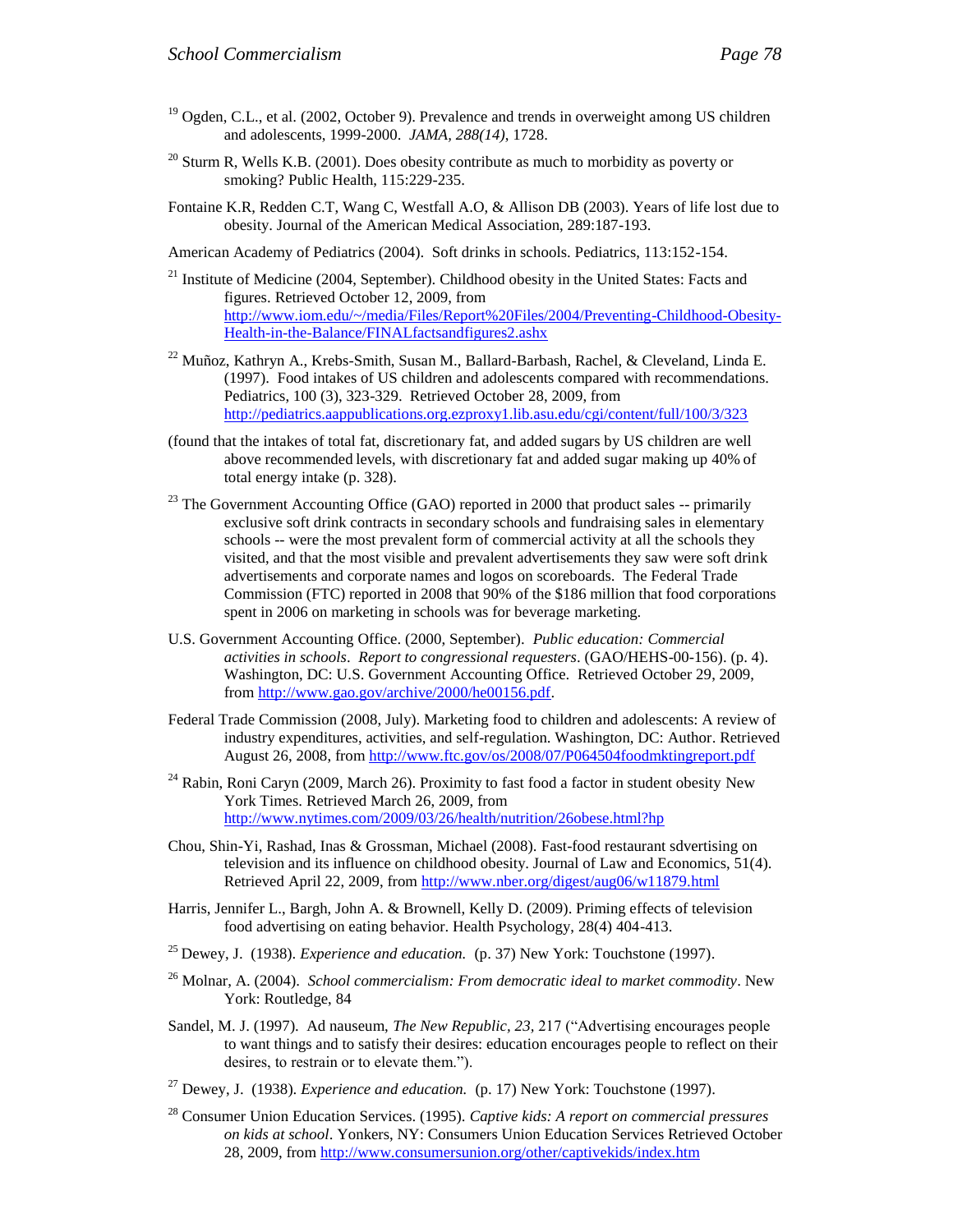- (notes that "[the] effects [of commercialism] might be stronger in the school context [because] whatever occurs at school might be perceived as having the implied endorsement of school officials. Psychological research shows that expertise and prestige increase the persuasive power of a message's source" p. 2).
- <sup>29</sup> Barber, B.R. (2002). The educated student: Global citizen or global consumer? *Liberal Education 88,* 22, 25; Giroux, H.A. (1999). Schools for sale: Public education, corporate culture, and the citizen-consumer. *The Educational Forum, 63(2),* 140-149 ("reducing public education to the ideological imperatives of corporate culture works against the critical social demands of educating citizens who can sustain and develop inclusive democratic identities, relations, and public spheres").
- <sup>30</sup> Molnar, A., Garcia, D., Boninger, F. & Merrill, B. (2006, September). *A national survey of the types and extent of marketing of foods of minimal nutritional value in schools.* (p. 4). Arizona State University: Commercialism in Education Research Unit. Retrieved October 29, 2009. from [http://epicpolicy.org/publication/national-survey-types-and-extent](http://epicpolicy.org/publication/national-survey-types-and-extent-marketing-foods-minimal-nutritional-value-schools)[marketing-foods-minimal-nutritional-value-schools](http://epicpolicy.org/publication/national-survey-types-and-extent-marketing-foods-minimal-nutritional-value-schools)
- <sup>31</sup> Molnar, A., Garcia, D., Boninger, F. & Merrill, B. (2006, September). *A national survey of the types and extent of marketing of foods of minimal nutritional value in schools.* (p. 4). Arizona State University: Commercialism in Education Research Unit. Retrieved October 29, 2009. from [http://epicpolicy.org/publication/national-survey-types-and-extent](http://epicpolicy.org/publication/national-survey-types-and-extent-marketing-foods-minimal-nutritional-value-schools)[marketing-foods-minimal-nutritional-value-schools](http://epicpolicy.org/publication/national-survey-types-and-extent-marketing-foods-minimal-nutritional-value-schools) (p. 44)
- <sup>32</sup> Center for Science in the Public Interest. (2006). *Schools getting raw deal from bottlers: Beverage deals not very lucrative according to analysis of beverage contracts*. Washington, DC: Center for Science in the Public Interest.
- <sup>33</sup> Nestle, M. (2000). Soft drink "pouring rights": Marketing empty calories. *Public Health Reports, 115*, 308-319. Retrieved October 28, 2009 from <http://epicpolicy.org/publication/soft-drink-pouring-rights-marketing-empty-calories>
- <sup>34</sup> Center for Science in the Public Interest. (2007, February). *Sweet deals: School fundraising can be healthy and profitable*. Washington, DC: Center for Science in the Public Interest (p. 24). Retrieved October 28, 2009, from<http://www.cspinet.org/schoolfundraising.pdf>
- <sup>35</sup> U.S.. Government Accounting Office. (2000, September). *Public education: Commercial activities in schools*. *Report to congressional requesters*. (GAO/HEHS-00-156). (p. 4). Washington, DC: U.S. Government Accounting Office. Available at <http://www.gao.gov/archive/2000/he00156.pdf>
- <sup>36</sup> Sawicky, Max B. & Molnar, Alex (1998, April). *The hidden costs of Channel One: Estimates for the fifty states*. Milwaukee, WI: Center for the Analysis of Commercialism in Education (CACE). Retrieved October 1, 2009, from [http://epsl.asu.edu/ceru/CERU\\_1998\\_Research\\_Writing.htm](http://epsl.asu.edu/ceru/CERU_1998_Research_Writing.htm)
- <sup>37</sup> Gedney, Dan (2009, July 29). Monroe, Atrium OK agreement: Medical center to provide school athletic-trainer services. *Middletown Journal*. Retrieved July 31, 2009, from [http://www.middletownjournal.com/middletown-sports/high-school](http://www.middletownjournal.com/middletown-sports/high-school-sports/monroe/monroe-atrium-ok-agreement-227129.html)[sports/monroe/monroe-atrium-ok-agreement-227129.html](http://www.middletownjournal.com/middletown-sports/high-school-sports/monroe/monroe-atrium-ok-agreement-227129.html)
- <sup>38</sup> Meyers, Rhiannon (2009, August 19). Advertising to appear on school buses. *The Daily News*. Retrieved August 22, 2009, from [http://www.khou.com/topstories/stories/khou090819\\_tnt\\_school-bus-ads.f5b0dcc3.html](http://www.khou.com/topstories/stories/khou090819_tnt_school-bus-ads.f5b0dcc3.html)
- $39$  Harty, Sheila (1979). Hucksters in the Classroom: A Review of Industry Propaganda in Schools. Center for Study of Responsive Law.
- $40$  Junior Achievement (2008). Junior Achievement Programs (website). Retrieved March 25, 2008, from<http://www.jaaz.org/programs/>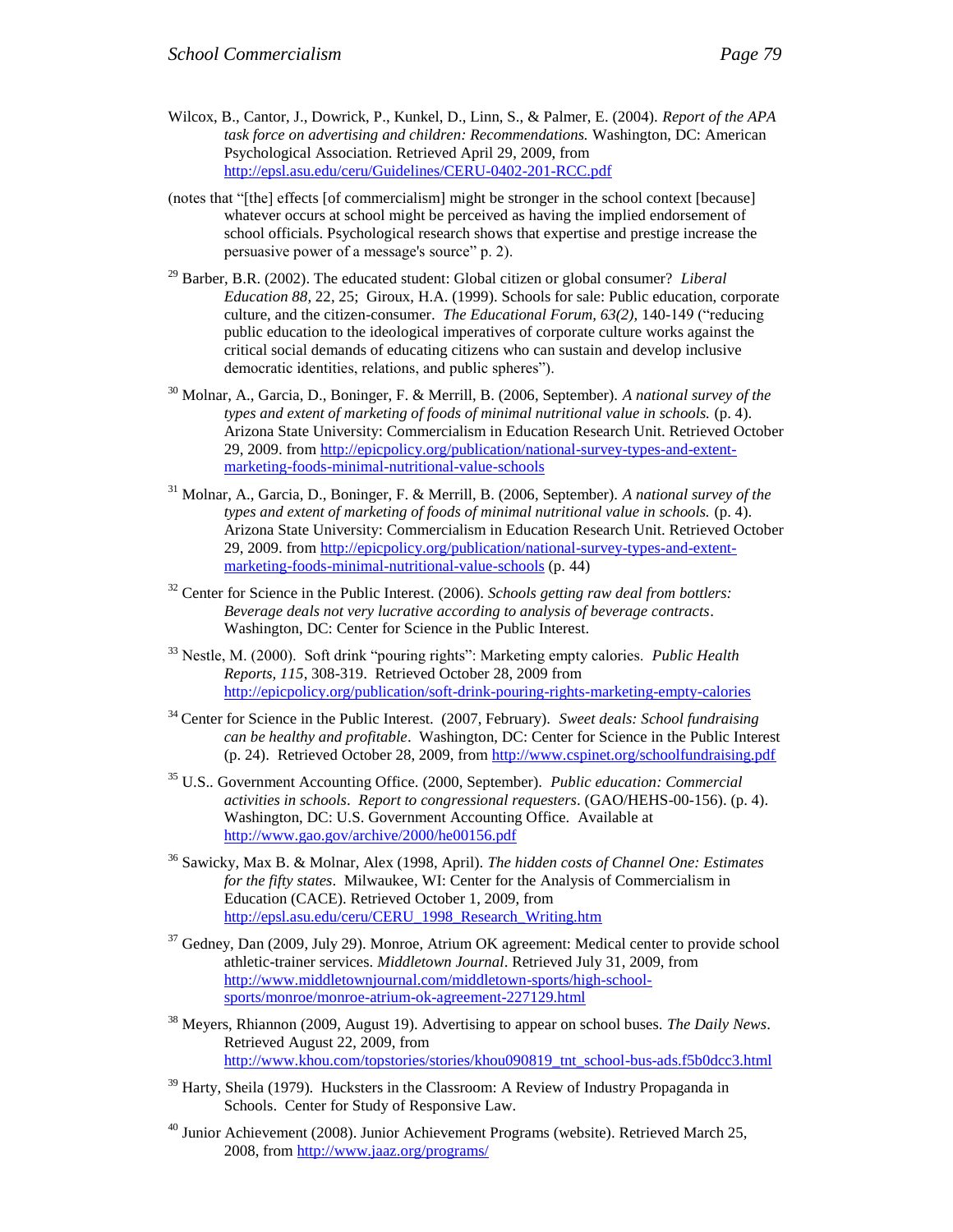- <sup>41</sup> Junior Achievement (2008). Our History (website). Retrieved March 25, 2008, from <http://www.jaaz.org/about/history/>
- <sup>42</sup> Junior Achievement (2008). JA Biztown Shop. Retrieved March 25, 2008, from <http://www.jaaz.org/support/biztown-shop/>
- <sup>43</sup> MathCounts (n.d.) Personal Trainer: Math and MATHCOUNTS partnership. Retrieved October 12, 2009, from<https://mathcounts.org/Page.aspx?pid=1424>
- Mathcounts (n.d.). Mathcounts registration: Download the 2009-2010 registration form. Retrieved October 12, 2009, fro[m https://mathcounts.org/Page.aspx?pid=1517](https://mathcounts.org/Page.aspx?pid=1517)
- <sup>44</sup> Springwise (2007, November 19). Online space for kids, teachers and parents. Springwise.com. Retrieved November 19, 2007, from [http://springwise.com/weekly/2007-11-](http://springwise.com/weekly/2007-11-14.htm#hotchalk) [14.htm#hotchalk](http://springwise.com/weekly/2007-11-14.htm#hotchalk)
- HotChalk (2008). What is HotChalk?. Retrieved October 12, 2009, from <http://www.hotchalk.com/mydesk/index.php/what-is-hotchalk>
- <sup>45</sup> General Growth Properties, Inc. (2008). UR votes count. Retrieved September 23, 2008, from [http://www.urvotescount.com/index.php?option=com\\_content&view=article&id=93&Ite](http://www.urvotescount.com/index.php?option=com_content&view=article&id=93&Itemid=129) [mid=129](http://www.urvotescount.com/index.php?option=com_content&view=article&id=93&Itemid=129)
- $46$  Whitson, Tony (2008, September 23). Personal communication with Alex Molnar (e-mail).
- <sup>47</sup> California Coffee Roasters (2009, August 25). Coffee funds: Fundraising made easy: School fundraiser with gourmet coffee. Retrieved August 25, 2009, from <http://www.coffeefunds.com/>
- Cortez Coffee Company (2009). Retrieved October 28, 2009, from <http://www.cafecortez.com/fundraisers-s/12.htm>
- $48$  California Coffee Roasters (2009, August 25). Coffee funds: Fundraising made easy: School fundraiser with gourmet coffee. Retrieved August 25, 2009, from <http://www.coffeefunds.com/>
- Cortez Coffee Company (2009). Retrieved October 28, 2009, from <http://www.cafecortez.com/fundraisers-s/12.htm>
- <sup>49</sup> Yourhomework.com (2009). Retrieved August 25, 2009, from<http://www.yourhomework.com/>
- <sup>50</sup> Federal Trade Commission (2008, July). *Marketing food to children and adolescents: A review of industry expenditures, activities, and self-regulation*. Washington, DC: Author. Retrieved August 26, 2008, from <http://www.ftc.gov/os/2008/07/P064504foodmktingreport.pdf>
- <sup>51</sup> Molnar, A., Boninger, F., Wilkinson, G., & Fogarty, J. (2009, October). *Click: The Twelfth Annual Report on Schoolhouse Commercialism Trends: 2008-2009*. Arizona State University: Commercialism in Education Research Unit. Retrieved October 6, 2009, from<http://epicpolicy.org/publication/Schoolhouse-commercialism-2009>
- <sup>52</sup> Molnar, A. & Reaves, J. (2001). *What should we teach? Buy me! Buy me! Fourth annual report on commercialism in schools.* Arizona State University: Commercialism in Education Unit. Retrieved October 29, 2009, from [http://epicpolicy.org/publication/buy-me-buy](http://epicpolicy.org/publication/buy-me-buy-me-0)[me-0](http://epicpolicy.org/publication/buy-me-buy-me-0)
- <sup>53</sup> U.S. Government Accounting Office. (2000, September). *Public education: Commercial activities in schools*. *Report to congressional requesters*. (GAO/HEHS-00-156). (p. 4). Washington, DC: U.S. Government Accounting Office. Available at [http://www.gao.gov/archive/2000/he00156.pdf.](http://www.gao.gov/archive/2000/he00156.pdf)

See also

Center for Science in the Public Interest. (2006). *Schools getting raw deal from bottlers: Beverage deals not very lucrative according to analysis of beverage contracts*. Washington, DC: Center for Science in the Public Interest.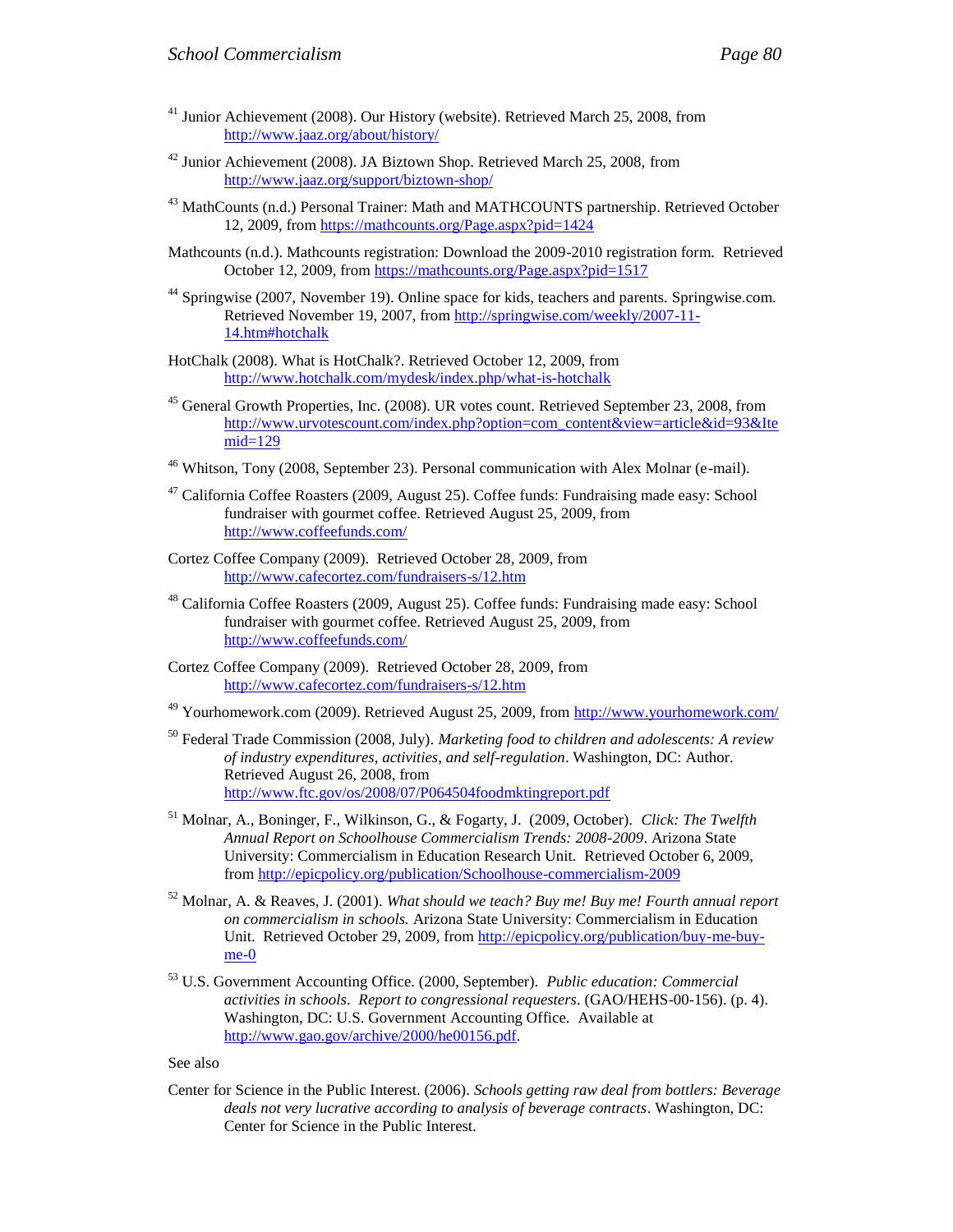- <sup>54</sup> Molnar, A. & Reaves, J. (2001). *What should we teach? Buy me! Buy me! Fourth annual report on commercialism in schools.* Arizona State University: Commercialism in Education Unit. Retrieved October 29, 2009, from [http://epicpolicy.org/publication/buy-me-buy](http://epicpolicy.org/publication/buy-me-buy-me-0)[me-0](http://epicpolicy.org/publication/buy-me-buy-me-0)
- <sup>55</sup> School Bus Media (2008). *School bus media advertising*. Retrieved September 30, 2009, from <http://www.schoolbusmedia.org/SBAdistrict-Home.html>
- <sup>56</sup> School Bus Media (2008). School bus media advertising. Retrieved September 30, 2009, from <http://www.schoolbusmedia.org/SBAdistrict-Home.html>
- <sup>57</sup> Center for Science in the Public Interest. (2006). *Schools getting raw deal from bottlers: Beverage deals not very lucrative according to analysis of beverage contracts*. Washington, DC: Center for Science in the Public Interest.
- Molnar, A., Garcia, D., Boninger, F. & Merrill, B. (2006, September). *A national survey of the types and extent of marketing of foods of minimal nutritional value in schools.* (p. 4). Arizona State University: Commercialism in Education Research Unit. Retrieved October 28, 2009, fro[m http://epicpolicy.org/publication/national-survey-types-and](http://epicpolicy.org/publication/national-survey-types-and-extent-marketing-foods-minimal-nutritional-value-schools)[extent-marketing-foods-minimal-nutritional-value-schools](http://epicpolicy.org/publication/national-survey-types-and-extent-marketing-foods-minimal-nutritional-value-schools)
- Nestle, M. (2000). Soft drink "pouring rights": Marketing empty calories. *Public Health Reports, 115*, 308-319. Retrieved June 24, 2005 from [http://epicpolicy.org/publication/soft-drink](http://epicpolicy.org/publication/soft-drink-pouring-rights-marketing-empty-calories)[pouring-rights-marketing-empty-calories](http://epicpolicy.org/publication/soft-drink-pouring-rights-marketing-empty-calories)
- Sawicky, Max B. & Molnar, Alex (1998, April). The hidden costs of Channel One: Estimates for the fifty states. Milwaukee, WI: Center for the Analysis of Commercialism in Education (CACE). Retrieved October 1, 2009, from [http://epsl.asu.edu/ceru/CERU\\_1998\\_Research\\_Writing.htm](http://epsl.asu.edu/ceru/CERU_1998_Research_Writing.htm)
- <sup>58</sup> Molnar, Alex, Boninger, Faith, Wilkinson, Gary & Fogarty, Joseph (2008). *Schools inundated in a marketing-saturated world: The eleventh annual report on schoolhouse commercialism trends: 2007-2008.* Tempe, AZ: Commercialism in Education Research Unit, Education Policy Studies Laboratory, Arizona State University. Retrieved August 25, 2009, from<http://www.epicpolicy.org/publication/Schoolhouse-commercialism-2008>
- <sup>59</sup> Molnar, Alex, Boninger, Faith, Wilkinson, Gary & Fogarty, Joseph (2008). *Schools inundated in a marketing-saturated world: The eleventh annual report on schoolhouse commercialism trends: 2007-2008.* Tempe, AZ: Commercialism in Education Research Unit, Education Policy Studies Laboratory, Arizona State University. Retrieved August 25, 2009, from<http://www.epicpolicy.org/publication/Schoolhouse-commercialism-2008>
- $60$  Hidden Valley Ranch. (2007, July 23). Hidden Valley announces expanded Love Your Veggies grant campaign; Elementary school in every state to receive \$10,000 grant to promote fresh vegetable consumption. [Press release]. Cited in (p. 27) Molnar, Alex, Boninger, Faith, Wilkinson, Gary & Fogarty, Joseph (2008). *Schools inundated in a marketingsaturated world: The eleventh annual report on schoolhouse commercialism trends: 2007-2008*. Tempe, AZ: Commercialism in Education Research Unit, Education Policy Studies Laboratory, Arizona State University. Retrieved August 25, 2009, from <http://www.epicpolicy.org/publication/Schoolhouse-commercialism-2008>
- <sup>61</sup> Molnar, A., et al. (2008), *supra* note 1, p. 30.
- Consumer Union Education Services. (1995). *Captive kids: A report on commercial pressures on kids at school*. Yonkers, NY: Consumers Union Education Services Retrieved October 28, 2009, from<http://www.consumersunion.org/other/captivekids/index.htm>
- (notes that of the sponsored educational materials (SEMs) surveyed, "[n]early 80 percent contained biased or incomplete information, promoting a viewpoint that favors consumption of the sponsor's product or service or a position that favors the company or its economic agenda. A few contained significant inaccuracies.")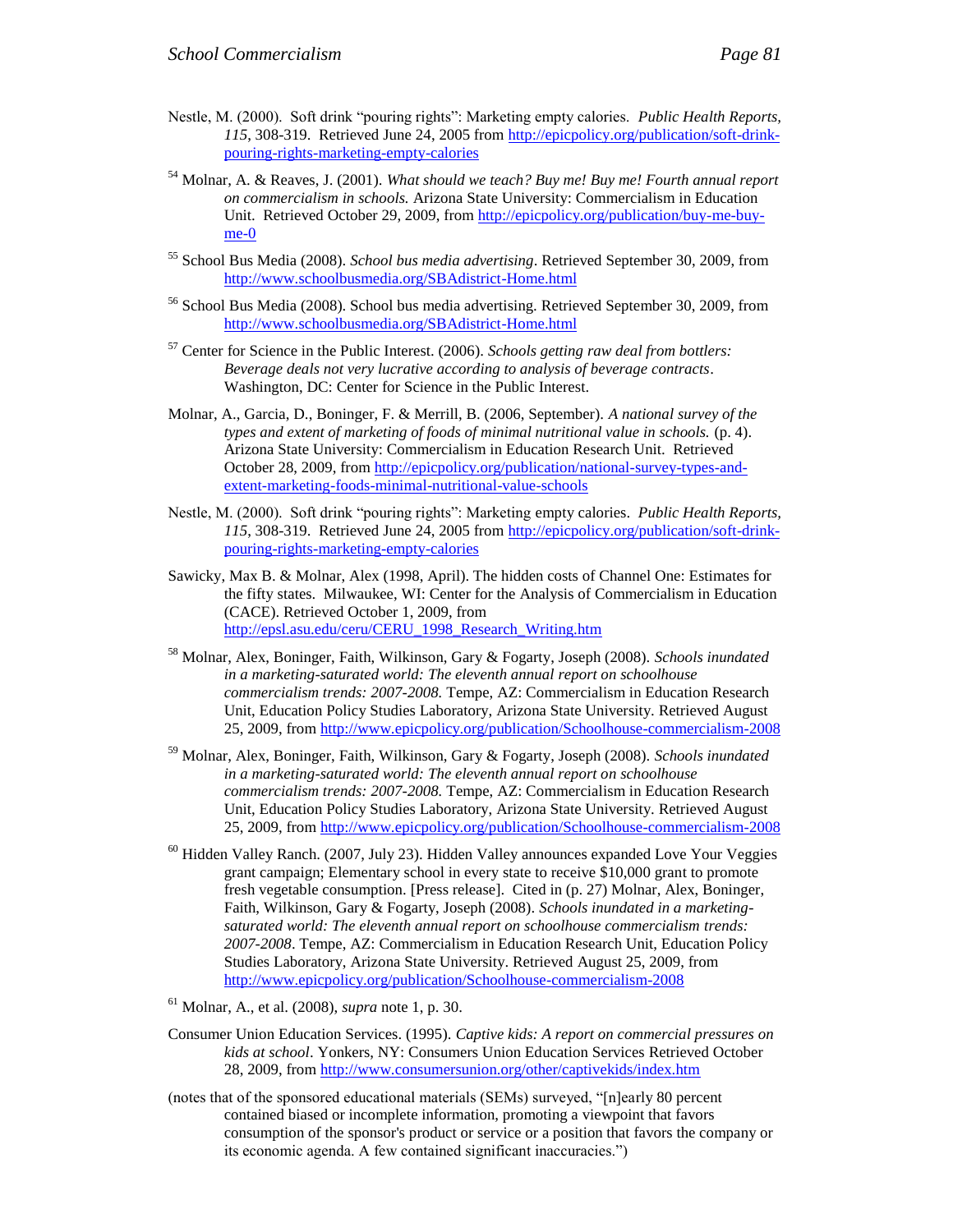- <sup>62</sup> U.S. Government Accounting Office. (2000, September). *Public education: Commercial activities in schools*. *Report to congressional requesters*. (GAO/HEHS-00-156). (p. 4). Washington, DC: U.S. Government Accounting Office (p. 28). Retrieved October 29, 2009, from [http://www.gao.gov/archive/2000/he00156.pdf,](http://www.gao.gov/archive/2000/he00156.pdf)
- <sup>63</sup> Karpatkin, R.H. & Holmes, A. (1995). Making schools ad-free zones. *Educational Leadership*, *53(1)*, 72-76 (p. 74). Retrieved October 29, 2009, from [http://web.ebscohost.com.ezproxy1.lib.asu.edu/ehost/pdf?vid=4&hid=106&sid=7b2b341](http://web.ebscohost.com.ezproxy1.lib.asu.edu/ehost/pdf?vid=4&hid=106&sid=7b2b3413-9240-4a50-9a71-4c5a3bf027c4@sessionmgr111) [3-9240-4a50-9a71-4c5a3bf027c4@sessionmgr111](http://web.ebscohost.com.ezproxy1.lib.asu.edu/ehost/pdf?vid=4&hid=106&sid=7b2b3413-9240-4a50-9a71-4c5a3bf027c4@sessionmgr111)
- <sup>64</sup> U.S. Government Accounting Office. (2000, September). *Public education: Commercial activities in schools*. *Report to congressional requesters*. (GAO/HEHS-00-156). (p. 4). Washington, DC: U.S. Government Accounting Office (p. 8). Retrieved October 29, 2009, from<http://www.gao.gov/archive/2000/he00156.pdf>
- <sup>65</sup> U.S.. Government Accounting Office. (2000, September). *Public education: Commercial activities in schools*. *Report to congressional requesters*. (GAO/HEHS-00-156). (p. 4). Washington, DC: U.S. Government Accounting Office (p. 29). Retrieved October 29, 2009, from<http://www.gao.gov/archive/2000/he00156.pdf>
- Consumer Union Education Services. (1995). *Captive kids: A report on commercial pressures on kids at school*. Yonkers, NY: Consumers Union Education Services Retrieved October 28, 2009, from<http://www.consumersunion.org/other/captivekids/index.htm>
- <sup>66</sup> See generally,
- Brock, T.C. (1967). Communication discrepancy and intent to persuade as determinants of counterargument production. *Journal of Experimental Social Psychology, 3*(3), 296-309
- Brock, T.C., Strange, J.J., & Green, M.C. (2002). Power beyond reckoning: An introduction to narrative impact. In M.C. Green, J.J. Strange, and T.C. Brock (Eds.), *Narrative impact: Social and cognitive foundations*. Mahwah, NJ: Erlbaum
- McCarty, J.A. (2003). Product placement: The nature of the practice and potential avenues of inquiry. In L.J. Shrum (Ed.), *The psychology of entertainment media: Blurring the lines between entertainment and persuasion*. Mahwah, NJ: Lawrence Erlbaum Associates.
- Yang, M., Roskos-Ewoldsen, B., & Roskos-Ewoldsen, D.R. (2003). Mental models for brand placement. In L.J. Shrum (Ed.), *The psychology of entertainment media: Blurring the lines between entertainment and persuasion*. Mahwah, NJ: Lawrence Erlbaum Associates; Markey, E.J. and Waxman, H.A. (2007, September 26). Letter to Kevin J. Martin, Chairman of the Federal Communications Commission. Retrieved July 7, 2008, from [http://markey.house.gov/docs/telecomm/Letter%20with%20Waxman%20to%20FCC%20](http://markey.house.gov/docs/telecomm/Letter%20with%20Waxman%20to%20FCC%20re%20product%20placement.pdf) [re%20product%20placement.pdf](http://markey.house.gov/docs/telecomm/Letter%20with%20Waxman%20to%20FCC%20re%20product%20placement.pdf)
- <sup>67</sup> Booth, L. (Producer), & Sharpe, J. (Director). (2007). *Corporations in the classroom*. [Motion picture]. (Available from National Film Board of Canada, Postal Box 6100, Centreville Station, Montreal, Quebec H3C 3H5 Canada; also available at: <http://www3.nfb.ca/collection/films/fiche/?id=55153> )
- <sup>68</sup>Mayer, C.E. (2005, January 28). McDonald's Makes Ronald a Health Ambassador; Criticized Company Will Use Character to Push Fitness in Schools. *Washington Post*, p. E01. Retrieved September 21, 2009, fro[m http://www.washingtonpost.com/wp](http://www.washingtonpost.com/wp-dyn/articles/A43011-2005Jan27.html)[dyn/articles/A43011-2005Jan27.html](http://www.washingtonpost.com/wp-dyn/articles/A43011-2005Jan27.html)
- <sup>69</sup> Booth, L. (Producer), & Sharpe, J. (Director). (2007). *Corporations in the classroom*. [Motion picture]. (Available from National Film Board of Canada, Postal Box 6100, Centreville Station, Montreal, Quebec H3C 3H5 Canada; also available at: <http://www3.nfb.ca/collection/films/fiche/?id=55153> )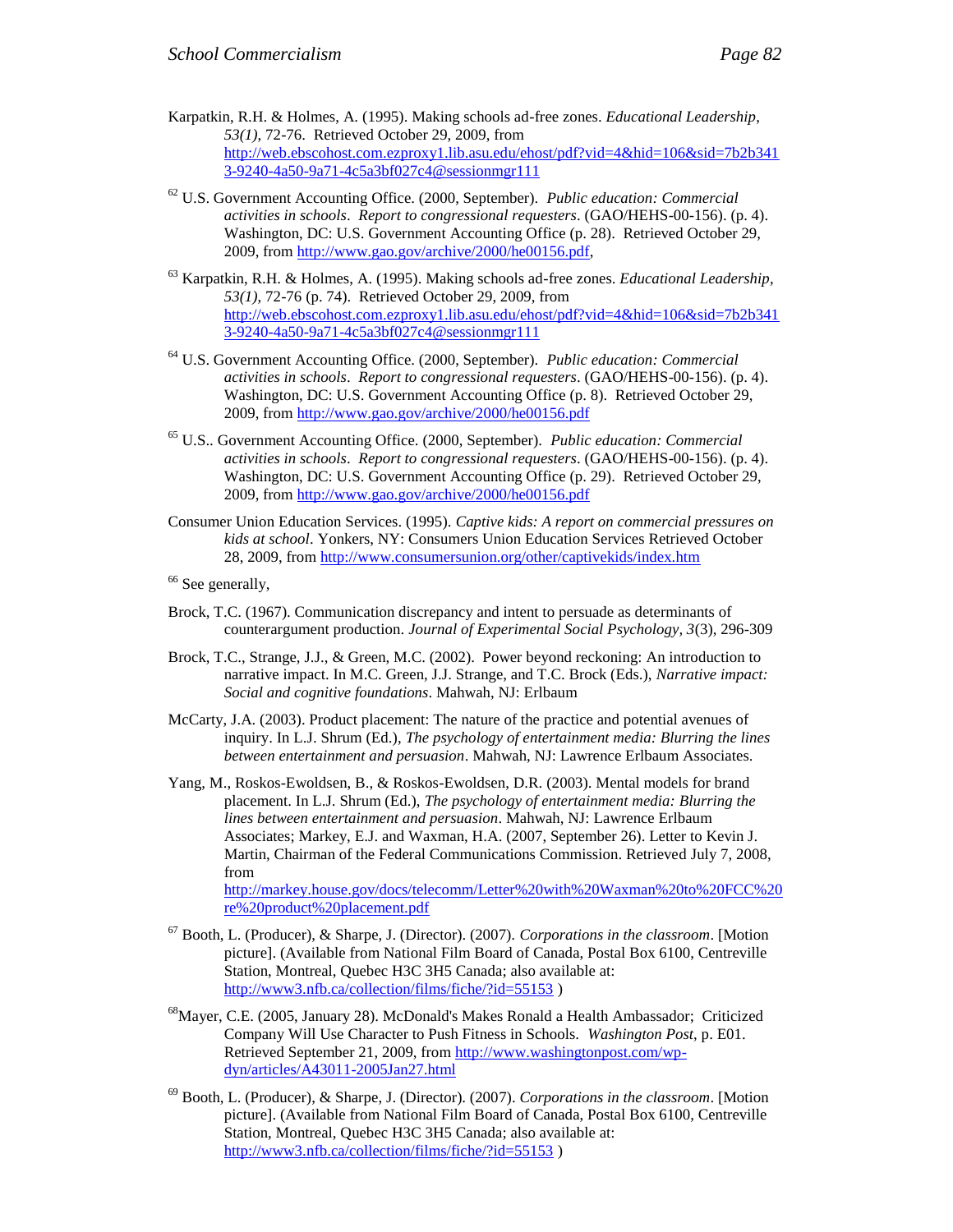- $71$  Channel One, About channel one news: who are we? Retreived November 2, 20090, from <http://www.channelone.com/about/>
- <sup>72</sup> Schiffman, B. (2000, November 28). ZapMe kills computers in the classroom. *Forbes.com*. Retrieved April 30, 2009 from [http://www.commercialalert.org/issues/education/zapme/zapme-kills-computers-in-the](http://www.commercialalert.org/issues/education/zapme/zapme-kills-computers-in-the-classroom)[classroom](http://www.commercialalert.org/issues/education/zapme/zapme-kills-computers-in-the-classroom)*.*
- <sup>73</sup> Schiffman, B. (2000, November 28). ZapMe kills computers in the classroom. *Forbes.com*. Retrieved April 30, 2009 from [http://www.commercialalert.org/issues/education/zapme/zapme-kills-computers-in-the](http://www.commercialalert.org/issues/education/zapme/zapme-kills-computers-in-the-classroom)[classroom](http://www.commercialalert.org/issues/education/zapme/zapme-kills-computers-in-the-classroom)*.*
- $^{74}$  [http://www.busradio.net/.](http://www.busradio.net/) Retrieved April 30, 2009. (No longer available.)
- $^{75}$  [http://www.busradio.net/.](http://www.busradio.net/) Retrieved April 30, 2009. (No longer available.)
- <sup>76</sup> Federal Communications Commission (2009, September). In the Matter of Commercial Proposals for Distributing Radio or Television Programs for Reception On Board School Buses (MB Docket No. 09-68). Retrieved September 9, 2009 from [http://hraunfoss.fcc.gov/edocs\\_public/attachmatch/DA-09-1999A1.pdf](http://hraunfoss.fcc.gov/edocs_public/attachmatch/DA-09-1999A1.pdf)
- School Transportation News (2009, Sept. 28). School Bus Radio Provider Ceases Operation. Author. Retrieved September 29, 2009, from [http://www.stnonline.com/artman/publish/article\\_9915.shtml](http://www.stnonline.com/artman/publish/article_9915.shtml)
- $^{77}$  Sawicky, Max B. & Molnar, Alex (1998, April). The hidden costs of Channel One: Estimates for the fifty states. Milwaukee, WI: Center for the Analysis of Commercialism in Education (CACE). Retrieved October 1, 2009, from [http://epsl.asu.edu/ceru/CERU\\_1998\\_Research\\_Writing.htm](http://epsl.asu.edu/ceru/CERU_1998_Research_Writing.htm)
- <sup>78</sup> U.S. Government Accounting Office. (2000, September). *Public education: Commercial activities in schools*. *Report to congressional requesters*. (GAO/HEHS-00-156). (p. 4). Washington, DC: U.S. Government Accounting Office. Retrieved October 29, 2009, from [http://www.gao.gov/archive/2000/he00156.pdf.](http://www.gao.gov/archive/2000/he00156.pdf)
- <sup>79</sup> U.S. Government Accounting Office. (2000, September). *Public education: Commercial activities in schools*. *Report to congressional requesters*. (GAO/HEHS-00-156). (p. 4). Washington, DC: U.S. Government Accounting Office. Retrieved October 29, 2009, from [http://www.gao.gov/archive/2000/he00156.pdf.](http://www.gao.gov/archive/2000/he00156.pdf)
- <sup>80</sup> Yum! Restaurants/Book It (undated) "You are your child's first teacher. About Book It." Retrieved October 29, 2009, from<http://www.bookitprogram.com/Parents/about.asp>
- $81$  The Million (2008). (website) Retrieved July 11, 2008, from <http://www.millionnyc.com/indexfl.html>
- <sup>82</sup> U.S. Government Accounting Office. (2000, September). *Public education: Commercial activities in schools*. *Report to congressional requesters*. (GAO/HEHS-00-156). (p. 4). Washington, DC: U.S. Government Accounting Office. Retrieved October 29, 2009, from<http://www.gao.gov/archive/2000/he00156.pdf>
- <sup>83</sup> Molnar, Alex, Boninger, Faith, Wilkinson, Gary & Fogarty, Joseph (2008). *Schools inundated in a marketing-saturated world: The eleventh annual report on schoolhouse commercialism trends: 2007-2008*. Tempe, AZ: Commercialism in Education Research Unit, Education Policy Studies Laboratory, Arizona State University. Retrieved August 25, 2009, from<http://www.epicpolicy.org/publication/Schoolhouse-commercialism-2008> (p. 30).
- <sup>84</sup> U.S. Government Accounting Office. (2000, September). *Public education: Commercial activities in schools*. *Report to congressional requesters*. (GAO/HEHS-00-156). (p. 4).